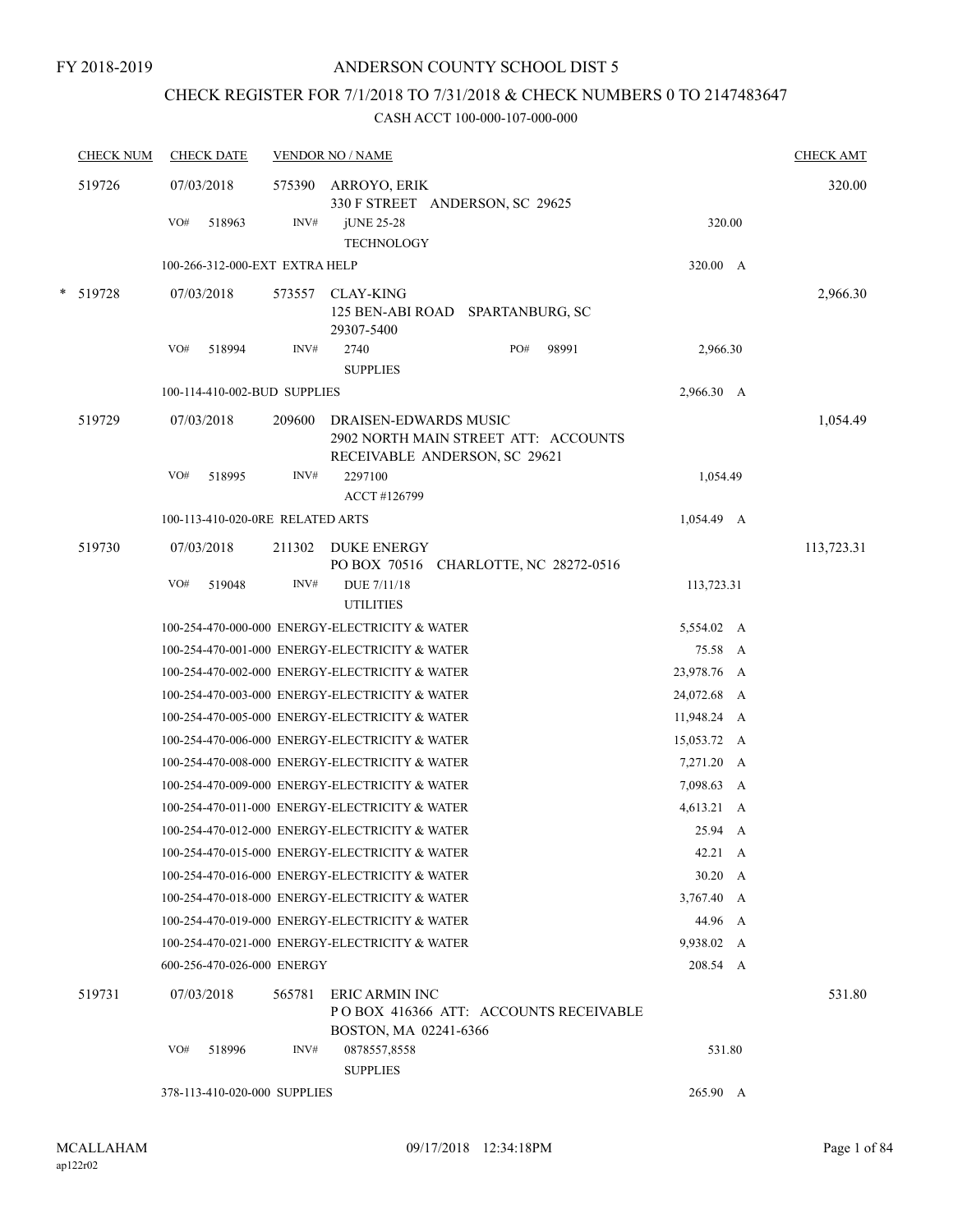# CHECK REGISTER FOR 7/1/2018 TO 7/31/2018 & CHECK NUMBERS 0 TO 2147483647

| <b>CHECK NUM</b> |     | <b>CHECK DATE</b><br>378-113-410-020-000 SUPPLIES |        | <b>VENDOR NO / NAME</b>                                                                                 | 265.90 A | <b>CHECK AMT</b>    |           |
|------------------|-----|---------------------------------------------------|--------|---------------------------------------------------------------------------------------------------------|----------|---------------------|-----------|
| 519732           |     | 07/03/2018                                        | 237555 | <b>FORMS &amp; SUPPLY</b><br>POBOX 563953 ATT: ACCOUNTS RECEIVABLE<br>CHARLOTTE, NC 28256               |          |                     | 152.75    |
|                  | VO# | 518997                                            | INV#   | 4628570<br>PO#<br><b>SUPPLIES</b>                                                                       | 98987    | 152.75              |           |
|                  |     | 100-257-410-000-000 SUPPLIES                      |        |                                                                                                         |          | 38.24 A             |           |
|                  |     | 100-257-410-000-000 SUPPLIES                      |        |                                                                                                         |          | 114.51 A            |           |
| 519733           |     | 07/03/2018                                        | 575411 | <b>EMPLOYEE VENDOR</b><br>525 BARKERS CREEK ROAD HONEA PATH, SC<br>29654                                |          |                     | 365.18    |
|                  | VO# | 518974                                            | INV#   | <b>JUNE 19-21</b>                                                                                       |          | 365.18              |           |
|                  |     |                                                   |        | <b>COLUMBIA</b>                                                                                         |          |                     |           |
|                  |     |                                                   |        | 871-224-333-000-000 TRIPS AND CONFERENCES                                                               |          | 365.18 A            |           |
| 519734           |     | 07/03/2018                                        |        | 574569 EMPLOYEE VENDOR<br>19138 S. HWY 11 FAIR PLAY, SC 29643                                           |          |                     | 719.94    |
|                  | VO# | 518957                                            | INV#   | <b>JUNE 19-22</b><br><b>TAMPA</b>                                                                       |          | 719.94              |           |
|                  |     | 267-224-333-000-PD1 TRIPS- AVID                   |        |                                                                                                         |          | 719.94 A            |           |
| 519735           |     | 07/03/2018                                        | 264114 | HEINEMANN<br>15963 COLLECTIONS CENTER DRIVE ATT:<br>ACCOUNTS RECEIVABLE CHICAGO, IL 60693               |          |                     | 476.44    |
|                  | VO# | 518998                                            | INV#   | 6920566<br>ACCT 10222660                                                                                |          | 476.44              |           |
|                  |     |                                                   |        | 100-112-410-008-INQ INQUIRY BASED LEARNING<br>100-112-410-008-INQ INQUIRY BASED LEARNING                |          | 433.13 A<br>43.31 A |           |
| 519736           |     | 07/03/2018                                        | 300176 | <b>JOSTENS INC</b><br>21336 NETWORK PLACE ATT: ACCOUNTS<br>RECEIVABLE CHICAGO, IL 60673                 |          |                     | 436.88    |
|                  | VO# | 518999                                            | INV#   | 841909<br><b>CENTERVILLE</b>                                                                            |          | 436.88              |           |
|                  |     |                                                   |        | 707-190-660-007-240 YEARBOOK EXPENSE                                                                    |          | 436.88              |           |
| 519737           |     | 07/03/2018                                        | 313476 | LAKESHORE LEARNING MATERIALS<br>2695 EAST DOMINGUEZ STREET ATT: ACCOUNTS<br>RECEIVABLE CARSON, CA 90895 |          |                     | 10,684.84 |
|                  | VO# | 519000                                            | INV#   | PO#<br>1389330618<br><b>SUPPLIES</b>                                                                    | 98933    | 5,603.34            |           |
|                  |     |                                                   |        | 201-139-410-000-000 SUPPLIES- PK SCHOOL                                                                 |          | 5,603.34 A          |           |
|                  | VO# | 519001                                            | INV#   | PO#<br>1142150618<br><b>SUPPLIES</b>                                                                    | 98880    | 5,081.50            |           |
|                  |     | 924-147-410-013-000 SUPPLIES                      |        |                                                                                                         |          | 5,081.50 A          |           |
| 519738           |     | 07/03/2018                                        | 573808 | LOGO'S SIGNS AND SCREEN PRINTING, LLC<br>2704 NORTH MAIN STREET ANDERSON, SC 29621                      |          |                     | 1,202.84  |
|                  | VO# | 519002                                            | INV#   | 1312<br><b>BANNER</b>                                                                                   |          | 120.00              |           |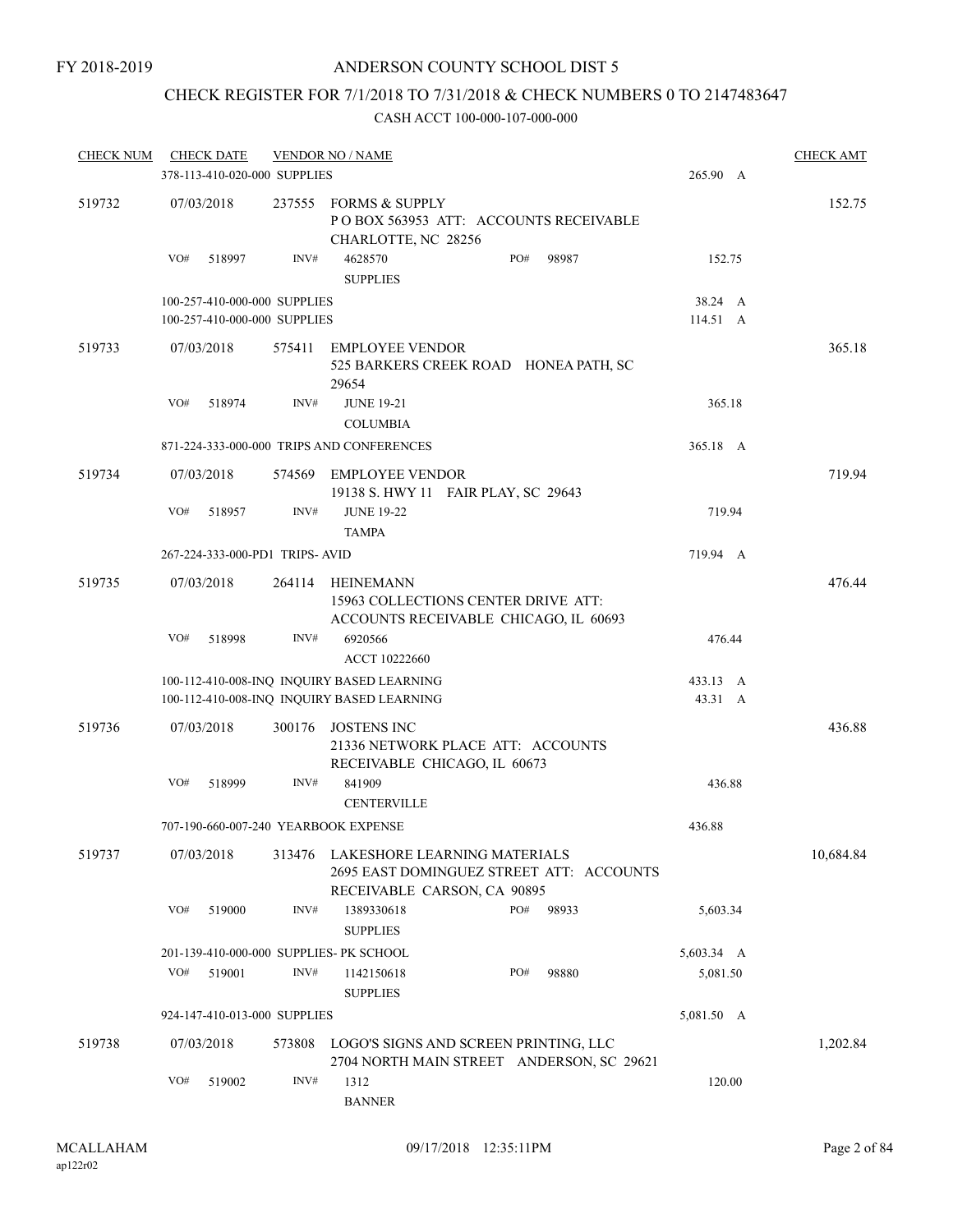# CHECK REGISTER FOR 7/1/2018 TO 7/31/2018 & CHECK NUMBERS 0 TO 2147483647

| <b>CHECK NUM</b> |     | <b>CHECK DATE</b>                  |        | <b>VENDOR NO / NAME</b>                                                                                      |  |     |                                           |                |                  | <b>CHECK AMT</b> |
|------------------|-----|------------------------------------|--------|--------------------------------------------------------------------------------------------------------------|--|-----|-------------------------------------------|----------------|------------------|------------------|
|                  |     |                                    |        | 721-190-660-021-452 SUMMER SCHOOL EXPENSE                                                                    |  |     |                                           | 120.00         |                  |                  |
|                  | VO# | 519003                             | INV#   | 1303<br>SOUTHWOOD                                                                                            |  |     |                                           | 1,082.84       |                  |                  |
|                  |     |                                    |        | 721-190-660-021-452 SUMMER SCHOOL EXPENSE                                                                    |  |     |                                           | 1,082.84       |                  |                  |
| 519739           |     | 07/03/2018                         |        | 570395 NETWORK CONTROLS & ELECTRIC, INC<br>136 JOHNS ROAD ATT: ACCOUNTS RECEIVABLE<br><b>GREER, SC 29650</b> |  |     |                                           |                |                  | 25,558.58        |
|                  | VO# | 519004                             | INV#   | 21724                                                                                                        |  | PO# | 98395                                     | 25,558.58      |                  |                  |
|                  |     |                                    |        | <b>MCCANTS</b>                                                                                               |  |     |                                           |                |                  |                  |
|                  |     |                                    |        | 505-254-323-005-000 CONTRACTED SERVICES                                                                      |  |     |                                           | 25,558.58 A    |                  |                  |
| 519740           |     | 07/03/2018                         | 389900 | OFFICE DEPOT<br>POBOX 1413 CHARLOTTE, NC 28201-1413                                                          |  |     |                                           |                |                  | 629.85           |
|                  | VO# | 519005                             | INV#   | 150412532001<br><b>SUPPLIES</b>                                                                              |  |     |                                           | 209.68         |                  |                  |
|                  |     | 100-112-410-007-EXT EXTRA SUPPLIES |        |                                                                                                              |  |     |                                           | 209.68 A       |                  |                  |
|                  | VO# | 519006                             | INV#   | 150672874001<br><b>SUPPLIES</b>                                                                              |  |     |                                           | 232.41         |                  |                  |
|                  |     |                                    |        | 720-271-660-020-493 SCHOOL/CLASS DONATIONS EXPENSE                                                           |  |     |                                           | 232.41         |                  |                  |
|                  | VO# | 519007                             | INV#   | PO 98986<br><b>SUPPLIES</b>                                                                                  |  | PO# | 98986                                     | 121.87         |                  |                  |
|                  |     |                                    |        | 100-213-410-000-000 SUPPLIES AND MATERIALS                                                                   |  |     |                                           | 70.24 A        |                  |                  |
|                  |     |                                    |        | 100-213-410-002-000 SUPPLIES-HEALTH SERVICE                                                                  |  |     |                                           | 13.52 A        |                  |                  |
|                  |     |                                    |        | 100-213-410-003-000 SUPPLIES-HEALTH SERVICES                                                                 |  |     |                                           | $4.01\quad A$  |                  |                  |
|                  |     | 100-213-410-007-000 SUPPLIES       |        |                                                                                                              |  |     |                                           | $1.34 \quad A$ |                  |                  |
|                  |     | 100-213-410-012-000 SUPPLIES       |        |                                                                                                              |  |     |                                           | $1.34\quad A$  |                  |                  |
|                  |     | 100-213-410-014-000 SUPPLIES       |        |                                                                                                              |  |     |                                           | 7.48 A         |                  |                  |
|                  |     | 100-213-410-017-000 SUPPLIES       |        |                                                                                                              |  |     |                                           | 6.36 A         |                  |                  |
|                  |     | 100-213-410-020-000 SUPPLIES       |        |                                                                                                              |  |     |                                           | 8.66 A         |                  |                  |
|                  |     | 100-213-410-021-000 SUPPLIES       |        |                                                                                                              |  |     |                                           | 8.92 A         |                  |                  |
|                  | VO# | 519049                             | INV#   | 149267923001<br><b>SUPPLIES</b>                                                                              |  |     |                                           | 65.89          |                  |                  |
|                  |     |                                    |        | 713-271-660-013-355 FIELD TRIPS GRADE 5 EXPENSE                                                              |  |     |                                           | 65.89          |                  |                  |
| 519741           |     | 07/03/2018                         | 571258 | OKAPI EDUCATIONAL PUBLISHING, INC<br>42381 RIO NEDO TEMECULA, CA 92590-3701                                  |  |     |                                           |                |                  | 11,849.00        |
|                  | VO# | 519008                             | INV#   | 12937<br>PO# MM06142018                                                                                      |  |     |                                           | 11,849.00      |                  |                  |
|                  |     |                                    |        | 713-271-660-013-201 MISCELLANEOUS EXPENSE                                                                    |  |     |                                           | 11,849.00      |                  |                  |
| 519742           |     | 07/03/2018                         | 572491 | PEARSON CLINICAL ASSESSMENT<br>60693                                                                         |  |     | 13036 COLLECTION CENTER DIRVE CHICAGO, IL |                |                  | 695.41           |
|                  | VO# | 519009                             | INV#   | 11691279<br>DIAL <sub>4</sub>                                                                                |  | PO# | 99048                                     | 695.41         |                  |                  |
|                  |     | 924-147-410-011-000 SUPPLIES       |        |                                                                                                              |  |     |                                           |                | $113.75 \quad A$ |                  |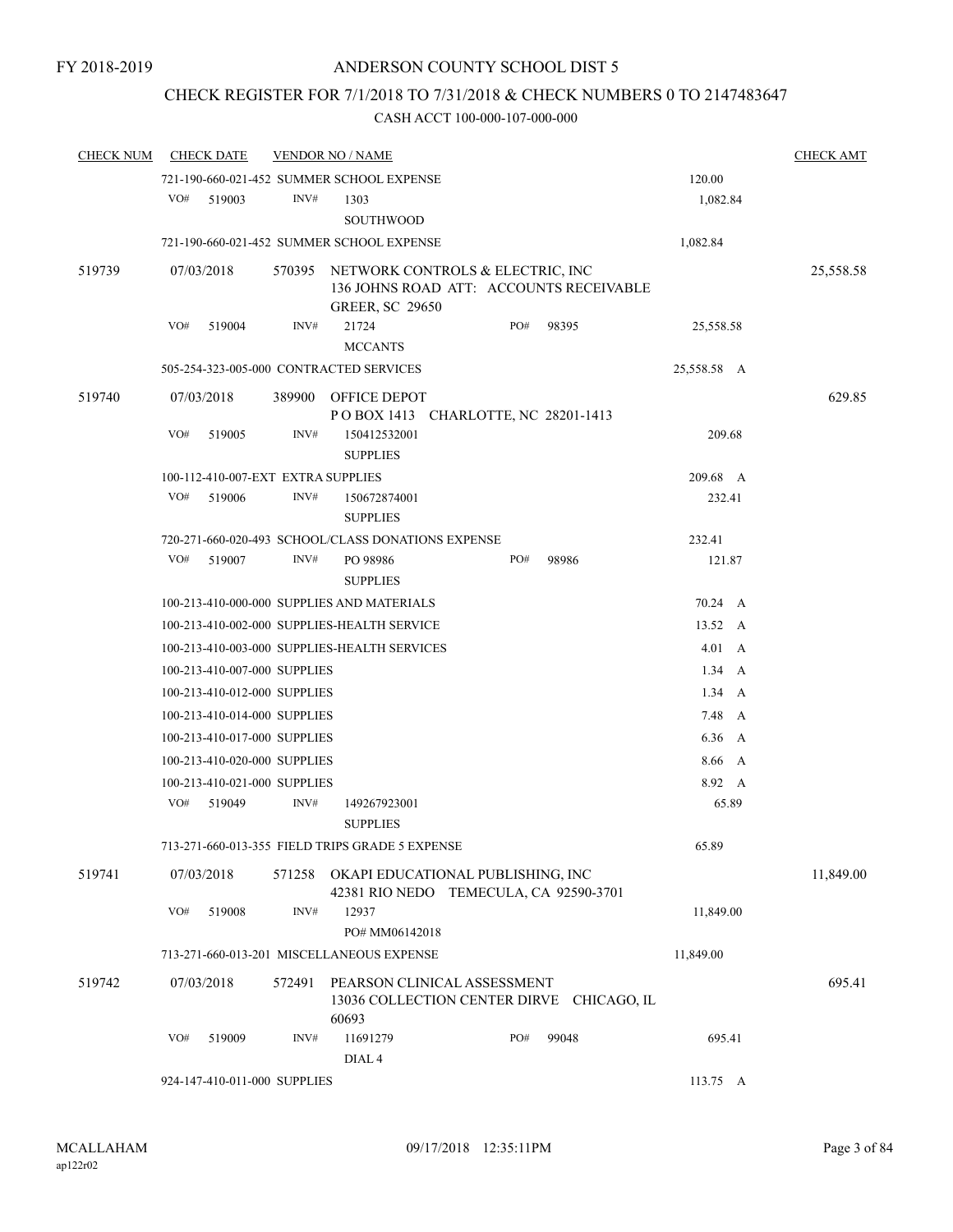# CHECK REGISTER FOR 7/1/2018 TO 7/31/2018 & CHECK NUMBERS 0 TO 2147483647

| <b>CHECK NUM</b> |                                          | <b>CHECK DATE</b>            |        | <b>VENDOR NO / NAME</b>                                                                              |     |       |                    |          | <b>CHECK AMT</b> |
|------------------|------------------------------------------|------------------------------|--------|------------------------------------------------------------------------------------------------------|-----|-------|--------------------|----------|------------------|
|                  |                                          | 924-147-410-013-000 SUPPLIES |        |                                                                                                      |     |       | 141.31 A           |          |                  |
|                  |                                          | 924-147-410-015-000 SUPPLIES |        |                                                                                                      |     |       | 75.89 A            |          |                  |
|                  |                                          | 924-147-410-018-000 SUPPLIES |        |                                                                                                      |     |       | 61.80 A            |          |                  |
|                  |                                          | 924-147-410-019-000 SUPPLIES |        |                                                                                                      |     |       | 302.66 A           |          |                  |
| 519743           |                                          | 07/03/2018                   | 564099 | PIONEER VALLEY BOOKS                                                                                 |     |       |                    |          | 396.00           |
|                  |                                          |                              |        | 155A INDUSTRIAL DRIVE ATT: ACCOUNTS                                                                  |     |       |                    |          |                  |
|                  |                                          |                              |        | RECEIVABLE NORTHAMPTON, MA 01060                                                                     |     |       |                    |          |                  |
|                  | VO#                                      | 519010                       | INV#   | 00129513<br><b>MATERIALS</b>                                                                         | PO# | 98654 | 396.00             |          |                  |
|                  |                                          | 201-112-410-010-000 SUPPLIES |        |                                                                                                      |     |       | 360.00 A           |          |                  |
|                  |                                          | 201-112-410-010-000 SUPPLIES |        |                                                                                                      |     |       | 36.00 A            |          |                  |
| 519744           |                                          | 07/03/2018                   |        | 564232 POSITIVE PROMOTIONS<br>PO BOX 11537 ATT: ACCOUNTS RECEIVABLE<br>NEWARK, NJ 07101-4537         |     |       |                    |          | 213.45           |
|                  | VO#                                      | 519011                       | INV#   | 06062981<br><b>SUPPLIES</b>                                                                          | PO# | 98466 | 213.45             |          |                  |
|                  |                                          |                              |        | 201-112-410-012-000 SUPPLIES AND MATERIALS                                                           |     |       | 213.45 A           |          |                  |
| 519745           |                                          | 07/03/2018                   | 568660 | PURE AIR FILTER SALES AND SERVICE<br>POBOX 9519 ATT: ACCOUNTS RECEIVABLE<br>GREENWOOD, MS 38935-9519 |     |       |                    |          | 20,773.29        |
|                  | VO#                                      | 519012                       | INV#   | PO 97135                                                                                             | PO# | 97135 | 20,773.29          |          |                  |
|                  |                                          |                              |        |                                                                                                      |     |       |                    |          |                  |
|                  |                                          |                              |        | 100-254-323-000-600 MAINTENANCE SERVICES                                                             |     |       | 175.82 A           |          |                  |
|                  |                                          |                              |        | 100-254-323-001-600 MAINTENANCE SERVICES                                                             |     |       | 857.63 A           |          |                  |
|                  |                                          |                              |        | 100-254-323-002-600 MAINTENANCE SERVICES                                                             |     |       | 1,985.53 A         |          |                  |
|                  |                                          |                              |        | 100-254-323-003-600 MAINTENANCE SERVICES                                                             |     |       | 2,045.97 A         |          |                  |
|                  |                                          |                              |        | 100-254-323-004-600 MAINTENANCE SERVICES                                                             |     |       | 0.00 A             |          |                  |
|                  |                                          |                              |        | 100-254-323-005-600 MAINTENANCE SERVICES                                                             |     |       | 1,329.75 A         |          |                  |
|                  |                                          |                              |        | 100-254-323-006-600 MAINTENANCE SERVICES                                                             |     |       | 2,062.47 A         |          |                  |
|                  |                                          |                              |        | 100-254-323-007-600 MAINTENANCE SERVICES                                                             |     |       | 734.03 A           |          |                  |
|                  |                                          |                              |        | 100-254-323-008-600 MAINTENANCE SERVICES                                                             |     |       | 751.47 A           |          |                  |
|                  |                                          |                              |        | 100-254-323-009-600 MAINTENANCE SERVICES                                                             |     |       | 722.51 A           |          |                  |
|                  |                                          |                              |        | 100-254-323-010-600 MAINTENANCE SERVICES                                                             |     |       | 726.28 A           |          |                  |
|                  |                                          |                              |        | 100-254-323-011-600 MAINTENANCE SERVICES                                                             |     |       | 651.66 A           |          |                  |
|                  |                                          |                              |        | 100-254-323-012-600 MAINTENANCE SERVICES                                                             |     |       | 619.18 A           |          |                  |
|                  |                                          |                              |        | 100-254-323-013-600 MAINTENANCE SERVICES                                                             |     |       | 1,407.99 A         |          |                  |
|                  |                                          |                              |        | 100-254-323-014-600 MAINTENANCE SERVICES                                                             |     |       | $1,020.48$ A       |          |                  |
|                  |                                          |                              |        | 100-254-323-015-600 MAINTENANCE SERVICES                                                             |     |       | 331.62 A           |          |                  |
|                  |                                          |                              |        | 100-254-323-016-600 MAINTENANCE SERVICES                                                             |     |       | 707.58 A           |          |                  |
|                  |                                          |                              |        | 100-254-323-017-600 MAINTENANCE SERVICES                                                             |     |       | $1,031.92 \quad A$ |          |                  |
|                  | 100-254-323-018-600 MAINTENANCE SERVICES |                              |        |                                                                                                      |     |       |                    | 274.02 A |                  |
|                  | 100-254-323-019-600 MAINTENANCE SERVICES |                              |        |                                                                                                      |     |       | 716.44 A           |          |                  |
|                  | 100-254-323-020-600 MAINTENANCE SERVICES |                              |        |                                                                                                      |     |       | 1,571.84 A         |          |                  |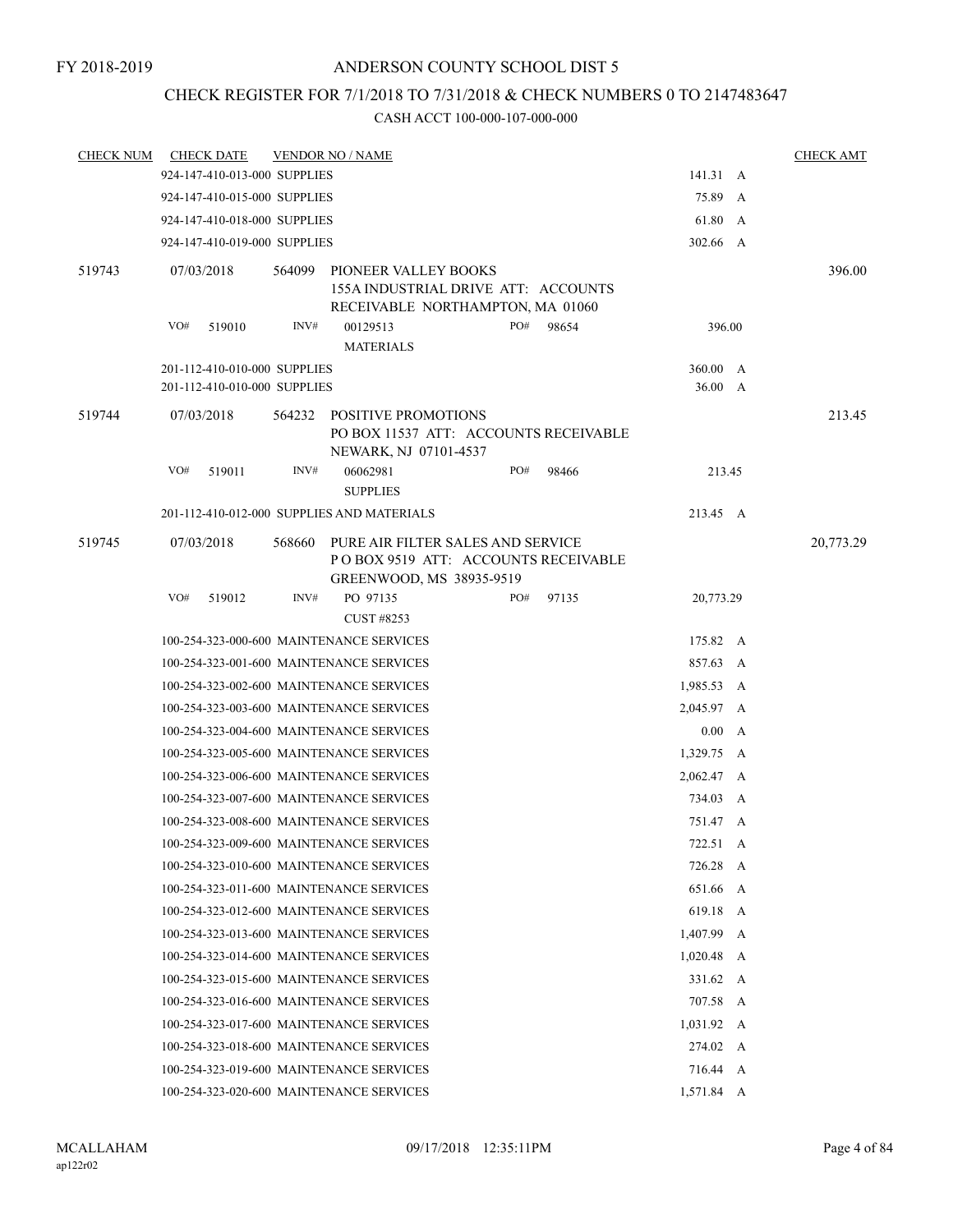# CHECK REGISTER FOR 7/1/2018 TO 7/31/2018 & CHECK NUMBERS 0 TO 2147483647

| <b>CHECK NUM</b> |     | <b>CHECK DATE</b>                                            |        | <b>VENDOR NO / NAME</b>                                                    |     |                                           |                           | <b>CHECK AMT</b> |
|------------------|-----|--------------------------------------------------------------|--------|----------------------------------------------------------------------------|-----|-------------------------------------------|---------------------------|------------------|
|                  |     |                                                              |        | 100-254-323-021-600 MAINTENANCE SERVICES                                   |     |                                           | 932.59 A                  |                  |
|                  |     |                                                              |        | 100-254-323-023-600 MAINTENANCE SERVICES                                   |     |                                           | 116.51 A                  |                  |
| 519746           |     | 07/03/2018                                                   | 566995 | <b>SC DEPT OF JUVENILE JUSTICE</b><br>SC 29221-1069                        |     | POBOX 21069 ATT: FISCAL AFFAIRS COLUMBIA, |                           | 484.10           |
|                  | VO# | 519013                                                       | INV#   | 2000418979<br>PROVISO 2017-2018                                            |     |                                           | 484.10                    |                  |
|                  |     |                                                              |        | 100-412-720-000-000 PAYMENTS TO OTHER GOV'T UNITS                          |     |                                           | 484.10 A                  |                  |
| 519747           |     | 07/03/2018                                                   | 574624 | SCHOLASTIC CLASSROOM MAGAZINES                                             |     | PO BOX 3710 JEFFERSON CITY, MO 65102-9733 |                           | 125.27           |
|                  | VO# | 519016                                                       | INV#   | M6462387 9<br><b>RENEWAL</b>                                               | PO# | 98624                                     | 125.27                    |                  |
|                  |     |                                                              |        | 201-113-410-006-000 SUPPLIES AND MATERIALS                                 |     |                                           | 125.27 A                  |                  |
| 519748           |     | 07/03/2018                                                   | 573830 | <b>SCHOLASTIC EDUCATION</b><br>PO BOX 7502 JEFFERSON CITY, MO 65102        |     |                                           |                           | 24,890.70        |
|                  | VO# | 519015                                                       | INV#   | 47858758<br><b>BOOKS</b>                                                   | PO# | 98511                                     | 763.22                    |                  |
|                  |     | 201-112-410-010-000 SUPPLIES                                 |        |                                                                            |     |                                           | 63.02 A                   |                  |
|                  |     | 201-112-410-010-000 SUPPLIES                                 |        |                                                                            |     |                                           | 700.20 A                  |                  |
|                  | VO# | 519017                                                       | INV#   | 17013797<br><b>ACCT 4230068</b>                                            | PO# | 98621                                     | 3,292.67                  |                  |
|                  |     | 201-112-410-010-000 SUPPLIES                                 |        |                                                                            |     |                                           | 166.80 A                  |                  |
|                  |     | 201-112-410-010-000 SUPPLIES                                 |        |                                                                            |     |                                           | 271.87 A                  |                  |
|                  |     |                                                              |        | 201-188-410-010-000 SUPPLIES-PARENTING                                     |     |                                           | 2,854.00 A                |                  |
|                  | VO# | 519018                                                       | INV#   | PO 98844                                                                   | PO# | 98844                                     | 20,834.81                 |                  |
|                  |     |                                                              |        | <b>ACCT 4230068</b>                                                        |     |                                           |                           |                  |
|                  |     | 201-112-410-019-000 Supplies                                 |        |                                                                            |     |                                           | 9.09 A                    |                  |
|                  |     | 201-112-410-019-000 Supplies                                 |        |                                                                            |     |                                           | 0.82 A                    |                  |
|                  |     | 201-112-410-019-000 Supplies                                 |        |                                                                            |     |                                           | 4.17 A                    |                  |
|                  |     | 201-112-410-019-000 Supplies                                 |        |                                                                            |     |                                           | $0.38$ A                  |                  |
|                  |     | 201-112-410-019-000 Supplies<br>201-112-410-019-000 Supplies |        |                                                                            |     |                                           | 14,273.92 A<br>1,285.06 A |                  |
|                  |     | 201-112-410-019-000 Supplies                                 |        |                                                                            |     |                                           | $2.50\quad A$             |                  |
|                  |     | 201-112-410-019-000 Supplies                                 |        |                                                                            |     |                                           | $0.23 \quad A$            |                  |
|                  |     | 201-112-410-019-000 Supplies                                 |        |                                                                            |     |                                           | 4,824.44 A                |                  |
|                  |     | 201-112-410-019-000 Supplies                                 |        |                                                                            |     |                                           | 434.20 A                  |                  |
| * 519751         |     | 07/03/2018                                                   | 570059 | SHARP BUSINESS SYSTEMS<br>DEPT 1216 PO BOX 121216 DALLAS, TX<br>75312-1216 |     |                                           |                           | 621.28           |
|                  | VO# | 519020                                                       | INV#   | 9001228062<br><b>COPIES</b>                                                |     |                                           | 107.67                    |                  |
|                  |     | 100-113-410-007-000 SUPPLIES                                 |        |                                                                            |     |                                           | $107.67 \quad A$          |                  |
|                  | VO# | 519021                                                       | INV#   |                                                                            |     |                                           | 45.96                     |                  |
|                  |     |                                                              |        | 9001228082<br><b>COPIES</b>                                                |     |                                           |                           |                  |
|                  |     | 713-271-660-013-362 COPIER EXPENSE                           |        |                                                                            |     |                                           | 45.96                     |                  |
|                  | VO# | 519022                                                       | INV#   | 9001223161                                                                 |     |                                           | 253.22                    |                  |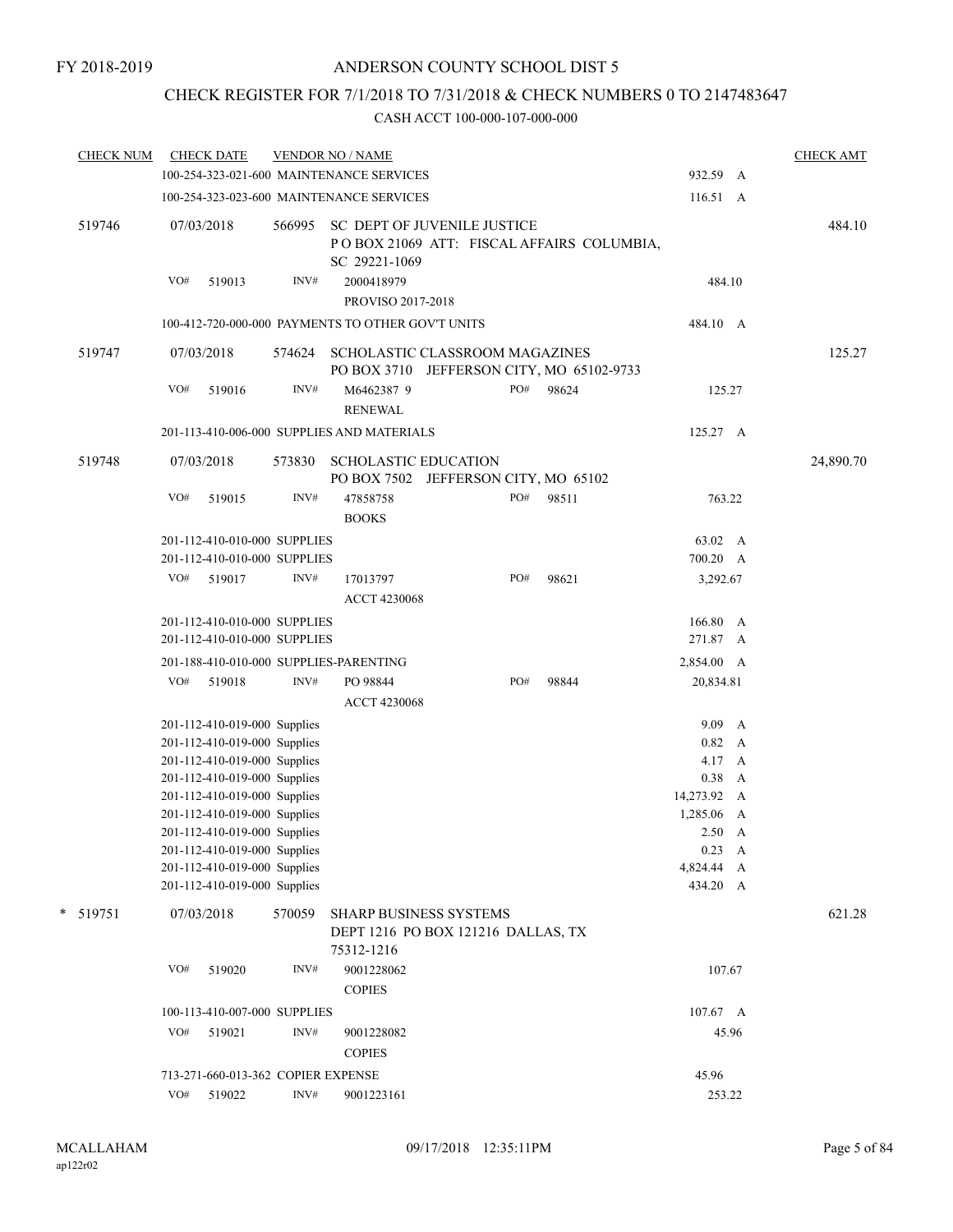# CHECK REGISTER FOR 7/1/2018 TO 7/31/2018 & CHECK NUMBERS 0 TO 2147483647

| <b>CHECK NUM</b> | <b>CHECK DATE</b>               |        |        | <b>VENDOR NO / NAME</b>                                                                           |            | <b>CHECK AMT</b> |
|------------------|---------------------------------|--------|--------|---------------------------------------------------------------------------------------------------|------------|------------------|
|                  |                                 |        |        | <b>COPIES</b>                                                                                     |            |                  |
|                  |                                 |        |        | 329-115-690-000-000 OTHER OBJECTS-WBL                                                             | 253.22 A   |                  |
|                  | VO#                             | 519023 | INV#   | 9001223154                                                                                        | 53.39      |                  |
|                  |                                 |        |        | <b>COPIES</b>                                                                                     |            |                  |
|                  |                                 |        |        | 329-115-690-000-000 OTHER OBJECTS-WBL                                                             | 53.39 A    |                  |
|                  | VO#                             | 519024 | INV#   | 9001217352                                                                                        | 161.04     |                  |
|                  |                                 |        |        | <b>COPIES</b>                                                                                     |            |                  |
|                  | 201-112-490-019-000 COPIER COST |        |        |                                                                                                   | 161.04 A   |                  |
|                  |                                 |        |        |                                                                                                   |            |                  |
| 519752           | 07/03/2018                      |        |        | 575416 EMPLOYEE VENDOR<br>435 HALTIWANGER ROAD APT. 28 GREENWOOD,<br>SC 29648                     |            | 1,321.56         |
|                  | VO#                             | 518971 | INV#   | <b>JUNE 19-22</b>                                                                                 | 1,321.56   |                  |
|                  |                                 |        |        | <b>TAMPA</b>                                                                                      |            |                  |
|                  | 267-224-333-000-PD1 TRIPS-AVID  |        |        |                                                                                                   | 1,321.56 A |                  |
|                  |                                 |        |        |                                                                                                   |            |                  |
| 519753           | 07/03/2018                      |        | 472700 | <b>SHERWIN WILLIAMS</b><br>613 NORTH MURRAY AVENUE ATT: ACCOUNTS<br>RECEIVABLE ANDERSON, SC 29625 |            | 299.44           |
|                  | VO#                             | 519025 | INV#   | $6271 - 1$<br><b>SUPPLIES</b>                                                                     | 60.97      |                  |
|                  |                                 |        |        | 100-254-410-019-001 SUPPLIES - MAINTENANCE                                                        | 60.97 A    |                  |
|                  | VO#                             | 519026 | INV#   | 4290-4                                                                                            | 50.70      |                  |
|                  |                                 |        |        | <b>SUPPLIES</b>                                                                                   |            |                  |
|                  |                                 |        |        | 100-254-410-021-001 SUPPLIES - MAINTENANCE                                                        | 50.70 A    |                  |
|                  | VO#                             | 519027 | INV#   | 6162-2                                                                                            | 123.61     |                  |
|                  |                                 |        |        | <b>SUPPLIES</b>                                                                                   |            |                  |
|                  |                                 |        |        | 100-254-410-021-001 SUPPLIES - MAINTENANCE                                                        | 123.61 A   |                  |
|                  | VO#                             | 519028 | INV#   | 4468-6                                                                                            | 64.16      |                  |
|                  |                                 |        |        | <b>SUPPLIES</b>                                                                                   |            |                  |
|                  |                                 |        |        | 100-254-410-002-001 SUPPLIES - MAINTENANCE                                                        | 64.16 A    |                  |
| 519754           | 07/03/2018                      |        |        | 568954 SHRED A WAY<br>PO BOX 51132 ATT: ACCOUNTS RECEIVABLE<br>PIEDMONT, SC 29673                 |            | 905.00           |
|                  | VO#                             | 519029 | INV#   | A35116<br><b>SERVICE</b>                                                                          | 905.00     |                  |
|                  |                                 |        |        | 100-252-312-000-000 PURCHASED SERVICES                                                            | 905.00 A   |                  |
| 519755           | 07/03/2018                      |        | 575421 | WKS, INC.<br><b>SLAWSON TRANSMISSION 3881 HIGHWAY 24</b><br>ANDERSON, SC 29626                    |            | 1,428.00         |
|                  | VO#                             | 519030 | INV#   | 1010598                                                                                           | 1,428.00   |                  |
|                  |                                 |        |        | <b>REPAIR</b>                                                                                     |            |                  |
|                  |                                 |        |        | 100-254-412-000-001 TRUCK SERVICE - MAINTENANCE                                                   | 1,428.00 A |                  |
| 519756           | 07/03/2018                      |        | 501460 | THE MASTER TEACHER<br>PO BOX 1207 2600 LEADERSHIP LANE<br>MANHATTAN, KS 66505-1207                |            | 875.72           |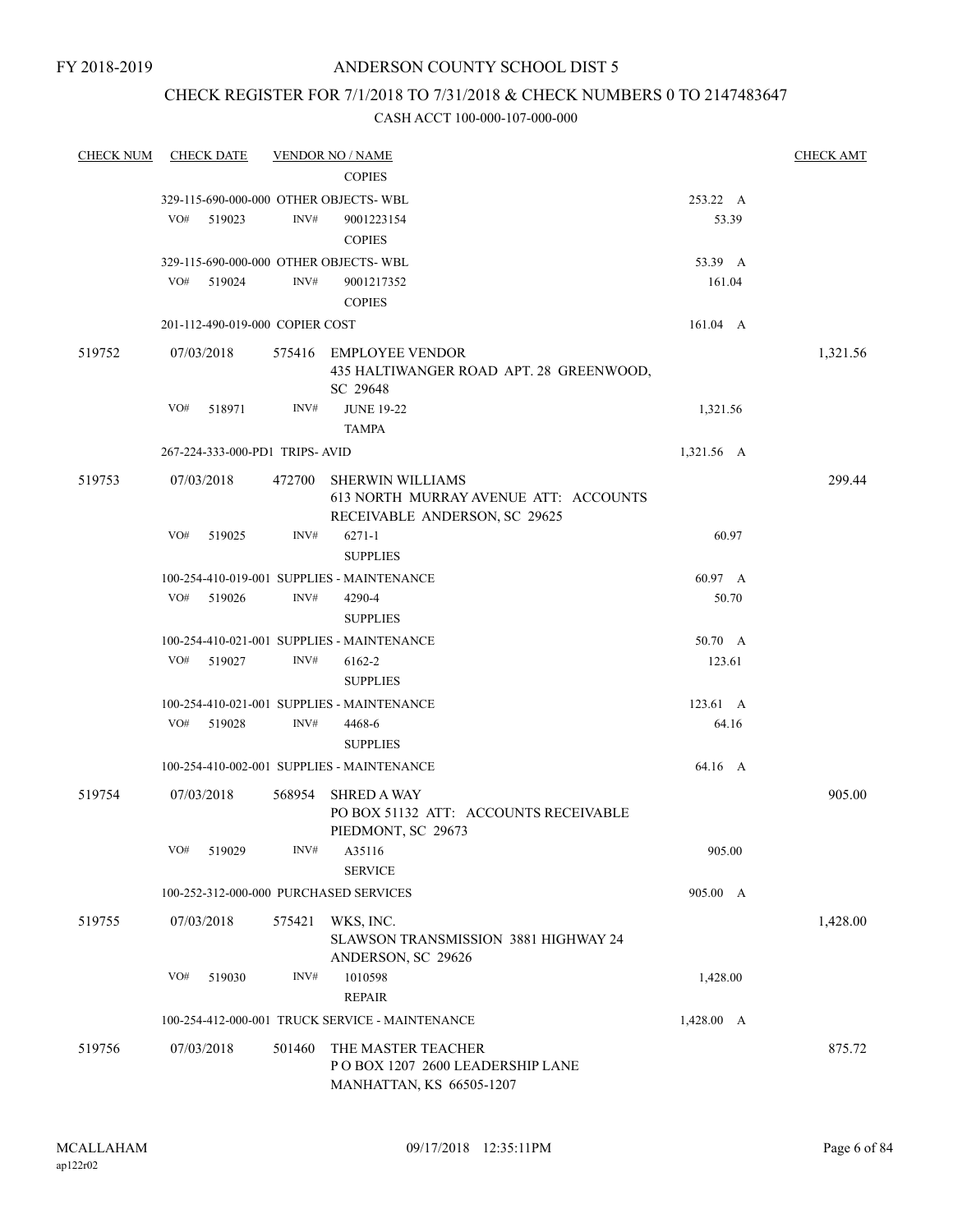# CHECK REGISTER FOR 7/1/2018 TO 7/31/2018 & CHECK NUMBERS 0 TO 2147483647

| <b>CHECK NUM</b> |     | <b>CHECK DATE</b>            |        | <b>VENDOR NO / NAME</b>                                                                                      |            |  | <b>CHECK AMT</b> |
|------------------|-----|------------------------------|--------|--------------------------------------------------------------------------------------------------------------|------------|--|------------------|
|                  | VO# | 519031                       | INV#   | 116763625<br>ORDER #1332145                                                                                  | 875.72     |  |                  |
|                  |     |                              |        | 100-264-312-000-ERP EMPLOYEE RECOGNITION PROGRAM                                                             | 875.72 A   |  |                  |
| 519757           |     | 07/03/2018                   | 568718 | THE READING WAREHOUSE<br>POBOX 41328 ATT: ACCOUNTS RECEIVABLE<br>NORTH CHARLESTON, SC 29423                  |            |  | 1,669.20         |
|                  | VO# | 519032                       | INV#   | PO#<br>99004<br>184559                                                                                       | 1,669.20   |  |                  |
|                  |     |                              |        | <b>SUMMER READS</b>                                                                                          |            |  |                  |
|                  |     |                              |        | 201-112-410-000-000 SUPPLIES- MINI GRANT                                                                     | 1,669.20 A |  |                  |
| 519758           |     | 07/03/2018                   |        | 569972 TL VENDING<br>JAMES LIZZA 111 MYSTIC VINEYARD LANE<br>ANDERSON, SC 29621                              |            |  | 250.00           |
|                  | VO# | 519033                       | INV#   | <b>SOUTHWOOD</b><br><b>SHAVED ICE</b>                                                                        | 250.00     |  |                  |
|                  |     |                              |        | 721-190-660-021-452 SUMMER SCHOOL EXPENSE                                                                    | 250.00     |  |                  |
| 519759           |     | 07/03/2018                   |        | 569789 UNIFIRST CORPORATION<br>322 STANDING SPRINGS COURT ATT: ACCOUNTS<br>RECEIVABLE SIMPSONVILLE, SC 29680 |            |  | 767.74           |
|                  | VO# | 519034                       | INV#   | <b>UNIFORMS</b><br>PO#<br>97327<br><b>ACCT 1198414</b>                                                       | 767.74     |  |                  |
|                  |     |                              |        | 100-254-410-000-075 UNIFORM PURCHASES                                                                        | 767.74 A   |  |                  |
| 519760           |     | 07/03/2018                   | 572513 | UNITED LASER<br>P.O. BOX 6889 FLORENCE, SC 29501                                                             |            |  | 503.97           |
|                  | VO# | 519035                       | INV#   | 160998<br><b>TONER</b>                                                                                       | 503.97     |  |                  |
|                  |     | 124-114-410-024-000 SUPPLIES |        |                                                                                                              | 503.97 A   |  |                  |
| 519761           |     | 07/03/2018                   | 575423 | UNLATCHED EDUCATIONAL SOLUTIONS<br>CHELITA K.WOOD 140 NORFOLK CIRCLE<br>ANDERSON, SC 29625                   |            |  | 1,500.00         |
|                  | VO# | 518964                       | INV#   | <b>WESTSIDE</b><br><b>SUMMER SAT/ACT</b>                                                                     | 1,500.00   |  |                  |
|                  |     |                              |        | 100-114-410-003-VEN SUPPLY-ADDT'L FOR LOST VENDING                                                           | 1,500.00 A |  |                  |
| $* 519763$       |     | 07/03/2018                   |        | 524353 WAL-MART COMMUNITY/GEMB<br>PO BOX 530934 ATT: ACCOUNTS RECEIVABLE<br>ATLANTA, GA 30353-0934           |            |  | 686.91           |
|                  | VO# | 519036                       | INV#   | 1013-3719<br><b>NEVITT FOREST</b>                                                                            | 155.49     |  |                  |
|                  |     |                              |        | 201-188-410-012-000 SUPPLIES AND MATERIALS                                                                   | 44.32 A    |  |                  |
|                  |     |                              |        | 201-188-410-012-000 SUPPLIES AND MATERIALS                                                                   | 111.17 A   |  |                  |
|                  | VO# | 519037                       | INV#   | 1013-3719<br><b>NEVITT FOREST</b>                                                                            | 531.42     |  |                  |
|                  |     |                              |        | 712-271-660-012-201 MISCELLANEOUS EXPENSE                                                                    | 15.78      |  |                  |
|                  |     |                              |        | 712-271-660-012-317 FIELD DAY EXPENSE                                                                        | 262.29     |  |                  |
|                  |     |                              |        | 712-271-660-012-317 FIELD DAY EXPENSE                                                                        | 81.44      |  |                  |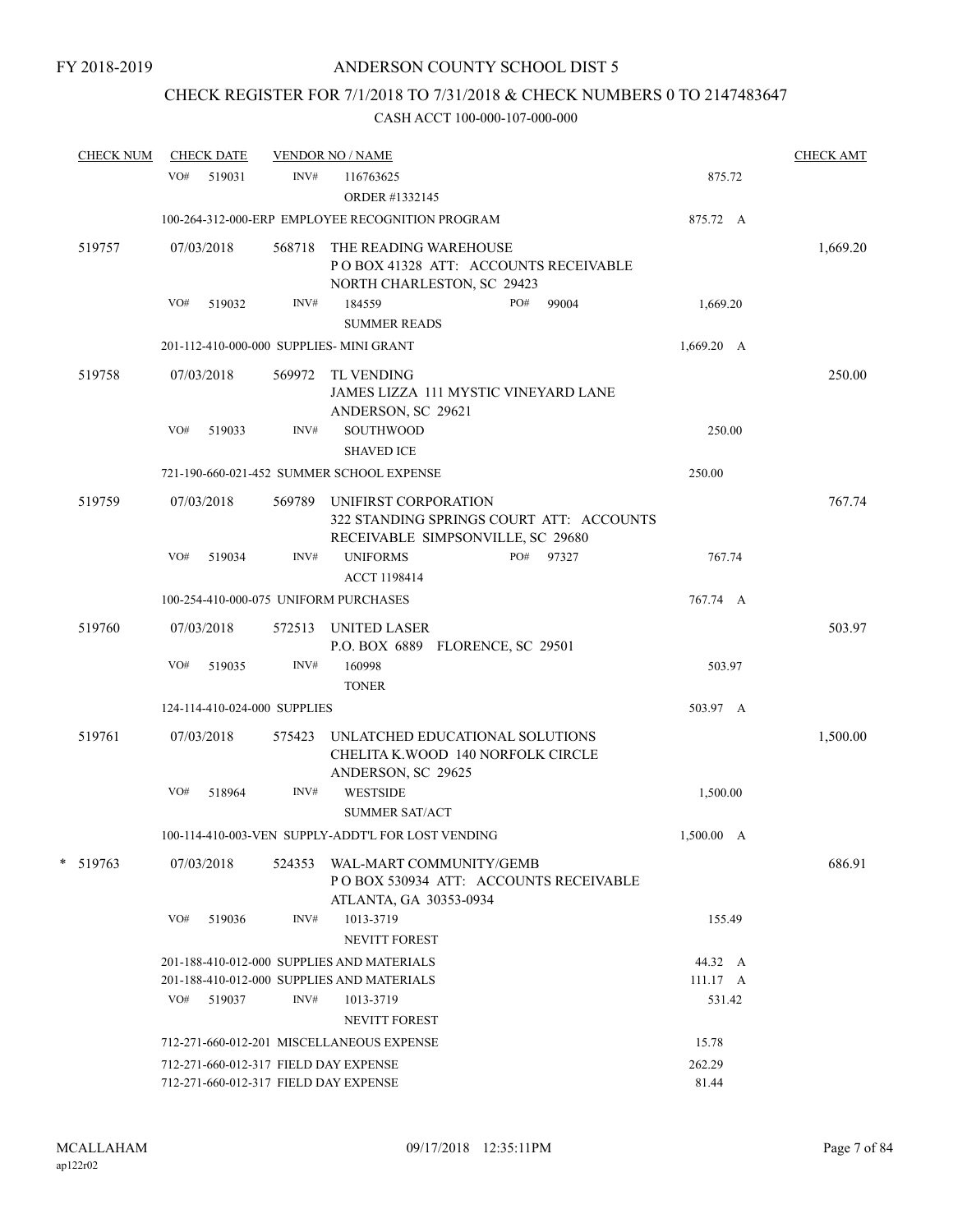# CHECK REGISTER FOR 7/1/2018 TO 7/31/2018 & CHECK NUMBERS 0 TO 2147483647

| <b>CHECK NUM</b> |            | <b>CHECK DATE</b>                   |        | <b>VENDOR NO / NAME</b><br>712-271-660-012-324 POSTIVE BEHAVIOR I.S. EXPENSE                       | 171.91             | <b>CHECK AMT</b> |
|------------------|------------|-------------------------------------|--------|----------------------------------------------------------------------------------------------------|--------------------|------------------|
| 519764           | 07/03/2018 |                                     |        | 524353 WAL-MART COMMUNITY/GEMB<br>PO BOX 530934 ATT: ACCOUNTS RECEIVABLE<br>ATLANTA, GA 30353-0934 |                    | 457.76           |
|                  |            | VO# 519038                          | INV#   | 2022 8962<br><b>NORTH POINTE</b>                                                                   | 47.76              |                  |
|                  |            | 100-139-410-013-000 SUPPLIES        |        |                                                                                                    | 47.76 A            |                  |
|                  |            | VO# 519039                          | INV#   | 2022 8962                                                                                          | 410.00             |                  |
|                  |            |                                     |        | <b>NORTH POINTE</b>                                                                                |                    |                  |
|                  |            |                                     |        | 713-271-660-013-201 MISCELLANEOUS EXPENSE                                                          | 135.10             |                  |
|                  |            |                                     |        | 713-271-660-013-354 FIELD TRIPS GRADE 4 EXPENSE<br>713-271-660-013-354 FIELD TRIPS GRADE 4 EXPENSE | 58.12<br>6.78      |                  |
|                  |            |                                     |        | 713-271-660-013-355 FIELD TRIPS GRADE 5 EXPENSE                                                    | 186.34             |                  |
|                  |            | 713-271-660-013-375 FACULTY EXPENSE |        |                                                                                                    | 23.66              |                  |
| 519765           |            | 07/03/2018                          |        | 524353 WAL-MART COMMUNITY/GEMB<br>POBOX 530934 ATT: ACCOUNTS RECEIVABLE<br>ATLANTA, GA 30353-0934  |                    | 1,039.93         |
|                  | VO#        | 519040                              | INV#   | 1013 3784<br><b>VARENNES</b>                                                                       | 1,039.93           |                  |
|                  |            |                                     |        | 716-271-660-016-201 MISCELLANEOUS EXPENSE                                                          | 759.46             |                  |
|                  |            |                                     |        | 716-271-660-016-311 PE FUNDRAISER EXPENSE                                                          | 280.47             |                  |
| * 519767         |            | 07/09/2018                          | 563865 | ANDERSON WINNELSON CO<br>POBOX 1446 ATT: ACCOUNTS RECEIVABLE<br>ANDERSON, SC 29622                 |                    | 138.21           |
|                  | VO#        | 519102                              | INV#   | 215176<br><b>SUPPLIES</b>                                                                          | 102.17             |                  |
|                  |            |                                     |        | 100-254-410-005-400 HVAC/ELECTRICAL/PLUMBING                                                       | $102.17 \text{ A}$ |                  |
|                  |            | $VO#$ 519103                        | INV#   | 215360<br><b>SUPPLIES</b>                                                                          | 36.04              |                  |
|                  |            | 100-254-410-000-400 HVAC SUPPLIES   |        |                                                                                                    | 36.04 A            |                  |
| 519768           |            | 07/09/2018                          | 575390 | ARROYO, ERIK<br>330 F STREET ANDERSON, SC 29625                                                    |                    | 160.00           |
|                  | VO#        | 519107                              | INV#   | <b>JULY 2-3</b><br><b>TECHNOLOGY</b>                                                               | 160.00             |                  |
|                  |            | 100-266-312-000-EXT EXTRA HELP      |        |                                                                                                    | 160.00             |                  |
| 519769           |            | 07/09/2018                          | 569220 | AUTECH<br>PO BOX 248 ATT: ACCOUNTS RECEIVABLE<br>WILLIAMSTON, SC 29697                             |                    | 2,498.00         |
|                  | VO#        | 519101                              | INV#   | 6696<br>WHITEHALL                                                                                  | 2,498.00           |                  |
|                  |            |                                     |        | 100-254-323-019-400 CONTR SERV-HVAC/ELECT/PLUMBING                                                 | 2,498.00 A         |                  |
| 519770           |            | 07/09/2018                          | 573507 | <b>BRIDGEWAY SOLUTIONS</b><br>600 EAST UNION STREET MORGANTON, NC<br>28655                         |                    | 240.79           |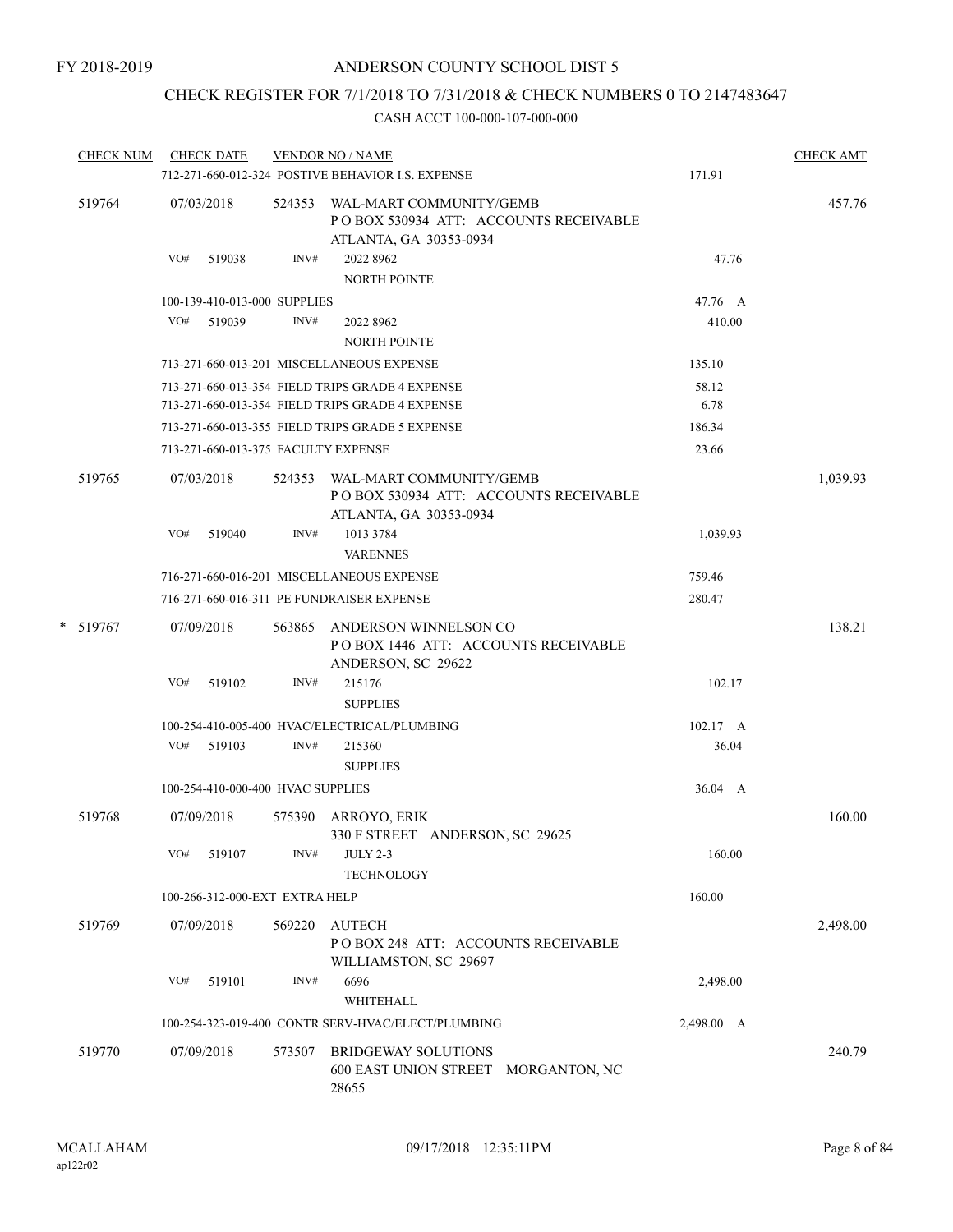# CHECK REGISTER FOR 7/1/2018 TO 7/31/2018 & CHECK NUMBERS 0 TO 2147483647

| <b>CHECK NUM</b> | <b>CHECK DATE</b> |        |        | <b>VENDOR NO / NAME</b>                                                                       |     |       |            | <b>CHECK AMT</b> |
|------------------|-------------------|--------|--------|-----------------------------------------------------------------------------------------------|-----|-------|------------|------------------|
|                  | VO#               | 519108 | INV#   | 329896<br><b>SUPPLIES</b>                                                                     | PO# | 99070 | 240.79     |                  |
|                  |                   |        |        | 100-233-410-000-SMT SUPPLIES-STUDENT MGMT                                                     |     |       | 240.79 A   |                  |
| $*$ 519773       | 07/09/2018        |        |        | 171100 CITY GLASS COMPANY, INC.<br>POBOX 275 ATT: ACCOUNTS RECEIVABLE<br>ANDERSON, SC 29622   |     |       |            | 391.41           |
|                  | VO#               | 519094 | INV#   | 22387<br><b>WESTSIDE</b>                                                                      |     |       | 297.25     |                  |
|                  |                   |        |        | 100-254-410-003-001 SUPPLIES - MAINTENANCE                                                    |     |       | 297.25 A   |                  |
|                  | VO#               | 519095 | INV#   | 22386                                                                                         |     |       | 94.16      |                  |
|                  |                   |        |        | <b>NEW PROSPECT</b>                                                                           |     |       |            |                  |
|                  |                   |        |        | 100-254-410-010-001 SUPPLIES - MAINTENANCE                                                    |     |       | 94.16 A    |                  |
| 519774           | 07/09/2018        |        |        | 566330 CLEAN CARE OF ANDERSON<br>P.O. BOX 1563 ATT: ACCOUNTS RECEIVABLE<br>ANDERSON, SC 29622 |     |       |            | 2,995.00         |
|                  | VO#               | 519092 | INV#   | 25418<br><b>CALHOUN</b>                                                                       |     |       | 500.00     |                  |
|                  |                   |        |        | 100-254-323-014-001 CONTRACTED SERVICES                                                       |     |       | 500.00 A   |                  |
|                  | VO#               | 519093 | INV#   | 25421                                                                                         |     |       | 2,495.00   |                  |
|                  |                   |        |        | <b>MIDWAY &amp; MCLEES</b>                                                                    |     |       |            |                  |
|                  |                   |        |        | 100-254-323-008-001 CONTRACTED SERVICES                                                       |     |       | 1,247.50 A |                  |
|                  |                   |        |        | 100-254-323-017-001 CONTRACTED SERVICES                                                       |     |       | 1,247.50 A |                  |
| 519775           | 07/09/2018        |        |        | 150375 C LEWIS POORE COMPANY<br>6402 OLD PEARMAN DAIRY ROAD ANDERSON,<br>SC 29625             |     |       |            | 650.00           |
|                  | VO#               | 519074 | INV#   | 101045<br><b>WESTSIDE</b>                                                                     |     |       | 650.00     |                  |
|                  |                   |        |        | 100-254-323-003-001 CONTRACTED SERVICES                                                       |     |       | 650.00 A   |                  |
| 519776           | 07/09/2018        |        | 187300 | CRESCENT SUPPLY CO, INC<br>POBOX 8798 ATT: ACCOUNTS RECEIVABLE<br>GREENVILLE, SC 29604        |     |       |            | 107.00           |
|                  | VO#               | 519091 | INV#   | 390818<br><b>SUPPLIES</b>                                                                     |     |       | 107.00     |                  |
|                  |                   |        |        | 100-254-410-005-400 HVAC/ELECTRICAL/PLUMBING                                                  |     |       | 107.00 A   |                  |
| 519777           | 07/09/2018        |        | 569982 | DSCS HOLDINGS, LLC<br>D/B/A VIRTUAL IMAGE TECHNOLOGY PO BOX                                   |     |       |            | 290.37           |
|                  | VO#               | 519109 | INV#   | 2200 CHARLOTTE, NC 28241-2200<br>282882<br><b>SERVICE</b>                                     |     |       | 290.37     |                  |
|                  |                   |        |        | 100-264-312-000-000 PURCHASED SERVICES                                                        |     |       | 290.37 A   |                  |
| 519778           | 07/09/2018        |        | 213300 | EBS, INC<br>615 EAST RIVER STREET ATT: ACCOUNTS<br>RECEIVABLE ANDERSON, SC 29624              |     |       |            | 353.27           |
|                  | VO#               | 519087 | INV#   | 103822                                                                                        |     |       | 38.25      |                  |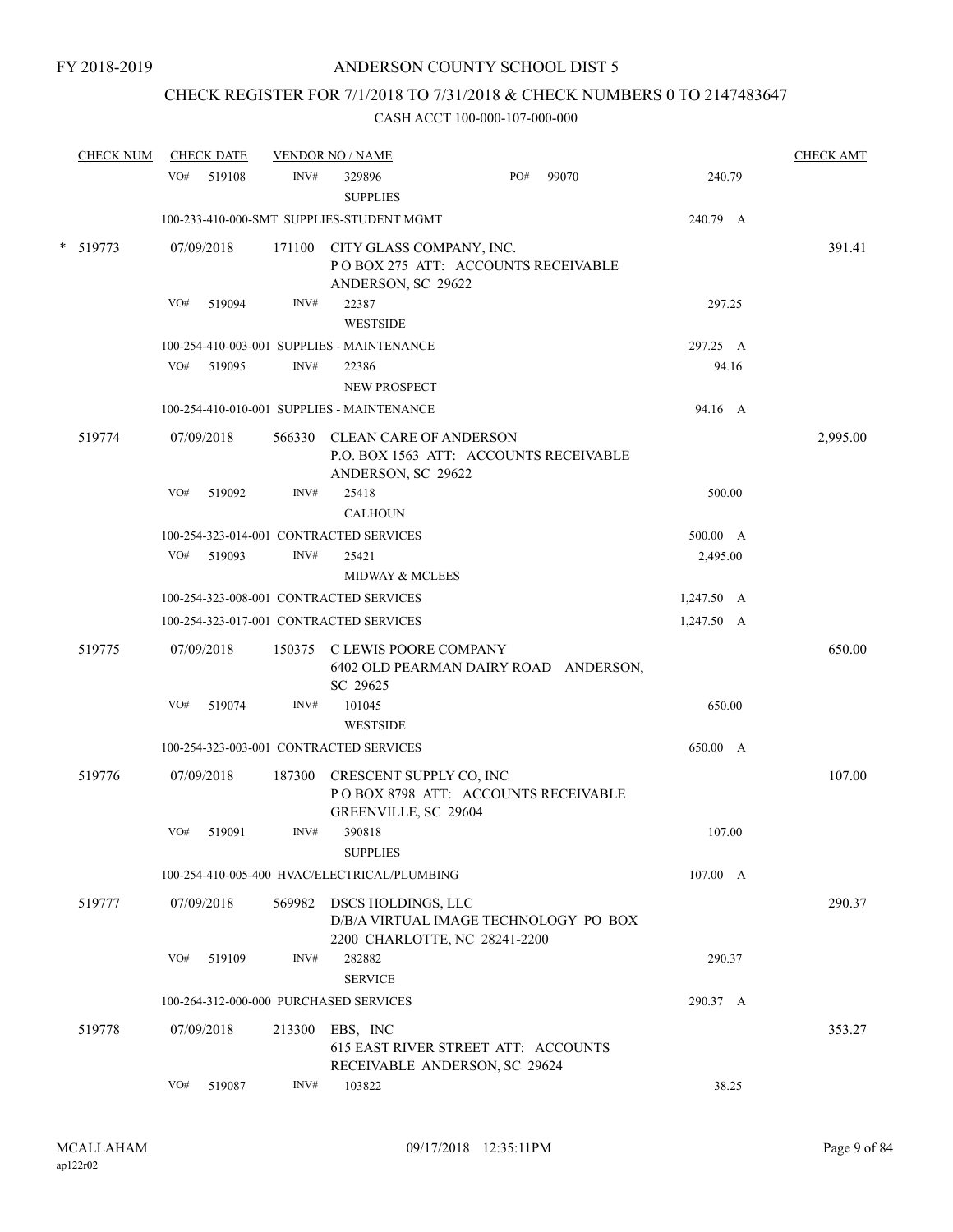# ANDERSON COUNTY SCHOOL DIST 5

# CHECK REGISTER FOR 7/1/2018 TO 7/31/2018 & CHECK NUMBERS 0 TO 2147483647

| CHECK NUM |     | <b>CHECK DATE</b>                 |        | <b>VENDOR NO / NAME</b>                        |                   | <b>CHECK AMT</b> |
|-----------|-----|-----------------------------------|--------|------------------------------------------------|-------------------|------------------|
|           |     |                                   |        | <b>KEYS</b>                                    |                   |                  |
|           |     |                                   |        | 100-254-410-002-001 SUPPLIES - MAINTENANCE     | 38.25 A           |                  |
|           | VO# | 519088                            | INV#   | 103836                                         | 264.20            |                  |
|           |     |                                   |        | <b>MCCANTS</b>                                 |                   |                  |
|           |     |                                   |        | 100-254-323-005-001 CONTRACTED SERVICES        | 264.20 A          |                  |
|           | VO# | 519089                            | INV#   | 103833                                         | 4.01              |                  |
|           |     |                                   |        | <b>KEY</b>                                     |                   |                  |
|           |     |                                   |        | 100-254-410-000-001 MAINT. SUPPLIES-STRUCTURES | $4.01\quad A$     |                  |
|           | VO# | 519090                            | INV#   | 103826                                         | 46.81             |                  |
|           |     |                                   |        | <b>KEYS</b>                                    |                   |                  |
|           |     |                                   |        | 100-254-410-000-001 MAINT. SUPPLIES-STRUCTURES | 20.60 A           |                  |
|           |     |                                   |        | 100-254-410-019-001 SUPPLIES - MAINTENANCE     | 26.21 A           |                  |
| * 519780  |     | 07/09/2018                        |        | 566455 EPTING DISTRIBUTORS                     |                   | 685.11           |
|           |     |                                   |        | 300 INDUSTRIAL DR ATT: ACCOUNTS                |                   |                  |
|           |     |                                   |        | RECEIVABLE LEXINGTON, SC 29072                 |                   |                  |
|           | VO# | 519084                            | INV#   | S100713153                                     | 228.37            |                  |
|           |     |                                   |        | <b>SUPPLIES</b>                                |                   |                  |
|           |     |                                   |        | 100-254-410-008-400 HVAC/ELECTRICAL/PLUMBING   | 228.37 A          |                  |
|           | VO# | 519085                            | INV#   | S100706279                                     | 228.37            |                  |
|           |     |                                   |        | <b>SUPPLIES</b>                                |                   |                  |
|           |     |                                   |        | 100-254-410-008-400 HVAC/ELECTRICAL/PLUMBING   | 228.37 A          |                  |
|           |     | VO# 519086                        | INV#   | S100706450                                     | 228.37            |                  |
|           |     |                                   |        | <b>SUPPLIES</b>                                |                   |                  |
|           |     | 100-254-410-000-400 HVAC SUPPLIES |        |                                                | 228.37 A          |                  |
| 519781    |     | 07/09/2018                        |        | 573048 EXPLORE LEARNING                        |                   | 2,820.52         |
|           |     |                                   |        | 110 AVON STREET, SUITE 300                     |                   |                  |
|           |     |                                   |        | CHARLOTTESVILLE, VA 22902                      |                   |                  |
|           | VO# | 519111                            | INV#   | 07032018<br>PO#                                | 98900<br>2,820.52 |                  |
|           |     |                                   |        | <b>LICENSE</b>                                 |                   |                  |
|           |     |                                   |        | 201-112-445-010-000 TECHNOLOGY SUPPLIES        | 2,820.52 A        |                  |
| * 519783  |     | 07/09/2018                        | 254200 | <b>GREENE FINNEY, LLP</b>                      |                   | 420.00           |
|           |     |                                   |        | 800 E. WASHINGTON STREET SUITE D               |                   |                  |
|           |     |                                   |        | GREENVILLE, SC 29601                           |                   |                  |
|           | VO# | 519112                            | INV#   | 16166                                          | 420.00            |                  |
|           |     |                                   |        | <b>FRAUD TRAINING</b>                          |                   |                  |
|           |     |                                   |        | 100-252-312-000-000 PURCHASED SERVICES         | 420.00 A          |                  |
| 519784    |     | 07/09/2018                        | 563904 | <b>GREENVILLE TURF &amp; TRACTOR INC</b>       |                   | 1,619.70         |
|           |     |                                   |        | 722 MAULDIN ROAD ATT: ACCOUNTS                 |                   |                  |
|           |     |                                   |        | RECEIVABLE GREENVILLE, SC 29607                |                   |                  |
|           | VO# | 519082                            | INV#   | W75253                                         | 1,619.70          |                  |
|           |     |                                   |        | <b>MOWER REPAIR</b>                            |                   |                  |
|           |     |                                   |        | 100-254-323-003-001 CONTRACTED SERVICES        | 1,619.70 A        |                  |
| 519785    |     | 07/09/2018                        |        | 564755 HARRIS CARPETS                          |                   | 1,100.00         |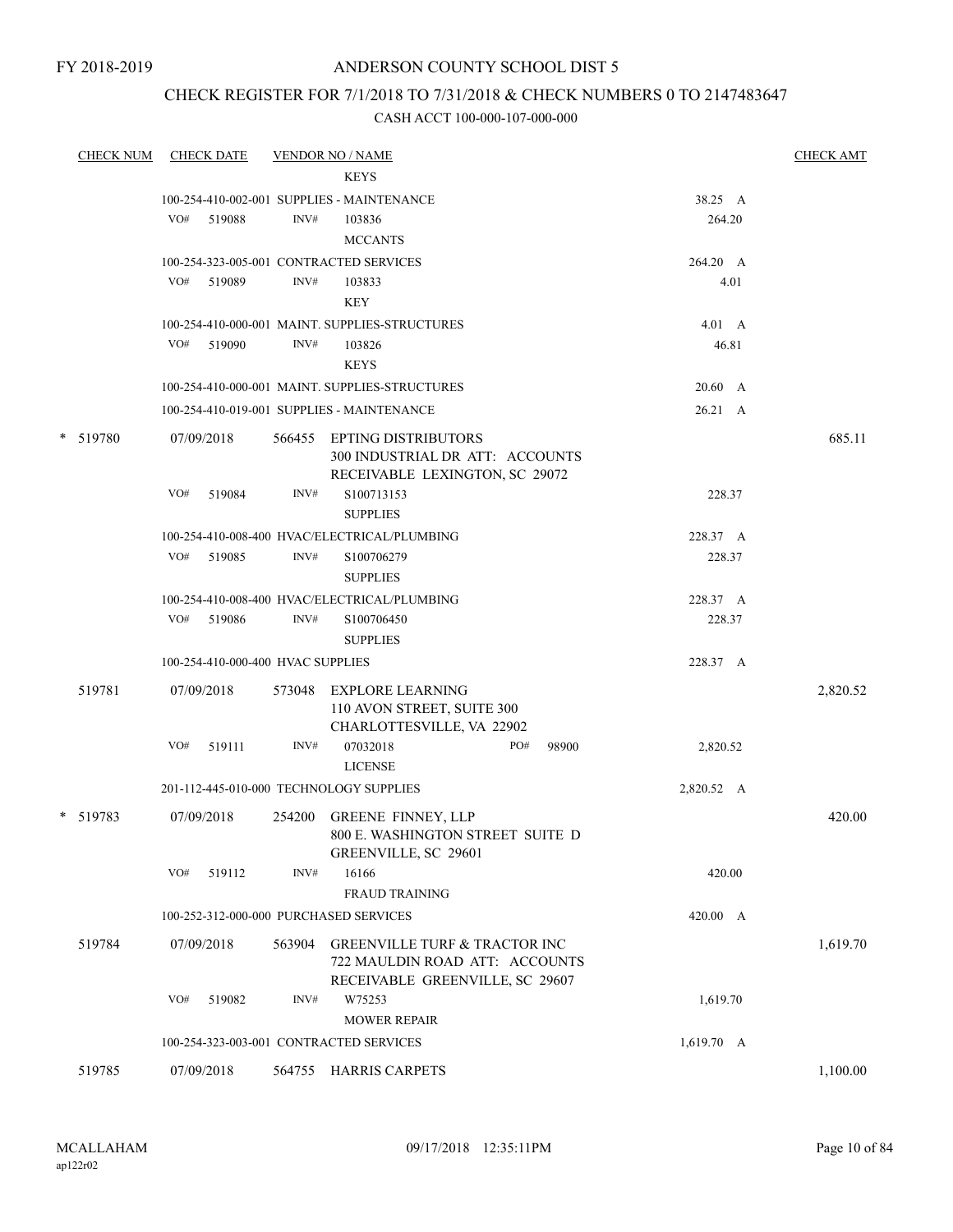# CHECK REGISTER FOR 7/1/2018 TO 7/31/2018 & CHECK NUMBERS 0 TO 2147483647

| <b>CHECK NUM</b> | <b>CHECK DATE</b> |            |        | <b>VENDOR NO / NAME</b><br>POBOX 694 ATT: ACCOUNTS RECEIVABLE<br>ANDERSON, SC 29624                              |                    | <b>CHECK AMT</b> |
|------------------|-------------------|------------|--------|------------------------------------------------------------------------------------------------------------------|--------------------|------------------|
|                  | VO#               | 519081     | INV#   | HC013660<br><b>ROBERT ANDERSON</b>                                                                               | 1,100.00           |                  |
|                  |                   |            |        | 100-254-323-006-001 CONTRACTED SERVICES                                                                          | $1,100.00$ A       |                  |
| 519786           |                   | 07/09/2018 |        | 564696 JOHNSTONE SUPPLY<br>POBOX 17466 GREENVILLE, SC 29606                                                      |                    | 448.78           |
|                  | VO#               | 519078     | INV#   | 4004159<br><b>HVAC REPAIR</b>                                                                                    | 101.17             |                  |
|                  |                   |            |        | 100-254-410-005-400 HVAC/ELECTRICAL/PLUMBING                                                                     | $101.17 \text{ A}$ |                  |
|                  |                   | VO# 519079 | INV#   | 4004326<br><b>SUPPLIES</b>                                                                                       | 213.99             |                  |
|                  |                   |            |        | 100-254-410-008-400 HVAC/ELECTRICAL/PLUMBING                                                                     | 213.99 A           |                  |
|                  | VO#               | 519080     | INV#   | 4004148<br><b>REPAIR PARTS</b>                                                                                   | 133.62             |                  |
|                  |                   |            |        | 100-254-410-020-400 HVAC/ELECTRICAL/PLUMBING                                                                     | 133.62 A           |                  |
| * 519788         |                   | 07/09/2018 |        | 389900 OFFICE DEPOT<br>POBOX 1413 CHARLOTTE, NC 28201-1413                                                       |                    | 148.27           |
|                  | VO#               | 519076     | INV#   | 2195670834<br><b>SUPPLIES</b>                                                                                    | 148.27             |                  |
|                  |                   |            |        | 100-254-410-000-055 OFFICE SUPPLIES & FURNITURE                                                                  | 148.27 A           |                  |
| * 519791         |                   | 07/09/2018 |        | 569778 RAPID LUBE OF ANDERSON<br>1704 PEARMAN DAIRY ROAD ATT: ACCOUNTS<br>RECEIVABLE ANDERSON, SC 29625          |                    | 133.77           |
|                  | VO#               | 519104     | INV#   | 47541<br><b>SERVICE</b>                                                                                          | 53.23              |                  |
|                  |                   |            |        | 100-254-412-000-001 TRUCK SERVICE - MAINTENANCE                                                                  | 53.23 A            |                  |
|                  |                   | VO# 519105 | INV#   | 47544<br><b>SERVICE</b>                                                                                          | 80.54              |                  |
|                  |                   |            |        | 100-254-412-000-001 TRUCK SERVICE - MAINTENANCE                                                                  | 80.54 A            |                  |
| 519792           |                   | 07/09/2018 |        | 563477 SC ASSOC MIDDLE LEVEL EDUCATION<br>TINA JAMISON, DIRECTOR 225 GARDENWALK<br>DRIVE WEST COLUMBIA, SC 29170 |                    | 429.00           |
|                  | VO#               | 519114     | INV#   | <b>REGISTRATION</b><br>PO#<br>98275<br><b>ROBERT ANDERSON</b>                                                    | 429.00             |                  |
|                  |                   |            |        | 201-224-333-006-000 TRIPS AND CONFERENCES                                                                        | 429.00 A           |                  |
| 519793           |                   | 07/09/2018 | 462725 | SCHOLASTIC BOOK CLUBS, INC<br>POBOX 3745 ATT: ACCOUNTS RECEIVABLE<br>JEFFERSON CITY, MO 65102-3720               |                    | 1,061.13         |
|                  | VO#               | 519120     | INV#   | 17336552<br>PO#<br>98927<br><b>WEST MARKET</b>                                                                   | 1,061.13           |                  |
|                  |                   |            |        | 201-139-410-000-000 SUPPLIES- PK SCHOOL                                                                          | 973.48 A           |                  |
|                  |                   |            |        | 201-139-410-000-000 SUPPLIES- PK SCHOOL                                                                          | 87.65 A            |                  |
| 519794           |                   | 07/09/2018 | 451500 | SC STATE DEPARTMENT OF EDUCATION                                                                                 |                    | 9,137.56         |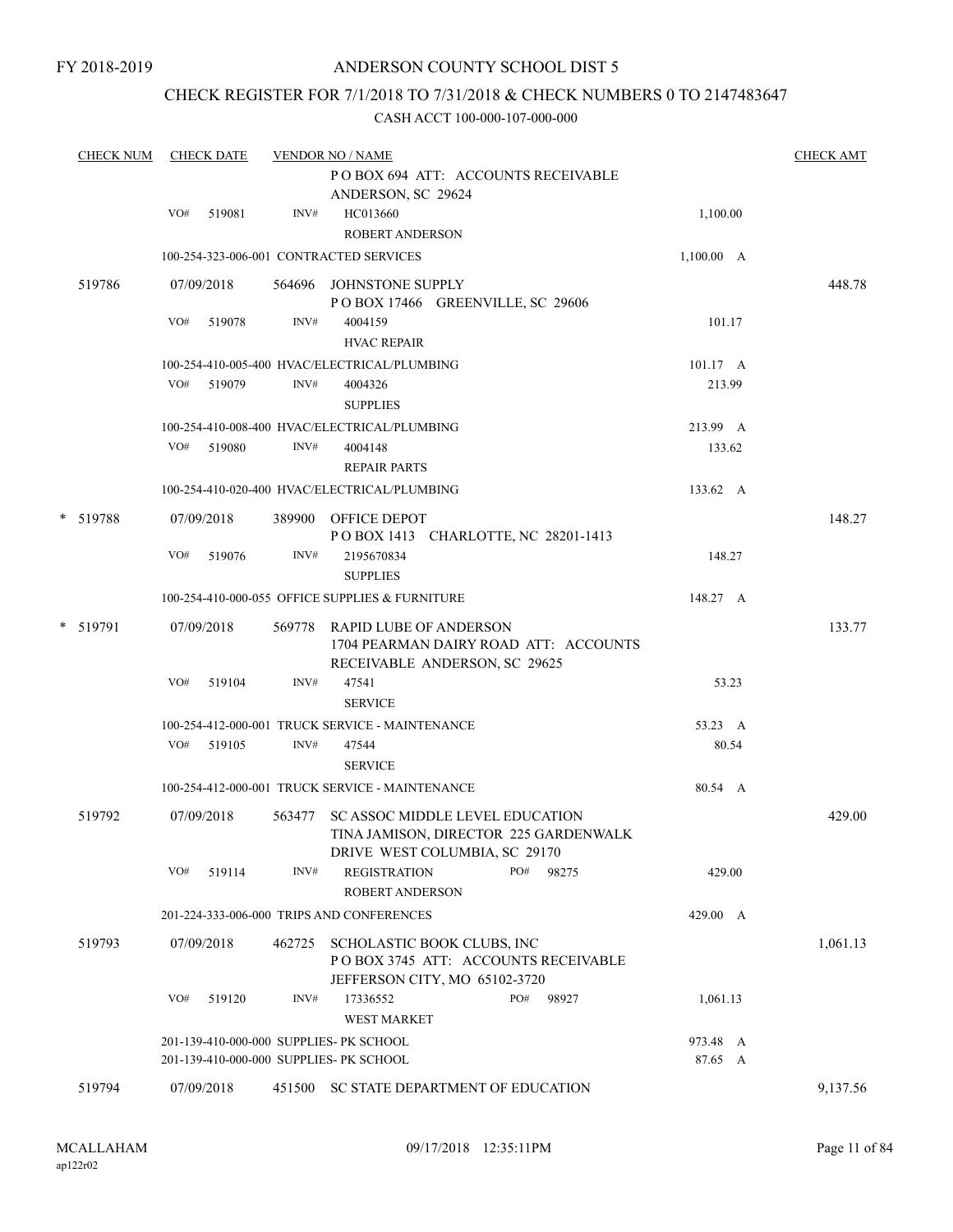# CHECK REGISTER FOR 7/1/2018 TO 7/31/2018 & CHECK NUMBERS 0 TO 2147483647

| <b>CHECK NUM</b> |     | <b>CHECK DATE</b>                       |                                      | <b>VENDOR NO / NAME</b>                       |                                        |       |              | <b>CHECK AMT</b> |
|------------------|-----|-----------------------------------------|--------------------------------------|-----------------------------------------------|----------------------------------------|-------|--------------|------------------|
|                  |     | 1429 SENATE ST ROOM 1101 TRANSPORTATION |                                      |                                               |                                        |       |              |                  |
|                  |     |                                         |                                      | COLUMBIA, SC 29201                            |                                        |       |              |                  |
|                  | VO# | 519115                                  | INV#                                 | <b>JUNE 2018</b>                              |                                        |       | 1,233.80     |                  |
|                  |     |                                         |                                      | MILEAGE COST                                  |                                        |       |              |                  |
|                  |     |                                         |                                      | 338-255-331-000-EAR STUDENT TRANSPORTATION    |                                        |       | 1,233.80 A   |                  |
|                  | VO# | 519116                                  | INV#                                 | <b>JUNE 2018</b>                              |                                        |       | 1,134.60     |                  |
|                  |     |                                         |                                      | MILEAGE COST                                  |                                        |       |              |                  |
|                  |     |                                         |                                      | 338-255-331-000-EAR STUDENT TRANSPORTATION    |                                        |       | $1,134.60$ A |                  |
|                  | VO# | 519117                                  | INV#                                 | <b>JUNE 2018</b>                              |                                        |       | 1,490.48     |                  |
|                  |     |                                         |                                      | MILEAGE COST                                  |                                        |       |              |                  |
|                  |     |                                         |                                      | 201-251-331-006-000 BUS MILEAGE- EXT DAY/YEAR |                                        |       | 1,490.48 A   |                  |
|                  | VO# | 519118                                  | INV#                                 | <b>JUNE 2018</b>                              |                                        |       | 2,223.32     |                  |
|                  |     |                                         |                                      | MILEAGE COST                                  |                                        |       |              |                  |
|                  |     |                                         |                                      | 201-271-331-000-000 BUS MILEAGE-EXT DAY       |                                        |       | 2,223.32 A   |                  |
|                  | VO# | 519119                                  | INV#                                 | <b>JUNE 2018</b>                              |                                        |       | 3,055.36     |                  |
|                  |     |                                         |                                      | MILEAGE COST                                  |                                        |       |              |                  |
|                  |     |                                         |                                      | 201-271-331-000-000 BUS MILEAGE-EXT DAY       |                                        |       | 3,055.36 A   |                  |
| 519795           |     | 07/09/2018                              |                                      | 570059 SHARP BUSINESS SYSTEMS                 |                                        |       |              | 473.00           |
|                  |     |                                         |                                      |                                               | DEPT 1216 PO BOX 121216 DALLAS, TX     |       |              |                  |
|                  |     |                                         |                                      | 75312-1216                                    |                                        |       |              |                  |
|                  | VO# | 519121                                  | INV#                                 | 9001226139                                    |                                        |       | 473.00       |                  |
|                  |     |                                         |                                      | <b>COPIES</b>                                 |                                        |       |              |                  |
|                  |     |                                         | 201-113-490-006-000 COPIER COST      |                                               |                                        |       | 473.00 A     |                  |
| 519796           |     | 07/09/2018                              | 481650                               | SOUTHERN STATES #71029 - FARM PLAN            |                                        |       |              | 488.36           |
|                  |     |                                         |                                      |                                               | 4010 SOUTH MURRAY AVENUE ATT: ACCOUNTS |       |              |                  |
|                  |     |                                         |                                      |                                               | RECEIVABLE ANDERSON, SC 02962-4429     |       |              |                  |
|                  | VO# | 519070                                  | INV#                                 | 345120                                        |                                        |       | 422.65       |                  |
|                  |     |                                         |                                      | <b>SUPPLIES</b>                               |                                        |       |              |                  |
|                  |     |                                         |                                      | 100-254-410-000-100 SMALL EQUIPMENT           |                                        |       | 422.65 A     |                  |
|                  | VO# | 519071                                  | INV#                                 | 305596                                        |                                        |       | 65.71        |                  |
|                  |     |                                         |                                      | <b>SUPPLIES</b>                               |                                        |       |              |                  |
|                  |     |                                         |                                      | 100-254-410-000-500 PEST MANAGEMENT           |                                        |       | 65.71 A      |                  |
| 519797           |     | 07/09/2018                              |                                      | 572995 SUPPLYWORKS                            |                                        |       |              | 1,037.90         |
|                  |     |                                         |                                      |                                               | PO BOX 742604 ATLANTA, GA 30374-2604   |       |              |                  |
|                  | VO# | 519069                                  | INV#                                 | 443032172                                     |                                        |       | 1,037.90     |                  |
|                  |     |                                         |                                      | <b>FLOOR MACHINES</b>                         |                                        |       |              |                  |
|                  |     |                                         | 100-254-410-005-000 SUPPLIES         |                                               |                                        |       | 518.95 A     |                  |
|                  |     |                                         | 100-254-410-015-000 SUPPLIES         |                                               |                                        |       | 518.95 A     |                  |
|                  |     |                                         |                                      |                                               |                                        |       |              |                  |
| 519798           |     | 07/09/2018                              | 568718                               | THE READING WAREHOUSE                         |                                        |       |              | 24,921.63        |
|                  |     |                                         | POBOX 41328 ATT: ACCOUNTS RECEIVABLE |                                               |                                        |       |              |                  |
|                  | VO# |                                         | INV#                                 |                                               | NORTH CHARLESTON, SC 29423<br>PO#      |       |              |                  |
|                  |     | 519123                                  |                                      | 181707<br><b>VARENNES</b>                     |                                        | 98980 | 24,921.63    |                  |
|                  |     |                                         |                                      |                                               |                                        |       |              |                  |
|                  |     |                                         |                                      | 201-112-410-016-000 SUPPLIES AND MATERIALS    |                                        |       | 16,739.23 A  |                  |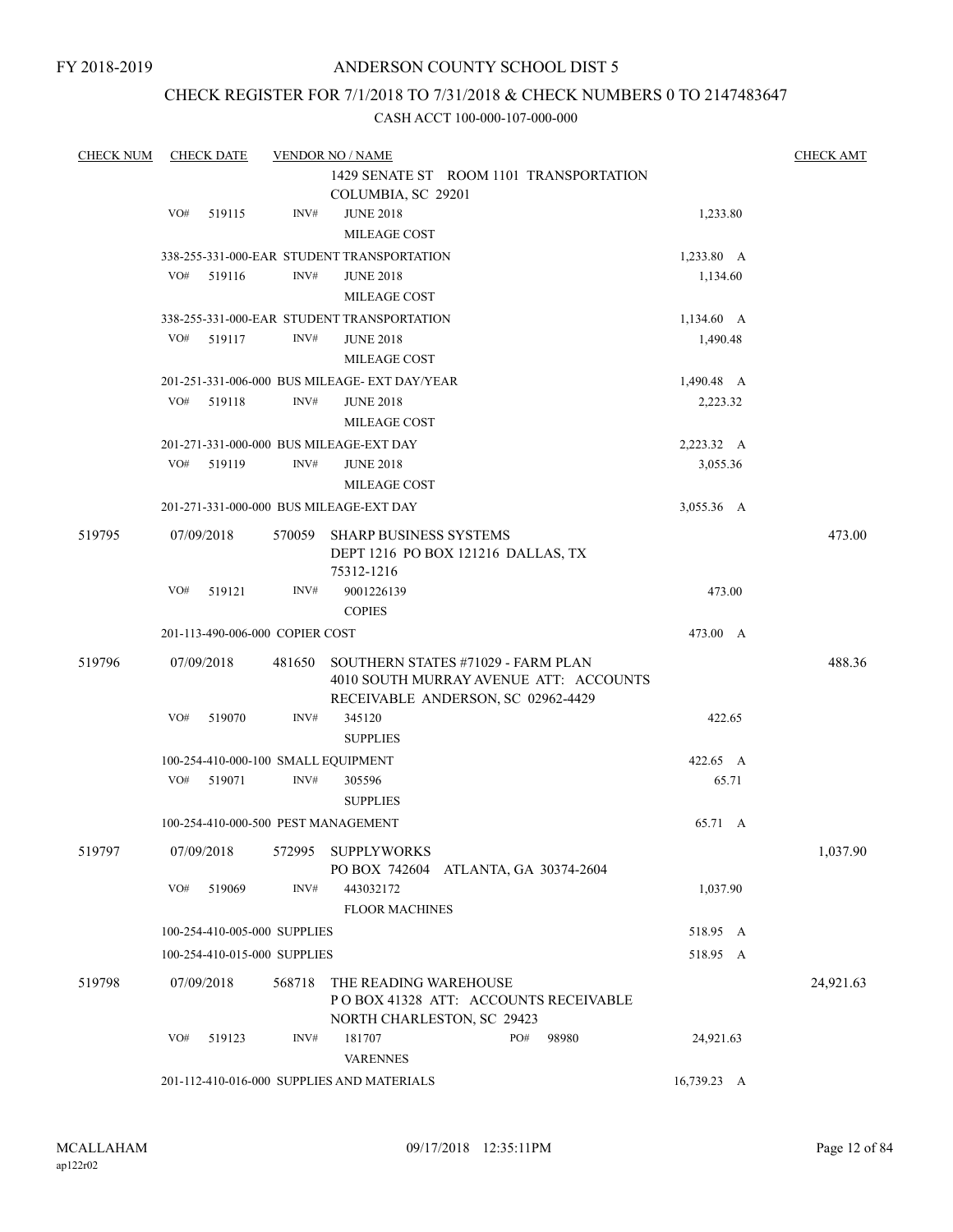# CHECK REGISTER FOR 7/1/2018 TO 7/31/2018 & CHECK NUMBERS 0 TO 2147483647

| <b>CHECK NUM</b> | <b>CHECK DATE</b>                            | <b>VENDOR NO / NAME</b> |                                                                                                   | <b>CHECK AMT</b> |          |
|------------------|----------------------------------------------|-------------------------|---------------------------------------------------------------------------------------------------|------------------|----------|
|                  |                                              |                         | 201-221-410-016-000 SUPPLIES AND MATERIALS                                                        | 8,182.40 A       |          |
| 519799           | 07/09/2018                                   | 504870                  | THYSSENKRUPP ELEVATOR CORP<br>PO BOX 933004 ATT: ACCOUNTS RECEIVABLE<br>ATLANTA, GA 31193-3004    |                  | 647.50   |
|                  | VO# 519068                                   | INV#                    | 5000891424<br><b>TL HANNA</b>                                                                     | 647.50           |          |
|                  |                                              |                         | 100-254-323-002-400 CONTR SERV-HVAC/ELECT/PLUMBING                                                | 647.50 A         |          |
| 519800           | 07/09/2018                                   |                         | 564442 UNITED CHEMICAL & SUPPLY CO<br>POBOX 5066 ATT: ACCOUNTS RECEIVABLE<br>GREENVILLE, SC 29606 |                  | 139.10   |
|                  | VO#<br>519067                                | INV#                    | 559090                                                                                            | 139.10           |          |
|                  |                                              |                         | <b>SUPPLIES</b>                                                                                   |                  |          |
|                  | 100-254-410-003-000 SUPPLIES                 |                         |                                                                                                   | 139.10 A         |          |
| 519801           | 07/09/2018                                   |                         | 573815 UNITED REFRIGERATION, INC<br>PO BOX 740703 ATLANTA, GA 30374-0703                          |                  | 1,759.42 |
|                  | VO#<br>519050                                | INV#                    | 62887390<br><b>SUPPLIES</b>                                                                       | 28.98            |          |
|                  |                                              |                         | 100-254-410-020-400 HVAC/ELECTRICAL/PLUMBING                                                      | 28.98 A          |          |
|                  | VO#<br>519051                                | INV#                    | 62859414                                                                                          | 17.82            |          |
|                  |                                              |                         | <b>SUPPLIES</b>                                                                                   |                  |          |
|                  |                                              |                         | 100-254-410-000-001 MAINT, SUPPLIES-STRUCTURES                                                    | 17.82 A          |          |
|                  | VO#<br>519052                                | INV#                    | 62928109<br><b>SUPPLIES</b>                                                                       | 11.36            |          |
|                  |                                              |                         | 100-254-410-005-400 HVAC/ELECTRICAL/PLUMBING                                                      | 11.36 A          |          |
|                  | VO#<br>519053                                | INV#                    | 62615325<br><b>SUPPLIES</b>                                                                       | 1,110.27         |          |
|                  |                                              |                         | 100-254-410-008-400 HVAC/ELECTRICAL/PLUMBING                                                      | 1,110.27 A       |          |
|                  | VO#<br>519054                                | INV#                    | 62857767<br><b>SUPPLIES</b>                                                                       | 193.43           |          |
|                  |                                              |                         | 100-254-410-003-400 HVAC/ELECTRICAL/PLUMBING                                                      | 193.43 A         |          |
|                  | VO#<br>519055                                | INV#                    | 62874052<br><b>SUPPLIES</b>                                                                       | 135.93           |          |
|                  |                                              |                         | 100-254-410-005-400 HVAC/ELECTRICAL/PLUMBING                                                      | 135.93 A         |          |
|                  | VO#<br>519056                                | INV#                    | 62731148<br><b>SUPPLIES</b>                                                                       | 126.72           |          |
|                  | 100-254-410-000-400 HVAC SUPPLIES            |                         |                                                                                                   | 126.72 A         |          |
|                  | VO# 519057                                   | INV#                    | 62870259<br><b>SUPPLIES</b>                                                                       | 58.85            |          |
|                  | 100-254-410-000-400 HVAC SUPPLIES            |                         |                                                                                                   | 58.85 A          |          |
|                  | VO#<br>519058                                | INV#                    | 62749853<br><b>SUPPLIES</b>                                                                       | 42.80            |          |
|                  | 100-254-410-017-400 HVAC/ELECTRICAL/PLUMBING |                         | 42.80 A                                                                                           |                  |          |
|                  | VO#<br>519059                                | INV#                    | 62873170<br><b>SUPPLIES</b>                                                                       | 33.26            |          |
|                  |                                              |                         | 100-254-410-001-400 HVAC/ELECTRICAL/PLUMBING                                                      | 33.26 A          |          |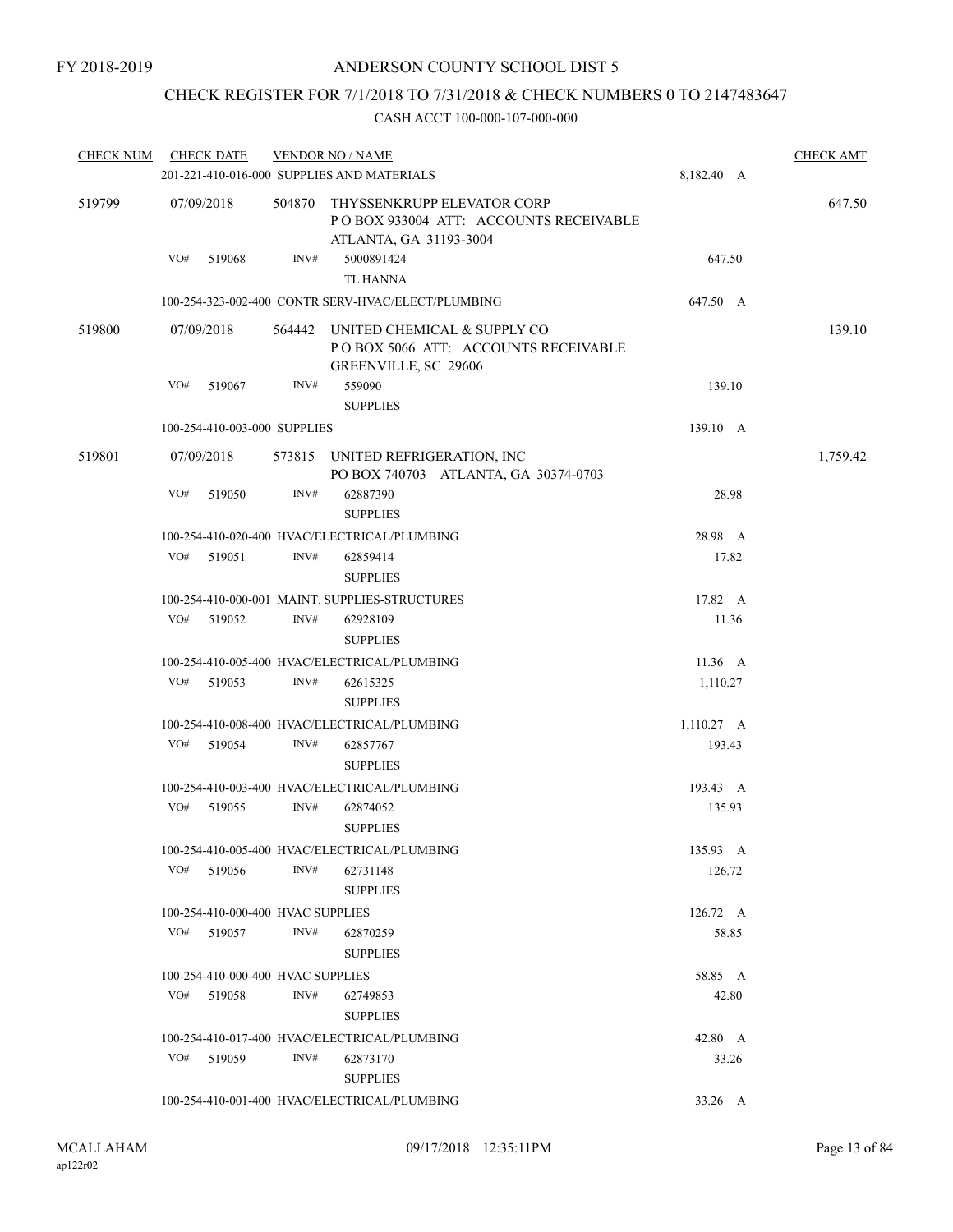# CHECK REGISTER FOR 7/1/2018 TO 7/31/2018 & CHECK NUMBERS 0 TO 2147483647

| <b>CHECK NUM</b> | <b>CHECK DATE</b> |                                      | <b>VENDOR NO / NAME</b>                                                                           |            | <b>CHECK AMT</b> |
|------------------|-------------------|--------------------------------------|---------------------------------------------------------------------------------------------------|------------|------------------|
| 519802           | 07/09/2018        |                                      | 512653 UNITED RENTALS, INC<br>PO BOX 100711 ATT: ACCOUNTS RECEIVABLE<br>ATLANTA, GA 30384-0711    |            | 628.01           |
|                  | VO#               | INV#<br>519066                       | 158005850<br><b>RENTAL</b>                                                                        | 628.01     |                  |
|                  |                   | 100-254-325-000-001 RENTAL ACCOUNT   |                                                                                                   | 628.01 A   |                  |
| 519803           | 07/09/2018        | 568886                               | UPSTATE APPLIANCE, INC<br>112 EAST SHOCKLEY FERRY RD ANDERSON, SC<br>29624                        |            | 834.49           |
|                  | VO#               | 519065<br>INV#                       | 94730                                                                                             | 834.49     |                  |
|                  |                   |                                      | <b>WASHER &amp; DRYER</b>                                                                         |            |                  |
|                  |                   |                                      | 100-254-410-009-400 HVAC/ELECTRICAL/PLUMBING                                                      | 834.49 A   |                  |
| * 519805         | 07/09/2018        | 566477                               | WE BLACK TERMITE & PEST CONTROL, INC<br>POBOX 1053 ATT: ACCOUNTS RECEIVABLE<br>ANDERSON, SC 29622 |            | 225.00           |
|                  | VO#               | INV#<br>519100                       | 224950<br>TL HANNA GYM                                                                            | 225.00     |                  |
|                  |                   |                                      | 100-254-323-002-001 CONTRACTED SERVICES                                                           | 225.00 A   |                  |
| * 519808         | 07/12/2018        | 573069                               | <b>ACT RESEARCH SERVICES (64)</b><br>PO BOX 168 IOWA CITY, IA 52243-0168                          |            | 330.50           |
|                  | VO#               | INV#<br>519249                       | 417018<br>PO#<br>99081<br><b>DISTRICT ORDER</b>                                                   | 330.50     |                  |
|                  |                   | 100-221-410-000-TST SUPPLIES-TESTING |                                                                                                   | 330.50     |                  |
| * 519810         | 07/12/2018        | 571461                               | ADVANCE EDUCATION, INC<br>POBOX 933823 ATLANTA, GA 31193-3823                                     |            | 19,800.00        |
|                  | VO#               | INV#<br>519250                       | 00103047<br>PO#<br>98963<br><b>NETWORK FEES</b>                                                   | 19,800.00  |                  |
|                  |                   | 100-114-640-000-000 DUES AND FEES    |                                                                                                   | 19,800.00  |                  |
| * 519812         | 07/12/2018        | 575391                               | ANDERSON CUSTOM FLOORS<br>2004 WHITEHALL ROAD ANDERSON, SC 29625                                  |            | 4,203.32         |
|                  | VO#               | INV#<br>519195                       | PO#<br>2113<br>99035<br><b>ADULT ED</b>                                                           | 4,203.32   |                  |
|                  |                   |                                      | 100-254-323-023-001 CONTRACTED SERVICES                                                           | 4,203.32 A |                  |
| 519813           | 07/12/2018        | 115100                               | ANDERSON SCHOOL DISTRICT ONE<br>PO BOX 99 ATTN: PAM BRAY WILLIAMSTON, SC<br>29697                 |            | 331.28           |
|                  | VO#               | 519196<br>INV#                       | 2017-18<br><b>PROVISO</b>                                                                         | 331.28     |                  |
|                  |                   |                                      | 100-412-720-000-000 PAYMENTS TO OTHER GOV'T UNITS                                                 | 331.28 A   |                  |
| 519814           | 07/12/2018        | 563865                               | ANDERSON WINNELSON CO<br>POBOX 1446 ATT: ACCOUNTS RECEIVABLE<br>ANDERSON, SC 29622                |            | 138.40           |
|                  | VO#               | 519166<br>INV#                       | 21619500<br><b>SUPPLIES</b>                                                                       | 102.99     |                  |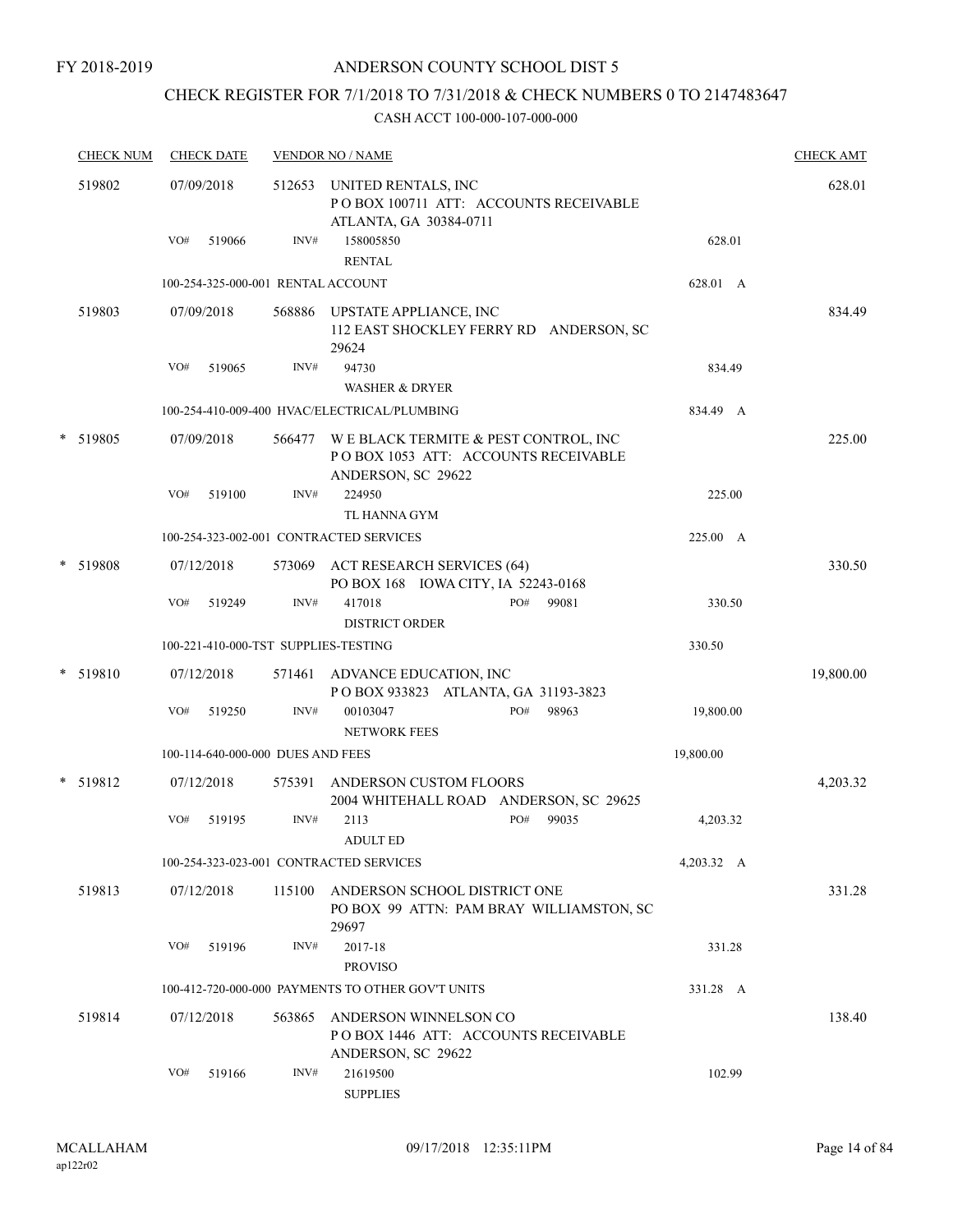# CHECK REGISTER FOR 7/1/2018 TO 7/31/2018 & CHECK NUMBERS 0 TO 2147483647

| <b>CHECK NUM</b> |     | <b>CHECK DATE</b> |                                   | <b>VENDOR NO / NAME</b>                                                                       |            | <b>CHECK AMT</b> |
|------------------|-----|-------------------|-----------------------------------|-----------------------------------------------------------------------------------------------|------------|------------------|
|                  |     |                   | 100-254-410-000-400 HVAC SUPPLIES |                                                                                               | 70.27 A    |                  |
|                  |     |                   |                                   | 100-254-410-005-400 HVAC/ELECTRICAL/PLUMBING                                                  | 32.72 A    |                  |
|                  | VO# | 519167            | INV#                              | 215740                                                                                        | 35.41      |                  |
|                  |     |                   |                                   | <b>SUPPLIES</b>                                                                               |            |                  |
|                  |     |                   |                                   | 100-254-410-021-400 HVAC/ELECTRICAL/PLUMBING                                                  | 35.41 A    |                  |
| 519815           |     | 07/12/2018        |                                   | 569593 ANMED HEALTH<br>800 NORTH FANT STREET ANDERSON, SC 29621                               |            | 250.00           |
|                  | VO# | 519197            | INV#                              | C <sub>26436</sub><br><b>WASTE PICK-UP</b>                                                    | 250.00     |                  |
|                  |     |                   |                                   | 100-213-312-000-000 PURCHASED SERVICES                                                        | 196.00 A   |                  |
|                  |     |                   |                                   | 283-213-410-000-000 NURSING SUPPLIES                                                          | 54.00 A    |                  |
|                  |     |                   |                                   |                                                                                               |            |                  |
| 519816           |     | 07/12/2018        |                                   | 569220 AUTECH<br>POBOX 248 ATT: ACCOUNTS RECEIVABLE<br>WILLIAMSTON, SC 29697                  |            | 424.70           |
|                  | VO# | 519165            | INV#                              | 6695<br><b>ROBERT ANDERSON</b>                                                                | 424.70     |                  |
|                  |     |                   |                                   | 100-254-323-006-400 CONTR SERV-HVAC/ELECT/PLUMBING                                            | 424.70 A   |                  |
| 519817           |     | 07/12/2018        |                                   | 573265 BILL SANDERS MOVING, INC.<br>2 JUNE BUG LANE WILLIAMSTON, SC 29697                     |            | 1,585.00         |
|                  | VO# | 519163            | INV#                              | 4220                                                                                          | 930.00     |                  |
|                  |     |                   |                                   | <b>CALHOUN ELEM</b>                                                                           |            |                  |
|                  |     |                   |                                   | 100-254-323-014-001 CONTRACTED SERVICES                                                       | 930.00 A   |                  |
|                  | VO# | 519164            | INV#                              | 4217                                                                                          | 655.00     |                  |
|                  |     |                   |                                   | <b>CALHOUN ELEM</b>                                                                           |            |                  |
|                  |     |                   |                                   | 100-254-323-014-001 CONTRACTED SERVICES                                                       | 655.00 A   |                  |
|                  |     |                   |                                   |                                                                                               |            |                  |
| 519818           |     | 07/12/2018        |                                   | 139500 BIO CORPORATION<br>3911 NEVADA STREET ATT: ACCOUNTS<br>RECEIVABLE ALEXANDRIA, MN 56308 |            | 870.33           |
|                  | VO# | 519198            | INV#                              | PO#<br>530427<br>99043                                                                        | 870.33     |                  |
|                  |     |                   |                                   | <b>SUPPLIES</b>                                                                               |            |                  |
|                  |     |                   |                                   | 100-114-410-003-VEN SUPPLY-ADDT'L FOR LOST VENDING                                            | 732.60 A   |                  |
|                  |     |                   |                                   | 100-114-410-003-VEN SUPPLY-ADDT'L FOR LOST VENDING                                            | 137.73 A   |                  |
| 519819           |     | 07/12/2018        |                                   | 575425 EMPLOYEE VENDOR<br>134 CAYMEN WAY ANDERSON, SC 29621                                   |            | 194.69           |
|                  | VO# | 519244            | INV#                              | $6/27 - 7/2$<br><b>BALTIMORE</b>                                                              | 194.69     |                  |
|                  |     |                   |                                   | 207-115-312-000-010 STUDENT ORGANIZATIONS                                                     | 194.69 A   |                  |
| 519820           |     | 07/12/2018        | 141265                            | BOB DOSTER'S BACKSTREET STUDIO                                                                |            | 2,266.80         |
|                  |     |                   |                                   | POBOX 1055 LANCASTER, SC 29721                                                                |            |                  |
|                  | VO# | 519199            | INV#                              | 1253                                                                                          | 1,500.00   |                  |
|                  |     |                   |                                   | <b>SOUTHWOOD</b>                                                                              |            |                  |
|                  |     |                   |                                   | 817-113-312-021-000 ARTS IN RESIDENCE                                                         | 1,500.00 A |                  |
|                  | VO# | 519200            | INV#                              | 1253                                                                                          | 766.80     |                  |
|                  |     |                   |                                   | <b>SOUTHWOOD</b>                                                                              |            |                  |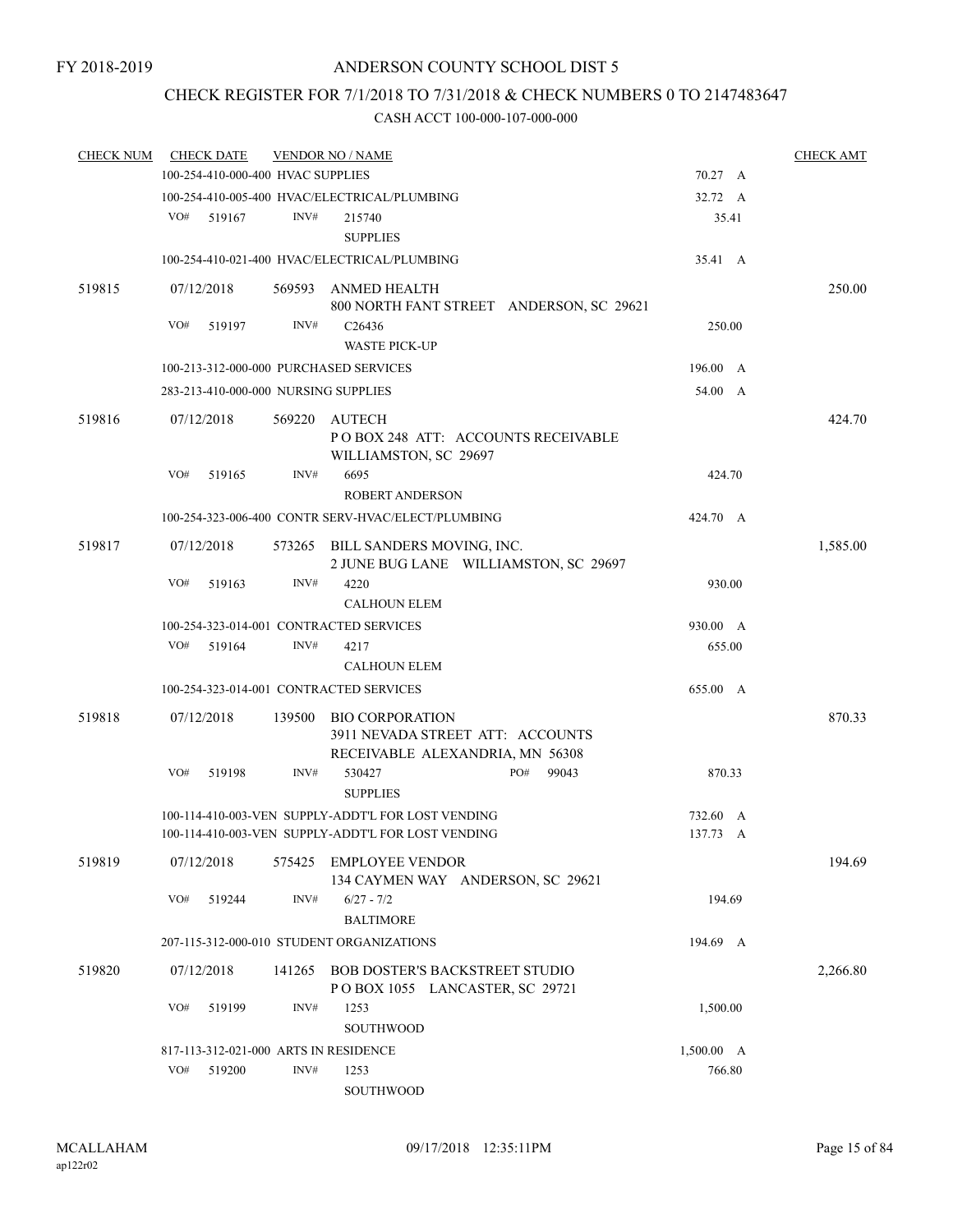# CHECK REGISTER FOR 7/1/2018 TO 7/31/2018 & CHECK NUMBERS 0 TO 2147483647

| <b>CHECK NUM</b> | <b>CHECK DATE</b>                  |        | <b>VENDOR NO / NAME</b><br>721-190-660-021-452 SUMMER SCHOOL EXPENSE                           |     |       | 766.80     |            | <b>CHECK AMT</b> |
|------------------|------------------------------------|--------|------------------------------------------------------------------------------------------------|-----|-------|------------|------------|------------------|
| 519821           | 07/12/2018                         | 574045 | <b>BORDEN DAIRY COMPANY</b><br>PO BOX 933179 CLEVELAND, OH 44193                               |     |       |            |            | 9,794.43         |
|                  | VO#<br>519172                      | INV#   | <b>JUNE DAIRY</b><br>CUST #138365                                                              |     |       | 9,794.43   |            |                  |
|                  | 600-256-460-002-000 FOOD           |        |                                                                                                |     |       | 107.75 A   |            |                  |
|                  | 600-256-460-003-000 FOOD           |        |                                                                                                |     |       | 3,734.91 A |            |                  |
|                  | 600-256-460-005-000 FOOD           |        |                                                                                                |     |       | 116.69     | A          |                  |
|                  | 600-256-460-006-000 FOOD           |        |                                                                                                |     |       | 344.73 A   |            |                  |
|                  | 600-256-460-007-000 FOOD           |        |                                                                                                |     |       | 271.55     | A          |                  |
|                  | 600-256-460-008-000 FOOD           |        |                                                                                                |     |       | 44.73      | A          |                  |
|                  | 600-256-460-009-000 FOOD           |        |                                                                                                |     |       | 118.29     | A          |                  |
|                  | 600-256-460-010-000 FOOD           |        |                                                                                                |     |       | 363.40     | A          |                  |
|                  | 600-256-460-011-000 FOOD           |        |                                                                                                |     |       | 293.05 A   |            |                  |
|                  | 600-256-460-012-000 FOOD           |        |                                                                                                |     |       | 189.85     | A          |                  |
|                  | 600-256-460-013-000 FOOD           |        |                                                                                                |     |       | 126.04     | A          |                  |
|                  | 600-256-460-014-000 FOOD           |        |                                                                                                |     |       | 326.44     | A          |                  |
|                  | 600-256-460-015-000 FOOD           |        |                                                                                                |     |       | 53.67 A    |            |                  |
|                  | 600-256-460-016-000 FOOD           |        |                                                                                                |     |       | 181.30     | A          |                  |
|                  | 600-256-460-017-000 FOOD           |        |                                                                                                |     |       | 99.60      | A          |                  |
|                  | 600-256-460-018-000 FOOD           |        |                                                                                                |     |       | 84.12 A    |            |                  |
|                  | 600-256-460-019-000 FOOD           |        |                                                                                                |     |       | 814.66     | A          |                  |
|                  | 600-256-460-020-000 FOOD           |        |                                                                                                |     |       | 2,487.46 A |            |                  |
|                  | 600-256-460-021-000 FOOD           |        |                                                                                                |     |       | 36.19 A    |            |                  |
| 519822           | 07/12/2018                         | 155900 | CAROLINA BIOLOGICAL SUPPLY<br>POBOX 60232 ATT: ACCOUNTS RECEIVABLE<br>CHARLOTTE, NC 28260-0232 |     |       |            |            | 736.39           |
|                  | VO#<br>519301                      | INV#   | 50302218<br><b>SUPPLIES</b>                                                                    | PO# | 98835 | 205.98     |            |                  |
|                  | 325-115-410-000-0CO SUPPLIES (C/O) |        |                                                                                                |     |       | 205.98 A   |            |                  |
|                  | VO#<br>519302                      | INV#   | 50263914<br><b>SUPPLIES</b>                                                                    |     |       | 438.97     |            |                  |
|                  | 100-221-410-000-ELE SUPPLIES       |        |                                                                                                |     |       | 438.97 A   |            |                  |
|                  | VO#<br>519304                      | INV#   | 50277043<br><b>SUPPLIES</b>                                                                    |     |       | 91.44      |            |                  |
|                  | 100-221-410-000-ELE SUPPLIES       |        |                                                                                                |     |       | 91.44 A    |            |                  |
| 519823           | 07/12/2018                         | 571991 | CAROLINA CUSTOM PAINTING<br>1021 LADY'S LANE ANDERSON, SC 29621                                |     |       |            |            | 6,500.00         |
|                  | VO#<br>519201                      | INV#   | 2094<br><b>WESTSIDE</b>                                                                        | PO# | 99064 | 6,500.00   |            |                  |
|                  |                                    |        | 100-254-323-003-001 CONTRACTED SERVICES                                                        |     |       |            | 6,500.00 A |                  |
| * 519825         | 07/12/2018                         | 174700 | <b>CLERK OF COURT</b>                                                                          |     |       |            |            | 461.65           |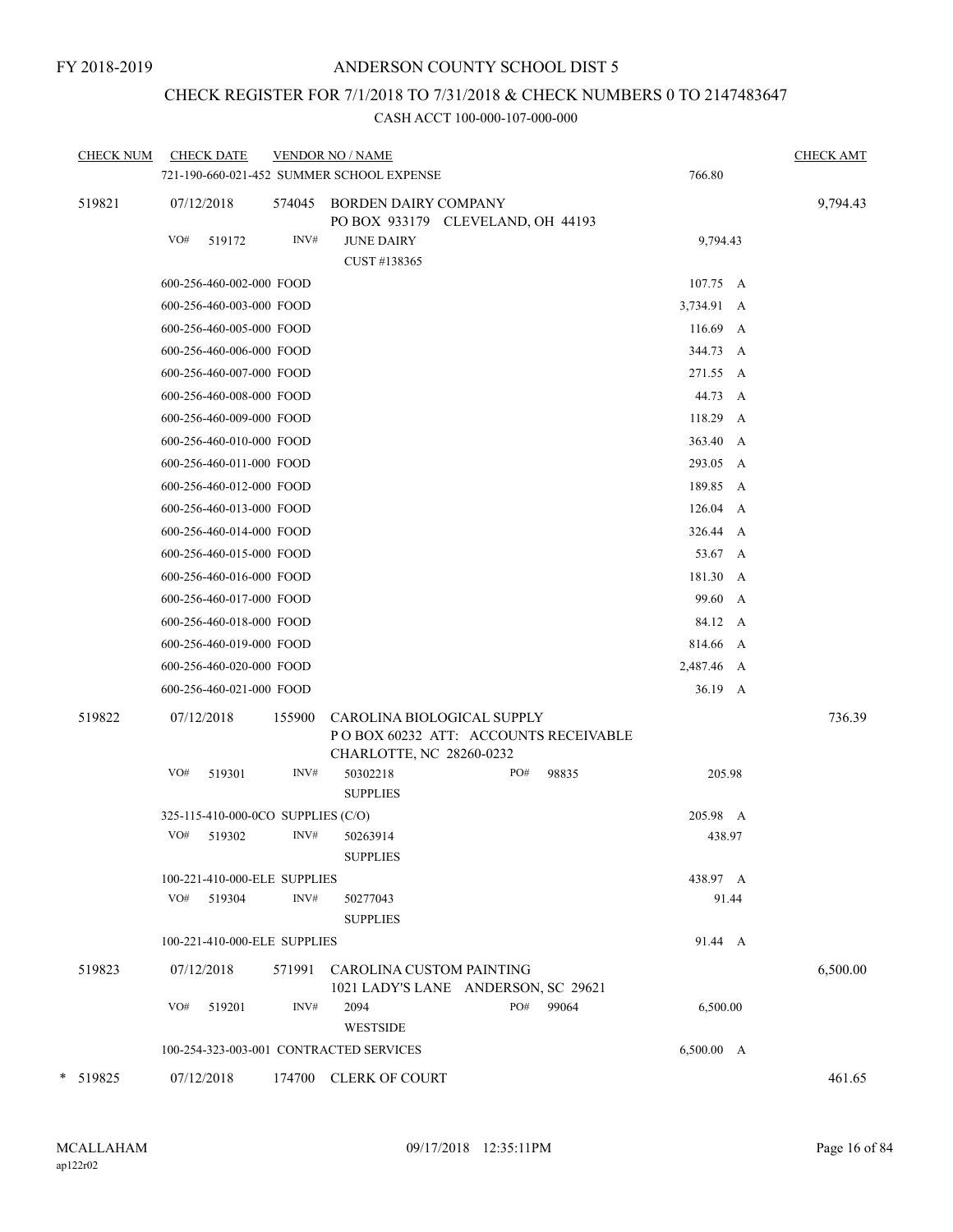# CHECK REGISTER FOR 7/1/2018 TO 7/31/2018 & CHECK NUMBERS 0 TO 2147483647

| <b>CHECK NUM</b> |     | <b>CHECK DATE</b>                 | <b>VENDOR NO / NAME</b> | <b>CHECK AMT</b>                                                                       |          |  |        |
|------------------|-----|-----------------------------------|-------------------------|----------------------------------------------------------------------------------------|----------|--|--------|
|                  |     |                                   |                         | FAMILY COURT RECORD P O BOX 8002<br>ANDERSON, SC 29622                                 |          |  |        |
|                  | VO# | 519267                            | INV#                    | 7/13/18<br>PAYROLL                                                                     | 461.65   |  |        |
|                  |     |                                   |                         | 100-000-435-000-000 WAGE GARNISH/CH SUPPORT                                            | 461.65   |  |        |
| 519826           |     | 07/12/2018                        |                         | 573994 CLERK OF COURT<br>PO DRAWER 9000 ORANGEBURG, SC 29116                           |          |  | 155.61 |
|                  | VO# | 519269                            | INV#                    | 7/13/18<br>PAYROLL                                                                     | 155.61   |  |        |
|                  |     |                                   |                         | 100-000-435-000-000 WAGE GARNISH/CH SUPPORT                                            | 155.61   |  |        |
| 519827           |     | 07/12/2018                        |                         | 150375 C LEWIS POORE COMPANY<br>6402 OLD PEARMAN DAIRY ROAD ANDERSON,<br>SC 29625      |          |  | 750.00 |
|                  | VO# | 519146                            | INV#                    | 101051<br>TL HANNA                                                                     | 750.00   |  |        |
|                  |     |                                   |                         | 100-254-323-002-001 CONTRACTED SERVICES                                                | 750.00 A |  |        |
| 519828           |     | 07/12/2018                        | 187300                  | CRESCENT SUPPLY CO, INC<br>POBOX 8798 ATT: ACCOUNTS RECEIVABLE<br>GREENVILLE, SC 29604 |          |  | 428.76 |
|                  | VO# | 519154                            | INV#                    | 390957<br><b>SUPPLIES</b>                                                              | 127.82   |  |        |
|                  |     | 100-254-410-000-400 HVAC SUPPLIES |                         |                                                                                        | 127.82 A |  |        |
|                  | VO# | 519155                            | INV#                    | 391082<br><b>SUPPLIES</b>                                                              | 104.86   |  |        |
|                  |     | 100-254-410-000-400 HVAC SUPPLIES |                         |                                                                                        | 20.97 A  |  |        |
|                  |     |                                   |                         | 100-254-410-001-400 HVAC/ELECTRICAL/PLUMBING                                           | 20.97 A  |  |        |
|                  |     |                                   |                         | 100-254-410-007-400 HVAC/ELECTRICAL/PLUMBING                                           | 20.97 A  |  |        |
|                  |     |                                   |                         | 100-254-410-008-400 HVAC/ELECTRICAL/PLUMBING                                           | 20.98 A  |  |        |
|                  |     |                                   |                         | 100-254-410-023-400 SUPPLIES-HVAC/ELECT/PLUMBING                                       | 20.97 A  |  |        |
|                  | VO# | 519156                            | INV#                    | 391083<br><b>SUPPLIES</b>                                                              | 51.90    |  |        |
|                  |     |                                   |                         | 100-254-410-017-400 HVAC/ELECTRICAL/PLUMBING                                           | 51.90 A  |  |        |
|                  | VO# | 519157                            | INV#                    | 391081<br><b>SUPPLIES</b>                                                              | 50.03    |  |        |
|                  |     | 100-254-410-000-400 HVAC SUPPLIES |                         |                                                                                        | 50.03 A  |  |        |
|                  | VO# | 519158                            | INV#                    | 391079<br><b>SUPPLIES</b>                                                              | 37.03    |  |        |
|                  |     |                                   |                         | 100-254-410-005-400 HVAC/ELECTRICAL/PLUMBING                                           | 37.03 A  |  |        |
|                  | VO# | 519159                            | INV#                    | 391080<br><b>SUPPLIES</b>                                                              | 29.96    |  |        |
|                  |     |                                   |                         | 100-254-410-005-400 HVAC/ELECTRICAL/PLUMBING                                           | 29.96 A  |  |        |
|                  | VO# | 519160                            | INV#                    | 391076<br><b>SUPPLIES</b>                                                              | 27.16    |  |        |
|                  |     | 100-254-410-000-400 HVAC SUPPLIES |                         |                                                                                        | 27.16 A  |  |        |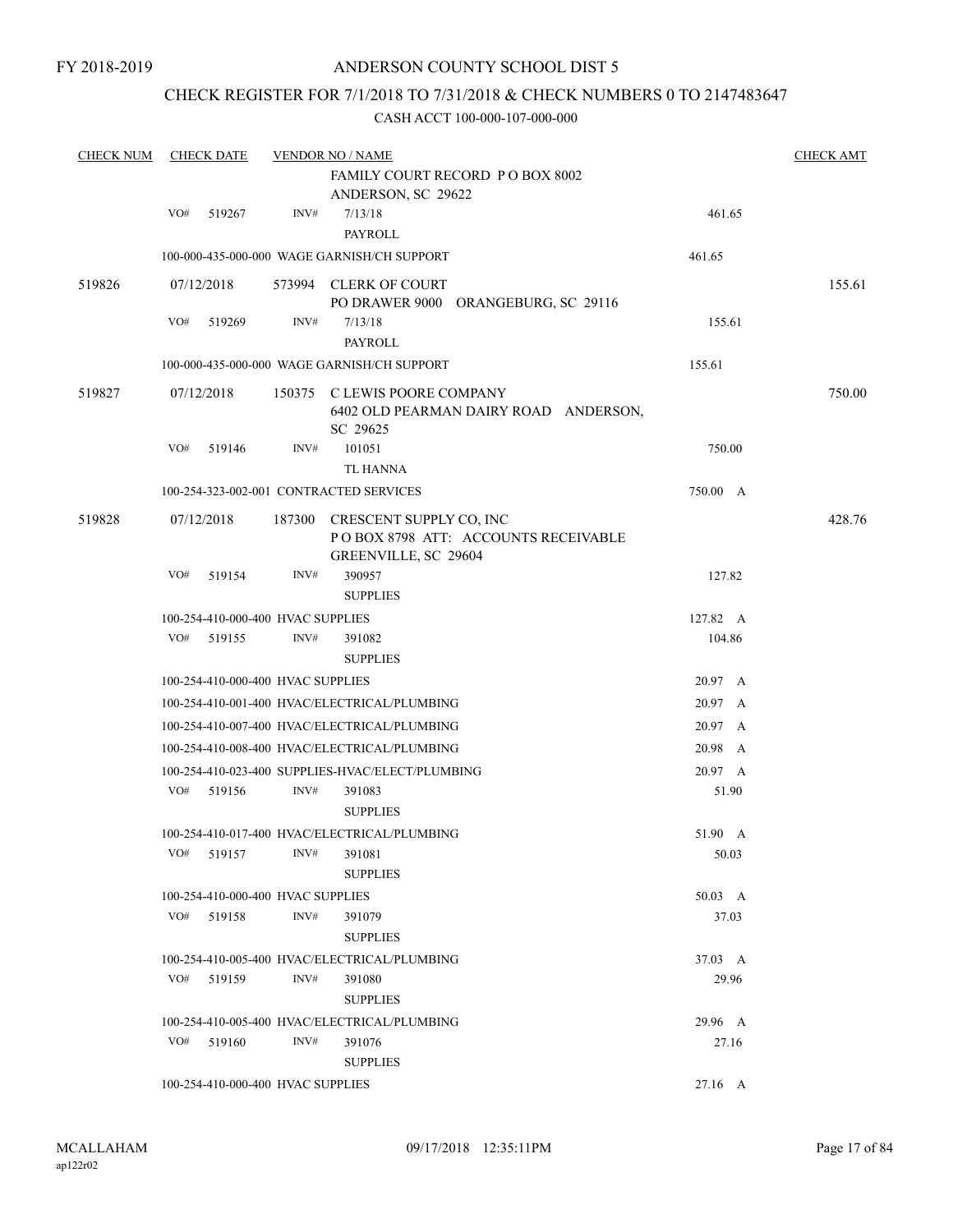# CHECK REGISTER FOR 7/1/2018 TO 7/31/2018 & CHECK NUMBERS 0 TO 2147483647

| <b>CHECK NUM</b> | <b>CHECK DATE</b>                       |        | <b>VENDOR NO / NAME</b>                                                                    |           | <b>CHECK AMT</b> |
|------------------|-----------------------------------------|--------|--------------------------------------------------------------------------------------------|-----------|------------------|
| 519829           | 07/12/2018                              |        | 569462 CROSSROADS ENVIRONMENTAL, LLC<br>1258 BOILING SPRINGS ROAD SPARTANBURG, SC<br>29303 |           | 750.00           |
|                  | VO#<br>519306                           | INV#   | 6913                                                                                       | 750.00    |                  |
|                  |                                         |        | WHITNER STREET DEMO                                                                        |           |                  |
|                  |                                         |        | 505-253-530-000-000 WHITNER STREET DEMO                                                    | 750.00 A  |                  |
| 519830           | 07/12/2018                              | 574581 | <b>CROWN REEF RESORT</b><br>2913 SOUTH OCEAN BLVD MYRTLE BEACH, SC<br>29577                |           | 1,030.09         |
|                  | VO#<br>519252                           | INV#   | CONF#443114                                                                                | 1,030.09  |                  |
|                  |                                         |        | HEARD JULY 15-19                                                                           |           |                  |
|                  |                                         |        | 100-255-333-000-000 TRIPS AND CONFERENCES                                                  | 1,030.09  |                  |
| 519831           | 07/12/2018                              |        | 572257 DAIKIN APPLIED<br>24827 NETWORK PLACE CHICAGO, IL 60673                             |           | 353.30           |
|                  | VO#<br>519153                           | INV#   | 3184769<br><b>REPAIR PARTS</b>                                                             | 353.30    |                  |
|                  |                                         |        | 100-254-410-021-400 HVAC/ELECTRICAL/PLUMBING                                               | 353.30 A  |                  |
| 519832           | 07/12/2018                              | 567489 | DE LAGE LANDEN<br>POBOX 41602 PHILADELPHIA, PA 19101-1602                                  |           | 559.57           |
|                  | VO#<br>519294                           | INV#   | PO#<br>97049<br>59626862<br><b>MIDWAY</b>                                                  | 265.36    |                  |
|                  | 100-113-410-017-000 SUPPLIES            |        |                                                                                            | 265.36 A  |                  |
|                  | VO#<br>519295                           | INV#   | 5962838<br><b>CONCORD</b>                                                                  | 207.58    |                  |
|                  | 100-113-410-009-000 SUPPLIES            |        |                                                                                            | 207.58 A  |                  |
|                  | VO#<br>519296                           | INV#   | 59707944<br><b>WHS</b>                                                                     | 86.63     |                  |
|                  | 100-115-410-003-000 SUPPLIES            |        |                                                                                            | 86.63 A   |                  |
| 519833           | 07/12/2018                              | 211302 | DUKE ENERGY<br>PO BOX 70516 CHARLOTTE, NC 28272-0516                                       |           | 47,513.91        |
|                  | VO#<br>519310                           | INV#   | 07/09/18<br><b>ELECTRICITY</b>                                                             | 47,513.91 |                  |
|                  |                                         |        | 100-254-470-001-000 ENERGY-ELECTRICITY & WATER                                             | 368.45    |                  |
|                  |                                         |        | 100-254-470-002-000 ENERGY-ELECTRICITY & WATER                                             | 16.44     |                  |
|                  |                                         |        | 100-254-470-012-000 ENERGY-ELECTRICITY & WATER                                             | 6,146.66  |                  |
|                  |                                         |        | 100-254-470-013-000 ENERGY-ELECTRICITY & WATER                                             | 9,600.08  |                  |
|                  |                                         |        | 100-254-470-014-000 ENERGY-ELECTRICITY & WATER                                             | 6,380.83  |                  |
|                  | 100-254-470-014-THR UTILITIES - THEATRE |        |                                                                                            | 2,126.53  |                  |
|                  |                                         |        | 100-254-470-015-000 ENERGY-ELECTRICITY & WATER                                             | 3,061.83  |                  |
|                  |                                         |        | 100-254-470-017-000 ENERGY-ELECTRICITY & WATER                                             | 8,685.67  |                  |
|                  |                                         |        | 100-254-470-020-000 ENERGY-ELECTRICITY & WATER                                             | 10,322.30 |                  |
|                  | 600-256-470-026-000 ENERGY              |        |                                                                                            | 805.12    |                  |
| 519834           | 07/12/2018                              | 573962 | ECMC                                                                                       |           | 154.56           |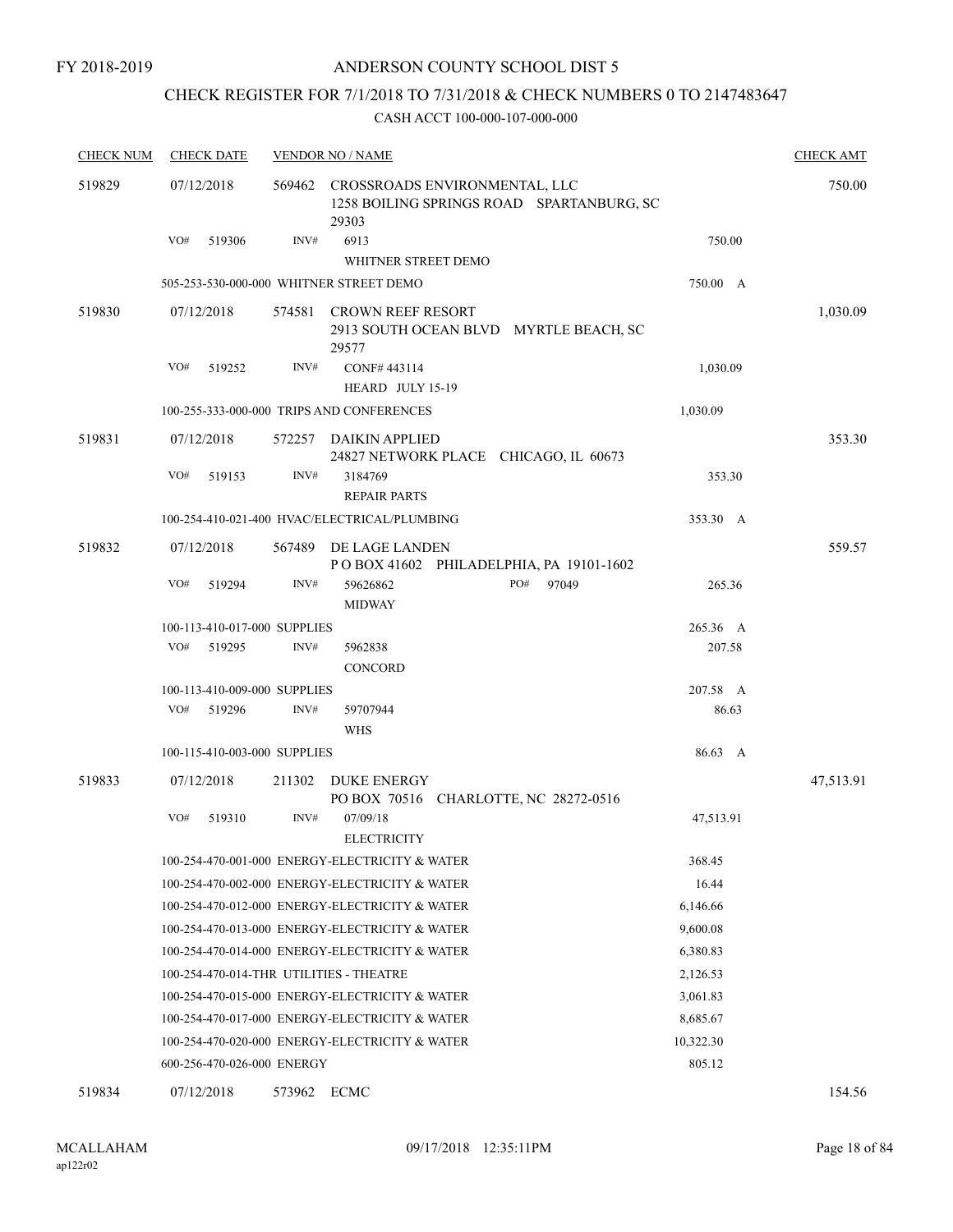# CHECK REGISTER FOR 7/1/2018 TO 7/31/2018 & CHECK NUMBERS 0 TO 2147483647

| <b>CHECK NUM</b> |     | <b>CHECK DATE</b> |                                   | <b>VENDOR NO / NAME</b>                            |  |              |  |                    | <b>CHECK AMT</b> |
|------------------|-----|-------------------|-----------------------------------|----------------------------------------------------|--|--------------|--|--------------------|------------------|
|                  |     |                   |                                   | LOCKBOX 7096 P.O. BOX 16478 ST. PAUL, MN           |  |              |  |                    |                  |
|                  |     |                   |                                   | 55116-0478                                         |  |              |  |                    |                  |
|                  | VO# | 519264            | INV#                              | 7/13/18                                            |  |              |  | 154.56             |                  |
|                  |     |                   |                                   | <b>PAYROLL</b>                                     |  |              |  |                    |                  |
|                  |     |                   | 100-000-441-000-000 MISCELLANEOUS |                                                    |  |              |  | 154.56             |                  |
| 519835           |     | 07/12/2018        | 575373                            | EDUCATIONAL WONDERLAND                             |  |              |  |                    | 906.12           |
|                  |     |                   |                                   | 1623A BROAD RIVER ROAD COLUMBIA, SC                |  |              |  |                    |                  |
|                  |     |                   |                                   | 29210-7303                                         |  |              |  |                    |                  |
|                  | VO# | 519202            | INV#                              | 142619                                             |  | PO#<br>98809 |  | 906.12             |                  |
|                  |     |                   |                                   | <b>SOUTH FANT</b>                                  |  |              |  |                    |                  |
|                  |     |                   |                                   | 201-139-410-000-000 SUPPLIES- PK SCHOOL            |  |              |  | 906.12 A           |                  |
| 519836           |     | 07/12/2018        | 224595                            | ELECTRIC CITY PRINTING                             |  |              |  |                    | 631.30           |
|                  |     |                   |                                   | PO BOX 842307 BOSTON, MA 02284-2307                |  |              |  |                    |                  |
|                  | VO# | 519204            | INV#                              | 114685                                             |  | PO#<br>98830 |  | 631.30             |                  |
|                  |     |                   |                                   | WHITEHALL                                          |  |              |  |                    |                  |
|                  |     |                   | 100-112-410-019-000 SUPPLIES      |                                                    |  |              |  | 631.30 A           |                  |
| 519837           |     | 07/12/2018        | 224625                            | ELECTRIC CITY SIGNS & NEON, INC.                   |  |              |  |                    | 1,470.00         |
|                  |     |                   |                                   | POBOX 656 ATT: ACCOUNTS RECEIVABLE                 |  |              |  |                    |                  |
|                  |     |                   |                                   | ANDERSON, SC 29622                                 |  |              |  |                    |                  |
|                  | VO# | 519152            | INV#                              | 25093                                              |  |              |  | 1,470.00           |                  |
|                  |     |                   |                                   | <b>SIGN REPAIRS</b>                                |  |              |  |                    |                  |
|                  |     |                   |                                   | 100-254-323-008-400 CONTR SERV-HVAC/ELECT/PLUMBING |  |              |  | $1,120.00 \, A$    |                  |
|                  |     |                   |                                   | 100-254-323-017-400 CONTR SERV-HVAC/ELECT/PLUMBING |  |              |  | 350.00 A           |                  |
| 519838           |     | 07/12/2018        | 563495                            | ELECTRIC CITY UTILITIES                            |  |              |  |                    | 8,220.04         |
|                  |     |                   |                                   | CITY OF ANDERSON PO BOX 100146 COLUMBIA,           |  |              |  |                    |                  |
|                  |     |                   |                                   | SC 29202-3301                                      |  |              |  |                    |                  |
|                  | VO# | 519309            | INV#                              | 06/28/18                                           |  |              |  | 8,220.04           |                  |
|                  |     |                   |                                   | <b>WATER/SEWER</b>                                 |  |              |  |                    |                  |
|                  |     |                   |                                   | 100-254-470-000-000 ENERGY-ELECTRICITY & WATER     |  |              |  | 214.64 A           |                  |
|                  |     |                   |                                   | 100-254-470-003-000 ENERGY-ELECTRICITY & WATER     |  |              |  | 5,499.68 A         |                  |
|                  |     |                   |                                   | 100-254-470-007-000 ENERGY-ELECTRICITY & WATER     |  |              |  | $1,203.00 \quad A$ |                  |
|                  |     |                   |                                   | 100-254-470-019-000 ENERGY-ELECTRICITY & WATER     |  |              |  | 1,290.72 A         |                  |
|                  |     |                   | 515-253-520-031-CAR CAREER CENTER |                                                    |  |              |  | 12.00 A            |                  |
| 519839           |     | 07/12/2018        |                                   | 573931 ENTERPRISE LEASING COMPANY                  |  |              |  |                    | 154.85           |
|                  |     |                   |                                   | PO BOX 100243 ATLANTA, GA 30384-0243               |  |              |  |                    |                  |
|                  | VO# | 519253            | INV#                              | 17770610                                           |  |              |  | 154.85             |                  |
|                  |     |                   |                                   | <b>JUNE 26-30</b>                                  |  |              |  |                    |                  |
|                  |     |                   |                                   | 387-224-333-000-SUS TRIPS AND CONFERENCES          |  |              |  | 154.85 A           |                  |
| * 519841         |     | 07/12/2018        | 569871                            | FOLLETT SCHOOL SOLUTIONS, INC                      |  |              |  |                    | 12,406.37        |
|                  |     |                   |                                   | 91826 COLLECTION CENTER DRIVE ATT:                 |  |              |  |                    |                  |
|                  |     |                   |                                   | ACCOUNTS RECEIVABLE CHICAGO, IL 60693-0918         |  |              |  |                    |                  |
|                  | VO# | 519254            | INV#                              | PO 98503                                           |  | PO# 98503    |  | 11,912.02          |                  |
|                  |     |                   |                                   | CUST #3902470                                      |  |              |  |                    |                  |
|                  |     |                   | 397-222-430-011-000 LIBRARY BOOKS |                                                    |  |              |  | 193.32 A           |                  |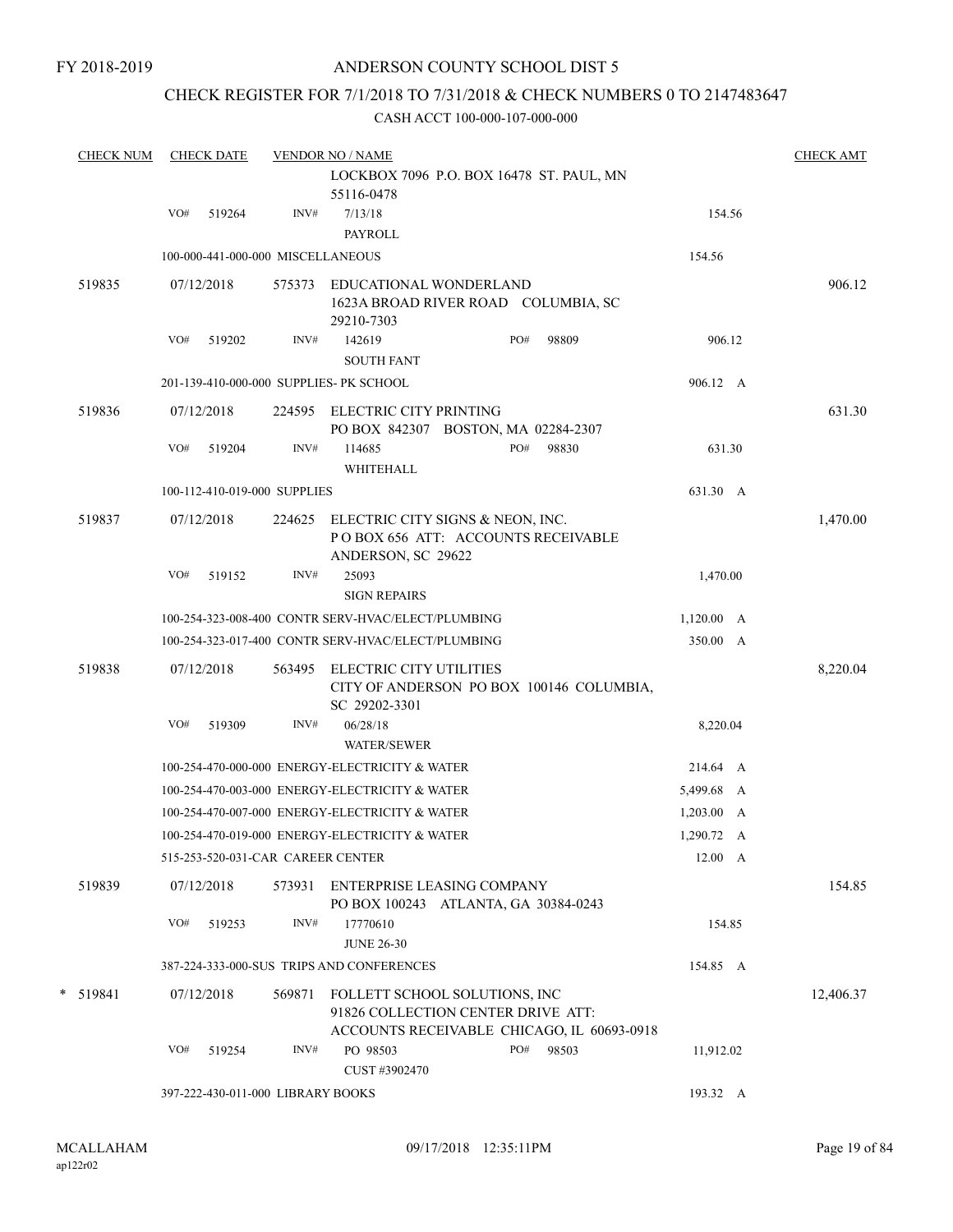# CHECK REGISTER FOR 7/1/2018 TO 7/31/2018 & CHECK NUMBERS 0 TO 2147483647

| <b>CHECK NUM</b> |     | <b>CHECK DATE</b>                                   |        | <b>VENDOR NO / NAME</b>                                                  |  |     |                                                                                         |            |  | <b>CHECK AMT</b> |
|------------------|-----|-----------------------------------------------------|--------|--------------------------------------------------------------------------|--|-----|-----------------------------------------------------------------------------------------|------------|--|------------------|
|                  |     | 397-222-430-011-000 LIBRARY BOOKS                   |        |                                                                          |  |     |                                                                                         | 4,425.26 A |  |                  |
|                  |     | 397-222-430-011-000 LIBRARY BOOKS                   |        |                                                                          |  |     |                                                                                         | 465.19 A   |  |                  |
|                  |     | 397-222-430-011-000 LIBRARY BOOKS                   |        |                                                                          |  |     |                                                                                         | 6,828.25 A |  |                  |
|                  |     | VO# 519255                                          | INV#   | 799717                                                                   |  | PO# | 98309                                                                                   | 494.35     |  |                  |
|                  |     |                                                     |        | CUST #3902470                                                            |  |     |                                                                                         |            |  |                  |
|                  |     |                                                     |        |                                                                          |  |     |                                                                                         |            |  |                  |
|                  |     | 100-222-410-002-000 SUPPLIES                        |        |                                                                          |  |     |                                                                                         | 3.99 A     |  |                  |
|                  |     | 100-222-410-002-000 SUPPLIES                        |        |                                                                          |  |     |                                                                                         | 490.36 A   |  |                  |
| 519842           |     | 07/12/2018                                          |        | 237555 FORMS & SUPPLY<br>CHARLOTTE, NC 28256                             |  |     | PO BOX 563953 ATT: ACCOUNTS RECEIVABLE                                                  |            |  | 365.46           |
|                  | VO# | 519203                                              | INV#   | 4638561<br><b>SUPPLIES</b>                                               |  | PO# | 99037                                                                                   | 128.99     |  |                  |
|                  |     |                                                     |        | 100-252-410-000-000 SUPPLIES AND MATERIALS                               |  |     |                                                                                         | 96.30 A    |  |                  |
|                  |     |                                                     |        | 100-252-410-000-000 SUPPLIES AND MATERIALS                               |  |     |                                                                                         | 32.69 A    |  |                  |
|                  | VO# | 519205                                              | INV#   | 4646181                                                                  |  |     |                                                                                         | 64.67      |  |                  |
|                  |     |                                                     |        |                                                                          |  |     |                                                                                         |            |  |                  |
|                  |     |                                                     |        | <b>SUPPLIES</b>                                                          |  |     |                                                                                         |            |  |                  |
|                  |     |                                                     |        | 100-252-410-000-000 SUPPLIES AND MATERIALS                               |  |     |                                                                                         | 64.67 A    |  |                  |
|                  | VO# | 519206                                              | INV#   | 4638738<br><b>SUPPLIES</b>                                               |  |     |                                                                                         | 123.01     |  |                  |
|                  |     |                                                     |        | 719-271-660-019-201 MISCELLANEOUS EXPENSE                                |  |     |                                                                                         | 123.01 A   |  |                  |
|                  | VO# | 519256                                              | INV#   | 4591025                                                                  |  | PO# | 98760                                                                                   | 48.79      |  |                  |
|                  |     |                                                     |        |                                                                          |  |     |                                                                                         |            |  |                  |
|                  |     |                                                     |        | <b>SUPPLIES</b>                                                          |  |     |                                                                                         |            |  |                  |
|                  |     | 100-233-410-005-000 SUPPLIES                        |        |                                                                          |  |     |                                                                                         | 48.79 A    |  |                  |
| 519843           |     | 07/12/2018                                          |        | 574009 FUN EXPRESS, LLC                                                  |  |     |                                                                                         |            |  | 173.09           |
|                  |     |                                                     |        | PO BOX 14463 DES MOINES, IA 50306                                        |  |     |                                                                                         |            |  |                  |
|                  | VO# | 519257                                              | INV#   | 690782657                                                                |  | PO# | 99067                                                                                   | 173.09     |  |                  |
|                  |     |                                                     |        | <b>SOUTH FANT</b>                                                        |  |     |                                                                                         |            |  |                  |
|                  |     |                                                     |        |                                                                          |  |     |                                                                                         |            |  |                  |
|                  |     |                                                     |        | 990-139-410-000-000 SUPPLIES AND MATERIALS                               |  |     |                                                                                         | 173.09 A   |  |                  |
| 519844           |     | 07/12/2018                                          |        | BOX 83230 CHICAGO, IL 60691-0230                                         |  |     | 572552 GREAT LAKES HIGHER EDUC GUARANTY CORP<br>ADMINISTRATIVE WAGE GARNISHMENT UNIT PO |            |  | 221.53           |
|                  | VO# | 519263                                              | INV#   | 7/13/18                                                                  |  |     |                                                                                         | 221.53     |  |                  |
|                  |     |                                                     |        | PAYROLL                                                                  |  |     |                                                                                         |            |  |                  |
|                  |     |                                                     |        |                                                                          |  |     |                                                                                         |            |  |                  |
|                  |     | 100-000-441-000-000 MISCELLANEOUS                   |        |                                                                          |  |     |                                                                                         | 221.53     |  |                  |
| 519845           |     | 07/12/2018                                          | 565599 | <b>GREENVILLE COUNTY FAMILY COURT</b><br>PO BOX 757 GREENVILLE, SC 29602 |  |     |                                                                                         |            |  | 401.25           |
|                  | VO# | 519270                                              | INV#   | 7/13/18                                                                  |  |     |                                                                                         | 401.25     |  |                  |
|                  |     |                                                     |        | <b>PAYROLL</b>                                                           |  |     |                                                                                         |            |  |                  |
|                  |     |                                                     |        | 100-000-435-000-000 WAGE GARNISH/CH SUPPORT                              |  |     |                                                                                         |            |  |                  |
|                  |     |                                                     |        |                                                                          |  |     |                                                                                         | 401.25     |  |                  |
| * 519847         |     | 07/12/2018                                          | 264114 | HEINEMANN<br>15963 COLLECTIONS CENTER DRIVE ATT:                         |  |     |                                                                                         |            |  | 3,750.00         |
|                  |     |                                                     |        | ACCOUNTS RECEIVABLE CHICAGO, IL 60693                                    |  |     |                                                                                         |            |  |                  |
|                  | VO# | 519208                                              | INV#   | 6923228<br><b>SUPPLIES</b>                                               |  | PO# | 98507                                                                                   | 3,200.00   |  |                  |
|                  |     | 100-224-312-000-000 STAFF DEV. - PURCHASED SERVICES |        |                                                                          |  |     |                                                                                         |            |  |                  |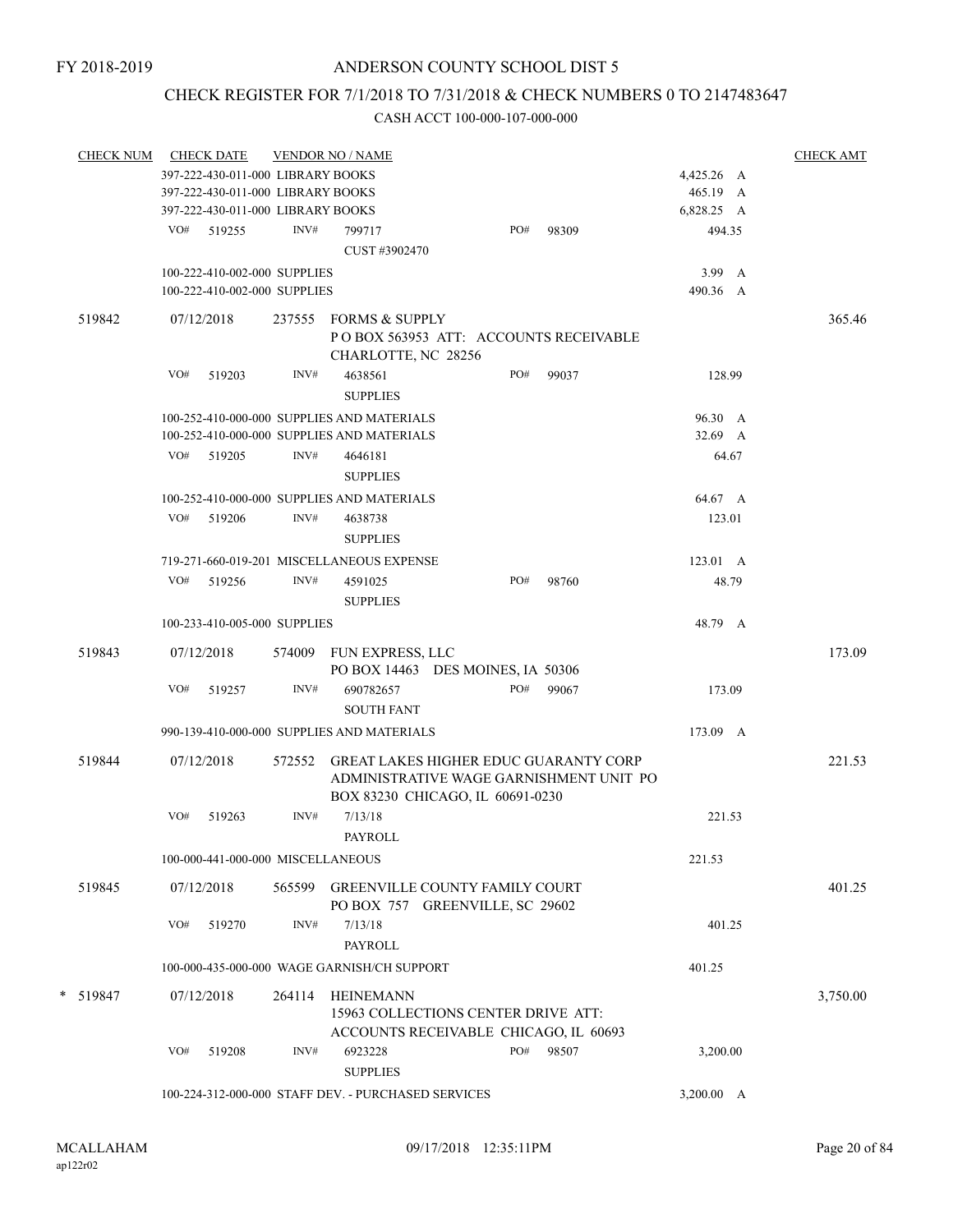# CHECK REGISTER FOR 7/1/2018 TO 7/31/2018 & CHECK NUMBERS 0 TO 2147483647

| <b>CHECK NUM</b> | <b>CHECK DATE</b>                       |        | <b>VENDOR NO / NAME</b>                                                                                   |     |                                       |            | <b>CHECK AMT</b> |
|------------------|-----------------------------------------|--------|-----------------------------------------------------------------------------------------------------------|-----|---------------------------------------|------------|------------------|
|                  | VO#<br>519258                           | INV#   | 6923619<br><b>SUPPLIES</b>                                                                                | PO# | 98955                                 | 550.00     |                  |
|                  |                                         |        | 267-224-410-000-P18 SUPPLIES-READ TO SUCCEED                                                              |     |                                       | 550.00 A   |                  |
| 519848           | 07/12/2018                              | 268000 | HOFFMAN & HOFFMAN, INC<br>POBOX 896000 ATT: ACCOUNTS RECEIVABLE<br>CHARLOTTE, NC 28289                    |     |                                       |            | 608.61           |
|                  | VO#<br>519150                           | INV#   | 451133<br><b>MOTORS</b>                                                                                   |     |                                       | 608.61     |                  |
|                  |                                         |        | 100-254-410-005-400 HVAC/ELECTRICAL/PLUMBING                                                              |     |                                       | 608.61 A   |                  |
| 519849           | 07/12/2018                              |        | 571465 HYATT PLACE SUMTER<br>18 N MAIN ST SUMTER, SC 29150                                                |     |                                       |            | 488.32           |
|                  | VO#<br>519292                           | INV#   | <b>RESERVATION</b><br>133603901                                                                           |     |                                       | 488.32     |                  |
|                  | 207-224-333-000-004 TRIPS & CONFERENCES |        |                                                                                                           |     |                                       | 488.32     |                  |
| 519850           | 07/12/2018                              | 575343 | INSTRUCTIONAL COACHING GROUP<br>48537 805TH ROAD NORTH LOUP, NE 68859                                     |     |                                       |            | 6,500.00         |
|                  | VO#<br>519259                           | INV#   | PROF DEV<br><b>AUGUST 6, 2018</b>                                                                         | PO# | 98962                                 | 6,500.00   |                  |
|                  |                                         |        | 311-224-312-000-COA INSTRUCTIONAL COACHING PD                                                             |     |                                       | 6,500.00   |                  |
| 519851           | 07/12/2018                              | 298850 | JOHNSON CONTROLS<br>DALLAS, TX 75373                                                                      |     | POBOX 730068 ATT: ACCOUNTS RECEIVABLE |            | 1,680.27         |
|                  | VO#<br>519149                           | INV#   | 8336907001<br><b>HVAC REPAIR</b>                                                                          |     |                                       | 1,680.27   |                  |
|                  |                                         |        | 100-254-410-005-400 HVAC/ELECTRICAL/PLUMBING                                                              |     |                                       | 1,680.27 A |                  |
| 519852           | 07/12/2018                              | 564696 | JOHNSTONE SUPPLY<br>POBOX 17466 GREENVILLE, SC 29606                                                      |     |                                       |            | 213.99           |
|                  | VO#<br>519148                           | INV#   | 4004484<br><b>SUPPLIES</b>                                                                                |     |                                       | 213.99     |                  |
|                  |                                         |        | 100-254-410-003-400 HVAC/ELECTRICAL/PLUMBING                                                              |     |                                       | 213.99 A   |                  |
| 519853           | 07/12/2018                              |        | 304900 KAPLAN EARLY LEARNING COMPANY<br>POBOX 890575 ATT: ACCOUNTS RECEIVABLE<br>CHARLOTTE, NC 28289-0575 |     |                                       |            | 1,914.35         |
|                  | VO#<br>519209                           | INV#   | 004791793<br><b>WEST MARKET</b>                                                                           | PO# | 98911                                 | 1,817.75   |                  |
|                  | 201-139-410-000-000 SUPPLIES- PK SCHOOL |        |                                                                                                           |     |                                       | 1,817.75 A |                  |
|                  | VO#<br>519303                           | INV#   | 00047802625<br><b>SUPPLIES</b>                                                                            | PO# | 98665                                 | 96.60      |                  |
|                  | 924-147-410-018-000 SUPPLIES            |        |                                                                                                           |     |                                       | 96.60      |                  |
| 519854           | 07/12/2018                              | 307795 | <b>KEPHART SERVICES</b><br>P O BOX 5748<br>ACCOUNTS RECEIVABLE ANDERSON, SC 29623                         |     | DBA RCI SERVICES INC ATT:             |            | 20,700.00        |
|                  | VO#<br>519210                           | INV#   | PO 98791<br><b>VARENNES ELEM</b>                                                                          | PO# | 98791                                 | 20,700.00  |                  |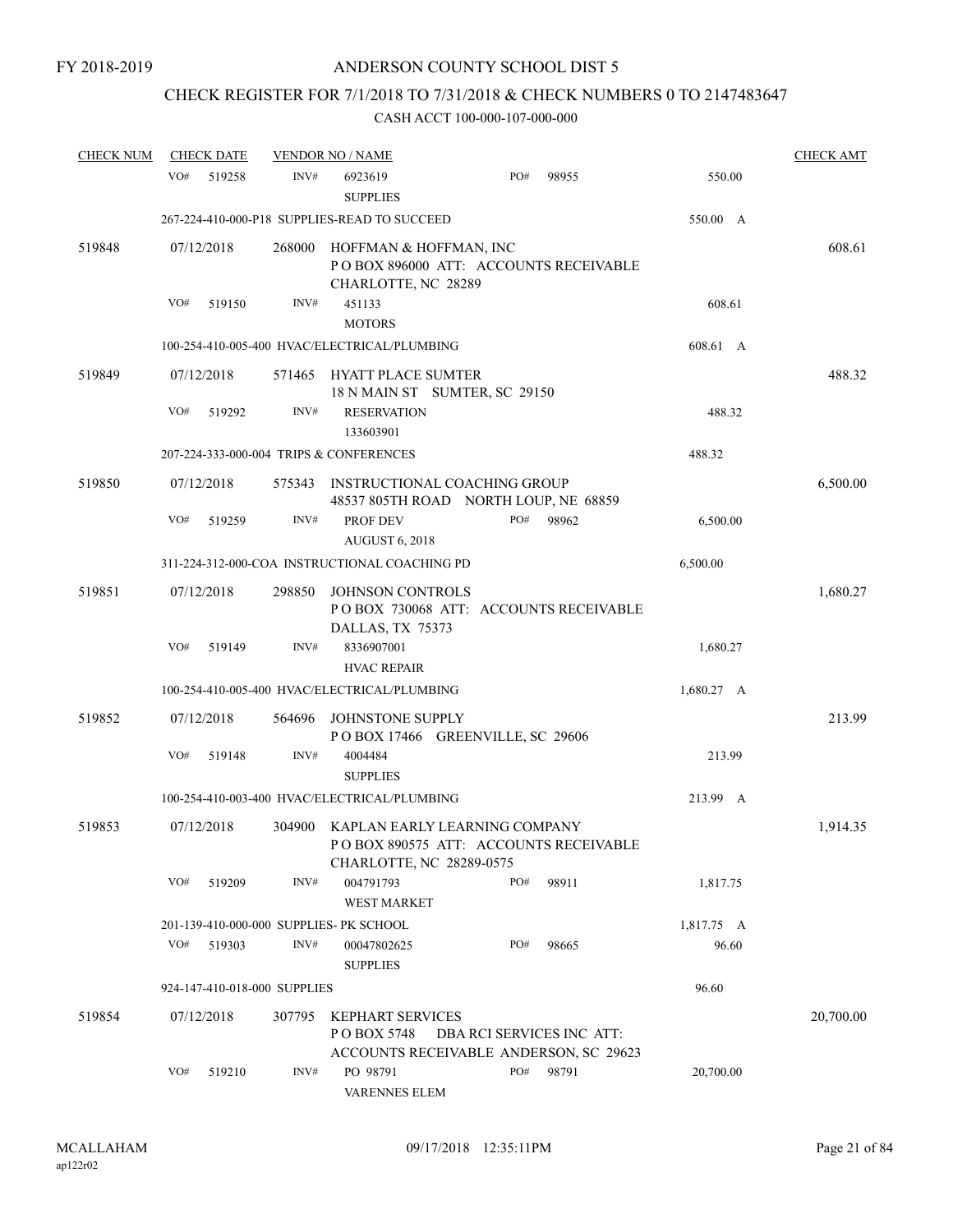# CHECK REGISTER FOR 7/1/2018 TO 7/31/2018 & CHECK NUMBERS 0 TO 2147483647

| <b>CHECK NUM</b> |                                         | <b>CHECK DATE</b>                    |        | <b>VENDOR NO / NAME</b>                                                                                    |     |       |             |              | <b>CHECK AMT</b> |
|------------------|-----------------------------------------|--------------------------------------|--------|------------------------------------------------------------------------------------------------------------|-----|-------|-------------|--------------|------------------|
|                  |                                         |                                      |        | 100-254-323-007-000 CUSTODIAL OUTSIDE SERVICES                                                             |     |       | 0.00 A      |              |                  |
|                  |                                         |                                      |        | 100-254-323-007-CAP CONTRACTED SERVICES                                                                    |     |       | 0.00 A      |              |                  |
|                  |                                         |                                      |        | 100-254-323-012-000 CUSTODIAL OUTSIDE SERVICES                                                             |     |       | 0.00        | $\mathbf{A}$ |                  |
|                  |                                         |                                      |        | 100-254-323-012-CAP CONTRACTED SERVICES                                                                    |     |       | 0.00 A      |              |                  |
|                  |                                         |                                      |        | 100-254-323-016-000 CUSTODIAL OUTSIDE SERVICES                                                             |     |       | 0.00 A      |              |                  |
|                  |                                         |                                      |        | 100-254-323-016-CAP CONTRACTED SERVICES                                                                    |     |       | 20,700.00 A |              |                  |
| 519855           |                                         | 07/12/2018                           | 313476 | LAKESHORE LEARNING MATERIALS<br>2695 EAST DOMINGUEZ STREET ATT: ACCOUNTS<br>RECEIVABLE CARSON, CA 90895    |     |       |             |              | 841.67           |
|                  | VO#                                     | 519260                               | INV#   | 1529090618<br>NORTH POINTE                                                                                 | PO# | 99011 | 841.67      |              |                  |
|                  |                                         | 100-221-410-000-ELE SUPPLIES         |        |                                                                                                            |     |       | 841.67 A    |              |                  |
| 519856           |                                         | 07/12/2018                           | 572859 | LIFETOUCH NATIONAL SCHOOL STUDIOS<br>PO BOX 46993 EDEN PRAIRIE, MN 55344-9728                              |     |       |             |              | 864.06           |
|                  | VO#                                     | 519211                               | INV#   | STMT 27835052<br><b>EVENT 11534818</b>                                                                     |     |       | 864.06      |              |                  |
|                  |                                         | 710-271-660-010-240 YEARBOOK EXPENSE |        | 864.06                                                                                                     |     |       |             |              |                  |
| 519857           |                                         | 07/12/2018                           | 575437 | MARINA INN AT GRANDE DUNES<br>8121 AMALFI PLACE MYRTLE BEACH, SC<br>29572-8157                             |     |       |             |              | 1,031.56         |
|                  | VO#                                     | 519293                               | INV#   | <b>RESERVATION</b><br>8156715189624                                                                        |     |       | 1,031.56    |              |                  |
|                  |                                         |                                      |        | 100-255-333-000-000 TRIPS AND CONFERENCES                                                                  |     |       | 1,031.56    |              |                  |
| 519858           |                                         | 07/12/2018                           | 571109 | McG MECHANICAL, INC.<br>2000 PEARMAN DAIRY ROAD ANDERSON, SC<br>29625                                      |     |       |             |              | 5,687.00         |
|                  | VO#                                     | 519212                               | INV#   | 6634<br><b>TL HANNA</b>                                                                                    | PO# | 98965 | 5,687.00    |              |                  |
|                  |                                         |                                      |        | 100-254-323-002-400 CONTR SERV-HVAC/ELECT/PLUMBING                                                         |     |       | 5,687.00 A  |              |                  |
| 519859           |                                         | 07/12/2018                           | 349701 | MED CENTRAL HEALTH RESOURCES<br>3424 CLEMSON BLVD ATT: ACCOUNTS<br>RECEIVABLE ANDERSON, SC 29621           |     |       |             |              | 235.00           |
|                  | VO#                                     | 519213                               | INV#   | 54066<br><b>PAGILLO</b>                                                                                    |     |       | 65.00       |              |                  |
|                  |                                         |                                      |        | 100-255-323-000-000 CONTRACTED SERVICES                                                                    |     |       | 65.00 A     |              |                  |
|                  | VO#                                     | 519214                               | INV#   | 12508<br><b>SHETROMPF</b>                                                                                  |     |       | 65.00       |              |                  |
|                  |                                         |                                      |        | 100-255-323-000-000 CONTRACTED SERVICES                                                                    |     |       | 65.00       |              |                  |
|                  | VO#                                     | 519215                               | INV#   | 54307<br><b>WILLIAMS</b>                                                                                   |     |       | 105.00      |              |                  |
|                  | 100-255-323-000-000 CONTRACTED SERVICES |                                      |        |                                                                                                            |     |       | 105.00 A    |              |                  |
| 519860           |                                         | 07/12/2018                           | 352100 | <b>MEREDITH BATTERY SERVICE</b><br>1802 WEST WHITNER STREET ATT: ACCOUNTS<br>RECEIVABLE ANDERSON, SC 29624 |     |       |             |              | 260.70           |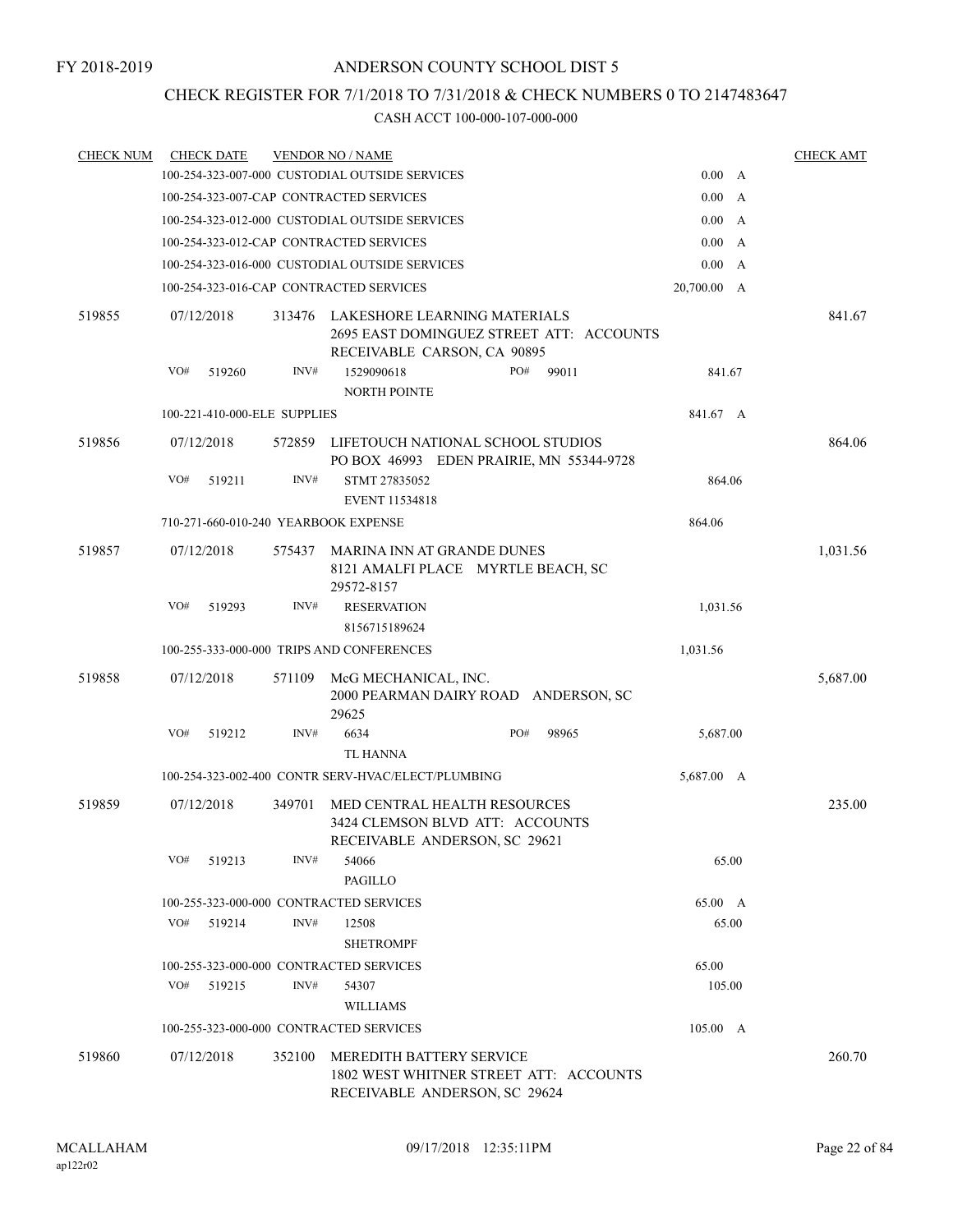# CHECK REGISTER FOR 7/1/2018 TO 7/31/2018 & CHECK NUMBERS 0 TO 2147483647

| <b>CHECK NUM</b> |     | <b>CHECK DATE</b>               |      | <b>VENDOR NO / NAME</b>                                                                                |     |       |           | <b>CHECK AMT</b> |
|------------------|-----|---------------------------------|------|--------------------------------------------------------------------------------------------------------|-----|-------|-----------|------------------|
|                  | VO# | 519145                          | INV# | 99718<br><b>BATTERIES</b>                                                                              |     |       | 260.70    |                  |
|                  |     | 100-254-410-014-000 SUPPLIES    |      |                                                                                                        |     |       | 260.70 A  |                  |
| 519861           |     | 07/12/2018                      |      | 569309 NATIONAL BUSINESS INSTITUTE                                                                     |     |       |           | 575.00           |
|                  | VO# | 519278                          | INV# | POBOX 3067 EAU CLAIRE, WI 54702<br>1644599<br><b>BRENDA HARPER</b>                                     | PO# | 98954 | 575.00    |                  |
|                  |     |                                 |      | 267-224-333-000-PD5 TRIPS- SC STANDARDS                                                                |     |       | 575.00 A  |                  |
| 519862           |     | 07/12/2018                      |      | 569877 NATIONAL FFA ORGANIZATION<br>POBOX 631363 ATT: ACCOUNTS RECEIVABLE<br>CINCINNATI, OH 45263-1363 |     |       |           | 896.50           |
|                  | VO# | 519216                          | INV# | 125428,126562<br><b>ACCT 5226</b>                                                                      |     |       | 896.50    |                  |
|                  |     | 701-271-660-001-850 FFA EXPENSE |      |                                                                                                        |     |       | 896.50    |                  |
| 519863           |     | 07/12/2018                      |      | 564010 NC CHILD SUPPORT CENTRALIZED COLLECTNS<br>P O BOX 900012 RALEIGH, NC 27675-9012                 |     |       |           | 305.50           |
|                  | VO# | 519268                          | INV# | 7/13/18<br>PAYROLL                                                                                     |     |       | 305.50    |                  |
|                  |     |                                 |      | 100-000-435-000-000 WAGE GARNISH/CH SUPPORT                                                            |     |       | 305.50    |                  |
| 519864           |     | 07/12/2018                      |      | 389900 OFFICE DEPOT<br>POBOX 1413 CHARLOTTE, NC 28201-1413                                             |     |       |           | 2,367.18         |
|                  | VO# | 519217                          | INV# | 157340927001<br><b>SUPPLIES</b>                                                                        | PO# | 99071 | 85.59     |                  |
|                  |     | 100-233-410-000-000 SUPPLIES    |      |                                                                                                        |     |       | 85.59 A   |                  |
|                  | VO# | 519218                          | INV# | 154464803001<br><b>SUPPLIES</b>                                                                        |     |       | 79.96     |                  |
|                  |     | 100-264-410-000-000 SUPPLIES    |      |                                                                                                        |     |       | 79.96 A   |                  |
|                  | VO# | 519219                          | INV# | 157734073001<br><b>SUPPLIES</b>                                                                        |     |       | 78.66     |                  |
|                  |     |                                 |      | 100-224-410-000-TEF TEACHER EFFECTIVENESS SUPPLIES                                                     |     |       | 78.66 A   |                  |
|                  | VO# | 519220                          | INV# | 144375329001<br><b>CREDIT</b>                                                                          |     |       | $-529.64$ |                  |
|                  |     |                                 |      | 710-271-660-010-201 MISCELLANEOUS EXPENSE                                                              |     |       | $-529.64$ |                  |
|                  | VO# | 519221                          | INV# | 134746084001<br><b>CAMERA</b>                                                                          |     |       | 529.64    |                  |
|                  |     |                                 |      | 710-271-660-010-201 MISCELLANEOUS EXPENSE                                                              |     |       | 529.64    |                  |
|                  | VO# | 519279                          | INV# | 157348983001<br><b>SUPPLIES</b>                                                                        |     |       | 86.45     |                  |
|                  |     |                                 |      | 990-139-410-000-000 SUPPLIES AND MATERIALS                                                             |     |       | 86.45 A   |                  |
|                  | VO# | 519280                          | INV# | 157392710001<br><b>SUPPLIES</b>                                                                        |     |       | 289.73    |                  |
|                  |     |                                 |      | 990-139-410-000-000 SUPPLIES AND MATERIALS                                                             |     |       | 289.73 A  |                  |
|                  | VO# | 519281                          | INV# | 157034747001<br><b>SUPPLIES</b>                                                                        | PO# | 99068 | 868.26    |                  |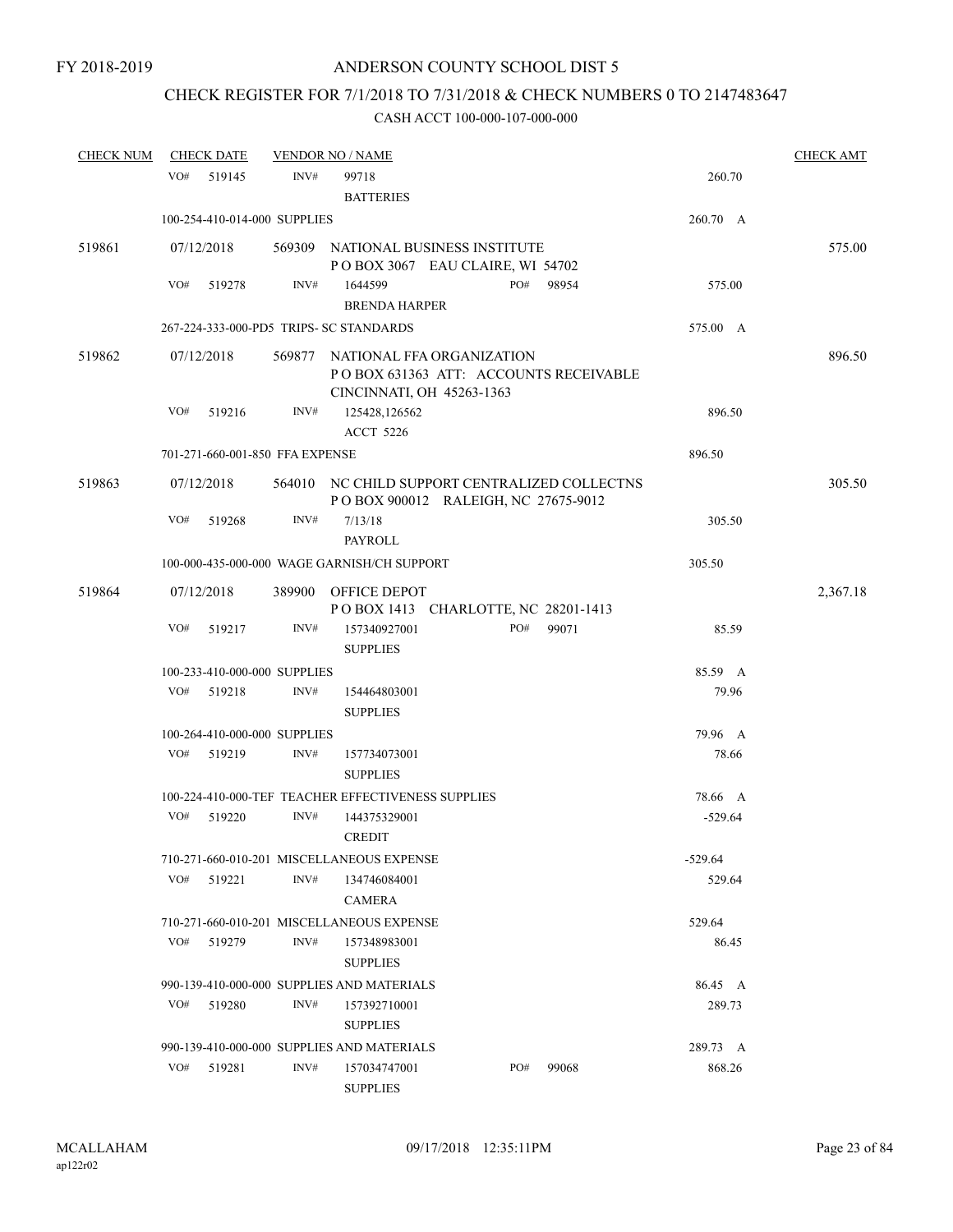# CHECK REGISTER FOR 7/1/2018 TO 7/31/2018 & CHECK NUMBERS 0 TO 2147483647

|        | <b>CHECK NUM</b> |     | <b>CHECK DATE</b>               |        | <b>VENDOR NO / NAME</b>                              |     |       |                  | <b>CHECK AMT</b> |
|--------|------------------|-----|---------------------------------|--------|------------------------------------------------------|-----|-------|------------------|------------------|
|        |                  |     |                                 |        | 990-139-410-000-000 SUPPLIES AND MATERIALS           |     |       | 868.26 A         |                  |
|        |                  |     | VO# 519298                      | INV#   | 158004748001                                         |     |       | 413.35           |                  |
|        |                  |     |                                 |        | <b>SUPPLIES</b>                                      |     |       |                  |                  |
|        |                  |     | 100-221-410-000-ELE SUPPLIES    |        |                                                      |     |       | 413.35 A         |                  |
|        |                  | VO# | 519299                          | INV#   | 157150414001                                         |     |       | 465.18           |                  |
|        |                  |     |                                 |        | <b>SUPPLIES</b>                                      |     |       |                  |                  |
|        |                  |     | 926-171-410-019-000 SUPPLIES    |        |                                                      |     |       | 465.18 A         |                  |
| $\ast$ | 519866           |     | 07/12/2018                      |        | 568036 PIEDMONT NATURAL GAS                          |     |       |                  | 1,150.85         |
|        |                  |     |                                 |        | PO BOX 1246 CHARLOTTE, NC 28201-1246                 |     |       |                  |                  |
|        |                  | VO# | 519308                          | INV#   | 07/02/18                                             |     |       | 1,150.85         |                  |
|        |                  |     |                                 |        | <b>NATURAL GAS</b>                                   |     |       |                  |                  |
|        |                  |     | 100-254-472-000-000 ENERGY-GAS  |        |                                                      |     |       | 50.50 A          |                  |
|        |                  |     | 100-254-472-001-000 ENERGY-GAS  |        |                                                      |     |       | 287.50 A         |                  |
|        |                  |     | 100-254-472-005-000 ENERGY-GAS  |        |                                                      |     |       | 30.95 A          |                  |
|        |                  |     | 100-254-472-011-000 ENERGY-GAS  |        |                                                      |     |       | 23.54 A          |                  |
|        |                  |     | 100-254-472-012-000 ENERGY-GAS  |        |                                                      |     |       | 24.72 A          |                  |
|        |                  |     | 100-254-472-015-000 ENERGY-GAS  |        |                                                      |     |       | 58.93 A          |                  |
|        |                  |     | 100-254-472-016-000 ENERGY-GAS  |        |                                                      |     |       | 23.54 A          |                  |
|        |                  |     | 100-254-472-021-000 ENERGY- GAS |        |                                                      |     |       | 53.00 A          |                  |
|        |                  |     | 600-256-470-011-000 ENERGY      |        |                                                      |     |       | 120.91 A         |                  |
|        |                  |     |                                 |        |                                                      |     |       |                  |                  |
|        |                  |     | 600-256-470-012-000 ENERGY      |        |                                                      |     |       | 100.28 A         |                  |
|        |                  |     | 600-256-470-015-000 ENERGY      |        |                                                      |     |       | $127.02 \quad A$ |                  |
|        |                  |     | 600-256-470-016-000 ENERGY      |        |                                                      |     |       | 104.12 A         |                  |
|        |                  |     | 600-256-470-021-000 ENERGY      |        |                                                      |     |       | 145.84 A         |                  |
|        | * 519869         |     | 07/12/2018                      |        | 573390 RESCARE HOMECARE                              |     |       |                  | 850.70           |
|        |                  |     |                                 |        | PO BOX 2797 VALDOSTA, GA 31604-2797                  |     |       |                  |                  |
|        |                  | VO# | 519282                          | INV#   | 07606300097549                                       | PO# | 97700 | 376.19           |                  |
|        |                  |     |                                 |        | <b>SERVICE</b>                                       |     |       |                  |                  |
|        |                  |     |                                 |        | 283-126-312-000-000 CONTRACTED SERVICES              |     |       | 376.19 A         |                  |
|        |                  | VO# | 519283                          | INV#   | 07606300097539                                       | PO# | 97700 | 474.51           |                  |
|        |                  |     |                                 |        | <b>SERVICE</b>                                       |     |       |                  |                  |
|        |                  |     |                                 |        | 283-126-312-000-000 CONTRACTED SERVICES              |     |       | 474.51 A         |                  |
|        | 519870           |     | 07/12/2018                      |        | 567525 ROWLAND MECHANICAL                            |     |       |                  | 4,006.48         |
|        |                  |     |                                 |        | 206 SADDLE TRAIL ANDERSON, SC 29621                  |     |       |                  |                  |
|        |                  | VO# | 519284                          | INV#   | 8558-8568                                            | PO# | 98126 | 1,538.38         |                  |
|        |                  |     |                                 |        | <b>REPAIRS</b>                                       |     |       |                  |                  |
|        |                  | VO# |                                 | INV#   | 100-255-323-000-ACT ACTIVITY BUS CONTRACTED SERVICES | PO# |       | 1,538.38 A       |                  |
|        |                  |     | 519285                          |        | 8555-8563<br><b>REPAIRS</b>                          |     | 98126 | 2,468.10         |                  |
|        |                  |     |                                 |        |                                                      |     |       |                  |                  |
|        |                  |     |                                 |        | 100-255-323-000-ACT ACTIVITY BUS CONTRACTED SERVICES |     |       | 2,468.10 A       |                  |
|        | 519871           |     | 07/12/2018                      | 564842 | SCAPT                                                |     |       |                  | 405.00           |
|        |                  |     |                                 |        | PO BOX 290339 COLUMBIA, SC 29229                     |     |       |                  |                  |
|        |                  | VO# | 519287                          | INV#   | <b>REGISTRATION</b>                                  |     |       | 405.00           |                  |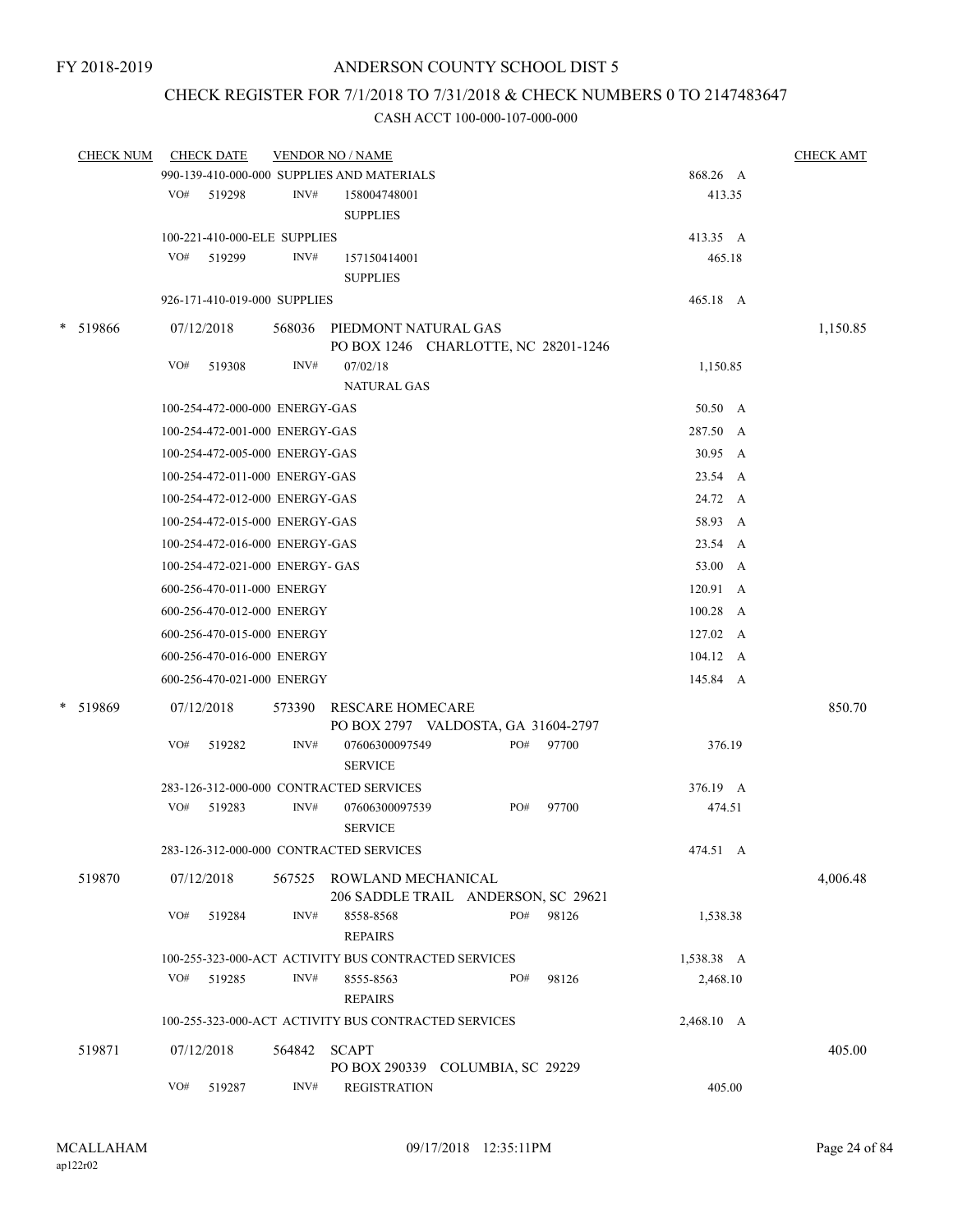# CHECK REGISTER FOR 7/1/2018 TO 7/31/2018 & CHECK NUMBERS 0 TO 2147483647

| <b>CHECK NUM</b> | <b>CHECK DATE</b>                      |        | <b>VENDOR NO / NAME</b>                                                                                  |                | <b>CHECK AMT</b> |
|------------------|----------------------------------------|--------|----------------------------------------------------------------------------------------------------------|----------------|------------------|
|                  |                                        |        | <b>GORDON, HEARD, &amp; WEBB</b>                                                                         |                |                  |
|                  |                                        |        | 100-255-333-000-000 TRIPS AND CONFERENCES                                                                | 405.00         |                  |
| 519872           | 07/12/2018                             | 448513 | SC DEPT OF EDUC/TRANSPORTATION<br>1429 SENATE STREET ROOM 1100<br><b>RUTLEDGE</b>                        |                | 390.85           |
|                  | VO#<br>519225                          | INV#   | BUILDING COLUMBIA, SC 29201<br>2721                                                                      | 390.85         |                  |
|                  |                                        |        | <b>BUS REPAIR</b>                                                                                        |                |                  |
|                  |                                        |        |                                                                                                          |                |                  |
|                  |                                        |        | 100-255-323-000-000 CONTRACTED SERVICES                                                                  | 390.85 A       |                  |
| 519873           | 07/12/2018                             | 452202 | <b>SC DEPT OF REVENUE</b><br>POBOX 125 301 GERVAIS STREET CENTRAL<br>LEVY UNIT COLUMBIA, SC 29214-0213   |                | 236.84           |
|                  | VO#<br>519271                          | INV#   | 7/13/18<br><b>PAYROLL</b>                                                                                | 236.84         |                  |
|                  |                                        |        |                                                                                                          |                |                  |
|                  | 100-000-440-000-000 SC STATE TAX LEVY  |        |                                                                                                          | 236.84         |                  |
| 519874           | 07/12/2018                             | 573830 | <b>SCHOLASTIC EDUCATION</b><br>PO BOX 7502 JEFFERSON CITY, MO 65102                                      |                | 109.53           |
|                  | VO#<br>519226                          | INV#   | PO#<br>17314334<br>99018                                                                                 | 109.53         |                  |
|                  |                                        |        | WHITEHALL                                                                                                |                |                  |
|                  | 100-111-410-019-000 SUPPLIES           |        |                                                                                                          | 100.48 A       |                  |
|                  | 100-111-410-019-000 SUPPLIES           |        |                                                                                                          | $9.05 \quad A$ |                  |
| 519875           | 07/12/2018                             | 450701 |                                                                                                          |                | 283.27           |
|                  |                                        |        | SC RETIREMENT SYSTEM (SPP)<br>POBOX 11960 CAPITOL STATION COLUMBIA, SC<br>29211                          |                |                  |
|                  | VO#<br>519265                          | INV#   | 7/13/18                                                                                                  | 283.27         |                  |
|                  |                                        |        | PAYROLL                                                                                                  |                |                  |
|                  |                                        |        | 100-000-438-000-000 RETIREMENT SERV PURCHASE                                                             | 283.27         |                  |
|                  |                                        |        |                                                                                                          |                |                  |
| 519876           | 07/12/2018                             | 451201 | SC SCHOOL BOARDS INSURANCE TRUST<br>PROPERTY/CASUALTY INSURANCE 111<br>RESEARCH DRIVE COLUMBIA, SC 29203 |                | 460,927.00       |
|                  | VO#<br>519227                          | INV#   | 2018-19                                                                                                  | 268,151.00     |                  |
|                  |                                        |        | PROPERTY/CASUALTY                                                                                        |                |                  |
|                  | 100-252-324-000-000 PROPERTY INSURANCE |        |                                                                                                          | 268,151.00     |                  |
|                  | VO#<br>519228                          | INV#   | 2018-19                                                                                                  | 192,776.00     |                  |
|                  |                                        |        | <b>WORKERS COMP</b>                                                                                      |                |                  |
|                  |                                        |        | 100-252-270-000-000 WORKMAN'S COMPENSATION                                                               | 192,776.00     |                  |
| 519877           | 07/12/2018                             | 451500 | SC STATE DEPARTMENT OF EDUCATION                                                                         |                | 4,084.52         |
|                  |                                        |        | 1429 SENATE ST ROOM 1101 TRANSPORTATION<br>COLUMBIA, SC 29201                                            |                |                  |
|                  | VO#<br>519224                          | INV#   | <b>JUNE 2018</b>                                                                                         | 131.40         |                  |
|                  |                                        |        | MILEAGE COST                                                                                             |                |                  |
|                  |                                        |        | 900-171-660-000-017 CAMP DISCOVERY FIELD TRIPS                                                           | 131.40 A       |                  |
|                  | VO#<br>519288                          | INV#   | <b>JUNE 2018</b>                                                                                         | 2,804.88       |                  |
|                  |                                        |        | WHITEHALL ESOL                                                                                           |                |                  |
|                  |                                        |        | 264-251-331-000-000 TRANSPORTATION/ GR1-8                                                                | 2,804.88 A     |                  |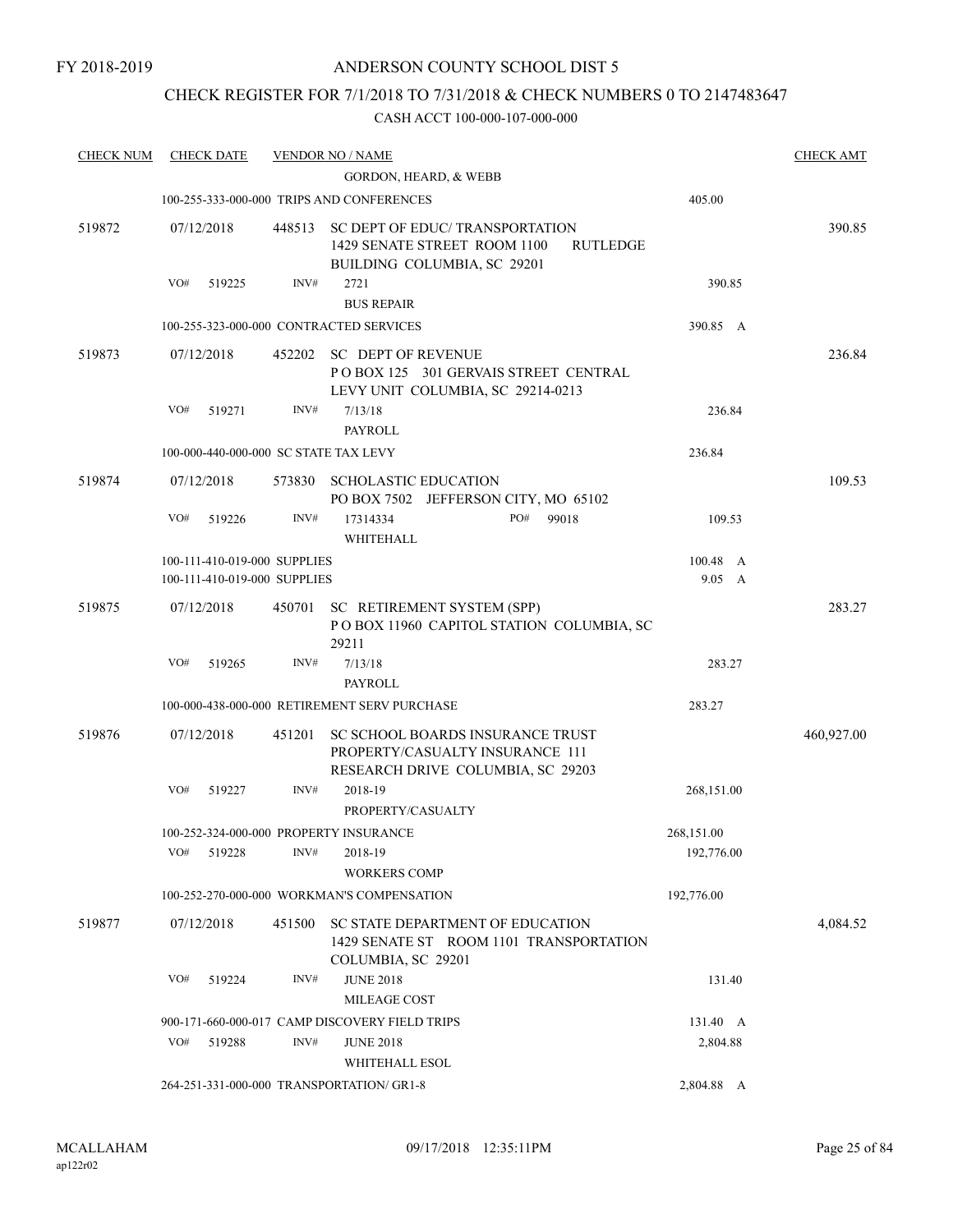# CHECK REGISTER FOR 7/1/2018 TO 7/31/2018 & CHECK NUMBERS 0 TO 2147483647

| <b>CHECK NUM</b> |            | <b>CHECK DATE</b> |                                   | <b>VENDOR NO / NAME</b>                                                                           |     |       |            | <b>CHECK AMT</b> |
|------------------|------------|-------------------|-----------------------------------|---------------------------------------------------------------------------------------------------|-----|-------|------------|------------------|
|                  | VO#        | 519289            | INV#                              | <b>JUNE 2018</b><br>WHS MS ESOL                                                                   |     |       | 1,148.24   |                  |
|                  |            |                   |                                   | 264-251-331-000-000 TRANSPORTATION/ GR1-8                                                         |     |       | 1,148.24 A |                  |
| 519878           | 07/12/2018 |                   | 570059                            | SHARP BUSINESS SYSTEMS<br>DEPT 1216 PO BOX 121216 DALLAS, TX<br>75312-1216                        |     |       |            | 1,935.19         |
|                  | VO#        | 519286            | INV#                              | 9001238375<br>9001238462                                                                          | PO# | 97053 | 1,935.19   |                  |
|                  |            |                   | 100-114-410-002-000 SUPPLIES      |                                                                                                   |     |       | 1,935.19 A |                  |
| 519879           | 07/12/2018 |                   | 472700                            | <b>SHERWIN WILLIAMS</b><br>613 NORTH MURRAY AVENUE ATT: ACCOUNTS<br>RECEIVABLE ANDERSON, SC 29625 |     |       |            | 113.51           |
|                  | VO#        | 519139            | INV#                              | 4781-2<br><b>SUPPLIES</b>                                                                         |     |       | 44.83      |                  |
|                  |            |                   |                                   | 100-254-410-011-001 SUPPLIES - MAINTENANCE                                                        |     |       | 44.83 A    |                  |
|                  | VO#        | 519140            | INV#                              | 6398-2                                                                                            |     |       | 44.83      |                  |
|                  |            |                   |                                   | <b>SUPPLIES</b>                                                                                   |     |       |            |                  |
|                  |            |                   |                                   | 100-254-410-018-001 SUPPLIES - MAINTENANCE                                                        |     |       | 44.83 A    |                  |
|                  | VO#        | 519141            | INV#                              | $4630 - 1$<br><b>SUPPLIES</b>                                                                     |     |       | 23.85      |                  |
|                  |            |                   |                                   | 100-254-410-000-001 MAINT. SUPPLIES-STRUCTURES                                                    |     |       | 23.85 A    |                  |
| 519880           | 07/12/2018 |                   | 473315                            | SIGNARAMA<br>4130 CLEMSON BLVD SUITE A ANDERSON, SC<br>29621                                      |     |       |            | 4,631.50         |
|                  | VO#        | 519230            | INV#                              | 9444<br><b>VINYL LETTERS</b>                                                                      | PO# | 98803 | 4,631.50   |                  |
|                  |            |                   |                                   | 100-254-323-000-CAP CAPITAL PROJECTS                                                              |     |       | 4,631.50 A |                  |
| 519881           | 07/12/2018 |                   | 573722                            | SMITH, KELLY LEIGH^^<br>110 LYTTLETON WAY ANDERSON, SC 29621                                      |     |       |            | 150.00           |
|                  | VO#        | 519305            | INV#                              | 06/29/18<br><b>ACAC ACCOMPIANIST</b>                                                              |     |       | 150.00     |                  |
|                  |            |                   |                                   | 721-190-660-021-452 SUMMER SCHOOL EXPENSE                                                         |     |       | 150.00     |                  |
| 519882           | 07/12/2018 |                   |                                   | 574516 SOCIAL SECURTIY ADMINISTRATION<br>PO BOX 3430 PHILADELPHIA, PA 19122-9985                  |     |       |            | 135.11           |
|                  | VO#        | 519262            | INV#                              | 7/13/18<br><b>PAYROLL</b>                                                                         |     |       | 135.11     |                  |
|                  |            |                   | 100-000-441-000-000 MISCELLANEOUS |                                                                                                   |     |       | 135.11     |                  |
| 519883           | 07/12/2018 |                   | 563650                            | SPARTANBURG SCHOOL DIST 6<br>1390 CAVALIER WAY ATT: CHERISE GREGORY<br>ROEBUCK, SC 29376          |     |       |            | 391.48           |
|                  | VO#        | 519231            | INV#                              | 20180002P<br><b>PROVISO</b>                                                                       |     |       | 391.48     |                  |
|                  |            |                   |                                   | 100-412-720-000-000 PAYMENTS TO OTHER GOV'T UNITS                                                 |     |       | 391.48 A   |                  |
| 519884           | 07/12/2018 |                   | 572694                            | SPECIALTY INSULATION, LLC                                                                         |     |       |            | 300.00           |
|                  |            |                   |                                   |                                                                                                   |     |       |            |                  |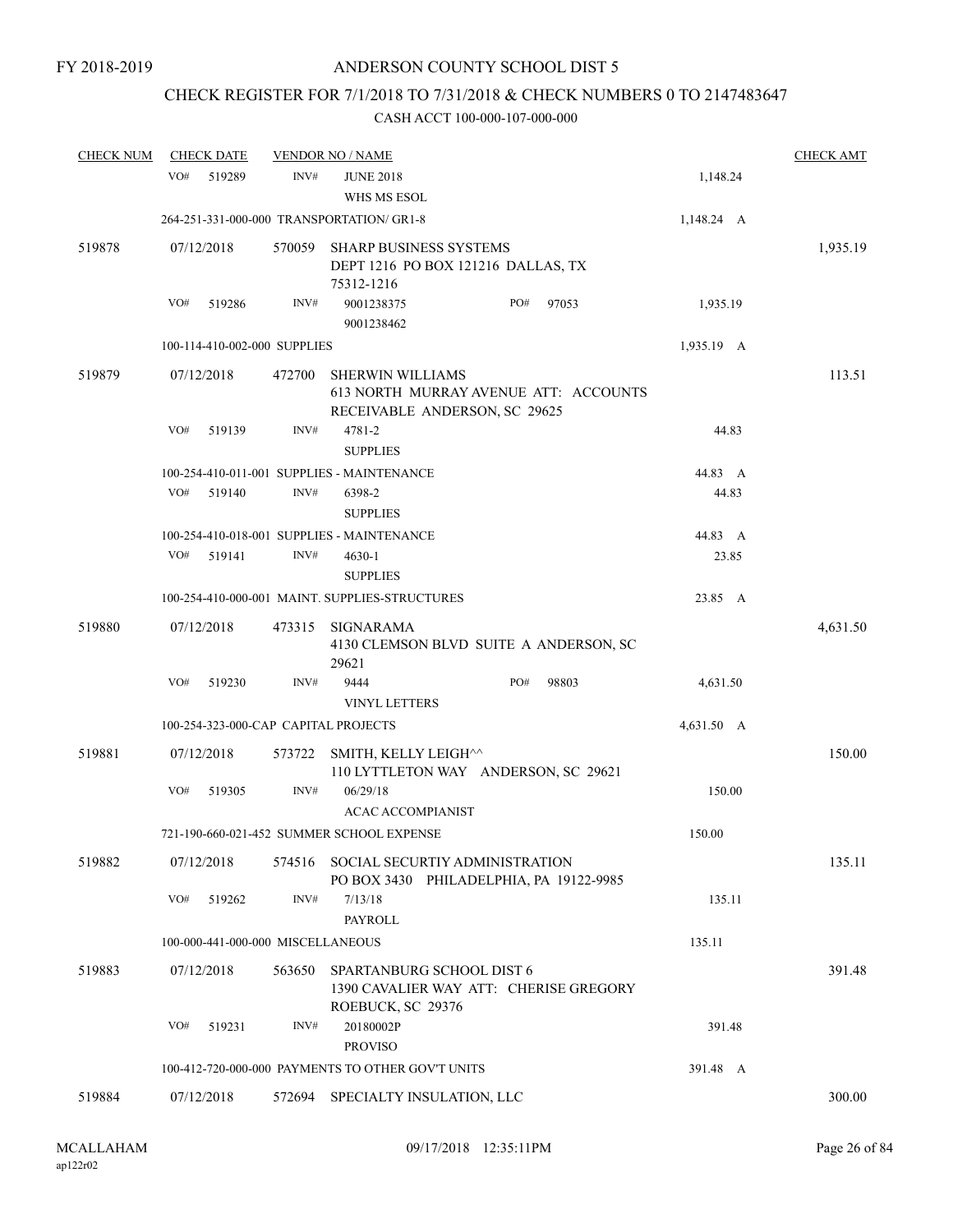# CHECK REGISTER FOR 7/1/2018 TO 7/31/2018 & CHECK NUMBERS 0 TO 2147483647

| <b>CHECK NUM</b> |     | <b>CHECK DATE</b>                 |        | <b>VENDOR NO / NAME</b>                                                |                                                                                |            | <b>CHECK AMT</b> |
|------------------|-----|-----------------------------------|--------|------------------------------------------------------------------------|--------------------------------------------------------------------------------|------------|------------------|
|                  | VO# | 519138                            | INV#   | 20180619                                                               | PO BOX 14398 GREENVILLE, SC 29610                                              | 300.00     |                  |
|                  |     |                                   |        | <b>SOUTHWOOD</b><br>100-254-323-021-400 CONTR SERV-HVAC/ELECT/PLUMBING |                                                                                | 300.00 A   |                  |
| 519885           |     | 07/12/2018                        |        | 572995 SUPPLYWORKS                                                     |                                                                                |            | 158.64           |
|                  | VO# | 519137                            | INV#   | 444604680<br><b>SUPPLIES</b>                                           | PO BOX 742604 ATLANTA, GA 30374-2604                                           | 158.64     |                  |
|                  |     |                                   |        | 100-254-410-003-001 SUPPLIES - MAINTENANCE                             |                                                                                | 158.64 A   |                  |
| 519886           |     | 07/12/2018                        |        |                                                                        | 575405 TC EDUCATIONAL CONSULTING LLC<br>219 COUNTRY GLEN LANE PELZER, SC 29669 |            | 1,350.00         |
|                  | VO# | 519290                            | INV#   | $\mathbf{1}$<br>RTI SUMMER WORK                                        |                                                                                | 1,350.00   |                  |
|                  |     |                                   |        | 100-221-312-000-000 PURCHASED SERVICES                                 |                                                                                | 1,350.00   |                  |
| 519887           |     | 07/12/2018                        |        | 574626 TEAM ASSURE                                                     | 556 CLAY STREET MONTGOMERY, AL 36104                                           |            | 34,750.00        |
|                  | VO# | 519232                            | INV#   | # US026217<br><b>JULY 2018-JUNE 2019</b>                               | PO#<br>98758                                                                   | 34,750.00  |                  |
|                  |     |                                   |        | 100-271-312-000-000 PURCHASED SERVICE                                  |                                                                                | 34,750.00  |                  |
| 519888           |     | 07/12/2018                        | 572503 | TG                                                                     | POBOX 659601 SAN ANTONIO, TX 78265-9601                                        |            | 403.49           |
|                  | VO# | 519261                            | INV#   | 7/13/18<br>PAYROLL                                                     |                                                                                | 403.49     |                  |
|                  |     | 100-000-441-000-000 MISCELLANEOUS |        |                                                                        |                                                                                | 403.49     |                  |
| 519889           |     | 07/12/2018                        | 564900 | THE KNOX COMPANY                                                       | 1601 WEST DEER VALLEY ROAD ATT: ACCOUNTS<br>RECEIVABLE PHOENIX, AZ 85027       |            | 996.00           |
|                  | VO# | 519147                            | INV#   | 01398639<br><b>SUPPLIES</b>                                            |                                                                                | 996.00     |                  |
|                  |     |                                   |        | 100-254-410-002-001 SUPPLIES - MAINTENANCE                             |                                                                                | 996.00 A   |                  |
| * 519891         |     | 07/12/2018                        |        | 575435 EMPLOYEE VENDOR                                                 | 110 FOX RUN HONEA PATH, SC 29654                                               |            | 743.72           |
|                  |     | VO# 519176                        | INV#   | <b>JUNE 19-22</b><br><b>TAMPA</b>                                      |                                                                                | 743.72     |                  |
|                  |     | 267-224-333-000-PD1 TRIPS-AVID    |        |                                                                        |                                                                                | 743.72 A   |                  |
| 519892           |     | 07/12/2018                        |        | 573815 UNITED REFRIGERATION, INC                                       | PO BOX 740703 ATLANTA, GA 30374-0703                                           |            | 2,104.69         |
|                  | VO# | 519129                            | INV#   | 62862809<br><b>SUPPLIES</b>                                            |                                                                                | 1,695.59   |                  |
|                  |     |                                   |        | 100-254-410-005-400 HVAC/ELECTRICAL/PLUMBING                           |                                                                                | 1,695.59 A |                  |
|                  | VO# | 519130                            | INV#   | 63087983<br><b>SUPPLIES</b>                                            |                                                                                | 124.56     |                  |
|                  |     |                                   |        | 100-254-410-020-400 HVAC/ELECTRICAL/PLUMBING                           |                                                                                | 124.56 A   |                  |
|                  |     | VO# 519131                        | INV#   | 63028747                                                               |                                                                                | 76.78      |                  |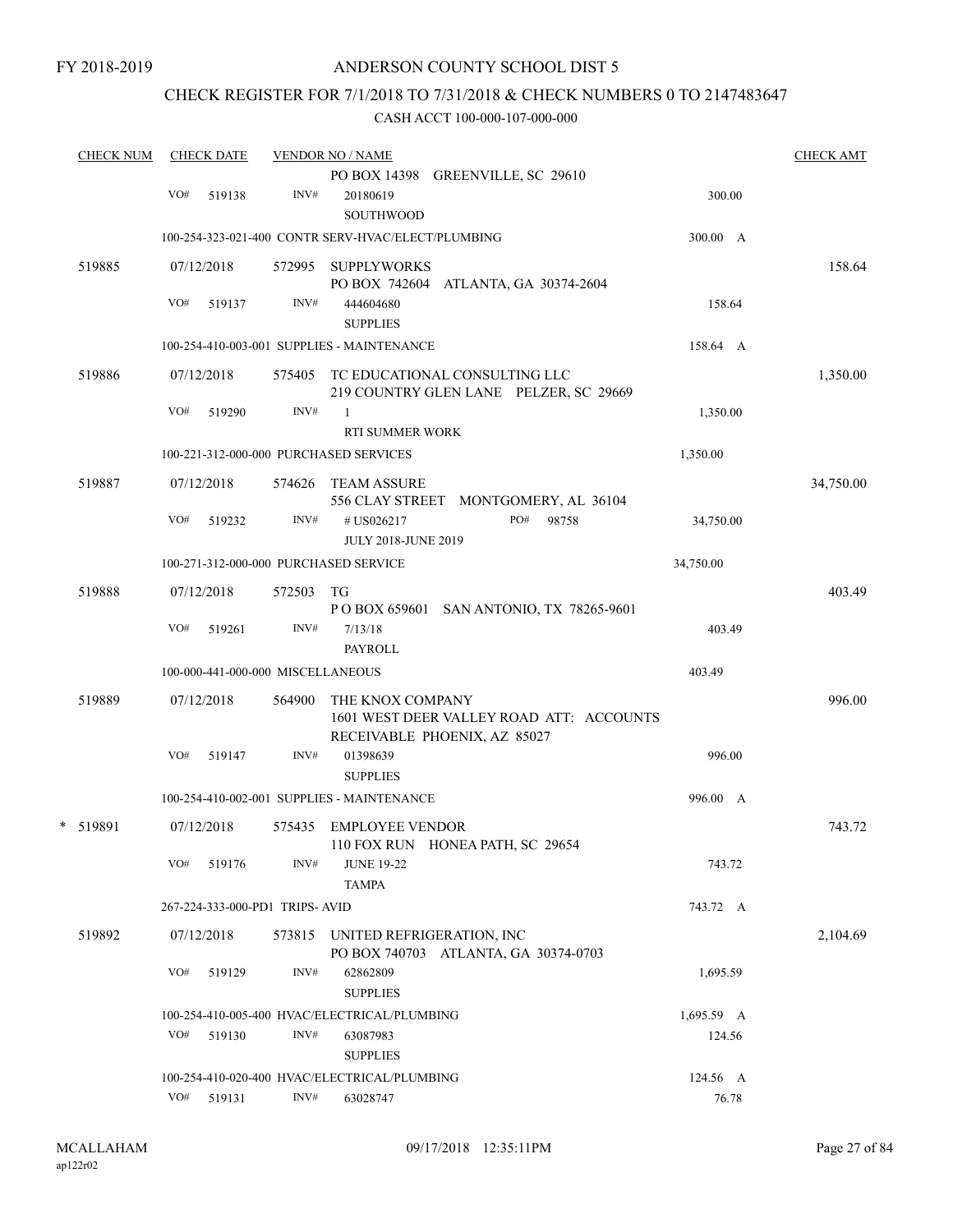# ANDERSON COUNTY SCHOOL DIST 5

# CHECK REGISTER FOR 7/1/2018 TO 7/31/2018 & CHECK NUMBERS 0 TO 2147483647

| <b>CHECK NUM</b> | <b>CHECK DATE</b>                 |        | <b>VENDOR NO / NAME</b>                                                                       |             |       | <b>CHECK AMT</b> |
|------------------|-----------------------------------|--------|-----------------------------------------------------------------------------------------------|-------------|-------|------------------|
|                  |                                   |        | <b>SUPPLIES</b>                                                                               |             |       |                  |
|                  |                                   |        | 100-254-410-008-400 HVAC/ELECTRICAL/PLUMBING                                                  | 76.78 A     |       |                  |
|                  | VO#<br>519132                     | INV#   | 63087198<br><b>SUPPLIES</b>                                                                   |             | 64.75 |                  |
|                  |                                   |        | 100-254-410-008-400 HVAC/ELECTRICAL/PLUMBING                                                  | 64.75 A     |       |                  |
|                  | VO# 519133                        | INV#   | 63049144<br><b>SUPPLIES</b>                                                                   |             | 33.00 |                  |
|                  |                                   |        | 100-254-410-000-001 MAINT. SUPPLIES-STRUCTURES                                                | 33.00 A     |       |                  |
|                  | VO#<br>519134                     | INV#   | 62980980<br><b>SUPPLIES</b>                                                                   |             | 35.80 |                  |
|                  |                                   |        | 100-254-410-002-400 HVAC/ELECTRICAL/PLUMBING                                                  | 35.80 A     |       |                  |
|                  | VO#<br>519135                     | INV#   | 63076780<br><b>SUPPLIES</b>                                                                   |             | 35.63 |                  |
|                  |                                   |        | 100-254-410-003-400 HVAC/ELECTRICAL/PLUMBING                                                  | 35.63 A     |       |                  |
|                  | VO# 519136                        | INV#   | 63088590<br><b>SUPPLIES</b>                                                                   |             | 38.58 |                  |
|                  |                                   |        | 100-254-410-003-400 HVAC/ELECTRICAL/PLUMBING                                                  | 38.58 A     |       |                  |
| 519893           | 07/12/2018                        |        | 564298 UNITED WAY OF ANDERSON COUNTY<br>POBOX 2067 ANDERSON, SC 29622                         |             |       | 1,466.69         |
|                  | VO#<br>519266                     | INV#   | 7/13/18<br>PAYROLL                                                                            | 1,466.69    |       |                  |
|                  |                                   |        | 100-000-455-000-000 UNITED FUND - PAYABLE                                                     | 1,466.69    |       |                  |
| 519894           | 07/12/2018                        | 572350 | US DEPARTMENT OF EDUCATION<br>NATIONAL PAYMENT CENTER PO BOX 105081<br>ATLANTA, GA 30348-5081 |             |       | 514.02           |
|                  | VO#<br>519272                     | INV#   | 7/13/18<br><b>PAYROLL</b>                                                                     | 514.02      |       |                  |
|                  | 100-000-441-000-000 MISCELLANEOUS |        |                                                                                               | 514.02      |       |                  |
| 519895           | 07/12/2018                        |        | US FOODSERVICE                                                                                |             |       | 796.95           |
|                  |                                   | 510790 | P O BOX 602292 CHARLOTTE, NC 28260-2292                                                       |             |       |                  |
|                  | VO#<br>519170                     | INV#   | 60813458<br><b>USDA FOODS</b>                                                                 | 796.95      |       |                  |
|                  |                                   |        | 600-000-172-000-000 FOOD SERV INVEN. FOOD                                                     | 661.50 A    |       |                  |
|                  | 600-256-460-003-000 FOOD          |        |                                                                                               | 72.45 A     |       |                  |
|                  | 600-256-460-020-000 FOOD          |        |                                                                                               | 63.00 A     |       |                  |
| 519896           | 07/12/2018                        | 510790 | US FOODSERVICE<br>POBOX 602292 CHARLOTTE, NC 28260-2292                                       |             |       | 50,018.45        |
|                  | VO#<br>519171                     | INV#   | 20950515<br><b>FOOD &amp; SUPPLIES</b>                                                        | 50,018.45   |       |                  |
|                  | 600-256-410-003-000 SUPPLIES      |        |                                                                                               | 2,962.01 A  |       |                  |
|                  | 600-256-410-019-000 SUPPLIES      |        |                                                                                               | 516.57 A    |       |                  |
|                  | 600-256-410-020-000 SUPPLIES      |        |                                                                                               | 978.00 A    |       |                  |
|                  | 600-256-460-002-000 FOOD          |        |                                                                                               | 1,957.00 A  |       |                  |
|                  | 600-256-460-003-000 FOOD          |        |                                                                                               | 28,801.13 A |       |                  |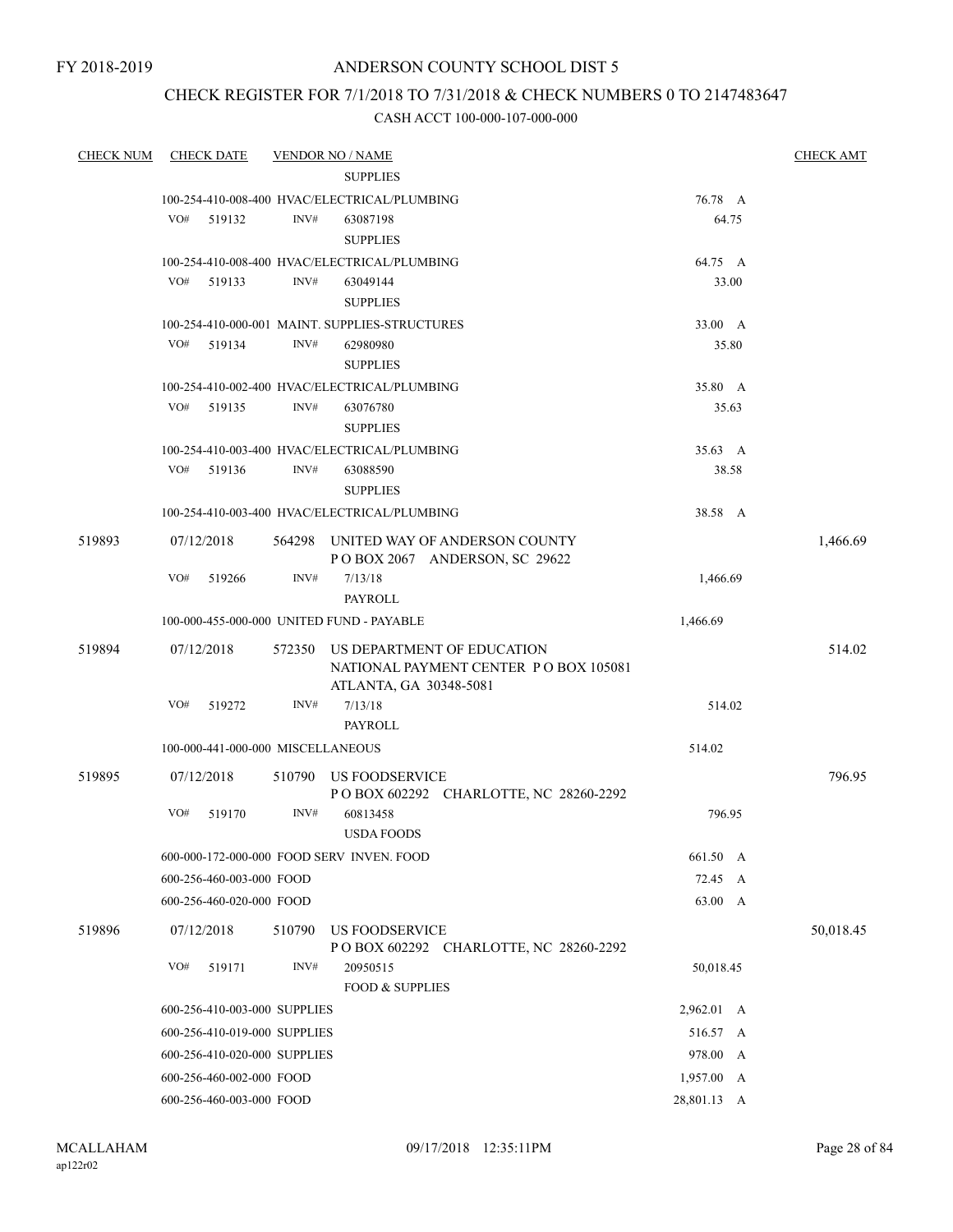# ANDERSON COUNTY SCHOOL DIST 5

# CHECK REGISTER FOR 7/1/2018 TO 7/31/2018 & CHECK NUMBERS 0 TO 2147483647

| <b>CHECK DATE</b><br><b>VENDOR NO / NAME</b>                                                                       |                                                                                                                                                       |   | <b>CHECK AMT</b>                                                                                                                                                                                                                        |
|--------------------------------------------------------------------------------------------------------------------|-------------------------------------------------------------------------------------------------------------------------------------------------------|---|-----------------------------------------------------------------------------------------------------------------------------------------------------------------------------------------------------------------------------------------|
| 600-256-460-019-000 FOOD                                                                                           |                                                                                                                                                       |   |                                                                                                                                                                                                                                         |
| 600-256-460-020-000 FOOD                                                                                           |                                                                                                                                                       |   |                                                                                                                                                                                                                                         |
| 07/12/2018<br>574098<br>VALLEN DISTRIBUTION, INC                                                                   |                                                                                                                                                       |   | 159.61                                                                                                                                                                                                                                  |
| INV#<br>VO#<br>519128<br>47-74419-11<br><b>SUPPLIES</b>                                                            |                                                                                                                                                       |   |                                                                                                                                                                                                                                         |
| 100-254-410-003-400 HVAC/ELECTRICAL/PLUMBING                                                                       |                                                                                                                                                       |   |                                                                                                                                                                                                                                         |
| 07/12/2018<br>573363 VARSITY SPIRIT FASHION<br>PO BOX 751210 MEMPHIS, TN 38175-1210                                |                                                                                                                                                       |   | 259.56                                                                                                                                                                                                                                  |
| INV#<br>VO#<br>519233<br>41603156<br><b>ROBERT ANDERSON</b>                                                        |                                                                                                                                                       |   |                                                                                                                                                                                                                                         |
| 706-271-660-006-611 PEP CLUB EXPENSE                                                                               | 259.56                                                                                                                                                |   |                                                                                                                                                                                                                                         |
| 07/12/2018<br>WAL-MART COMMUNITY/GEMB<br>524353<br>POBOX 530934 ATT: ACCOUNTS RECEIVABLE<br>ATLANTA, GA 30353-0934 |                                                                                                                                                       |   | 1,415.98                                                                                                                                                                                                                                |
| VO#<br>519291<br>INV#<br>10133701<br><b>SUPPLIES</b>                                                               |                                                                                                                                                       |   |                                                                                                                                                                                                                                         |
| 100-255-410-000-000 SUPPLIES                                                                                       |                                                                                                                                                       |   |                                                                                                                                                                                                                                         |
| 600-256-410-000-000 SUPPLIES                                                                                       |                                                                                                                                                       |   |                                                                                                                                                                                                                                         |
| 900-256-312-000-019 FANS PROFESSIONAL DEV                                                                          |                                                                                                                                                       |   |                                                                                                                                                                                                                                         |
| 07/12/2018<br>574962 WESCAD, INC.                                                                                  |                                                                                                                                                       |   | 5,190.00                                                                                                                                                                                                                                |
| PO#<br>98609<br>VO#<br>519235<br>INV#<br>ASD5 1818<br><b>NEVITT FOREST</b>                                         |                                                                                                                                                       |   |                                                                                                                                                                                                                                         |
| 100-254-323-002-BUD CONTRACTED SERVICES                                                                            |                                                                                                                                                       |   |                                                                                                                                                                                                                                         |
| 100-254-323-006-BUD CONTRACTED SERVICES                                                                            |                                                                                                                                                       |   |                                                                                                                                                                                                                                         |
| 100-254-323-014-CAP CAPITAL PROJECTS                                                                               | 0.00                                                                                                                                                  |   |                                                                                                                                                                                                                                         |
| 100-254-410-016-BUD SUPPLIES                                                                                       |                                                                                                                                                       |   |                                                                                                                                                                                                                                         |
| 100-254-410-018-BUD SUPPLIES                                                                                       | $0.00\,$                                                                                                                                              |   |                                                                                                                                                                                                                                         |
| 100-254-410-020-BUD SUPPLIES                                                                                       | 0.00                                                                                                                                                  | A |                                                                                                                                                                                                                                         |
| 100-254-540-014-000 FENCE                                                                                          |                                                                                                                                                       |   |                                                                                                                                                                                                                                         |
| 600-256-323-012-000 REPAIRS TO EQUIPMENT                                                                           |                                                                                                                                                       |   |                                                                                                                                                                                                                                         |
| 07/12/2018<br>529000<br>WEST ANDERSON WATER COMPANY<br>504 HWY 187 SOUTH ATT: ACCOUNTS                             |                                                                                                                                                       |   | 5,714.00                                                                                                                                                                                                                                |
| VO#<br>INV#<br>519307<br>005438<br>006473                                                                          |                                                                                                                                                       |   |                                                                                                                                                                                                                                         |
| 100-254-470-008-000 ENERGY-ELECTRICITY & WATER                                                                     |                                                                                                                                                       |   |                                                                                                                                                                                                                                         |
| 100-254-470-010-000 ENERGY-ELECTRICITY & WATER                                                                     |                                                                                                                                                       |   |                                                                                                                                                                                                                                         |
| 07/12/2018<br>529275<br><b>WESTAR TIRE</b><br>P O BOX 400<br>715 NORTH MURRAY ATT:                                 |                                                                                                                                                       |   | 577.80                                                                                                                                                                                                                                  |
| INV#<br>145574<br>VO#<br>519127                                                                                    |                                                                                                                                                       |   |                                                                                                                                                                                                                                         |
| <b>CHECK NUM</b>                                                                                                   | PO BOX 404753 ATLANTA, GA 30384-4753<br>PO BOX 1085 SIMPSONVILLE, SC 29681<br>RECEIVABLE ANDERSON, SC 29626<br>ACCOUNTS RECEIVABLE ANDERSON, SC 29622 |   | 2,610.99 A<br>12,192.75 A<br>159.61<br>159.61 A<br>259.56<br>1,415.98<br>533.35 A<br>232.63 A<br>650.00 A<br>5,190.00<br>0.00 A<br>0.00 A<br>A<br>0.00 A<br>A<br>0.00 A<br>5,190.00 A<br>5,714.00<br>2,673.25 A<br>3,040.75 A<br>577.80 |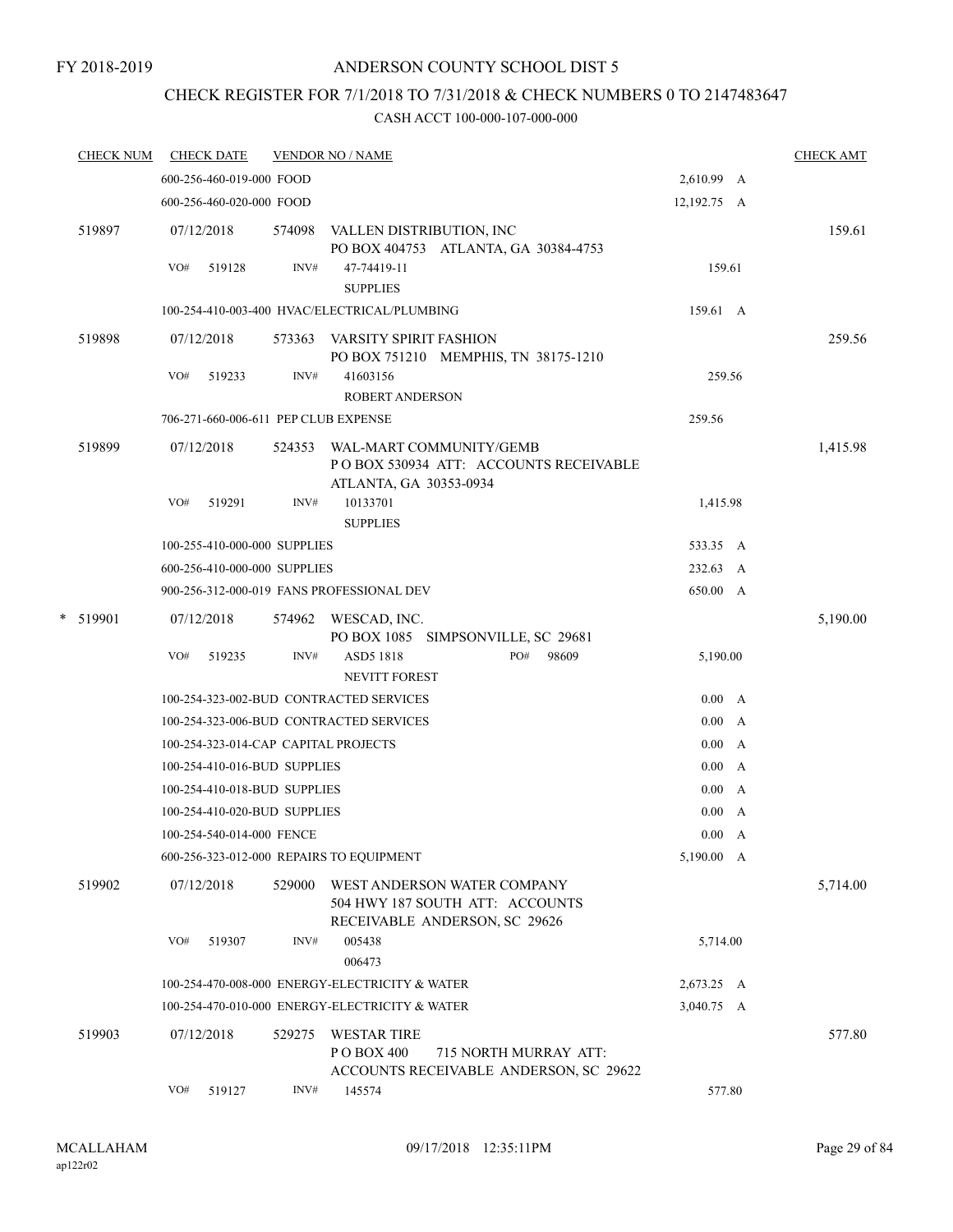# ANDERSON COUNTY SCHOOL DIST 5

# CHECK REGISTER FOR 7/1/2018 TO 7/31/2018 & CHECK NUMBERS 0 TO 2147483647

|        | <b>CHECK NUM</b> | <b>CHECK DATE</b>                       |        | <b>VENDOR NO / NAME</b>                              |                                                                                                          |       |            |              | <b>CHECK AMT</b> |
|--------|------------------|-----------------------------------------|--------|------------------------------------------------------|----------------------------------------------------------------------------------------------------------|-------|------------|--------------|------------------|
|        |                  |                                         |        | <b>MOWER TIRES</b>                                   |                                                                                                          |       |            |              |                  |
|        |                  |                                         |        | 100-254-410-000-001 MAINT. SUPPLIES-STRUCTURES       |                                                                                                          |       | 577.80 A   |              |                  |
|        | 519904           | 07/12/2018                              | 565833 | <b>WEX BANK</b>                                      | WRIGHT EXPRESS FLEET SERVICES PO BOX 6293<br>CAROL STREAM, IL 60197-6293                                 |       |            |              | 2,809.14         |
|        |                  | VO#<br>519236                           | INV#   | 55061687<br><b>FUEL</b>                              |                                                                                                          |       | 2,809.14   |              |                  |
|        |                  | 100-255-411-000-000 GASOLINE            |        |                                                      |                                                                                                          |       | 2,809.14 A |              |                  |
| $\ast$ | 519906           | 07/12/2018                              | 570755 |                                                      | WILSON & ASSOCIATES SPORTS TURF<br>1737 SOUTH LAKE DRIVE ATT: ACCOUNTS<br>RECEIVABLE LEXINGTON, SC 29073 |       |            |              | 2,340.00         |
|        |                  | VO#<br>519237                           | INV#   | 15311<br><b>FIELD SERVICE</b>                        | PO#                                                                                                      | 97445 | 2,340.00   |              |                  |
|        |                  | 100-254-323-002-001 CONTRACTED SERVICES |        |                                                      |                                                                                                          |       | 580.00 A   |              |                  |
|        |                  | 100-254-323-003-001 CONTRACTED SERVICES |        |                                                      |                                                                                                          |       | 860.00     | $\mathbf{A}$ |                  |
|        |                  | 100-254-323-005-001 CONTRACTED SERVICES |        |                                                      |                                                                                                          |       | 300.00     | A            |                  |
|        |                  | 100-254-323-006-001 CONTRACTED SERVICES |        |                                                      |                                                                                                          |       | 300.00     | A            |                  |
|        |                  | 100-254-323-020-001 CONTRACTED SERVICES |        |                                                      |                                                                                                          |       | 300.00 A   |              |                  |
|        | 519907           | 07/12/2018                              | 573828 | WOODWIND & BRASS                                     | PO BOX 7479 WESTLAKE VILLAGE, CA 91359                                                                   |       |            |              | 1,124.15         |
|        |                  | VO#<br>519238                           | INV#   | PO 98686<br><b>MCCANTS</b>                           | PO#                                                                                                      | 98686 | 1,124.15   |              |                  |
|        |                  | 397-113-410-005-000 SUPPLIES            |        |                                                      |                                                                                                          |       | 239.15 A   |              |                  |
|        |                  | 397-113-410-005-000 SUPPLIES            |        |                                                      |                                                                                                          |       | 750.00 A   |              |                  |
|        |                  | 397-113-410-005-000 SUPPLIES            |        |                                                      |                                                                                                          |       | 135.00 A   |              |                  |
|        | 519908           | 07/12/2018                              | 567525 | ROWLAND MECHANICAL                                   | 206 SADDLE TRAIL ANDERSON, SC 29621                                                                      |       |            |              | 3,365.99         |
|        |                  | VO#<br>519312                           | INV#   | 8572<br><b>REPAIR</b>                                | PO#                                                                                                      | 99095 | 1,700.35   |              |                  |
|        |                  |                                         |        | 100-255-323-000-ACT ACTIVITY BUS CONTRACTED SERVICES |                                                                                                          |       | 1,700.35   |              |                  |
|        |                  | VO#<br>519313                           | INV#   | 8573-8580<br><b>REPAIR</b>                           | PO#                                                                                                      | 99095 | 1,665.64   |              |                  |
|        |                  |                                         |        | 100-255-323-000-ACT ACTIVITY BUS CONTRACTED SERVICES |                                                                                                          |       | 1,665.64   |              |                  |
|        | 519909           | 07/17/2018                              | 564653 | ABBEVILLE, SC 29620                                  | ABBEVILLE COUNTY SCHOOL DISTRICT<br>400 GREENVILLE STREET ATT: JONI WILSON                               |       |            |              | 2,411.37         |
|        |                  | VO#<br>519357                           | INV#   | CLAIM 3 FY17<br><b>TITLE III ESOL</b>                |                                                                                                          |       | 2,411.37   |              |                  |
|        |                  | 264-188-410-000-ABB PARENTING SUPPLIES  |        |                                                      |                                                                                                          |       | 1,846.68 A |              |                  |
|        |                  |                                         |        | 264-224-333-000-ABB TRIPS AND CONFERENCES            |                                                                                                          |       | 564.69 A   |              |                  |
|        | 519910           | 07/17/2018                              | 114225 |                                                      | ANDERSON RESTAURANT EQUIPMENT<br>112 EAST MAULDIN STREET ATT: ACCOUNTS<br>RECEIVABLE ANDERSON, SC 29621  |       |            |              | 940.95           |
|        |                  | VO#<br>519317                           | INV#   | 50540                                                |                                                                                                          |       | 940.95     |              |                  |
|        |                  |                                         |        |                                                      |                                                                                                          |       |            |              |                  |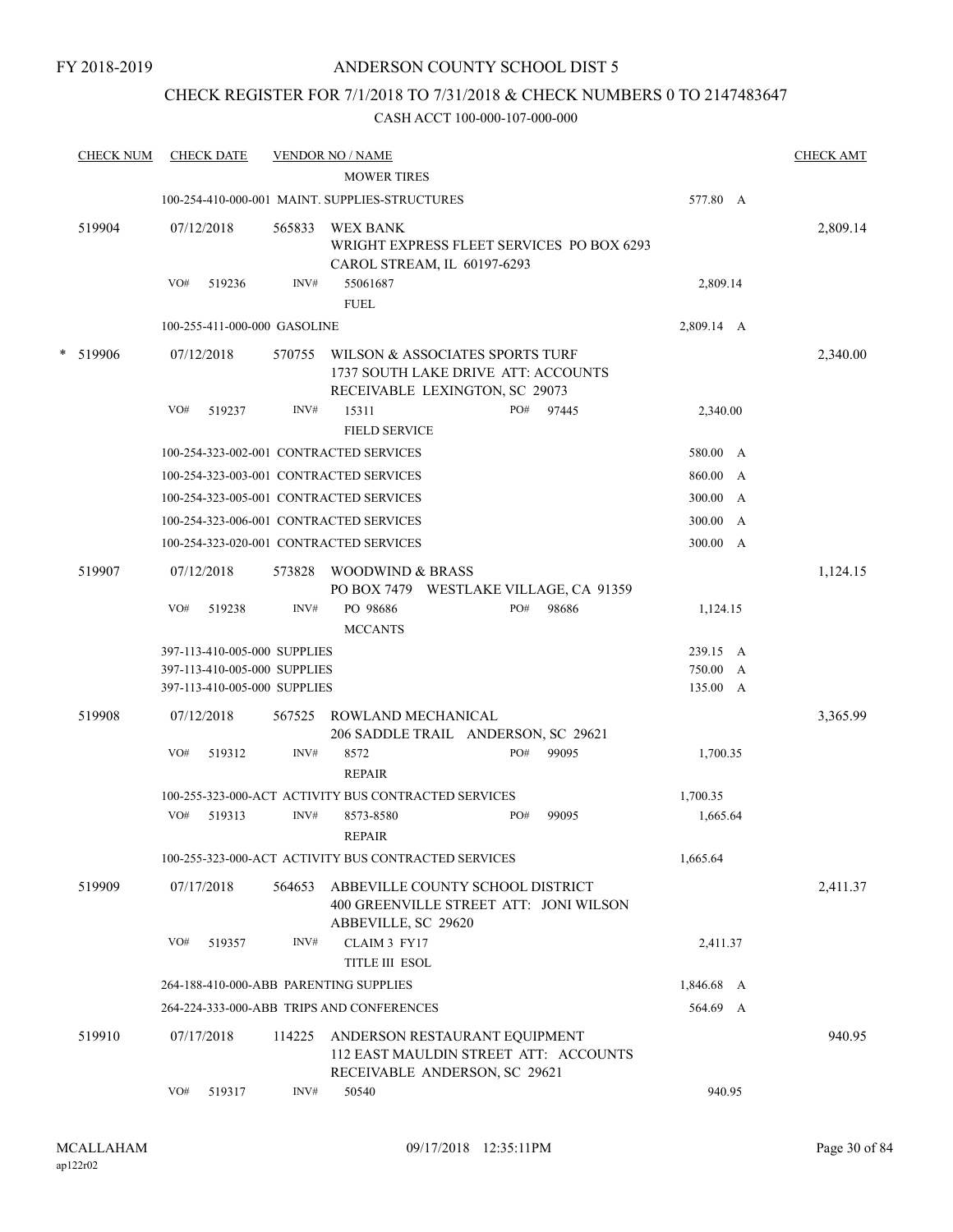# ANDERSON COUNTY SCHOOL DIST 5

# CHECK REGISTER FOR 7/1/2018 TO 7/31/2018 & CHECK NUMBERS 0 TO 2147483647

| <b>CHECK NUM</b> | <b>CHECK DATE</b>             |        | <b>VENDOR NO / NAME</b><br><b>SUPPLIES</b>                                                           |            | <b>CHECK AMT</b> |
|------------------|-------------------------------|--------|------------------------------------------------------------------------------------------------------|------------|------------------|
|                  | 600-256-410-000-000 SUPPLIES  |        |                                                                                                      | 940.95 A   |                  |
| 519911           | 07/17/2018                    | 570168 | APPLE, INC<br>POBOX 281877 ATT: ACCOUNTS RECEIVABLE<br>ATLANTA, GA 30384-1877                        |            | 3,090.16         |
|                  | VO#<br>519318                 | INV#   | 6742921814<br>PO#<br>99060<br>6743146726                                                             | 746.86     |                  |
|                  | 378-113-410-020-000 SUPPLIES  |        |                                                                                                      | 105.93 A   |                  |
|                  | 378-113-410-020-000 SUPPLIES  |        |                                                                                                      | 640.93 A   |                  |
|                  | VO# 519319                    | INV#   | PO#<br>99065<br>6742976280<br><b>TECHNOLOGY</b>                                                      | 2,343.30   |                  |
|                  | 378-113-410-020-000 SUPPLIES  |        |                                                                                                      | 2,343.30 A |                  |
| 519912           | 07/17/2018                    | 570003 | AT&T<br>$(803 M24-8701)$<br>PO BOX 9011 ATT: ACCOUNTS RECEIVABLE<br>CAROL STREAM, IL 60197           |            | 2,144.16         |
|                  | VO#<br>519321                 | INV#   | 11554957<br><b>SERVICE</b>                                                                           | 2,144.16   |                  |
|                  | 100-266-340-000-000 TELEPHONE |        |                                                                                                      | 536.04 A   |                  |
|                  | 100-266-340-015-000 TELEPHONE |        |                                                                                                      | 536.04 A   |                  |
|                  | 100-266-340-018-000 TELEPHONE |        |                                                                                                      | 536.04 A   |                  |
|                  | 100-266-340-023-000 TELEPHONE |        |                                                                                                      | 536.04 A   |                  |
| 519913           | 07/17/2018                    | 570814 | AT&T<br>$(864 M09-9122)$<br>PO BOX 105262 ATTN: ACCOUNTS RECEIVABLE<br>ATLANTA, GA 30348-5262        |            | 937.33           |
|                  | VO#<br>519320                 | INV#   | 864 M09-9122<br><b>SERVICE</b>                                                                       | 937.33     |                  |
|                  | 100-266-340-000-000 TELEPHONE |        |                                                                                                      | 937.33 A   |                  |
| * 519915         | 07/17/2018                    | 155900 | CAROLINA BIOLOGICAL SUPPLY<br>POBOX 60232 ATT: ACCOUNTS RECEIVABLE<br>CHARLOTTE, NC 28260-0232       |            | 480.74           |
|                  | VO#<br>519322                 | INV#   | 50310477<br>PO#<br>98998<br><b>SUPPLIES</b>                                                          | 480.74     |                  |
|                  |                               |        | 100-113-410-006-INQ INQUIRY BASED LEARNING                                                           | 480.74 A   |                  |
| 519916           | 07/17/2018                    |        | 568558 CHARTER COMMUNICATIONS<br>PO BOX 742614 ATT: ACCOUNTS RECEIVABLE<br>CINCINNATI, OH 45274-2614 |            | 233.96           |
|                  | VO#<br>519323                 | INV#   | 0672778062618<br><b>SERVICE</b>                                                                      | 94.98      |                  |
|                  | 100-266-340-000-000 TELEPHONE |        |                                                                                                      | 94.98      |                  |
|                  | VO#<br>519324                 | INV#   | 0663728062618<br><b>SERVICE</b>                                                                      | 138.98     |                  |
|                  | 100-266-340-000-000 TELEPHONE |        |                                                                                                      | 138.98     |                  |
| 519917           | 07/17/2018                    |        | 569704 CONVERGED NETWORKS, LLC                                                                       |            | 229.07           |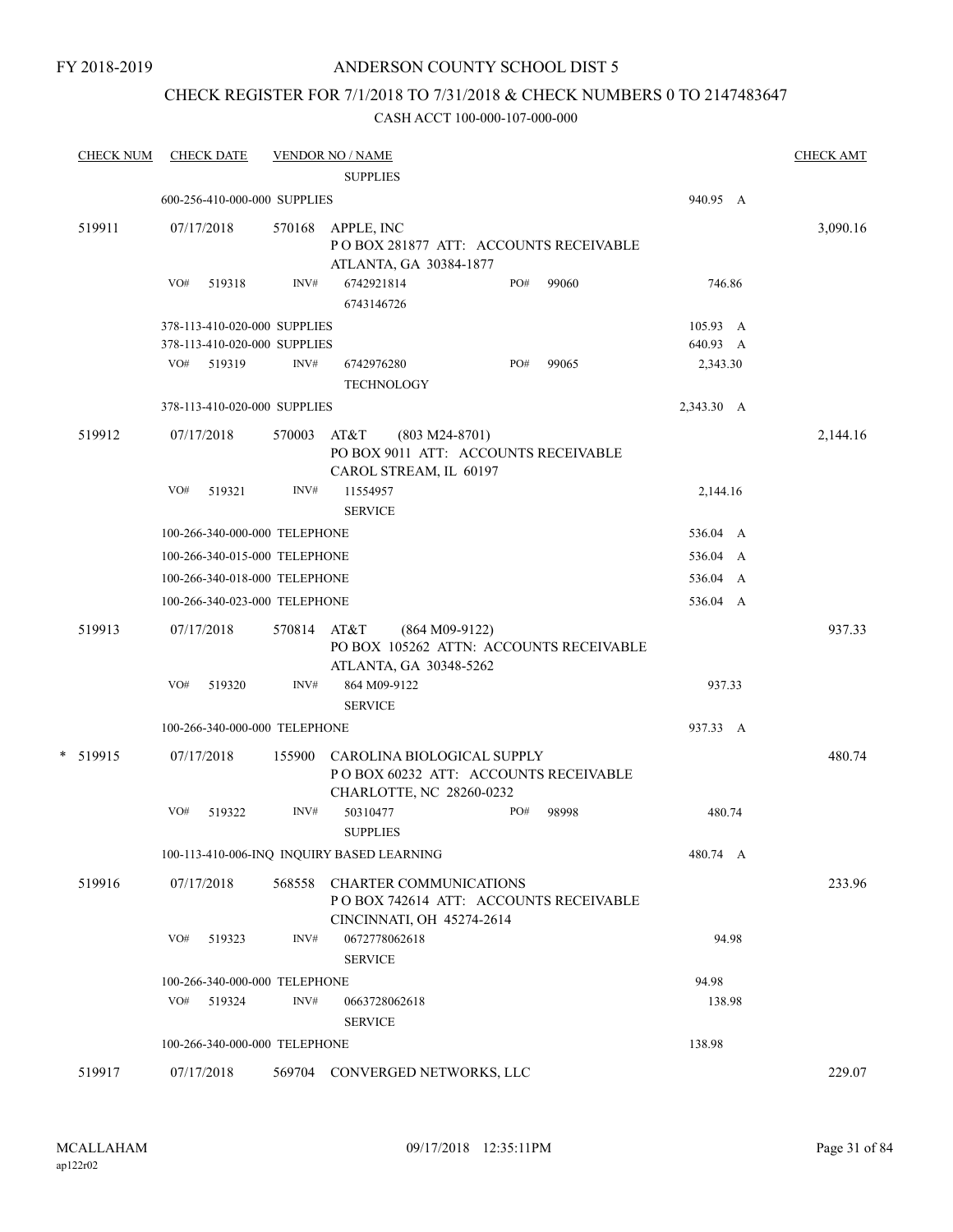# CHECK REGISTER FOR 7/1/2018 TO 7/31/2018 & CHECK NUMBERS 0 TO 2147483647

| <b>CHECK NUM</b> |            | <b>CHECK DATE</b>            |        | <b>VENDOR NO / NAME</b><br><b>2 STILL SHADOW DRIVE</b><br>SUITE G ATT:                        |          | <b>CHECK AMT</b> |
|------------------|------------|------------------------------|--------|-----------------------------------------------------------------------------------------------|----------|------------------|
|                  |            |                              |        | ACCOUNTS RECEIVABLE CHARLESTON, SC 29414                                                      |          |                  |
|                  | VO#        | 519325                       | INV#   | PO#<br>98903<br>4246<br><b>SHORETEL</b>                                                       | 229.07   |                  |
|                  |            | 100-233-410-002-000 SUPPLIES |        |                                                                                               | 229.07 A |                  |
| 519918           | 07/17/2018 |                              | 573765 | COZZINI BROS., INC.<br>350 HOWARD AVENUE DES PLAINES, IL 60018                                |          | 338.00           |
|                  | VO#        | 519326                       | INV#   | C5240962<br><b>KNIFE SERVICE</b>                                                              | 338.00   |                  |
|                  |            |                              |        | 600-256-323-002-000 REPAIRS TO EQUIPMENT                                                      | 16.90    |                  |
|                  |            |                              |        | 600-256-323-003-000 REPAIRS TO EQUIPMENT                                                      | 16.90    |                  |
|                  |            |                              |        | 600-256-323-005-000 REPAIRS TO EQUIPMENT                                                      | 16.90    |                  |
|                  |            |                              |        | 600-256-323-006-000 REPAIRS TO EQUIPMENT                                                      | 33.80    |                  |
|                  |            |                              |        | 600-256-323-007-000 REPAIRS TO EQUIPMENT                                                      | 16.90    |                  |
|                  |            |                              |        | 600-256-323-008-000 REPAIRS TO EQUIPMENT                                                      | 16.90    |                  |
|                  |            |                              |        | 600-256-323-009-000 REPAIRS TO EQUIPMENT                                                      | 16.90    |                  |
|                  |            |                              |        | 600-256-323-010-000 REPAIRS TO EQUIPMENT                                                      | 16.90    |                  |
|                  |            |                              |        | 600-256-323-011-000 REPAIRS TO EQUIPMENT                                                      | 16.90    |                  |
|                  |            |                              |        | 600-256-323-012-000 REPAIRS TO EQUIPMENT                                                      | 16.90    |                  |
|                  |            |                              |        | 600-256-323-013-000 REPAIRS TO EQUIPMENT                                                      | 16.90    |                  |
|                  |            |                              |        | 600-256-323-014-000 REPAIRS TO EQUIPMENT                                                      | 16.90    |                  |
|                  |            |                              |        | 600-256-323-015-000 REPAIRS TO EQUIPMENT                                                      | 16.90    |                  |
|                  |            |                              |        | 600-256-323-016-000 REPAIRS TO EQUIPMENT                                                      | 16.90    |                  |
|                  |            |                              |        | 600-256-323-017-000 REPAIRS TO EQUIPMENT                                                      | 16.90    |                  |
|                  |            |                              |        | 600-256-323-018-000 REPAIRS TO EQUIPMENT                                                      | 16.90    |                  |
|                  |            |                              |        | 600-256-323-019-000 REPAIRS TO EQUIPMENT                                                      | 16.90    |                  |
|                  |            |                              |        | 600-256-323-020-000 REPAIRS TO EQUIPMENT                                                      | 16.90    |                  |
|                  |            |                              |        | 600-256-323-021-000 REPAIRS TO EQUIPMENT                                                      | 16.90    |                  |
| 519919           | 07/17/2018 |                              | 187625 | <b>CPI</b><br>10850 W PARK PLACE<br>SUITE 600 ATT:<br>ACCOUNTS RECEIVABLE MILWAUKEE, WI 53224 |          | 900.00           |
|                  | VO#        | 519327                       | INV#   | <b>MEMBERSHIP</b><br><b>RECERTIFICATIONS</b>                                                  | 900.00   |                  |
|                  |            |                              |        | 283-126-312-000-000 CONTRACTED SERVICES                                                       | 900.00   |                  |
| 519920           | 07/17/2018 |                              | 198651 | DELL MARKETING LP<br>PO BOX 534118 ATT: ACCOUNTS RECEIVABLE<br>ATLANTA, GA 30353-4118         |          | 1,247.62         |
|                  | VO#        | 519328                       | INV#   | 10251097226<br>PO#<br>98890<br><b>TECHNOLOGY</b>                                              | 1,247.62 |                  |
|                  |            |                              |        | 100-112-445-017-BUD TECHNOLOGY SUPPLIES                                                       | 350.53 A |                  |
|                  |            |                              |        | 100-271-445-003-BUD TECHNOLOGY SUPPLIES                                                       | 897.09 A |                  |
| * 519922         | 07/17/2018 |                              | 569982 | DSCS HOLDINGS, LLC                                                                            |          | 1,208.81         |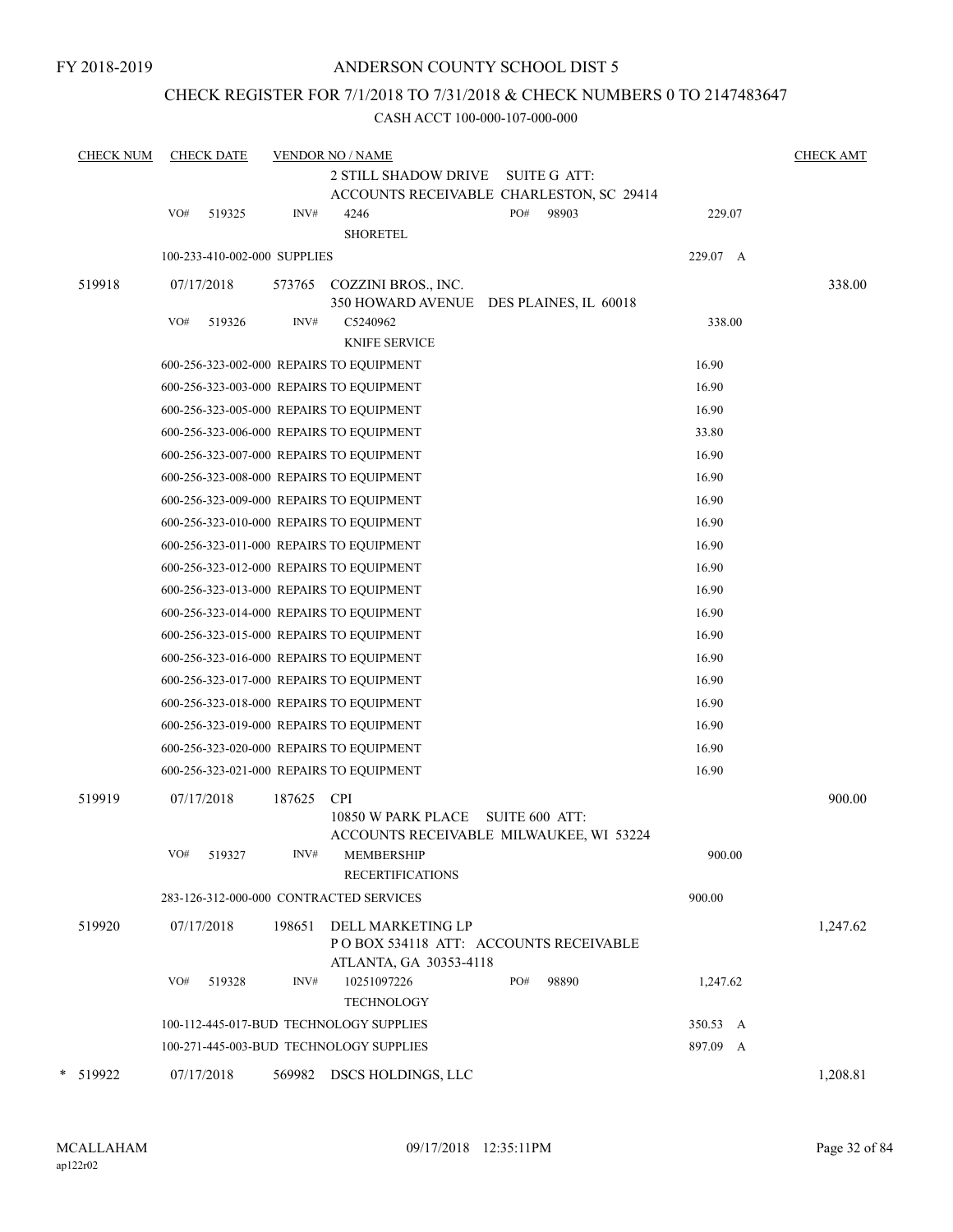# CHECK REGISTER FOR 7/1/2018 TO 7/31/2018 & CHECK NUMBERS 0 TO 2147483647

| <b>CHECK NUM</b> |     | <b>CHECK DATE</b> |                                      | <b>VENDOR NO / NAME</b>                                                                  |     |       |                 | <b>CHECK AMT</b> |
|------------------|-----|-------------------|--------------------------------------|------------------------------------------------------------------------------------------|-----|-------|-----------------|------------------|
|                  |     |                   |                                      | D/B/A VIRTUAL IMAGE TECHNOLOGY PO BOX<br>2200 CHARLOTTE, NC 28241-2200                   |     |       |                 |                  |
|                  | VO# | 519331            | INV#                                 | 282971                                                                                   |     |       | 45.72           |                  |
|                  |     |                   |                                      | <b>STORAGE</b>                                                                           |     |       |                 |                  |
|                  |     |                   |                                      | 100-264-312-000-000 PURCHASED SERVICES                                                   |     |       | 45.72 A         |                  |
|                  |     | VO# 519359        | INV#                                 | 282883                                                                                   |     |       | 1,163.09        |                  |
|                  |     |                   |                                      | <b>SERVICE</b>                                                                           |     |       |                 |                  |
|                  |     |                   |                                      | 100-221-312-000-SEC PURCHASED SERVICES                                                   |     |       | 1,163.09 A      |                  |
| 519923           |     | 07/17/2018        |                                      | 571257 EMS LINQ, INC.<br>EDUCATION MANAGEMENT SYSTEMS PO BOX<br>745000 ATLANTA, GA 30374 |     |       |                 | 1,400.00         |
|                  | VO# | 519332            | INV#                                 | 32968<br>ANNUAL SUPPORT                                                                  |     |       | 275.00          |                  |
|                  |     |                   |                                      |                                                                                          |     |       | 275.00          |                  |
|                  | VO# | 519333            | 600-256-445-000-000 SOFTWARE<br>INV# | 32737                                                                                    |     |       | 1,125.00        |                  |
|                  |     |                   |                                      | <b>QTR HOSTING</b>                                                                       |     |       |                 |                  |
|                  |     |                   | 600-256-445-000-000 SOFTWARE         |                                                                                          |     |       | $1,125.00$ A    |                  |
| 519924           |     | 07/17/2018        |                                      | 573931 ENTERPRISE LEASING COMPANY                                                        |     |       |                 | 243.64           |
|                  |     |                   |                                      | PO BOX 100243 ATLANTA, GA 30384-0243                                                     |     |       |                 |                  |
|                  | VO# | 519334            | INV#                                 | 17758469                                                                                 |     |       | 243.64          |                  |
|                  |     |                   |                                      | <b>ACCT 26C1193</b>                                                                      |     |       |                 |                  |
|                  |     |                   |                                      | 201-224-333-006-000 TRIPS AND CONFERENCES                                                |     |       | 243.64 A        |                  |
| * 519926         |     | 07/17/2018        |                                      | 237555 FORMS & SUPPLY<br>POBOX 563953 ATT: ACCOUNTS RECEIVABLE                           |     |       |                 | 9,039.06         |
|                  | VO# | 519337            | INV#                                 | CHARLOTTE, NC 28256<br>4573568                                                           | PO# | 98622 | 8,712.42        |                  |
|                  |     |                   |                                      | <b>FURNITURE</b>                                                                         |     |       |                 |                  |
|                  |     |                   |                                      | 871-113-410-000-000 SUPPLIES AND MATERIALS                                               |     |       | 8,712.42 A      |                  |
|                  | VO# | 519338            | INV#                                 | 4637472<br>4642929                                                                       |     |       | 298.93          |                  |
|                  |     |                   |                                      | 100-114-410-002-VEN SUPPLY-ADDT'L FOR LOST VENDING                                       |     |       | 148.73 A        |                  |
|                  |     |                   |                                      | 100-114-410-002-VEN SUPPLY-ADDT'L FOR LOST VENDING                                       |     |       | $150.20\quad A$ |                  |
|                  |     |                   |                                      | VO# 519361 INV# 4656406<br><b>SUPPLIES</b>                                               | PO# | 99083 | 27.71           |                  |
|                  |     |                   |                                      | 100-252-410-000-000 SUPPLIES AND MATERIALS                                               |     |       | 27.71           |                  |
| 519927           |     | 07/17/2018        |                                      | 573217 HART, SHERRY^^<br>1221 KEONE CIRCLE WILLIAMSTON, SC 29697                         |     |       |                 | 160.00           |
|                  | VO# | 519339            | INV#                                 | $7/17$ DINNER<br><b>BOARD MEETING</b>                                                    |     |       | 160.00          |                  |
|                  |     |                   |                                      | 100-231-334-000-000 TRUSTEE EXPENSE                                                      |     |       | 160.00          |                  |
| 519928           |     | 07/17/2018        |                                      | 574572 HG REYNOLDS COMPANY INC                                                           |     |       |                 | 1,165,559.81     |
|                  | VO# | 519363            | INV#                                 | 113 CONTRACT DRIVE AIKEN, SC 29801<br>APP <sub>13</sub><br>PROJ #5-5124                  |     |       | 1,165,559.81    |                  |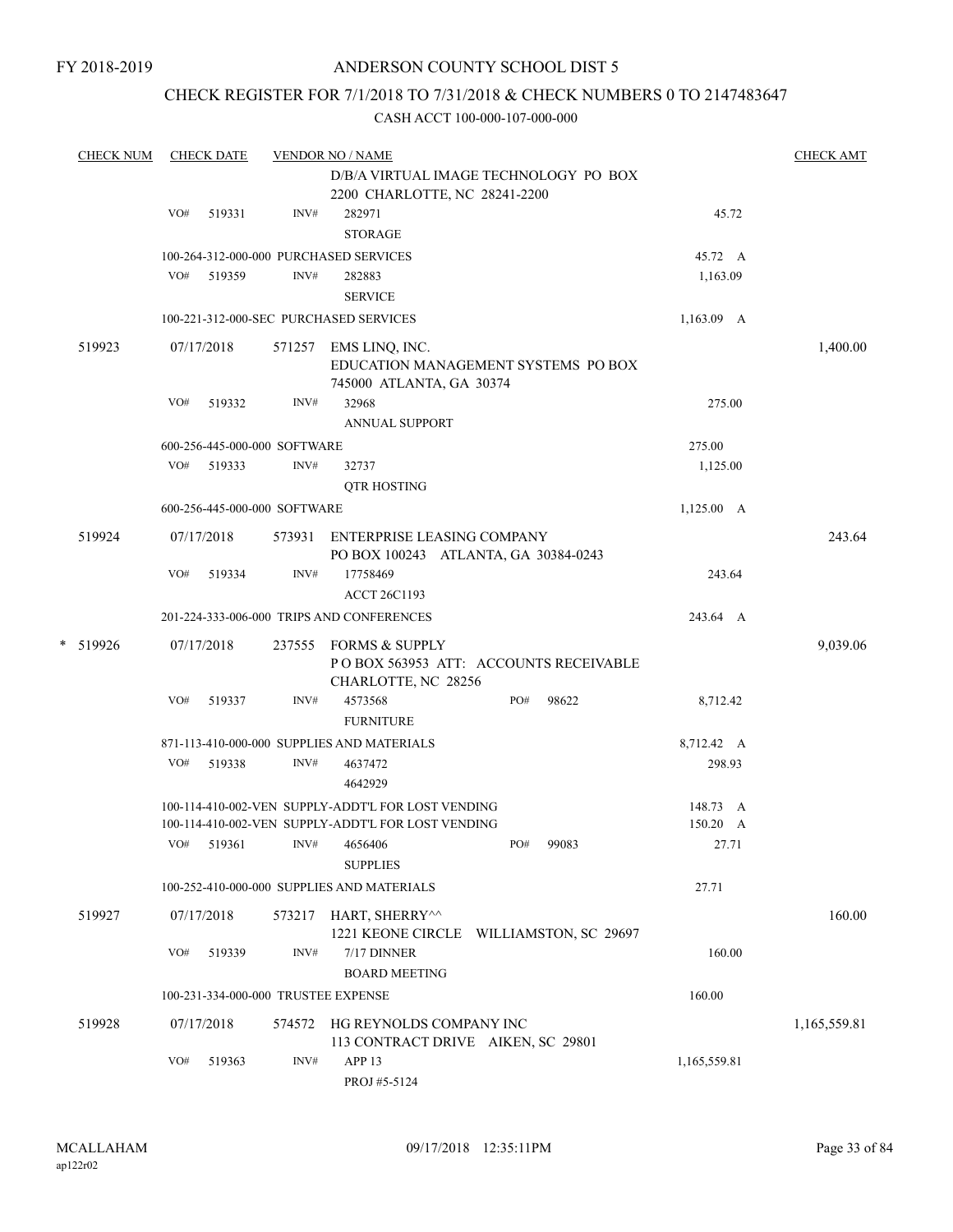# CHECK REGISTER FOR 7/1/2018 TO 7/31/2018 & CHECK NUMBERS 0 TO 2147483647

| <b>CHECK NUM</b> |     | <b>CHECK DATE</b> | 515-253-520-031-CAR CAREER CENTER | <b>VENDOR NO / NAME</b>                                                                                  |     |       | 1,165,559.81 A       | <b>CHECK AMT</b> |
|------------------|-----|-------------------|-----------------------------------|----------------------------------------------------------------------------------------------------------|-----|-------|----------------------|------------------|
| 519929           |     | 07/17/2018        |                                   | 573950 HORRY COUNTY SCHOOLS<br>ATTN: TOMMI GLOVER PO BOX 260005<br>CONWAY, SC 29528-6005                 |     |       |                      | 3,334.74         |
|                  | VO# | 519358            | INV#                              | 2017-2018<br><b>PROVISO</b>                                                                              |     |       | 3,334.74             |                  |
|                  |     |                   |                                   | 100-412-720-000-000 PAYMENTS TO OTHER GOV'T UNITS                                                        |     |       | 3,334.74 A           |                  |
| * 519932         |     | 07/17/2018        | 572855                            | <b>KRISPY KREME</b><br>1620 N. MAIN ST. ANDERSON, SC 29621                                               |     |       |                      | 1,308.00         |
|                  | VO# | 519340            | INV#                              | <b>CERTIFICATES</b><br><b>ROBERT ANDERSON</b>                                                            |     |       | 1,308.00             |                  |
|                  |     |                   |                                   | 706-271-660-006-674 FOOTBALL EXPENSE                                                                     |     |       | 1,308.00             |                  |
| * 519934         |     | 07/17/2018        | 570395                            | NETWORK CONTROLS & ELECTRIC, INC<br>136 JOHNS ROAD ATT: ACCOUNTS RECEIVABLE<br><b>GREER, SC 29650</b>    |     |       |                      | 773.20           |
|                  | VO# | 519341            | INV#                              | 21875<br><b>WESTSIDE</b>                                                                                 |     |       | 773.20               |                  |
|                  |     |                   |                                   | 100-266-314-003-000 REPAIRS TO EQUIPMENT                                                                 |     |       | 773.20 A             |                  |
| 519935           |     | 07/17/2018        | 389900                            | OFFICE DEPOT<br>POBOX 1413 CHARLOTTE, NC 28201-1413                                                      |     |       |                      | 1,952.61         |
|                  | VO# | 519342            | INV#                              | 156071873001<br><b>SUPPLIES</b>                                                                          |     |       | 561.11               |                  |
|                  |     |                   | 600-256-410-000-000 SUPPLIES      |                                                                                                          |     |       | 561.11 A             |                  |
|                  |     | VO# 519343        | INV#                              | 157885582001<br><b>SUPPLIES</b>                                                                          |     |       | 9.24                 |                  |
|                  |     |                   | 600-256-410-000-000 SUPPLIES      |                                                                                                          |     |       | 9.24 A               |                  |
|                  | VO# | 519344            | INV#                              | 156074979001<br><b>SUPPLIES</b>                                                                          |     |       | 9.41                 |                  |
|                  |     |                   | 600-256-410-000-000 SUPPLIES      |                                                                                                          |     |       | 9.41 A               |                  |
|                  |     | VO# 519345        | INV#                              | TL HANNA<br><b>SUPPLIES</b>                                                                              |     |       | 1,319.30             |                  |
|                  |     |                   |                                   | 100-114-410-002-VEN SUPPLY-ADDT'L FOR LOST VENDING                                                       |     |       | 69.28 A              |                  |
|                  |     |                   |                                   | 100-114-410-002-VEN SUPPLY-ADDT'L FOR LOST VENDING                                                       |     |       | 55.17 A              |                  |
|                  |     |                   |                                   | 100-114-410-002-VEN SUPPLY-ADDT'L FOR LOST VENDING<br>100-114-410-002-VEN SUPPLY-ADDT'L FOR LOST VENDING |     |       | 279.70 A<br>191.19 A |                  |
|                  |     |                   |                                   | 100-114-410-002-VEN SUPPLY-ADDT'L FOR LOST VENDING                                                       |     |       | 341.91 A             |                  |
|                  |     |                   | 100-223-410-002-000 Supplies      |                                                                                                          |     |       | 382.05 A             |                  |
|                  | VO# | 519362            | INV#                              | 157337483001<br><b>SUPPLIES</b>                                                                          | PO# | 99072 | 53.55                |                  |
|                  |     |                   | 100-233-410-000-000 SUPPLIES      |                                                                                                          |     |       | 53.55                |                  |
| 519936           |     | 07/17/2018        | 563579                            | PREMIER AGENDAS LLC<br>32656 COLLECTION CENTER DRIVE CHICAGO, IL<br>60693-0326                           |     |       |                      | 1,419.00         |
|                  | VO# | 519350            | INV#                              | 204500521059<br>CUST #267307                                                                             |     |       | 1,419.00             |                  |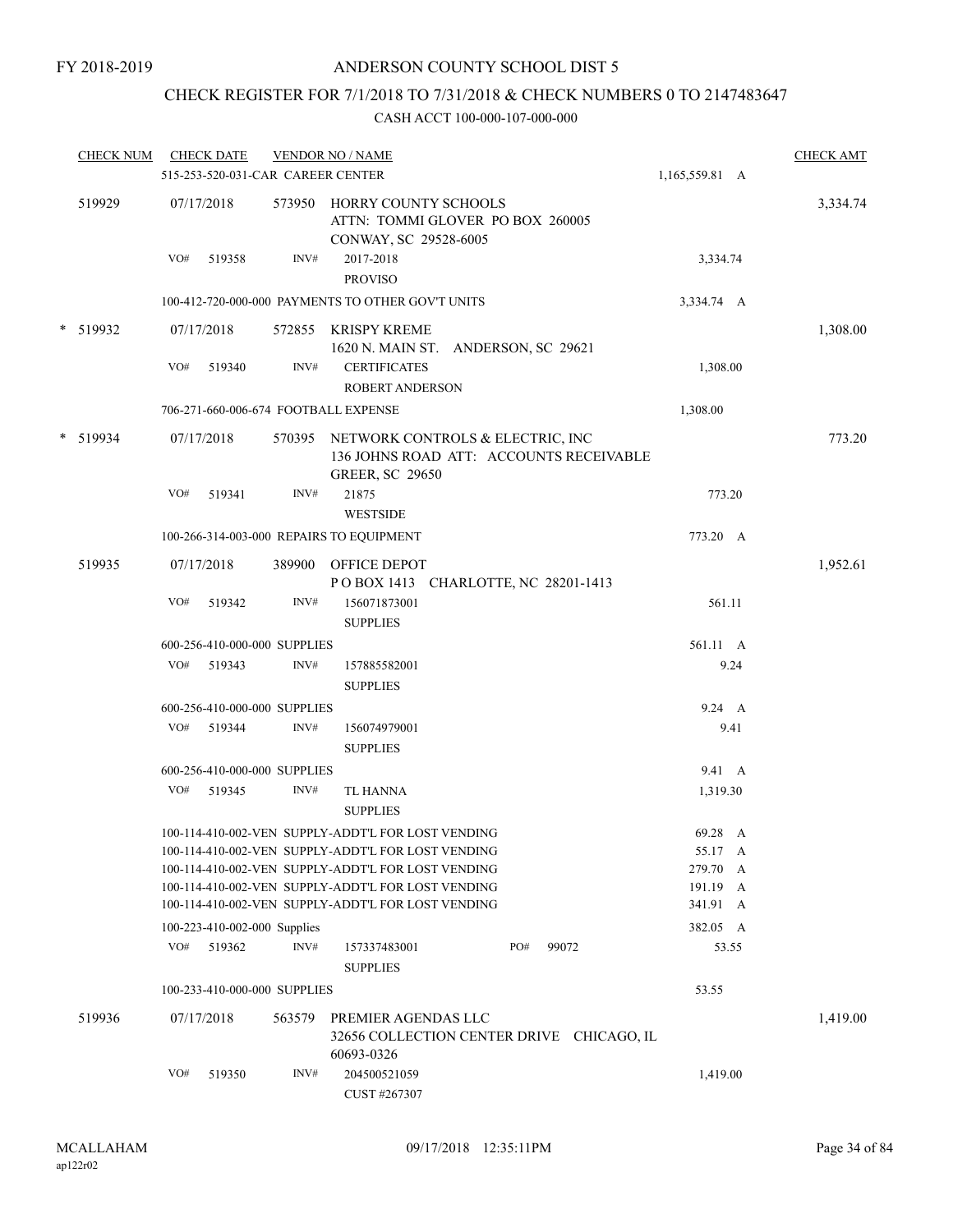# CHECK REGISTER FOR 7/1/2018 TO 7/31/2018 & CHECK NUMBERS 0 TO 2147483647

|        | <b>CHECK NUM</b> |     | <b>CHECK DATE</b>            |        | <b>VENDOR NO / NAME</b><br>714-271-660-014-201 MISCELLANEOUS EXPENSE                                     |     |           | 1,419.00   | <b>CHECK AMT</b> |
|--------|------------------|-----|------------------------------|--------|----------------------------------------------------------------------------------------------------------|-----|-----------|------------|------------------|
|        | * 519938         |     | 07/17/2018                   |        | 574624 SCHOLASTIC CLASSROOM MAGAZINES<br>PO BOX 3710 JEFFERSON CITY, MO 65102-9733                       |     |           |            | 7,968.36         |
|        |                  | VO# | 519348                       | INV#   | M6439351<br>ACCT 29625004                                                                                |     | PO# 98253 | 7,968.36   |                  |
|        |                  |     | 201-112-410-010-000 SUPPLIES |        |                                                                                                          |     |           | 7,243.86 A |                  |
|        |                  |     | 201-112-410-010-000 SUPPLIES |        |                                                                                                          |     |           | 724.50 A   |                  |
| $\ast$ | 519940           |     | 07/17/2018                   | 463650 | SCHOOL NURSE SUPPLY, INC<br>POBOX 68968 ATT: ACCOUNTS RECEIVABLE<br>SCHAUMBURG, IL 60168                 |     |           |            | 568.00           |
|        |                  | VO# | 519349                       | INV#   | 0690388<br><b>SUPPLIES</b>                                                                               | PO# | 99055     | 568.00     |                  |
|        |                  |     |                              |        | 100-213-410-000-000 SUPPLIES AND MATERIALS                                                               |     |           | 568.00 A   |                  |
|        | 519942           |     | 07/17/2018                   | 451201 | SC SCHOOL BOARDS INSURANCE TRUST<br>PROPERTY/CASUALTY INSURANCE 111<br>RESEARCH DRIVE COLUMBIA, SC 29203 |     |           |            | 1,483.00         |
|        |                  | VO# | 519347                       | INV#   | 3595<br>CUST ID A5CS                                                                                     |     |           | 1,483.00   |                  |
|        |                  |     |                              |        | 124-114-324-024-000 PROPERTY INSURANCE                                                                   |     |           | 1,483.00   |                  |
|        | 519943           |     | 07/17/2018                   |        | 564384 STEPS TO LITERACY, LLC<br>POBOX 6737 ATT: ORDER DEPARTMENT<br>BRIDGEWATER, NJ 08807               |     |           |            | 334.41           |
|        |                  | VO# | 519351                       | INV#   | 180462<br><b>NEVITT FOREST</b>                                                                           | PO# | 98325     | 334.41     |                  |
|        |                  |     | 397-112-410-012-000 SUPPLIES |        |                                                                                                          |     |           | 334.41 A   |                  |
|        | 519944           |     | 07/17/2018                   | 501700 | THE PRINTER<br>A DIVISION OF LITTLE PRINTING P.O. BOX 630<br>ANDERSON, SC 29622                          |     |           |            | 2,071.95         |
|        |                  | VO# | 519352                       | INV#   | 26594<br>TLH GRADUATION                                                                                  |     |           | 2,071.95   |                  |
|        |                  |     |                              |        | 100-114-410-002-VEN SUPPLY-ADDT'L FOR LOST VENDING                                                       |     |           | 2,071.95 A |                  |
|        | 519945           |     | 07/17/2018                   | 524353 | WAL-MART COMMUNITY/GEMB<br>POBOX 530934 ATT: ACCOUNTS RECEIVABLE<br>ATLANTA, GA 30353-0934               |     |           |            | 765.51           |
|        |                  | VO# | 519353                       | INV#   | 2021 5316<br>ROBERT ANDERSON                                                                             |     |           | 522.17     |                  |
|        |                  |     |                              |        | 201-112-410-000-000 SUPPLIES- MINI GRANT                                                                 |     |           | 522.17 A   |                  |
|        |                  | VO# | 519354                       | INV#   | 2021 5316<br><b>ROBERT ANDERSON</b>                                                                      |     |           | 243.34     |                  |
|        |                  |     |                              |        | 706-271-660-006-461 ANGEL TREE EXPENSE                                                                   |     |           | 243.34     |                  |
|        | 519946           |     | 07/17/2018                   | 332750 | WILLIAM V MACGILL & CO<br>1000 NORTH LOMBARD ROAD ATT: ACCOUNTS<br>RECEIVABLE LOMBARD, IL 60148          |     |           |            | 626.45           |
|        |                  | VO# | 519355                       | INV#   | 0639406                                                                                                  | PO# | 99034     | 626.45     |                  |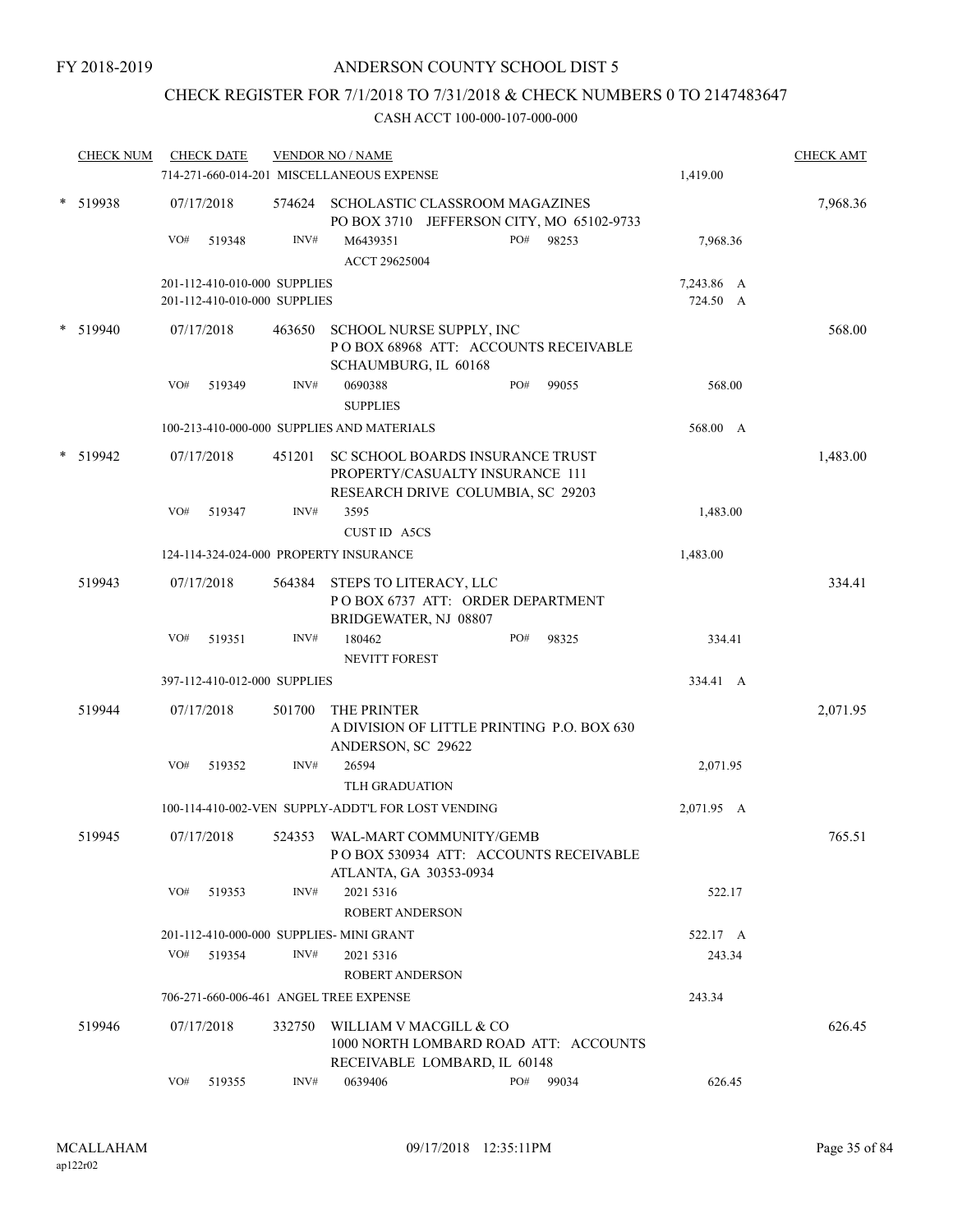# ANDERSON COUNTY SCHOOL DIST 5

# CHECK REGISTER FOR 7/1/2018 TO 7/31/2018 & CHECK NUMBERS 0 TO 2147483647

| <b>CHECK NUM</b> |     | <b>CHECK DATE</b>    |                    | <b>VENDOR NO / NAME</b><br><b>SUPPLIES</b>                                                         |                 |       | <b>CHECK AMT</b> |
|------------------|-----|----------------------|--------------------|----------------------------------------------------------------------------------------------------|-----------------|-------|------------------|
|                  |     |                      |                    | 100-213-410-000-000 SUPPLIES AND MATERIALS                                                         | 626.45 A        |       |                  |
| 519947           | VO# | 07/19/2018<br>519423 | 570956 ADI<br>INV# | 25429 NETWORK PLACE CHICAGO, IL 60673-1254<br>HL054L01                                             | 142.05          |       | 282.46           |
|                  |     |                      |                    | <b>SMOKE DECTECTORS</b><br>100-254-410-007-400 HVAC/ELECTRICAL/PLUMBING                            | 71.02 A         |       |                  |
|                  |     |                      |                    | 100-254-410-021-400 HVAC/ELECTRICAL/PLUMBING                                                       | 71.03 A         |       |                  |
|                  |     | VO# 519424           | INV#               | HJ482M01<br><b>SMOKE DECTECTORS</b>                                                                | 140.41          |       |                  |
|                  |     |                      |                    | 100-254-410-009-400 HVAC/ELECTRICAL/PLUMBING                                                       | 140.41 A        |       |                  |
| * 519950         | VO# | 07/19/2018<br>519421 | 569220<br>INV#     | AUTECH<br>POBOX 248 ATT: ACCOUNTS RECEIVABLE<br>WILLIAMSTON, SC 29697<br>6708                      | 150.00          |       | 150.00           |
|                  |     |                      |                    | <b>SOUTHWOOD</b>                                                                                   |                 |       |                  |
|                  |     |                      |                    | 100-254-323-021-400 CONTR SERV-HVAC/ELECT/PLUMBING                                                 | 150.00 A        |       |                  |
| 519951           |     | 07/19/2018           |                    | 566585 BANK OF AMERICA<br>PO BOX 15731 ATT: ACCOUNTS RECEIVABLE<br>WILMINGTON, DE 19886-5731       |                 |       | 6,451.61         |
|                  | VO# | 519447               | INV#               | <b>PURCHASES</b><br>8355, 7779, 7426                                                               | 6,451.61        |       |                  |
|                  |     |                      |                    | 201-224-333-010-000 TRIPS & CONFERENCES                                                            | 571.90 A        |       |                  |
|                  |     |                      |                    | 207-115-312-000-010 STUDENT ORGANIZATIONS                                                          | 4,087.60 A      |       |                  |
|                  |     |                      |                    | 900-188-313-000-006 HOMELESS STUDENT SERVICES/TUTORS                                               | 74.85 A         |       |                  |
|                  |     |                      |                    | 900-188-410-000-006 HOMELESS SUPPLIES                                                              | 1,717.26 A      |       |                  |
| 519952           |     | 07/19/2018           |                    | 156525 CAROLINA FRESH FARMS #4<br>3620 HWY 81 NORTH ATT: ACCOUNTS<br>RECEIVABLE ANDERSON, SC 29621 |                 |       | 139.08           |
|                  | VO# | 519420               | INV#               | 0401058299<br><b>SUPPLIES</b>                                                                      | 139.08          |       |                  |
|                  |     |                      |                    | 100-254-410-000-001 MAINT. SUPPLIES-STRUCTURES                                                     | 121.96 A        |       |                  |
|                  |     |                      |                    | 100-254-410-002-001 SUPPLIES - MAINTENANCE                                                         | $17.12 \quad A$ |       |                  |
| * 519954         |     | 07/19/2018           | 171100             | CITY GLASS COMPANY, INC.<br>POBOX 275 ATT: ACCOUNTS RECEIVABLE<br>ANDERSON, SC 29622               |                 |       | 297.03           |
|                  | VO# | 519417               | INV#               | 22552<br><b>WESTSIDE</b>                                                                           | 297.03          |       |                  |
|                  |     |                      |                    | 100-254-410-003-001 SUPPLIES - MAINTENANCE                                                         | 297.03 A        |       |                  |
| 519955           |     | 07/19/2018           | 187300             | CRESCENT SUPPLY CO, INC<br>POBOX 8798 ATT: ACCOUNTS RECEIVABLE<br>GREENVILLE, SC 29604             |                 |       | 151.23           |
|                  | VO# | 519415               | INV#               | 391148<br><b>SUPPLIES</b>                                                                          |                 | 97.94 |                  |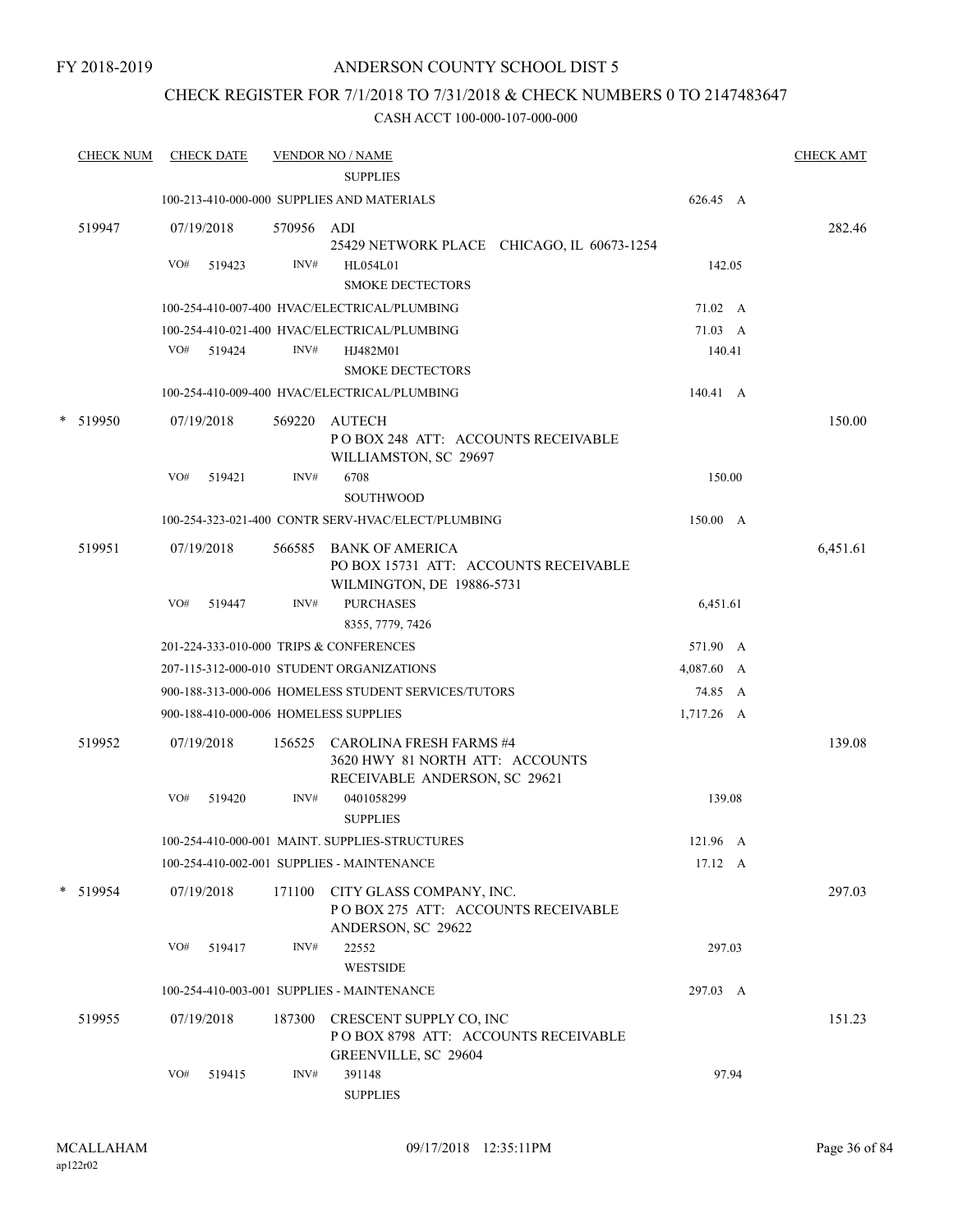## CHECK REGISTER FOR 7/1/2018 TO 7/31/2018 & CHECK NUMBERS 0 TO 2147483647

| <b>CHECK NUM</b> |     | <b>CHECK DATE</b> |        | <b>VENDOR NO / NAME</b>                                                                         |                | <b>CHECK AMT</b> |
|------------------|-----|-------------------|--------|-------------------------------------------------------------------------------------------------|----------------|------------------|
|                  |     |                   |        | 100-254-410-000-001 MAINT. SUPPLIES-STRUCTURES                                                  | 97.94 A        |                  |
|                  | VO# | 519416            | INV#   | 391147<br><b>SUPPLIES</b>                                                                       | 53.29          |                  |
|                  |     |                   |        | 100-254-410-005-400 HVAC/ELECTRICAL/PLUMBING                                                    | 53.29 A        |                  |
| 519956           |     | 07/19/2018        |        | 570167 DAKTRONICS, INC                                                                          |                | 500.00           |
|                  |     |                   |        | SDS-12-2222 POBOX 86 MINNEAPOLIS, MN 55486                                                      |                |                  |
|                  | VO# | 519448            | INV#   | PO#<br>6792659<br>98845<br><b>WESTSIDE</b>                                                      | 500.00         |                  |
|                  |     |                   |        | 100-266-314-003-000 REPAIRS TO EQUIPMENT                                                        | 500.00 A       |                  |
| 519957           |     | 07/19/2018        | 211302 | DUKE ENERGY                                                                                     |                | 6,471.70         |
|                  |     |                   |        | PO BOX 70516 CHARLOTTE, NC 28272-0516                                                           |                |                  |
|                  | VO# | 519449            | INV#   | 0002050018<br><b>UTILITIES</b>                                                                  | 757.37         |                  |
|                  |     |                   |        | 100-254-470-000-000 ENERGY-ELECTRICITY & WATER                                                  | 757.37 A       |                  |
|                  | VO# | 519450            | INV#   | 1345197467<br><b>UTILITIES</b>                                                                  | 84.78          |                  |
|                  |     |                   |        | 100-254-470-023-000 ENERGY-ELECTRICITY & WATER                                                  | 84.78 A        |                  |
|                  | VO# | 519451            | INV#   | 0002050044                                                                                      | 5,629.55       |                  |
|                  |     |                   |        | <b>UTILITIES</b>                                                                                |                |                  |
|                  |     |                   |        | 100-254-470-016-000 ENERGY-ELECTRICITY & WATER                                                  | 5,629.55 A     |                  |
| 519958           |     | 07/19/2018        | 213300 | EBS, INC                                                                                        |                | 149.20           |
|                  |     |                   |        | 615 EAST RIVER STREET ATT: ACCOUNTS<br>RECEIVABLE ANDERSON, SC 29624                            |                |                  |
|                  | VO# | 519413            | INV#   | 103900                                                                                          | 16.85          |                  |
|                  |     |                   |        | <b>SUPPLIES</b>                                                                                 |                |                  |
|                  |     |                   |        | 100-254-410-000-001 MAINT. SUPPLIES-STRUCTURES                                                  | 16.85          |                  |
|                  | VO# | 519414            | INV#   | 103898<br><b>SUPPLIES</b>                                                                       | 132.35         |                  |
|                  |     |                   |        | 100-254-410-000-001 MAINT. SUPPLIES-STRUCTURES                                                  | 132.35         |                  |
| 519959           |     | 07/19/2018        | 563495 | ELECTRIC CITY UTILITIES                                                                         |                | 8,107.10         |
|                  |     |                   |        | CITY OF ANDERSON PO BOX 100146 COLUMBIA,<br>SC 29202-3301                                       |                |                  |
|                  | VO# | 519452            | INV#   | DUE 7/26/18<br><b>WATER &amp; SEWER</b>                                                         | 8,107.10       |                  |
|                  |     |                   |        | 100-254-470-001-000 ENERGY-ELECTRICITY & WATER                                                  | 662.20 A       |                  |
|                  |     |                   |        | 100-254-470-005-000 ENERGY-ELECTRICITY & WATER                                                  | $12.00\quad A$ |                  |
|                  |     |                   |        | 100-254-470-006-000 ENERGY-ELECTRICITY & WATER                                                  | 3,243.04 A     |                  |
|                  |     |                   |        | 100-254-470-015-000 ENERGY-ELECTRICITY & WATER                                                  | 387.02 A       |                  |
|                  |     |                   |        | 100-254-470-016-000 ENERGY-ELECTRICITY & WATER                                                  | 1,540.46 A     |                  |
|                  |     |                   |        | 100-254-470-018-000 ENERGY-ELECTRICITY & WATER                                                  | 971.72 A       |                  |
|                  |     |                   |        | 100-254-470-021-000 ENERGY-ELECTRICITY & WATER                                                  | 1,290.66 A     |                  |
| 519960           |     | 07/19/2018        | 566455 | <b>EPTING DISTRIBUTORS</b><br>300 INDUSTRIAL DR ATT: ACCOUNTS<br>RECEIVABLE LEXINGTON, SC 29072 |                | 293.49           |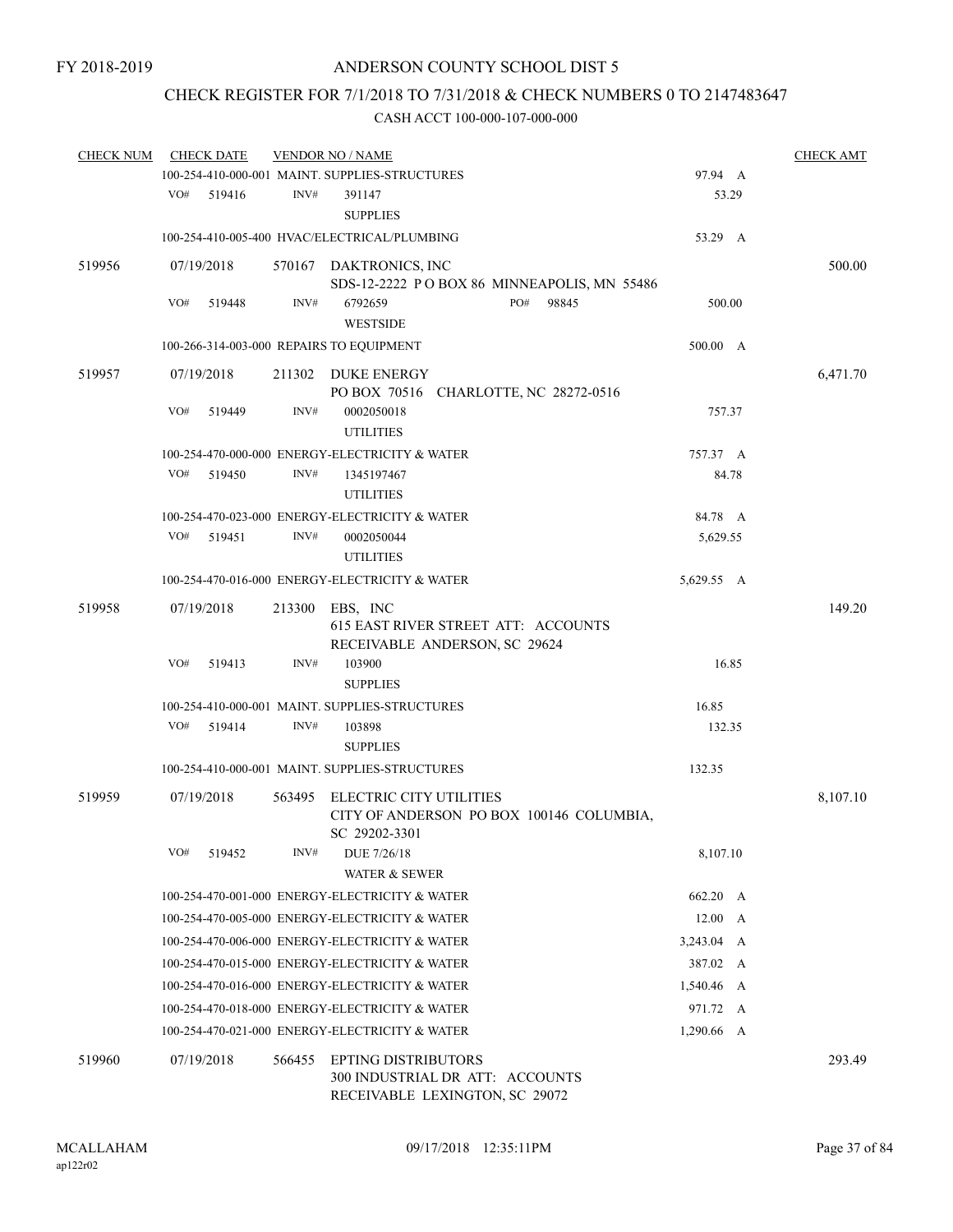## CHECK REGISTER FOR 7/1/2018 TO 7/31/2018 & CHECK NUMBERS 0 TO 2147483647

| <b>CHECK NUM</b> | <b>CHECK DATE</b> |        | <b>VENDOR NO / NAME</b>                                                                            |     |       |              | <b>CHECK AMT</b> |
|------------------|-------------------|--------|----------------------------------------------------------------------------------------------------|-----|-------|--------------|------------------|
|                  | VO#<br>519412     | INV#   | S100718255<br><b>SUPPLIES</b>                                                                      |     |       | 293.49       |                  |
|                  |                   |        | 100-254-410-000-001 MAINT. SUPPLIES-STRUCTURES                                                     |     |       | 293.49 A     |                  |
| * 519962         | 07/19/2018        |        | 237555 FORMS & SUPPLY<br>PO BOX 563953 ATT: ACCOUNTS RECEIVABLE<br>CHARLOTTE, NC 28256             |     |       |              | 1,497.16         |
|                  | VO#<br>519453     | INV#   | 4642108<br><b>FURNITURE</b>                                                                        | PO# | 99038 | 1,497.16     |                  |
|                  |                   |        | 100-233-312-000-000 PURCHASED SERVICES                                                             |     |       | $1,497.16$ A |                  |
| 519963           | 07/19/2018        | 571463 | GAMETIME<br>PO BOX 680121 FORT PAYNE, AL 35968                                                     |     |       |              | 4,929.99         |
|                  | VO#<br>519454     | INV#   | PJI 0087673<br><b>SUPPLIES</b>                                                                     | PO# | 98870 | 4,929.99     |                  |
|                  |                   |        | 100-254-323-012-001 CONTRACTED SERVICES                                                            |     |       | 4,929.99 A   |                  |
| 519964           | 07/19/2018        | 252650 | <b>GRAINGER</b><br>DEPT 867098550 ATT: ACCOUNTS RECEIVABLE<br>PALATINE, IL 60038-0001              |     |       |              | 148.89           |
|                  | VO#<br>519411     | INV#   | 9832201504<br><b>MOTOR</b>                                                                         |     |       | 148.89       |                  |
|                  |                   |        | 100-254-410-002-400 HVAC/ELECTRICAL/PLUMBING                                                       |     |       | 148.89 A     |                  |
| 519965           | 07/19/2018        |        | 571483 ISOM ELECTRIC, LLC<br>3300-D N. MAIN STREET PMB 325 ANDERSON, SC<br>29621                   |     |       |              | 3,550.00         |
|                  | VO#<br>519455     | INV#   | 7941                                                                                               | PO# | 99008 | 3,550.00     |                  |
|                  |                   |        | <b>WESTSIDE</b>                                                                                    |     |       |              |                  |
|                  |                   |        | 100-254-323-003-400 CONTR SERV-HVAC/ELECT/PLUMBING                                                 |     |       | 3,550.00 A   |                  |
| 519966           | 07/19/2018        | 298850 | JOHNSON CONTROLS<br>POBOX 730068 ATT: ACCOUNTS RECEIVABLE<br>DALLAS, TX 75373                      |     |       |              | 2,955.01         |
|                  | VO#<br>519409     | INV#   | 8341369001<br><b>REPAIR PARTS</b>                                                                  |     |       | 1,688.83     |                  |
|                  |                   |        | 100-254-410-005-400 HVAC/ELECTRICAL/PLUMBING                                                       |     |       | 1,688.83 A   |                  |
|                  | VO#<br>519410     | INV#   | 8346553001<br><b>REPAIR PARTS</b>                                                                  |     |       | 1,266.18     |                  |
|                  |                   |        | 100-254-410-005-400 HVAC/ELECTRICAL/PLUMBING                                                       |     |       | 1,266.18 A   |                  |
| 519967           | 07/19/2018        | 564696 | JOHNSTONE SUPPLY<br>POBOX 17466 GREENVILLE, SC 29606                                               |     |       |              | 213.99           |
|                  | VO#<br>519408     | INV#   | 4004614<br><b>SUPPLIES</b>                                                                         |     |       | 213.99       |                  |
|                  |                   |        | 100-254-410-003-400 HVAC/ELECTRICAL/PLUMBING                                                       |     |       | 213.99       |                  |
| 519968           | 07/19/2018        | 304900 | KAPLAN EARLY LEARNING COMPANY<br>POBOX 890575 ATT: ACCOUNTS RECEIVABLE<br>CHARLOTTE, NC 28289-0575 |     |       |              | 129.03           |
|                  | VO#<br>519456     | INV#   | 004809812                                                                                          | PO# | 98911 | 129.03       |                  |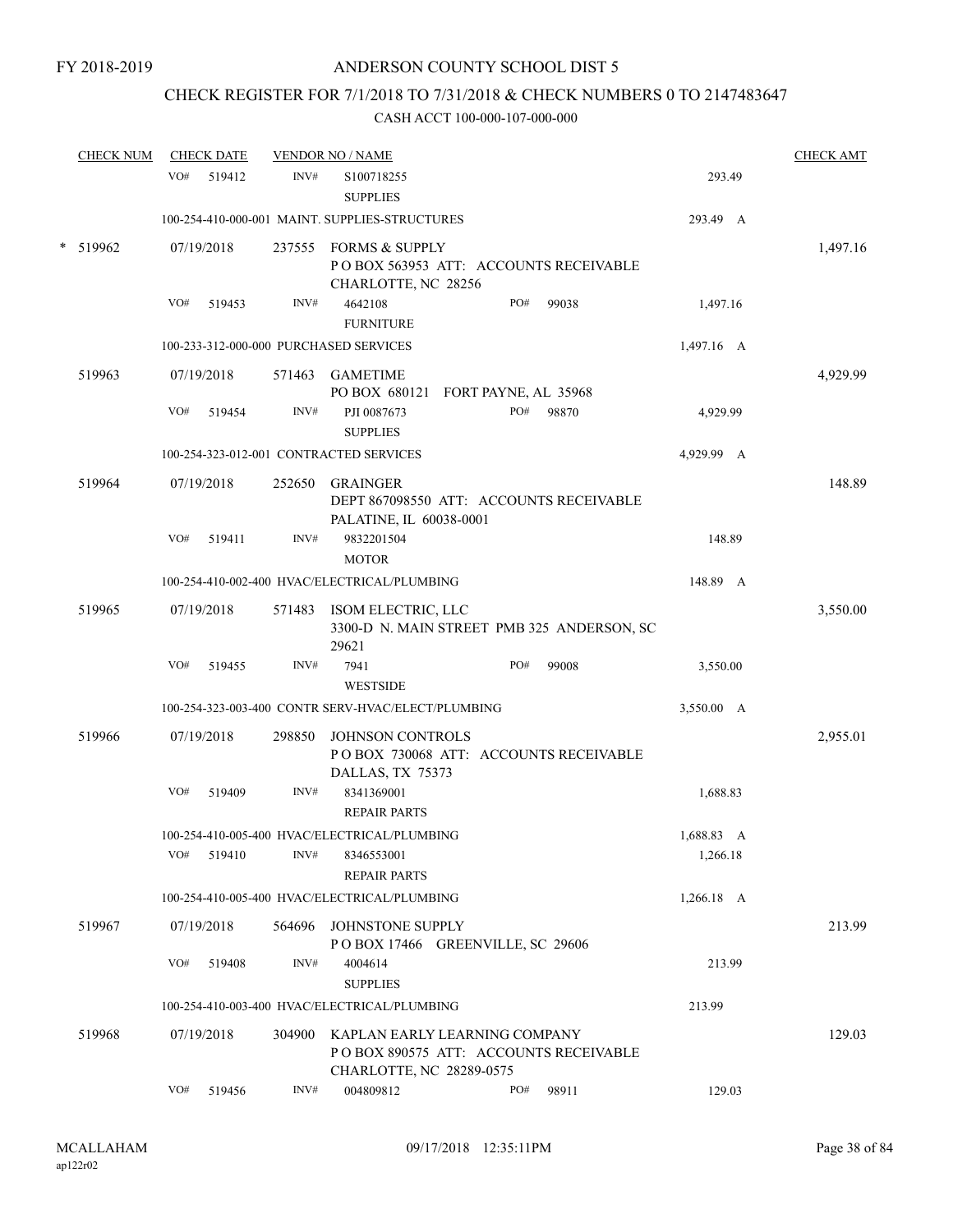## CHECK REGISTER FOR 7/1/2018 TO 7/31/2018 & CHECK NUMBERS 0 TO 2147483647

|          | <b>CHECK NUM</b> |     | <b>CHECK DATE</b>                    |        | <b>VENDOR NO / NAME</b><br><b>SUPPLIES</b>                                                          |     |                           |               | <b>CHECK AMT</b> |
|----------|------------------|-----|--------------------------------------|--------|-----------------------------------------------------------------------------------------------------|-----|---------------------------|---------------|------------------|
|          |                  |     |                                      |        | 201-139-410-000-000 SUPPLIES- PK SCHOOL                                                             |     |                           | 129.03        |                  |
|          | 519969           |     | 07/19/2018                           |        | 307795 KEPHART SERVICES<br>PO BOX 5748<br>ACCOUNTS RECEIVABLE ANDERSON, SC 29623                    |     | DBA RCI SERVICES INC ATT: |               | 19,900.00        |
|          |                  | VO# | 519457                               | INV#   | <b>PAINTING</b><br>NEVITT FOREST                                                                    | PO# | 98791                     | 19,900.00     |                  |
|          |                  |     |                                      |        | 100-254-323-007-000 CUSTODIAL OUTSIDE SERVICES                                                      |     |                           | 0.00 A        |                  |
|          |                  |     |                                      |        | 100-254-323-007-CAP CONTRACTED SERVICES                                                             |     |                           | 0.00 A        |                  |
|          |                  |     |                                      |        | 100-254-323-012-000 CUSTODIAL OUTSIDE SERVICES                                                      |     |                           | 0.00 A        |                  |
|          |                  |     |                                      |        | 100-254-323-012-CAP CONTRACTED SERVICES                                                             |     |                           | 19,900.00 A   |                  |
|          |                  |     |                                      |        | 100-254-323-016-000 CUSTODIAL OUTSIDE SERVICES                                                      |     |                           | 0.00 A        |                  |
|          |                  |     |                                      |        | 100-254-323-016-CAP CONTRACTED SERVICES                                                             |     |                           | 0.00 A        |                  |
|          | * 519971         |     | 07/19/2018                           | 352100 | MEREDITH BATTERY SERVICE<br>1802 WEST WHITNER STREET ATT: ACCOUNTS<br>RECEIVABLE ANDERSON, SC 29624 |     |                           |               | 108.95           |
|          |                  | VO# | 519407                               | INV#   | 99723                                                                                               |     |                           | 108.95        |                  |
|          |                  |     |                                      |        | <b>BATTERY</b>                                                                                      |     |                           |               |                  |
|          |                  |     |                                      |        | 100-254-412-000-001 TRUCK SERVICE - MAINTENANCE                                                     |     |                           | 108.95 A      |                  |
| * 519973 |                  |     | 07/19/2018                           | 389900 | OFFICE DEPOT<br>POBOX 1413 CHARLOTTE, NC 28201-1413                                                 |     |                           |               | 1,116.15         |
|          |                  | VO# | 519398                               | INV#   | 131082096001<br><b>DRY ERASE BOARDS</b>                                                             |     |                           | 1,748.36      |                  |
|          |                  |     |                                      |        | 100-254-410-003-001 SUPPLIES - MAINTENANCE                                                          |     |                           | 1,748.36 A    |                  |
|          |                  | VO# | 519399                               | INV#   | 134896043001<br><b>CREDIT</b>                                                                       |     |                           | $-1,748.36$   |                  |
|          |                  |     |                                      |        | 100-254-410-003-001 SUPPLIES - MAINTENANCE                                                          |     |                           | $-1,748.36$ A |                  |
|          |                  | VO# | 519400                               | INV#   | 135616787001<br><b>DRY ERASE BOARDS</b>                                                             |     |                           | 1,748.36      |                  |
|          |                  |     |                                      |        | 100-254-410-003-001 SUPPLIES - MAINTENANCE                                                          |     |                           | 1,748.36 A    |                  |
|          |                  | VO# | 519401                               | INV#   | 142470661001<br><b>CREDIT</b>                                                                       |     |                           | $-874.18$     |                  |
|          |                  |     |                                      |        | 100-254-410-003-001 SUPPLIES - MAINTENANCE                                                          |     |                           | $-874.18$ A   |                  |
|          |                  | VO# | 519402                               | INV#   | 142486391001<br>DRY ERASE BOARDS                                                                    |     |                           | 874.18        |                  |
|          |                  |     |                                      |        | 100-254-410-003-001 SUPPLIES - MAINTENANCE                                                          |     |                           | 874.18 A      |                  |
|          |                  | VO# | 519403                               | INV#   | 159555330001<br><b>CREDIT</b>                                                                       |     |                           | $-874.18$     |                  |
|          |                  |     |                                      |        | 100-254-410-003-001 SUPPLIES - MAINTENANCE                                                          |     |                           | $-874.18$ A   |                  |
|          |                  |     | VO# 519459                           | INV#   | PO 99079<br><b>SUPPLIES</b>                                                                         | PO# | 99079                     | 241.97        |                  |
|          |                  |     | 100-221-410-000-TST SUPPLIES-TESTING |        |                                                                                                     |     |                           | 5.45          |                  |
|          |                  |     | 100-221-410-000-TST SUPPLIES-TESTING |        |                                                                                                     |     |                           | 198.62        |                  |
|          |                  |     | 100-221-410-000-TST SUPPLIES-TESTING |        |                                                                                                     |     |                           | 4.48          |                  |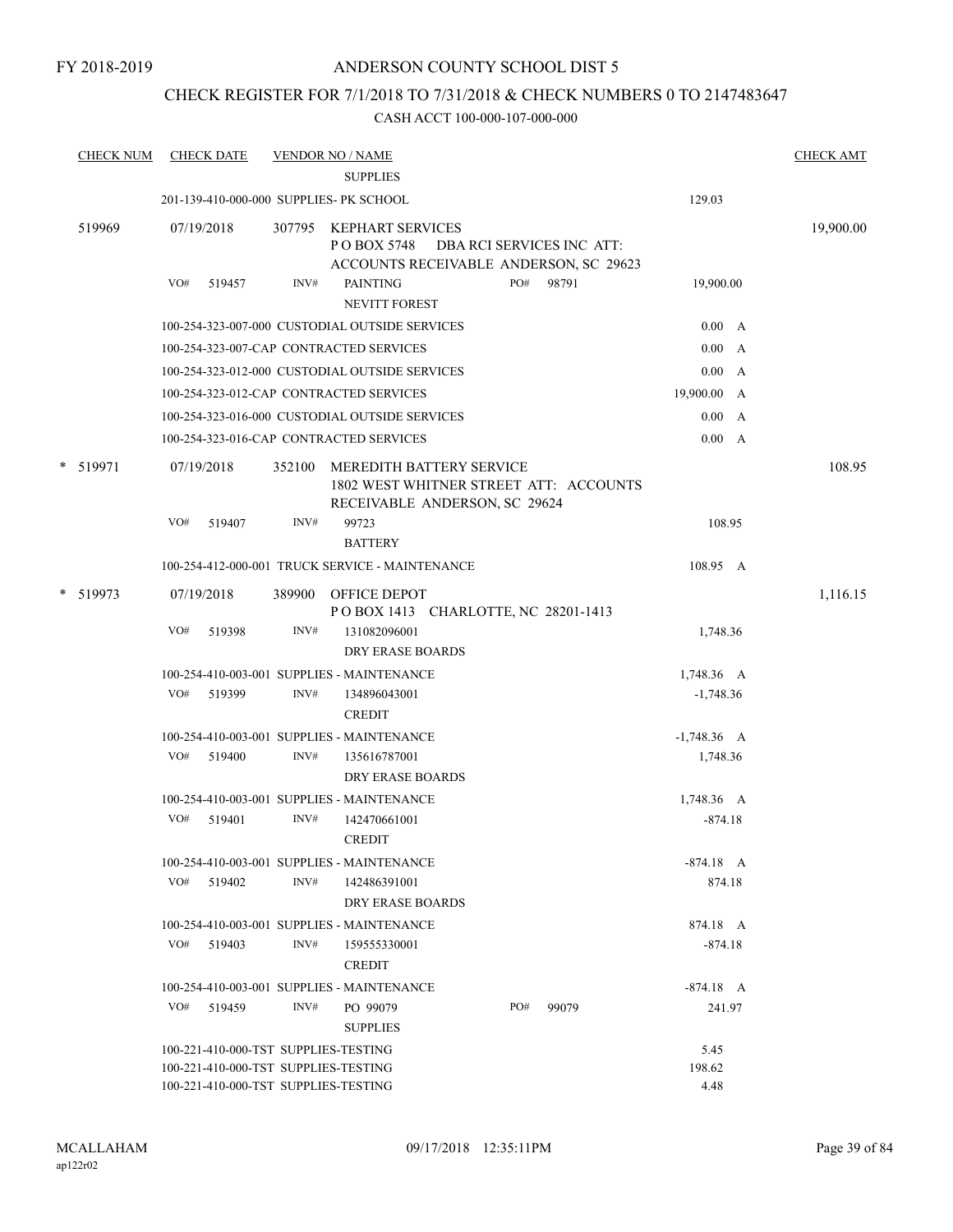## CHECK REGISTER FOR 7/1/2018 TO 7/31/2018 & CHECK NUMBERS 0 TO 2147483647

| <b>CHECK NUM</b> |     | <b>CHECK DATE</b>                    |        | <b>VENDOR NO / NAME</b>                                                                           |          | <b>CHECK AMT</b> |
|------------------|-----|--------------------------------------|--------|---------------------------------------------------------------------------------------------------|----------|------------------|
|                  |     | 100-221-410-000-TST SUPPLIES-TESTING |        |                                                                                                   | 4.70     |                  |
|                  |     | 100-221-410-000-TST SUPPLIES-TESTING |        |                                                                                                   | 12.72    |                  |
|                  |     | 100-221-410-000-TST SUPPLIES-TESTING |        |                                                                                                   | 16.00    |                  |
| 519974           |     | 07/19/2018                           |        | 391100 OLD STONE TRACTOR CO, INC<br>PO BOX 13565 ATT: ACCOUNTS RECEIVABLE<br>ANDERSON, SC 29624   |          | 375.50           |
|                  | VO# | 519397                               | INV#   | CT94044<br><b>REPAIR PARTS</b>                                                                    | 375.50   |                  |
|                  |     |                                      |        | 100-254-410-000-001 MAINT. SUPPLIES-STRUCTURES                                                    | 375.50   |                  |
| 519975           |     | 07/19/2018                           |        | 572848 RISE VISION<br>PO BOX 505331 ST. LOUIS, MO 63150-5331                                      |          | 205.44           |
|                  | VO# | 519460                               | INV#   | 133360075<br><b>YOU TUBE</b>                                                                      | 205.44   |                  |
|                  |     |                                      |        | 100-266-445-000-000 SOFTWARE TECHNOLOGY                                                           | 205.44 A |                  |
| 519976           |     | 07/19/2018                           |        | 567525 ROWLAND MECHANICAL<br>206 SADDLE TRAIL ANDERSON, SC 29621                                  |          | 323.49           |
|                  | VO# | 519461                               | INV#   | 8554<br>PO# 99077<br><b>WHSE TRUCK</b>                                                            | 323.49   |                  |
|                  |     | 100-257-412-000-000 TRUCK SERVICE    |        |                                                                                                   | 323.49 A |                  |
| * 519978         |     | 07/19/2018                           | 570059 | SHARP BUSINESS SYSTEMS<br>DEPT 1216 PO BOX 121216 DALLAS, TX<br>75312-1216                        |          | 315.12           |
|                  | VO# | 519396                               | INV#   | 9001249943<br><b>COPIER</b>                                                                       | 77.04    |                  |
|                  |     |                                      |        | 100-254-410-000-055 OFFICE SUPPLIES & FURNITURE                                                   | 77.04    |                  |
|                  | VO# | 519463                               | INV#   | 9001238332<br><b>COPIES</b>                                                                       | 71.44    |                  |
|                  |     | 201-112-490-011-000 COPIER COST      |        |                                                                                                   | 71.44 A  |                  |
|                  | VO# | 519464                               | INV#   | 9001228089<br><b>COPIES</b>                                                                       | 153.80   |                  |
|                  |     | 201-113-490-006-000 COPIER COST      |        |                                                                                                   | 153.80 A |                  |
|                  | VO# | 519465                               | INV#   | 9001250044                                                                                        | 12.84    |                  |
|                  |     |                                      |        | <b>COPIES</b>                                                                                     |          |                  |
|                  |     | 201-112-490-010-000 COPIER COST      |        |                                                                                                   | 12.84    |                  |
| 519979           |     | 07/19/2018                           | 472700 | <b>SHERWIN WILLIAMS</b><br>613 NORTH MURRAY AVENUE ATT: ACCOUNTS<br>RECEIVABLE ANDERSON, SC 29625 |          | 180.87           |
|                  | VO# | 519392                               | INV#   | 5166-5<br><b>SUPPLIES</b>                                                                         | 9.54     |                  |
|                  |     |                                      |        | 100-254-410-002-001 SUPPLIES - MAINTENANCE                                                        | 9.54 A   |                  |
|                  | VO# | 519393                               | INV#   | 6506-00                                                                                           | 58.46    |                  |
|                  |     |                                      |        | <b>SUPPLIES</b>                                                                                   |          |                  |
|                  |     |                                      |        | 100-254-410-000-001 MAINT. SUPPLIES-STRUCTURES                                                    | 58.46 A  |                  |
|                  |     | VO# 519394                           | INV#   | 5088-1                                                                                            | 70.78    |                  |
|                  |     |                                      |        | <b>SUPPLIES</b>                                                                                   |          |                  |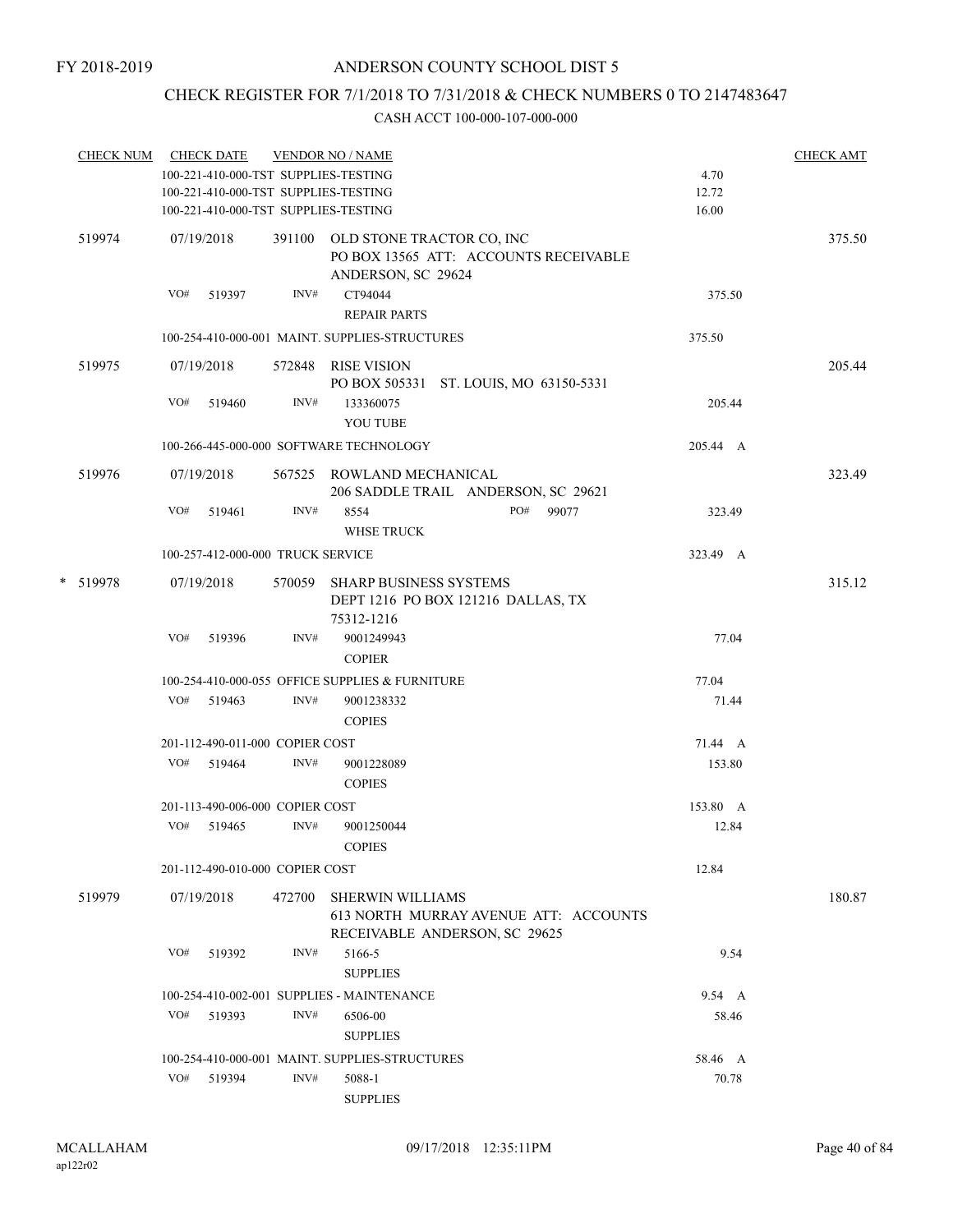## CHECK REGISTER FOR 7/1/2018 TO 7/31/2018 & CHECK NUMBERS 0 TO 2147483647

| <b>CHECK NUM</b> |     | <b>CHECK DATE</b>             |        | <b>VENDOR NO / NAME</b>                                                                               |                                     |       |                |              | <b>CHECK AMT</b> |
|------------------|-----|-------------------------------|--------|-------------------------------------------------------------------------------------------------------|-------------------------------------|-------|----------------|--------------|------------------|
|                  |     |                               |        | 100-254-410-018-001 SUPPLIES - MAINTENANCE                                                            |                                     |       | 70.78 A        |              |                  |
|                  | VO# | 519395                        | INV#   | 6716-5<br><b>SUPPLIES</b>                                                                             |                                     |       | 42.09          |              |                  |
|                  |     |                               |        | 100-254-410-002-001 SUPPLIES - MAINTENANCE                                                            |                                     |       | 42.09 A        |              |                  |
| 519980           |     | 07/19/2018                    | 563982 | <b>SOUTHEASTERN PAPER GROUP</b><br>PO BOX 890671 ATT: ACCOUNTS RECEIVABLE<br>CHARLOTTE, NC 28289-0671 |                                     |       |                |              | 306.50           |
|                  | VO# | 519466                        | INV#   | 4181532                                                                                               | PO#                                 | 98684 | 306.50         |              |                  |
|                  |     |                               |        | <b>SUPPLIES</b>                                                                                       |                                     |       |                |              |                  |
|                  |     |                               |        | 100-000-170-000-000 WAREHOUSE INVENTORY                                                               |                                     |       | 306.50         |              |                  |
| 519981           |     | 07/19/2018                    | 564836 | <b>SPIRIT TELECOM</b><br>PO BOX 603030 ATT: ACCOUNTS RECEIVABLE<br>CHARLOTTE, NC 28260-3030           |                                     |       |                |              | 120.38           |
|                  | VO# | 519467                        | INV#   | 1354333<br><b>PHONES</b>                                                                              |                                     |       | 120.38         |              |                  |
|                  |     | 100-266-340-000-000 TELEPHONE |        |                                                                                                       |                                     |       | 77.05 A        |              |                  |
|                  |     | 100-266-340-001-000 TELEPHONE |        |                                                                                                       |                                     |       | 9.30 A         |              |                  |
|                  |     | 100-266-340-002-000 TELEPHONE |        |                                                                                                       |                                     |       | 8.56           | A            |                  |
|                  |     | 100-266-340-003-000 TELEPHONE |        |                                                                                                       |                                     |       | 8.58 A         |              |                  |
|                  |     | 100-266-340-005-000 TELEPHONE |        |                                                                                                       |                                     |       | 0.07 A         |              |                  |
|                  |     | 100-266-340-007-000 TELEPHONE |        |                                                                                                       |                                     |       | $2.02\quad A$  |              |                  |
|                  |     | 100-266-340-008-000 TELEPHONE |        |                                                                                                       |                                     |       | $0.58$ A       |              |                  |
|                  |     | 100-266-340-009-000 TELEPHONE |        |                                                                                                       |                                     |       | 1.10           | A            |                  |
|                  |     | 100-266-340-010-000 TELEPHONE |        |                                                                                                       |                                     |       | $1.19\quad A$  |              |                  |
|                  |     | 100-266-340-011-000 TELEPHONE |        |                                                                                                       |                                     |       | 0.69           | $\mathbf{A}$ |                  |
|                  |     | 100-266-340-012-000 TELEPHONE |        |                                                                                                       |                                     |       | 1.28           | A            |                  |
|                  |     | 100-266-340-014-000 TELEPHONE |        |                                                                                                       |                                     |       | $0.66$ A       |              |                  |
|                  |     | 100-266-340-015-000 TELEPHONE |        |                                                                                                       |                                     |       | $1.41 \quad A$ |              |                  |
|                  |     | 100-266-340-016-000 TELEPHONE |        |                                                                                                       |                                     |       | $0.62 \quad A$ |              |                  |
|                  |     | 100-266-340-017-000 TELEPHONE |        |                                                                                                       |                                     |       | $0.52 \quad A$ |              |                  |
|                  |     | 100-266-340-018-000 TELEPHONE |        |                                                                                                       |                                     |       | $0.51\quad A$  |              |                  |
|                  |     | 100-266-340-019-000 TELEPHONE |        |                                                                                                       |                                     |       | $5.62 \quad A$ |              |                  |
|                  |     | 100-266-340-021-000 TELEPHONE |        |                                                                                                       |                                     |       | $0.45\quad A$  |              |                  |
|                  |     | 124-266-340-024-000 TELEPHONE |        |                                                                                                       |                                     |       | 0.17 A         |              |                  |
| 519982           |     | 07/19/2018                    | 485490 | <b>EMPLOYEE VENDOR</b><br>29625                                                                       | 1301 BURNS BRIDGE ROAD ANDERSON, SC |       |                |              | 700.00           |
|                  | VO# | 519425                        | INV#   | <b>JUNE 22</b><br><b>AND CHRISTIAN</b>                                                                |                                     |       | 700.00         |              |                  |
|                  |     |                               |        | 267-370-312-000-ACS PS-ANDERSON CHRISTIAN SCH                                                         |                                     |       | 700.00 A       |              |                  |
| 519983           |     | 07/19/2018                    | 572995 | <b>SUPPLYWORKS</b><br>PO BOX 742604                                                                   | ATLANTA, GA 30374-2604              |       |                |              | 23,270.59        |
|                  | VO# | 519468                        | INV#   | 446159519                                                                                             | PO#                                 | 99016 | 888.53         |              |                  |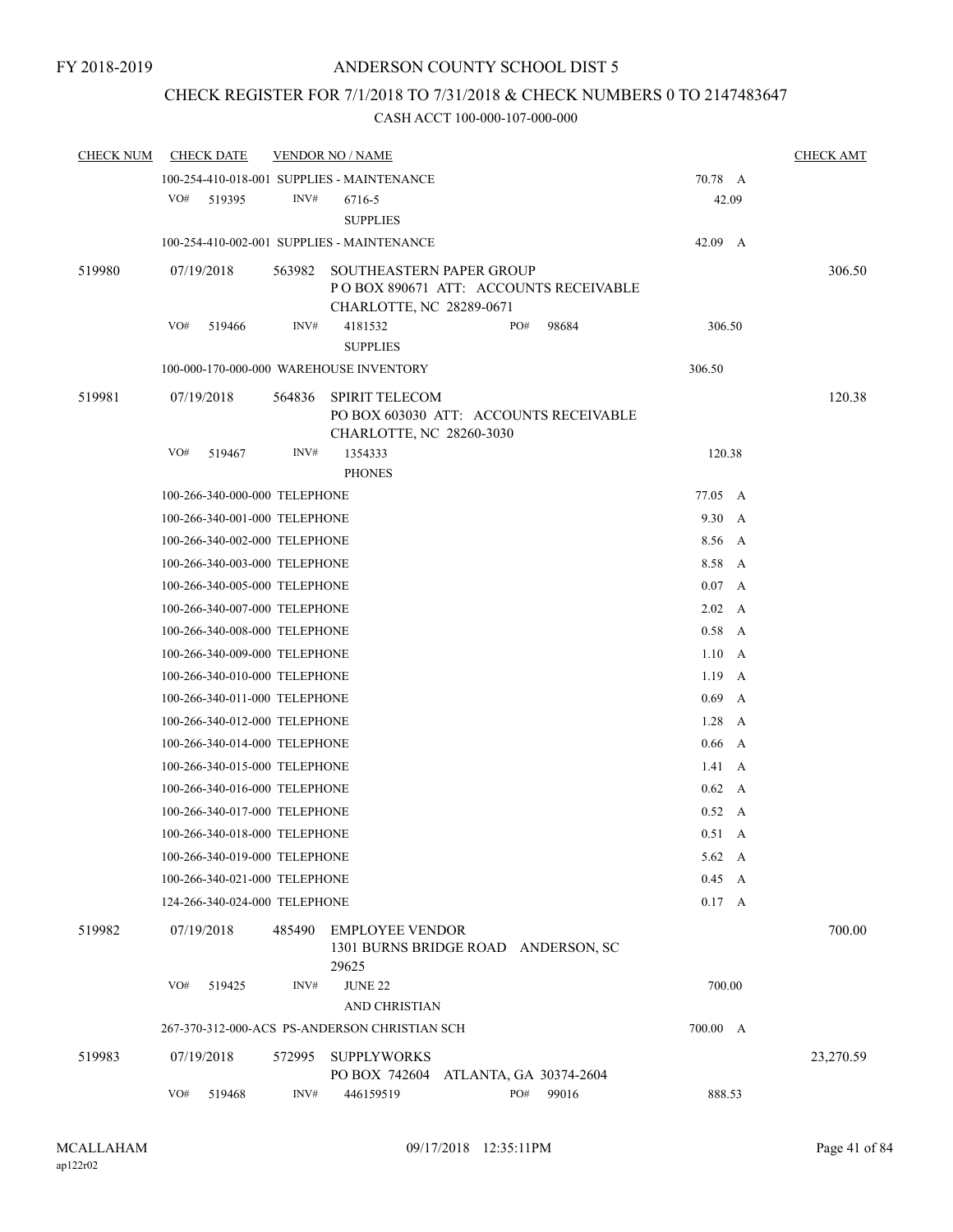## CHECK REGISTER FOR 7/1/2018 TO 7/31/2018 & CHECK NUMBERS 0 TO 2147483647

| <b>CHECK NUM</b> | <b>CHECK DATE</b>                      |        | <u>VENDOR NO / NAME</u>                                                                    |     |       |             | <b>CHECK AMT</b> |
|------------------|----------------------------------------|--------|--------------------------------------------------------------------------------------------|-----|-------|-------------|------------------|
|                  |                                        |        | <b>SUPPLIES</b>                                                                            |     |       |             |                  |
|                  |                                        |        | 100-000-170-000-000 WAREHOUSE INVENTORY                                                    |     |       | 888.53      |                  |
|                  | VO#<br>519469                          | INV#   | 442321501                                                                                  | PO# | 98896 | 22,382.06   |                  |
|                  |                                        |        | 445272453 CREDIT                                                                           |     |       |             |                  |
|                  |                                        |        | 100-000-170-000-000 WAREHOUSE INVENTORY                                                    |     |       | 22,441.91 A |                  |
|                  |                                        |        | 100-000-170-000-000 WAREHOUSE INVENTORY                                                    |     |       | $-59.85$ A  |                  |
| 519984           | 07/19/2018                             | 507850 | <b>TRANE</b><br>POBOX 406469 ATT: ACCOUNTS RECEIVABLE<br>ATLANTA, GA 30384-6469            |     |       |             | 2,167.17         |
|                  | VO#<br>519387                          | INV#   | 4539396<br><b>COMPRESSOR</b>                                                               |     |       | 977.79      |                  |
|                  |                                        |        | 100-254-410-003-400 HVAC/ELECTRICAL/PLUMBING                                               |     |       | 977.79 A    |                  |
|                  | VO#<br>519388                          | INV#   | 4577568<br><b>REPAIR PARTS</b>                                                             |     |       | 70.78       |                  |
|                  |                                        |        | 100-254-410-010-400 HVAC/ELECTRICAL/PLUMBING                                               |     |       | 70.78       |                  |
|                  | VO#<br>519389                          | INV#   | 4566305                                                                                    |     |       | 16.04       |                  |
|                  |                                        |        | <b>REPAIR PARTS</b>                                                                        |     |       |             |                  |
|                  |                                        |        | 100-254-410-003-400 HVAC/ELECTRICAL/PLUMBING                                               |     |       | 16.04       |                  |
|                  | VO#<br>519390                          | INV#   | 4556639                                                                                    |     |       | 371.33      |                  |
|                  |                                        |        | <b>REPAIR PARTS</b>                                                                        |     |       |             |                  |
|                  |                                        |        | 100-254-410-005-400 HVAC/ELECTRICAL/PLUMBING                                               |     |       | 371.33 A    |                  |
|                  | VO#<br>519391                          | INV#   | 4556642                                                                                    |     |       | 731.23      |                  |
|                  |                                        |        | <b>COMPRESSOR</b>                                                                          |     |       |             |                  |
|                  |                                        |        | 100-254-410-010-400 HVAC/ELECTRICAL/PLUMBING                                               |     |       | 731.23 A    |                  |
| 519985           | 07/19/2018                             | 564442 | UNITED CHEMICAL & SUPPLY CO<br>POBOX 5066 ATT: ACCOUNTS RECEIVABLE<br>GREENVILLE, SC 29606 |     |       |             | 156.80           |
|                  | VO#<br>519386                          | INV#   | 560153                                                                                     |     |       | 156.80      |                  |
|                  |                                        |        | <b>SUPPLIES</b>                                                                            |     |       |             |                  |
|                  | 100-254-410-000-000 CUSTODIAL SUPPLIES |        |                                                                                            |     |       | 78.40       |                  |
|                  | 100-254-410-009-000 SUPPLIES           |        |                                                                                            |     |       | 78.40       |                  |
| 519986           | 07/19/2018                             |        | 572513 UNITED LASER<br>P.O. BOX 6889 FLORENCE, SC 29501                                    |     |       |             | 952.30           |
|                  | VO#<br>519470                          | INV#   | 2055336<br><b>TONER</b>                                                                    |     |       | 952.30      |                  |
|                  |                                        |        | 100-114-410-003-VEN SUPPLY-ADDT'L FOR LOST VENDING                                         |     |       | 952.30 A    |                  |
| 519987           | 07/19/2018                             | 573815 | UNITED REFRIGERATION, INC<br>PO BOX 740703 ATLANTA, GA 30374-0703                          |     |       |             | 1,896.12         |
|                  | VO#<br>519370                          | INV#   | 63227577<br><b>SUPPLIES</b>                                                                |     |       | 429.94      |                  |
|                  |                                        |        | 100-254-410-000-001 MAINT. SUPPLIES-STRUCTURES                                             |     |       | 429.94 A    |                  |
|                  | VO#<br>519371                          | INV#   | 63227819<br><b>SUPPLIES</b>                                                                |     |       | 309.77      |                  |
|                  |                                        |        | 100-254-410-000-001 MAINT. SUPPLIES-STRUCTURES                                             |     |       | 309.77 A    |                  |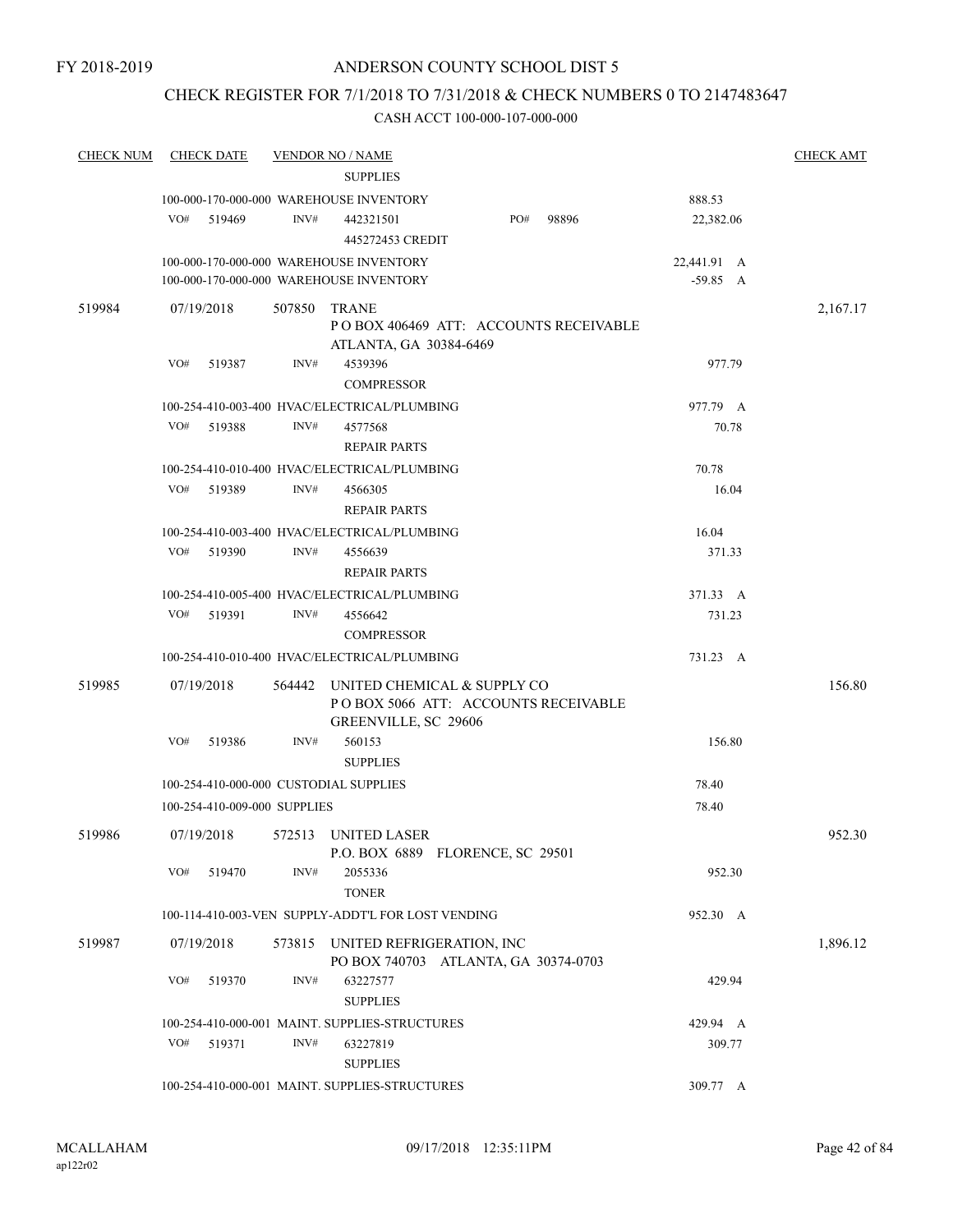## CHECK REGISTER FOR 7/1/2018 TO 7/31/2018 & CHECK NUMBERS 0 TO 2147483647

| CHECK NUM CHECK DATE |               |        | <b>VENDOR NO / NAME</b>                                                                     |          | <b>CHECK AMT</b> |  |  |
|----------------------|---------------|--------|---------------------------------------------------------------------------------------------|----------|------------------|--|--|
|                      | VO# 519372    | INV#   | 63041034                                                                                    | 212.03   |                  |  |  |
|                      |               |        | <b>SUPPLIES</b>                                                                             |          |                  |  |  |
|                      |               |        | 100-254-410-001-400 HVAC/ELECTRICAL/PLUMBING                                                | 212.03 A |                  |  |  |
|                      | VO#<br>519373 | INV#   | 63161593                                                                                    | 77.47    |                  |  |  |
|                      |               |        | <b>SUPPLIES</b>                                                                             |          |                  |  |  |
|                      |               |        | 100-254-410-000-001 MAINT. SUPPLIES-STRUCTURES                                              | 77.47 A  |                  |  |  |
|                      | VO#<br>519374 | INV#   | 63159197                                                                                    | 61.83    |                  |  |  |
|                      |               |        | <b>SUPPLIES</b>                                                                             |          |                  |  |  |
|                      |               |        | 100-254-410-008-400 HVAC/ELECTRICAL/PLUMBING                                                | 61.83 A  |                  |  |  |
|                      | VO#<br>519375 | INV#   | 63189287                                                                                    | 43.25    |                  |  |  |
|                      |               |        | <b>SUPPLIES</b>                                                                             |          |                  |  |  |
|                      |               |        | 100-254-410-000-001 MAINT. SUPPLIES-STRUCTURES                                              | 43.25 A  |                  |  |  |
|                      | VO#<br>519376 | INV#   | 63161752                                                                                    | 34.45    |                  |  |  |
|                      |               |        | <b>SUPPLIES</b>                                                                             |          |                  |  |  |
|                      |               |        | 100-254-410-000-001 MAINT. SUPPLIES-STRUCTURES                                              | 34.45 A  |                  |  |  |
|                      | VO# 519377    | INV#   | 63165328                                                                                    | 34.38    |                  |  |  |
|                      |               |        | <b>SUPPLIES</b>                                                                             |          |                  |  |  |
|                      |               |        | 100-254-410-008-400 HVAC/ELECTRICAL/PLUMBING                                                | 34.38 A  |                  |  |  |
|                      | VO#<br>519378 | INV#   | 63049554                                                                                    | 35.63    |                  |  |  |
|                      |               |        | <b>SUPPLIES</b>                                                                             |          |                  |  |  |
|                      |               |        | 600-256-323-000-000 REPAIRS TO EQUIPMENT                                                    | 35.63 A  |                  |  |  |
|                      | VO# 519379    | INV#   | 62843273                                                                                    | 72.34    |                  |  |  |
|                      |               |        | <b>SUPPLIES</b>                                                                             |          |                  |  |  |
|                      |               |        | 600-256-323-000-000 REPAIRS TO EQUIPMENT                                                    | 72.34 A  |                  |  |  |
|                      | VO# 519380    | INV#   | 62760686                                                                                    | 87.83    |                  |  |  |
|                      |               |        | <b>SUPPLIES</b>                                                                             |          |                  |  |  |
|                      |               |        | 600-256-323-006-000 REPAIRS TO EQUIPMENT                                                    | 87.83 A  |                  |  |  |
|                      | VO#<br>519381 | INV#   | 63008914                                                                                    | 33.99    |                  |  |  |
|                      |               |        | <b>SUPPLIES</b>                                                                             |          |                  |  |  |
|                      |               |        | 100-254-410-008-400 HVAC/ELECTRICAL/PLUMBING                                                | 33.99 A  |                  |  |  |
|                      | VO#<br>519382 | INV#   | 63275256                                                                                    | 115.48   |                  |  |  |
|                      |               |        | <b>SUPPLIES</b>                                                                             |          |                  |  |  |
|                      |               |        | 600-256-323-000-000 REPAIRS TO EQUIPMENT                                                    | 115.48   |                  |  |  |
|                      | VO#<br>519383 | INV#   | 63186513                                                                                    | 32.25    |                  |  |  |
|                      |               |        | <b>SUPPLIES</b>                                                                             |          |                  |  |  |
|                      |               |        | 100-254-410-005-400 HVAC/ELECTRICAL/PLUMBING                                                | 32.25 A  |                  |  |  |
|                      | VO#<br>519384 | INV#   | 63308490                                                                                    | 63.74    |                  |  |  |
|                      |               |        | <b>SUPPLIES</b>                                                                             |          |                  |  |  |
|                      |               |        | 100-254-410-010-400 HVAC/ELECTRICAL/PLUMBING                                                | 63.74    |                  |  |  |
|                      | VO#<br>519385 | INV#   | 63272106                                                                                    | 251.74   |                  |  |  |
|                      |               |        | <b>SUPPLIES</b>                                                                             |          |                  |  |  |
|                      |               |        | 100-254-410-003-400 HVAC/ELECTRICAL/PLUMBING                                                | 251.74   |                  |  |  |
| 519988               | 07/19/2018    | 570580 | UNIVERSITY OF PHOENIX<br><b>CORPORATE PROCESSING PO BOX 29887</b><br>PHOENIX, AZ 85038-9887 |          | 510.50           |  |  |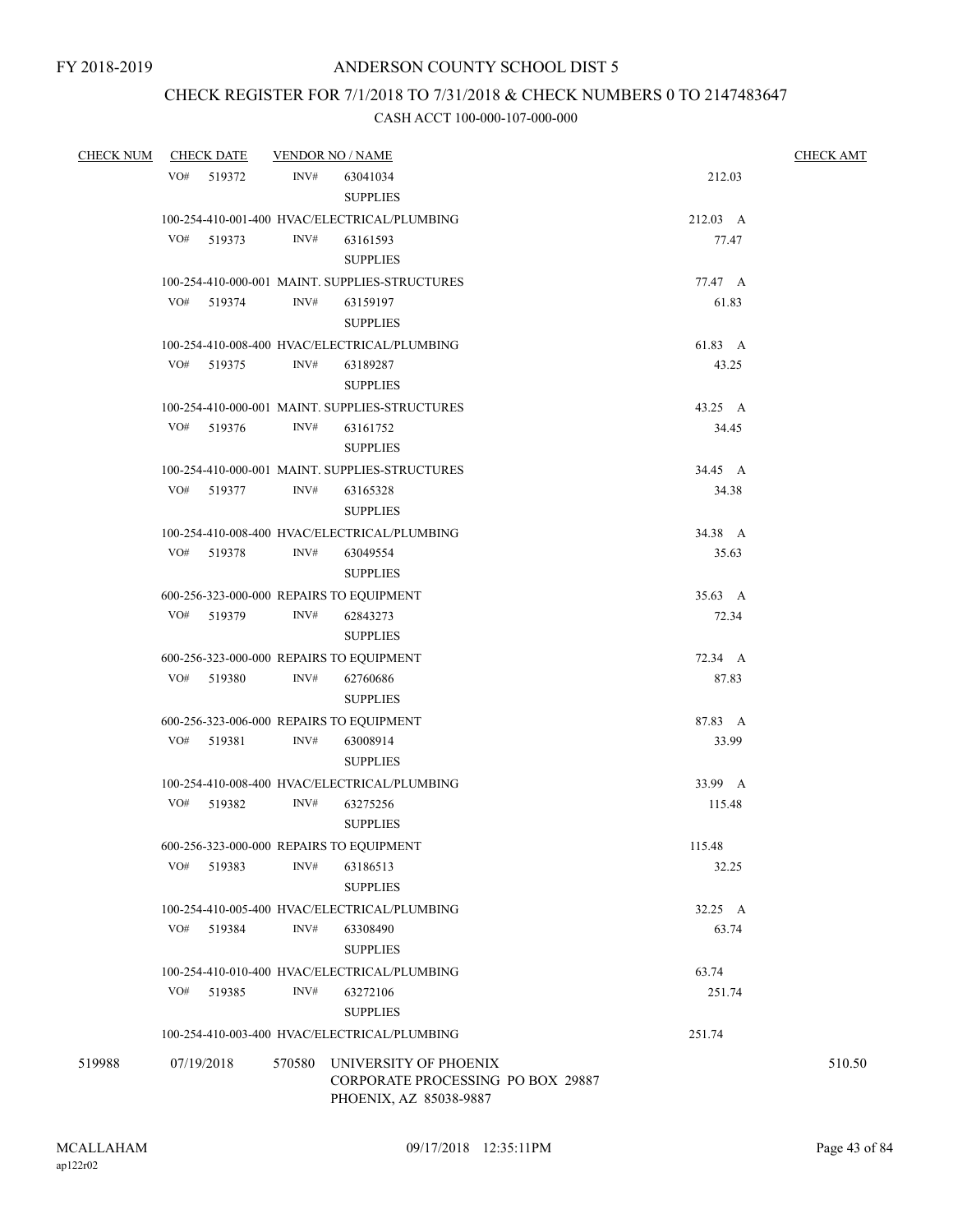## CHECK REGISTER FOR 7/1/2018 TO 7/31/2018 & CHECK NUMBERS 0 TO 2147483647

| <b>CHECK NUM</b> | <b>CHECK DATE</b> |                                |            | <b>VENDOR NO / NAME</b>                                                                            |     |       |                  | <b>CHECK AMT</b> |
|------------------|-------------------|--------------------------------|------------|----------------------------------------------------------------------------------------------------|-----|-------|------------------|------------------|
|                  | VO# 519471        |                                | INV#       | <b>TUITION</b><br><b>APRIL GREEN</b>                                                               |     |       | 510.50           |                  |
|                  |                   |                                |            | 267-370-312-000-ACS PS-ANDERSON CHRISTIAN SCH                                                      |     |       | 510.50           |                  |
| 519989           | 07/19/2018        |                                |            | 574098 VALLEN DISTRIBUTION, INC<br>PO BOX 404753 ATLANTA, GA 30384-4753                            |     |       |                  | 498.84           |
|                  | VO#               | 519367                         | INV#       | 47-74628-11<br><b>SUPPLIES</b>                                                                     |     |       | 117.22           |                  |
|                  |                   |                                |            | 100-254-410-000-001 MAINT. SUPPLIES-STRUCTURES                                                     |     |       | $117.22 \quad A$ |                  |
|                  | VO#               | 519368                         | INV#       | 47-74521-11<br><b>SUPPLIES</b>                                                                     |     |       | 51.33            |                  |
|                  |                   |                                |            | 100-254-410-017-400 HVAC/ELECTRICAL/PLUMBING                                                       |     |       | 51.33 A          |                  |
|                  | VO# 519369        |                                | INV#       | 47-74668-11<br><b>SUPPLIES</b>                                                                     |     |       | 330.29           |                  |
|                  |                   |                                |            | 100-254-410-000-001 MAINT. SUPPLIES-STRUCTURES                                                     |     |       | 330.29 A         |                  |
| * 519992         | 07/24/2018        |                                |            | 110960 ANDERSON AREA YMCA<br>201 EAST REED ROAD ANDERSON, SC 29621                                 |     |       |                  | 1,000.00         |
|                  | VO#               | 519475                         | INV#       | <b>SPONSOR</b><br><b>GOLF CLASSIC</b>                                                              |     |       | 1,000.00         |                  |
|                  |                   |                                |            | 100-390-410-000-000 SUPPLIES AND MATERIALS                                                         |     |       | 1,000.00         |                  |
| 519993           | 07/24/2018        |                                |            | 575390 ARROYO, ERIK<br>330 F STREET ANDERSON, SC 29625                                             |     |       |                  | 320.00           |
|                  | VO#               | 519474                         | INV#       | <b>JULY 9-12</b><br><b>TECHNOLOGY</b>                                                              |     |       | 320.00           |                  |
|                  |                   | 100-266-312-000-EXT EXTRA HELP |            |                                                                                                    |     |       | 320.00           |                  |
| 519994           | 07/24/2018        |                                | 201391     | BLICK ART MATERIALS<br>6910 EAGLE WAY CHICAGO, IL 60670-1069                                       |     |       |                  | 2,464.86         |
|                  | VO#               | 519476                         | INV#       | PO 98812<br>HOMELAND PARK                                                                          | PO# | 98812 | 2,464.86         |                  |
|                  |                   | 397-112-410-011-000 SUPPLIES   |            |                                                                                                    |     |       | 2,044.73 A       |                  |
|                  |                   | 397-112-410-011-000 SUPPLIES   |            |                                                                                                    |     |       | 417.60 A         |                  |
|                  |                   | 397-112-410-011-000 SUPPLIES   |            |                                                                                                    |     |       | 2.53 A           |                  |
| 519995           |                   |                                |            | 07/24/2018 572588 BRYANT ENTERPRISES, LLC<br>418 SNEAKING CREEK DRIVE HAYESVILLE, NC<br>28904-6423 |     |       |                  | 1,800.00         |
|                  | VO# 519477        |                                | INV#       | 11969<br><b>EQUIPMENT</b>                                                                          | PO# | 99157 | 1,800.00         |                  |
|                  |                   | 100-233-410-019-RAD RADIOS     |            |                                                                                                    |     |       | 1,800.00         |                  |
| 519996           | 07/24/2018        |                                | 160602     | CDW GOVERNMENT<br>75 REMITTANCE DRIVE SUITE 1515 ATT:                                              |     |       |                  | 235.40           |
|                  | VO#               | 519513                         | INV#       | ACCOUNTS RECEIVABLE CHICAGO, IL 60675-1515<br><b>NKR1854</b><br><b>ADAPTERS</b>                    | PO# | 99106 | 235.40           |                  |
|                  |                   |                                |            | 100-266-314-000-000 REPAIRS TO EQUIPMENT                                                           |     |       | 235.40           |                  |
|                  |                   |                                |            |                                                                                                    |     |       |                  |                  |
| 519997           | 07/24/2018        |                                | 571600 CIT |                                                                                                    |     |       |                  | 191.33           |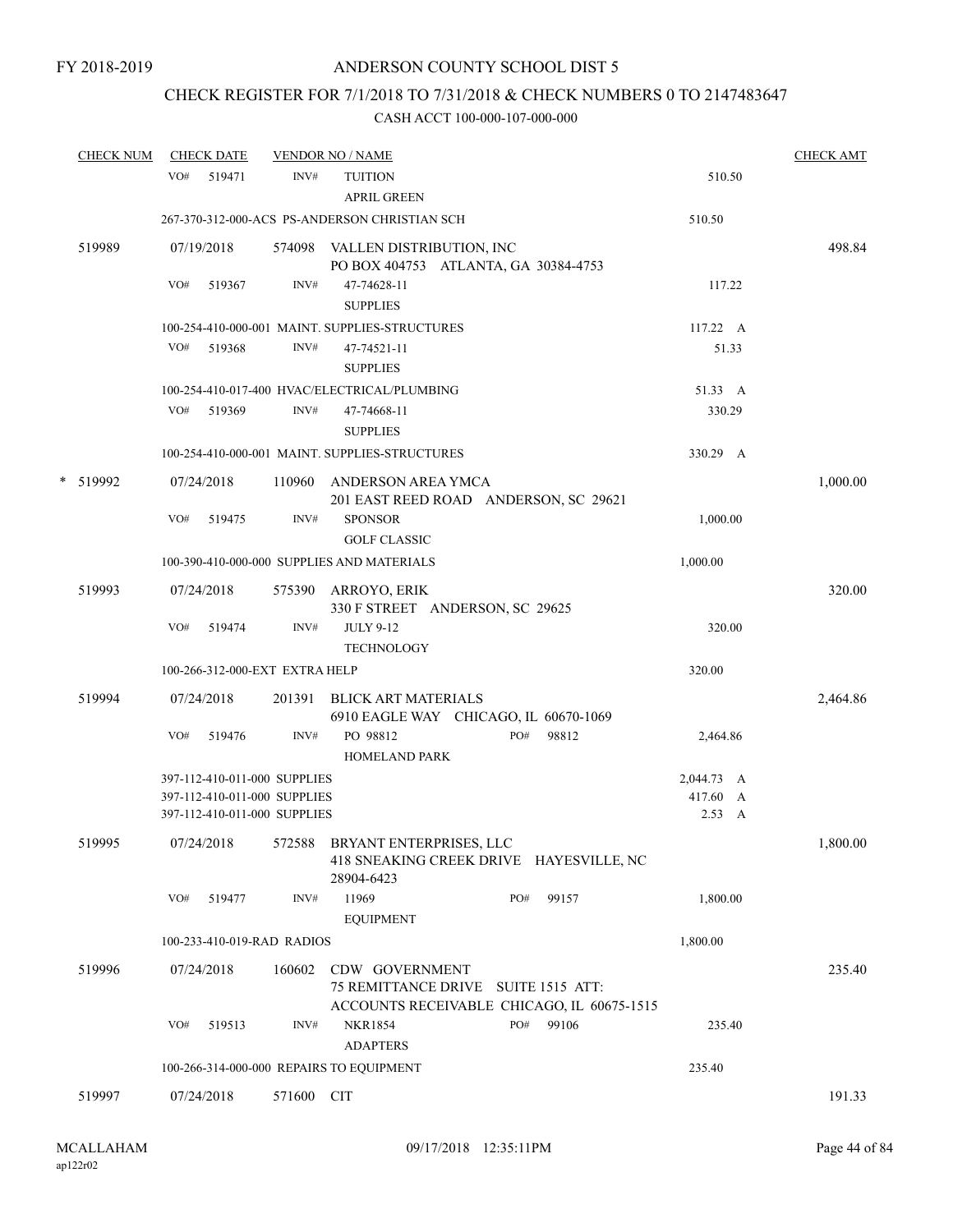FY 2018-2019

## ANDERSON COUNTY SCHOOL DIST 5

## CHECK REGISTER FOR 7/1/2018 TO 7/31/2018 & CHECK NUMBERS 0 TO 2147483647

| <b>CHECK NUM</b> |     | <b>CHECK DATE</b>                 |        | <b>VENDOR NO / NAME</b>                                                                              |     |       |          | <b>CHECK AMT</b> |
|------------------|-----|-----------------------------------|--------|------------------------------------------------------------------------------------------------------|-----|-------|----------|------------------|
|                  |     |                                   |        | 21146 NETWORK PLACE CHICAGO, IL 60673-1211                                                           |     |       |          |                  |
|                  | VO# | 519478                            | INV#   | 32119888<br><b>COPIER</b>                                                                            | PO# | 99142 | 191.33   |                  |
|                  |     | 100-113-410-021-000 SUPPLIES      |        |                                                                                                      |     |       | 191.33   |                  |
| 519998           |     | 07/24/2018                        | 567489 | DE LAGE LANDEN                                                                                       |     |       |          | 6,660.94         |
|                  |     |                                   |        | POBOX 41602 PHILADELPHIA, PA 19101-1602                                                              |     |       |          |                  |
|                  | VO# | 519479                            | INV#   | 59893135                                                                                             | PO# | 99141 | 77.58    |                  |
|                  |     |                                   |        | <b>COPIER</b>                                                                                        |     |       |          |                  |
|                  |     | 100-113-410-021-000 SUPPLIES      |        |                                                                                                      |     |       | 77.58    |                  |
|                  | VO# | 519514                            | INV#   | <b>COPIERS</b><br><b>FULL BUYOUTS</b>                                                                | PO# | 99173 | 6,583.36 |                  |
|                  |     | 201-112-490-010-000 COPIER COST   |        |                                                                                                      |     |       | 896.29   |                  |
|                  |     | 201-112-490-012-000 COPIER COST   |        |                                                                                                      |     |       | 1,866.17 |                  |
|                  |     | 201-112-490-019-000 COPIER COST   |        |                                                                                                      |     |       | 794.69   |                  |
|                  |     | 201-113-490-006-000 COPIER COST   |        |                                                                                                      |     |       | 2,633.86 |                  |
|                  |     | 201-113-490-006-000 COPIER COST   |        |                                                                                                      |     |       | 392.35   |                  |
| 519999           |     | 07/24/2018                        | 569372 | <b>GREAT AMERICA LEASING CORP</b><br>PO BOX 660831 ATT: ACCOUNTS RECEIVABLE<br>DALLAS, TX 75266-0831 |     |       |          | 1,641.59         |
|                  | VO# | 519480                            | INV#   | 22945713<br><b>COPIER</b>                                                                            | PO# | 99140 | 1,641.59 |                  |
|                  |     |                                   |        | 100-252-360-000-000 PRINTING AND BINDING                                                             |     |       | 1,641.59 |                  |
| 520000           |     | 07/24/2018                        | 305300 | KATHY'S ENTERPRISES<br>500 MT LEBANON CHURCH ROAD ATT:<br>ACCOUNTS RECEIVABLE GREER, SC 29651        |     |       |          | 3,782.45         |
|                  | VO# | 519481                            | INV#   | 4717                                                                                                 | PO# | 99129 | 3,782.45 |                  |
|                  |     |                                   |        | <b>TL HANNA</b>                                                                                      |     |       |          |                  |
|                  |     | 100-114-410-002-001 BAND SUPPLIES |        |                                                                                                      |     |       | 3,782.45 |                  |
| 520001           |     | 07/24/2018                        | 314250 | LANDER UNIVERSITY<br>320 STANLEY AVENUE ATTN: BRENDA LEONTUK<br>GREENWOOD, SC 29649                  |     |       |          | 500.00           |
|                  | VO# | 519515                            | INV#   | <b>DELOIS JOHNS</b><br><b>AVID SCHOLARSHIP</b>                                                       |     |       | 500.00   |                  |
|                  |     |                                   |        | 900-114-410-000-009 EVELYN MURPHY AVID SUPPLIES                                                      |     |       | 500.00   |                  |
| 520002           |     | 07/24/2018                        | 564250 | LEXINGTON SCHOOL DISTRICT ONE<br>ATTN: DAVID COBB PO BOX 1869 LEXINGTON,<br>SC 29071                 |     |       |          | 529.52           |
|                  | VO# | 519516                            | INV#   | 2017-2018                                                                                            |     |       | 529.52   |                  |
|                  |     |                                   |        | <b>PROVISO</b>                                                                                       |     |       |          |                  |
|                  |     |                                   |        | 100-412-720-000-000 PAYMENTS TO OTHER GOV'T UNITS                                                    |     |       | 529.52 A |                  |
| 520003           |     | 07/24/2018                        | 566882 | MARRIOTT MYRTLE BEACH RESORT<br>8400 COSTA VERDE DRIVE ATT: RESERVATIONS<br>MYRTLE BEACH, SC 29572   |     |       |          | 400.02           |
|                  | VO# | 519517                            | INV#   | <b>NOV 13-16</b>                                                                                     | PO# | 99074 | 400.02   |                  |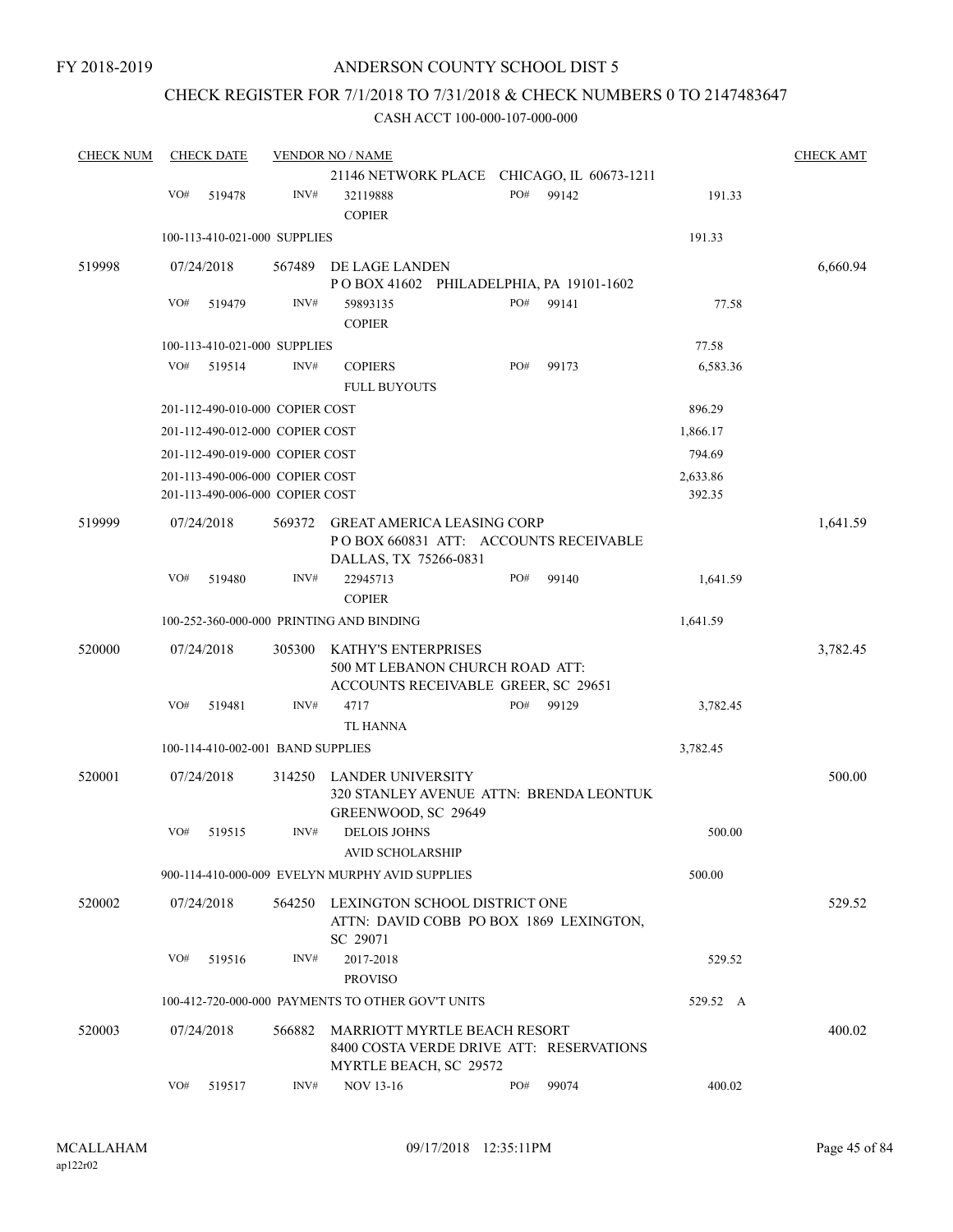### FY 2018-2019

## ANDERSON COUNTY SCHOOL DIST 5

## CHECK REGISTER FOR 7/1/2018 TO 7/31/2018 & CHECK NUMBERS 0 TO 2147483647

|   | <b>CHECK NUM</b> |     | <b>CHECK DATE</b>                 |        | <b>VENDOR NO / NAME</b>                                                                                     |     |       |               | <b>CHECK AMT</b> |
|---|------------------|-----|-----------------------------------|--------|-------------------------------------------------------------------------------------------------------------|-----|-------|---------------|------------------|
|   |                  |     |                                   |        | <b>HASSAN</b>                                                                                               |     |       |               |                  |
|   |                  |     |                                   |        | 100-257-333-000-000 TRIPS AND CONFERENCES                                                                   |     |       | 400.02        |                  |
|   | 520004           |     | 07/24/2018                        | 574354 | METEOR EDUCATION LLC<br>PO BOX 535519 ATLANTA, GA 30353-5519                                                |     |       |               | 75,265.29        |
|   |                  | VO# | 519482                            | INV#   | 96766                                                                                                       | PO# | 98495 | 75,265.29     |                  |
|   |                  |     |                                   |        | <b>NEVITT FOREST</b>                                                                                        |     |       |               |                  |
|   |                  |     |                                   |        | 600-256-540-012-000 EQUIPMENT-EXPENDABLE                                                                    |     |       | 75,265.29 A   |                  |
|   | 520005           |     | 07/24/2018                        | 382750 | NEW FOUNDATIONS CHILDREN & FAM SVCS INC<br>2300 STANDRIDGE ROAD ATT: DONNA<br>HARRINGTON ANDERSON, SC 29625 |     |       |               | 3,404.76         |
|   |                  | VO# | 519483                            | INV#   | 1584                                                                                                        | PO# | 99135 | 3,404.76      |                  |
|   |                  |     |                                   |        | <b>JUNE EXPENSES</b>                                                                                        |     |       |               |                  |
|   |                  |     |                                   |        | 221-113-312-NFH-000 COORD/FACIL/TUTORS                                                                      |     |       | 3,404.76 A    |                  |
| * | 520007           |     | 07/24/2018                        | 564531 | NIGP NATIONAL INST GOVT PURCHASING<br>2411 DULLES CORNER PARK SUITE #350<br>HERNDON, VA 20171               |     |       |               | 356.00           |
|   |                  | VO# | 519518                            | INV#   | 2018-19<br><b>MEMBERSHIP DUES</b>                                                                           | PO# | 99073 | 356.00        |                  |
|   |                  |     | 100-257-640-000-000 DUES AND FEES |        |                                                                                                             |     |       | 356.00        |                  |
|   | * 520009         |     | 07/24/2018                        |        | 565985 PANERA BREAD<br>103 ANDERSON STATION ANDERSON, SC 29621                                              |     |       |               | 700.00           |
|   |                  | VO# | 519485                            | INV#   | 34590046<br><b>FOR AUGUST 13TH</b>                                                                          |     |       | 700.00        |                  |
|   |                  |     |                                   |        | 712-271-660-012-201 MISCELLANEOUS EXPENSE                                                                   |     |       | 700.00        |                  |
|   | 520010           |     | 07/24/2018                        | 397270 | PAPA JOHN'S PIZZA<br>401 VARDRY STREET GREENVILLE, SC 29601                                                 |     |       |               | 378.33           |
|   |                  | VO# | 519486                            | INV#   | 1019-18-5952<br><b>HOMELAND PARK</b>                                                                        |     |       | 378.33        |                  |
|   |                  |     | 600-256-460-011-000 FOOD          |        |                                                                                                             |     |       | 378.33 A      |                  |
|   | 520011           |     | 07/24/2018                        | 564232 | POSITIVE PROMOTIONS<br>PO BOX 11537 ATT: ACCOUNTS RECEIVABLE                                                |     |       |               | 200.45           |
|   |                  | VO# | 519487                            | INV#   | NEWARK, NJ 07101-4537<br>06066027                                                                           | PO# | 98733 | 200.45        |                  |
|   |                  |     |                                   |        | <b>SUPPLIES</b><br>201-113-410-006-000 SUPPLIES AND MATERIALS                                               |     |       | 200.45 A      |                  |
|   |                  |     |                                   |        |                                                                                                             |     |       |               |                  |
|   | 520012           |     | 07/24/2018                        | 574018 | <b>PSA HEALTHCARE</b><br>PEDIATRIC SERVICES OF AMERICA PO BOX 102714<br>ATLANTA, GA 30368-2714              |     |       |               | 4,062.40         |
|   |                  | VO# | 519509                            | INV#   | PAT# 309338                                                                                                 | PO# | 97328 | 557.20        |                  |
|   |                  |     |                                   |        | SEPT 2017 SERVICES                                                                                          |     |       |               |                  |
|   |                  |     |                                   |        | 203-215-313-000-000 O&M/ PT/ ESL SERVICES                                                                   |     |       | 0.00 A        |                  |
|   |                  |     |                                   |        | 283-126-312-000-000 CONTRACTED SERVICES                                                                     |     |       | $0.00\quad A$ |                  |
|   |                  |     |                                   |        | 283-127-312-000-000 PURCHASED SERVICES-LD/DD/OHI                                                            |     |       | 557.20 A      |                  |
|   |                  |     | VO# 519510                        | INV#   | PAT# 309338                                                                                                 | PO# | 97328 | 3,505.20      |                  |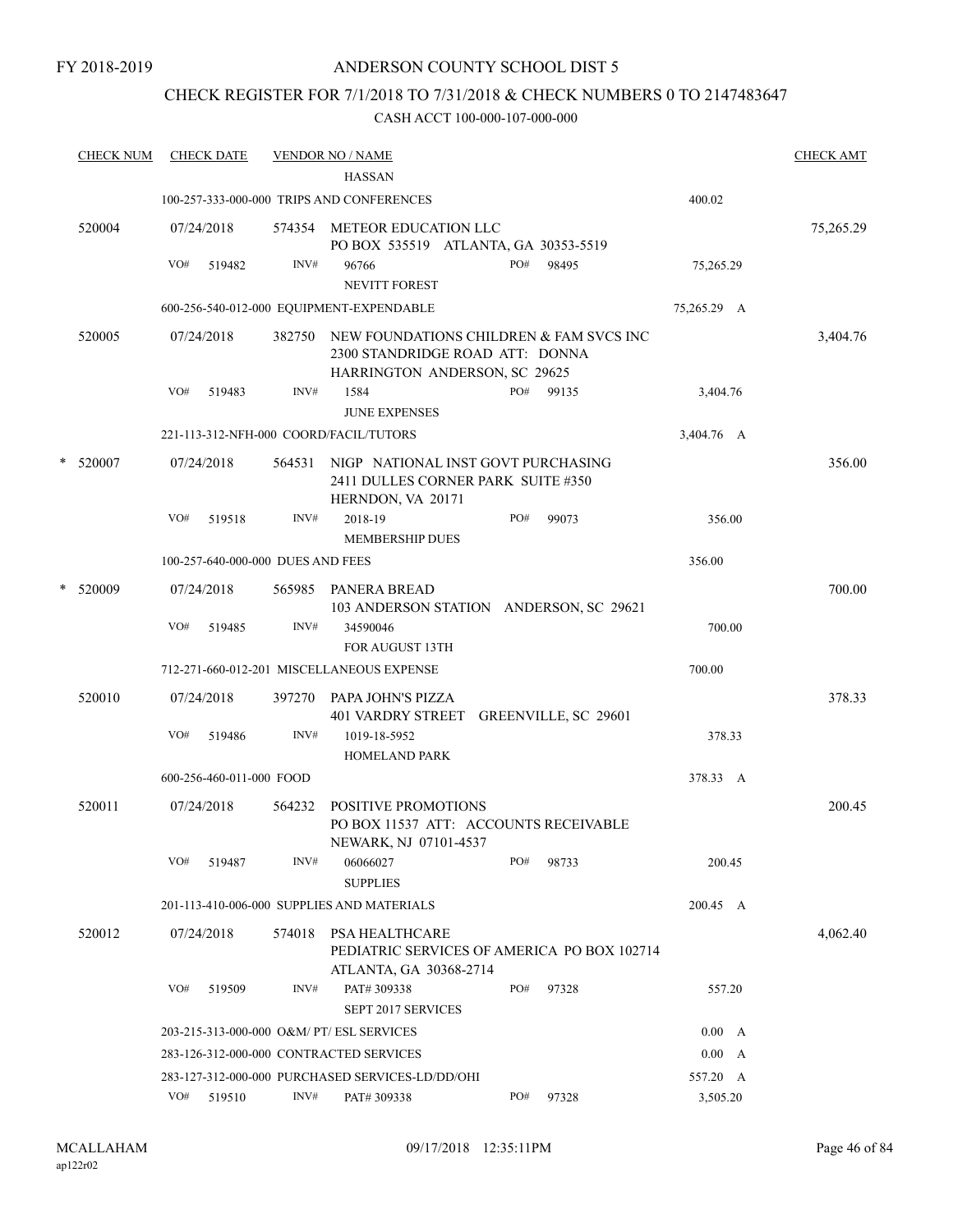## CHECK REGISTER FOR 7/1/2018 TO 7/31/2018 & CHECK NUMBERS 0 TO 2147483647

| <b>CHECK NUM</b> | <b>CHECK DATE</b>                  |        | <b>VENDOR NO / NAME</b>                                                                                  |            |   | <b>CHECK AMT</b> |
|------------------|------------------------------------|--------|----------------------------------------------------------------------------------------------------------|------------|---|------------------|
|                  |                                    |        | <b>MAY SERVICES</b>                                                                                      |            |   |                  |
|                  |                                    |        | 203-215-313-000-000 O&M/ PT/ ESL SERVICES                                                                | 3,303.20 A |   |                  |
|                  |                                    |        | 283-126-312-000-000 CONTRACTED SERVICES                                                                  | 0.00       | A |                  |
|                  |                                    |        | 283-127-312-000-000 PURCHASED SERVICES-LD/DD/OHI                                                         | 202.00 A   |   |                  |
| 520013           | 07/24/2018                         |        | 570873 SCAGPO<br>PO BOX 61989 NORTH CHARLESTON, SC 29419                                                 |            |   | 195.00           |
|                  | VO#<br>519526                      | INV#   | PO#<br>99075<br><b>HASSAN</b><br><b>REGISTRATION</b>                                                     | 195.00     |   |                  |
|                  |                                    |        | 100-257-333-000-000 TRIPS AND CONFERENCES                                                                | 195.00     |   |                  |
| 520014           | 07/24/2018                         | 569018 | <b>SC FFA CENTER</b><br>BETSY HWANG 509 WESTINGHOUSE RD<br>PENDLETON, SC 29670                           |            |   | 150.00           |
|                  | VO#<br>519491                      | INV#   | <b>FFA CAMP</b><br><b>CAROLYN LAURITZEN</b>                                                              | 150.00     |   |                  |
|                  | 701-271-660-001-850 FFA EXPENSE    |        |                                                                                                          | 150.00     |   |                  |
| 520015           | 07/24/2018                         | 568215 | <b>SCHOOL LABELS.COM INC</b><br>PO BOX 2547 ATT: ACCOUNTS RECEIVABLE<br>CUMMING, GA 30028                |            |   | 925.00           |
|                  | VO#<br>519489                      | INV#   | 14215                                                                                                    | 925.00     |   |                  |
|                  |                                    |        | <b>NEVITT FOREST</b>                                                                                     |            |   |                  |
|                  | 100-112-410-012-000 SUPPLIES       |        |                                                                                                          | 925.00     |   |                  |
| 520016           | 07/24/2018                         | 570099 | SCHOOL SPECIALTY, INC.<br>32656 COLLECTION CENTER DR. ATT:<br>ACCOUNTS RECEIVABLE CHICAGO, IL 60693-0656 |            |   | 1,313.06         |
|                  | VO#<br>519527                      | INV#   | 208120784680<br><b>SUPPLIES</b>                                                                          | 1,313.06   |   |                  |
|                  |                                    |        | 709-271-660-009-201 MISCELLANEOUS EXPENSE                                                                | 1,313.06   |   |                  |
| 520017           | 07/24/2018                         | 574194 | <b>SCISA</b><br>PO DRAWER 690 ORANGBURG, SC 29116-0690                                                   |            |   | 450.00           |
|                  | VO#<br>519490                      | INV#   | <b>REGISTRATION</b><br>MONTESSORI SCHOOL                                                                 | 450.00     |   |                  |
|                  |                                    |        | 267-370-312-000-MSA PS-MONTESSORI SCH OF AND                                                             | 450.00     |   |                  |
| 520018           | 07/24/2018                         | 570059 | <b>SHARP BUSINESS SYSTEMS</b><br>DEPT 1216 PO BOX 121216 DALLAS, TX<br>75312-1216                        |            |   | 2,248.05         |
|                  | VO#<br>519492                      | INV#   | 9001232756<br><b>COPIES</b>                                                                              | 49.01      |   |                  |
|                  | 723-190-660-023-913 COPIER EXPENSE |        |                                                                                                          | 49.01      |   |                  |
|                  | VO#<br>519493                      | INV#   | 9001249985<br><b>COPIES</b>                                                                              | 12.84      |   |                  |
|                  |                                    |        | 705-271-660-005-411 MISCELLANEOUS EXPENSE                                                                | 12.84      |   |                  |
|                  | VO#<br>519494                      | INV#   | 9001238308<br><b>COPIES</b>                                                                              | 12.59      |   |                  |
|                  |                                    |        | 705-271-660-005-411 MISCELLANEOUS EXPENSE                                                                | 12.59      |   |                  |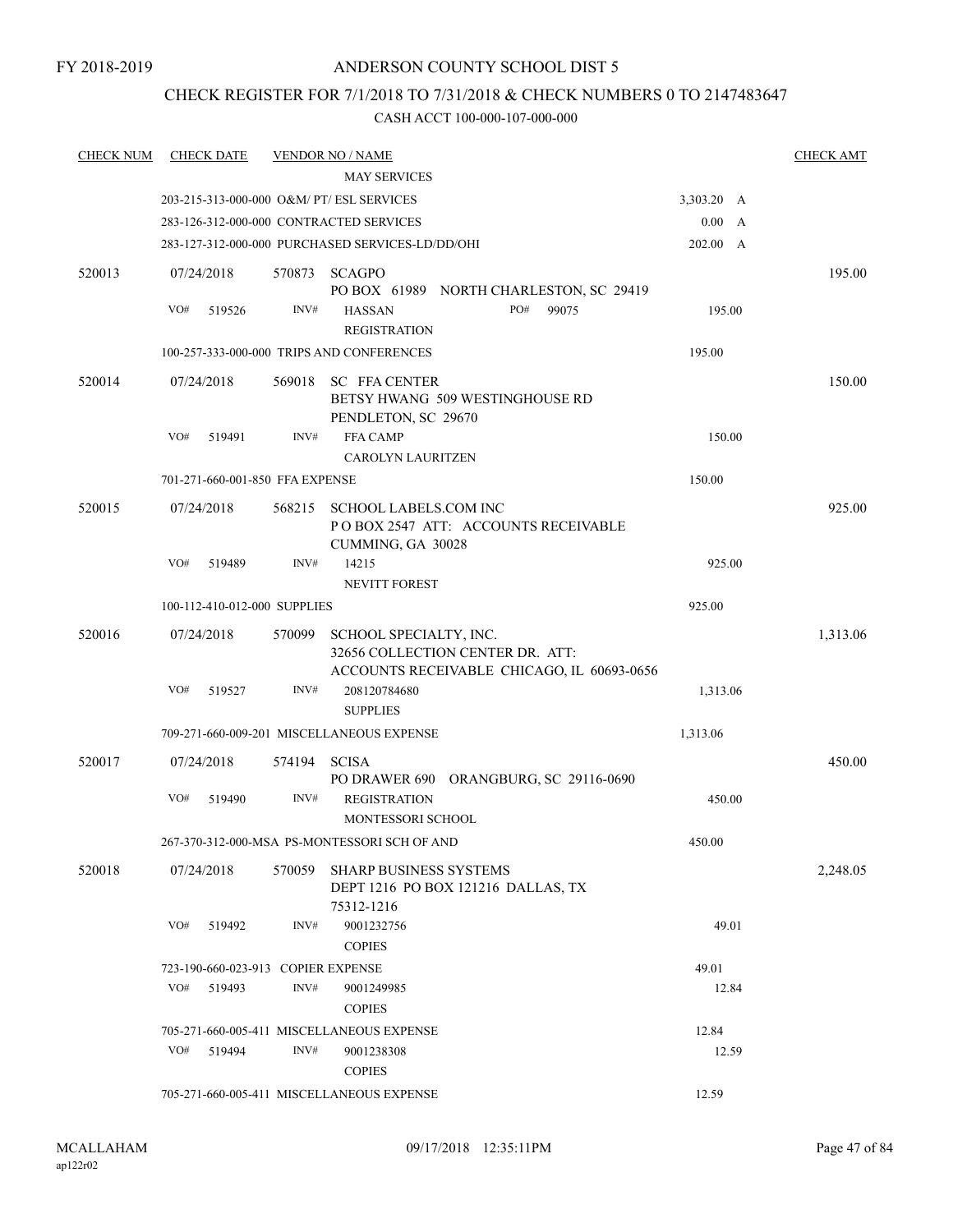## CHECK REGISTER FOR 7/1/2018 TO 7/31/2018 & CHECK NUMBERS 0 TO 2147483647

| <b>CHECK NUM</b> | <b>CHECK DATE</b>                  |        | <b>VENDOR NO / NAME</b>                                                           |                       |       |            | <b>CHECK AMT</b> |
|------------------|------------------------------------|--------|-----------------------------------------------------------------------------------|-----------------------|-------|------------|------------------|
|                  | VO#<br>519495                      | INV#   | 9001238307<br><b>COPIES</b>                                                       |                       |       | 33.62      |                  |
|                  | 717-271-660-017-362 COPIER EXPENSE |        |                                                                                   |                       |       | 33.62      |                  |
|                  | VO#<br>519496                      | INV#   | 9001234400<br><b>COPIES</b>                                                       |                       |       | 57.97      |                  |
|                  | 709-271-660-009-362 COPIER EXPENSE |        |                                                                                   |                       |       | 57.97      |                  |
|                  | VO#<br>519497                      | INV#   | 9001250110<br><b>COPIES</b>                                                       |                       |       | 65.49      |                  |
|                  | 201-112-490-012-000 COPIER COST    |        |                                                                                   |                       |       | 65.49 A    |                  |
|                  | VO#<br>519498                      | INV#   | 9001257999<br><b>COPIES</b>                                                       |                       |       | 20.33      |                  |
|                  | 201-112-490-010-000 COPIER COST    |        |                                                                                   |                       |       | 20.33 A    |                  |
|                  | VO#<br>519528                      | INV#   | 9001274961<br><b>COPIER</b>                                                       | PO#                   | 99139 | 1,996.20   |                  |
|                  |                                    |        | 100-252-360-000-000 PRINTING AND BINDING                                          |                       |       | 1,996.20   |                  |
| 520019           | 07/24/2018                         | 568954 | <b>SHRED A WAY</b><br>PO BOX 51132 ATT: ACCOUNTS RECEIVABLE<br>PIEDMONT, SC 29673 |                       |       |            | 141.00           |
|                  | VO#<br>519499                      | INV#   | A33381<br><b>ADULT ED</b>                                                         |                       |       | 28.00      |                  |
|                  |                                    |        | 723-190-660-023-911 MISCELLANEOUS- ADULT ED EXPENSE                               |                       |       | 28.00      |                  |
|                  | VO#<br>519500                      | INV#   | A61500<br><b>MIDWAY ELEM</b>                                                      |                       |       | 65.00      |                  |
|                  |                                    |        | 717-190-660-017-201 MISCELLANEOUS EXPENSE                                         |                       |       | 65.00      |                  |
|                  | VO#<br>519501                      | INV#   | A070318<br><b>DISTRICT OFFICE</b>                                                 |                       |       | 48.00      |                  |
|                  |                                    |        | 100-252-312-000-000 PURCHASED SERVICES                                            |                       |       | 48.00      |                  |
| 520020           | 07/24/2018                         | 571007 | SIMPLIFIED OFFICE SYSTEMS<br>6220 BUSH RIVER ROAD COLUMBIA, SC 29212              |                       |       |            | 366.09           |
|                  | VO#<br>519502                      | INV#   | 180605-0050<br><b>MIDWAY ELEM</b>                                                 |                       |       | 366.09     |                  |
|                  | 717-190-660-017-362 COPIER EXPENSE |        |                                                                                   |                       |       | 366.09     |                  |
| 520021           | 07/24/2018                         | 519401 | <b>VERIZON</b><br>P O BOX 660108                                                  | DALLAS, TX 75266-0652 |       |            | 5,488.94         |
|                  | VO#<br>519512                      | INV#   | 9809746797<br><b>SERVICE</b>                                                      |                       |       | 5,488.94   |                  |
|                  | 100-266-340-000-000 TELEPHONE      |        |                                                                                   |                       |       | 4,146.51 A |                  |
|                  | 100-266-340-001-000 TELEPHONE      |        |                                                                                   |                       |       | 117.89 A   |                  |
|                  | 100-266-340-002-000 TELEPHONE      |        |                                                                                   |                       |       | 148.54 A   |                  |
|                  | 100-266-340-003-000 TELEPHONE      |        |                                                                                   |                       |       | 106.48 A   |                  |
|                  | 100-266-340-006-000 TELEPHONE      |        |                                                                                   |                       |       | 70.63 A    |                  |
|                  | 100-266-340-007-000 TELEPHONE      |        |                                                                                   |                       |       | 66.53<br>A |                  |
|                  | 100-266-340-008-000 TELEPHONE      |        |                                                                                   |                       |       | 66.53 A    |                  |
|                  | 100-266-340-009-000 TELEPHONE      |        | 66.53 A                                                                           |                       |       |            |                  |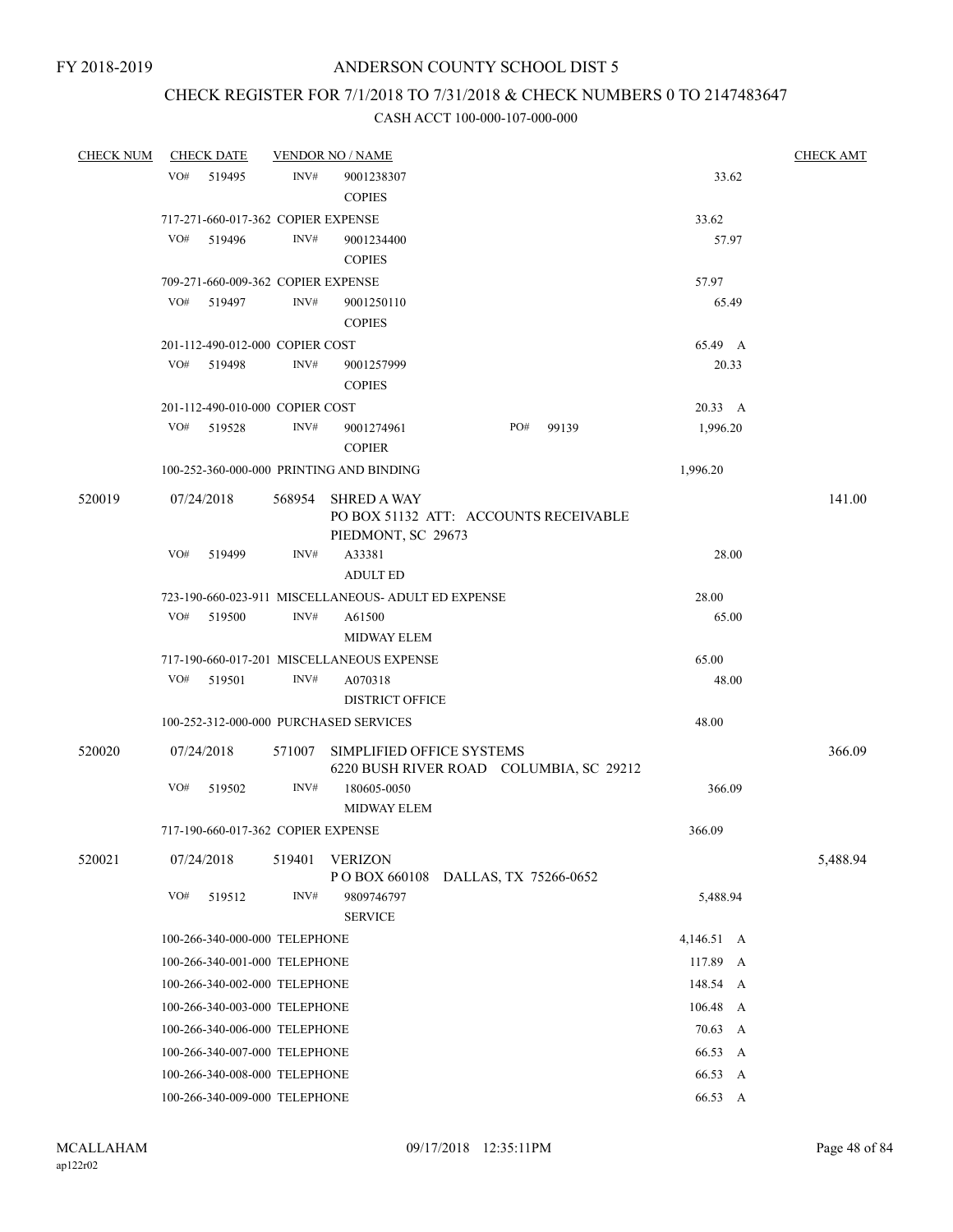## CHECK REGISTER FOR 7/1/2018 TO 7/31/2018 & CHECK NUMBERS 0 TO 2147483647

| <b>CHECK NUM</b> |     | <b>CHECK DATE</b>                  |        | <b>VENDOR NO / NAME</b>                                             |     |                                       |           |              | <b>CHECK AMT</b> |
|------------------|-----|------------------------------------|--------|---------------------------------------------------------------------|-----|---------------------------------------|-----------|--------------|------------------|
|                  |     | 100-266-340-010-000 TELEPHONE      |        |                                                                     |     |                                       | 13.29 A   |              |                  |
|                  |     | 100-266-340-012-000 TELEPHONE      |        |                                                                     |     |                                       | 13.29     | A            |                  |
|                  |     | 100-266-340-013-000 TELEPHONE      |        |                                                                     |     |                                       | 13.29 A   |              |                  |
|                  |     | 100-266-340-014-000 TELEPHONE      |        |                                                                     |     |                                       | 66.53     | A            |                  |
|                  |     | 100-266-340-015-000 TELEPHONE      |        |                                                                     |     |                                       | 79.82 A   |              |                  |
|                  |     | 100-266-340-016-000 TELEPHONE      |        |                                                                     |     |                                       | 53.24 A   |              |                  |
|                  |     | 100-266-340-017-000 TELEPHONE      |        |                                                                     |     |                                       | 76.53 A   |              |                  |
|                  |     | 100-266-340-018-000 TELEPHONE      |        |                                                                     |     |                                       | 13.29     | A            |                  |
|                  |     | 100-266-340-019-000 TELEPHONE      |        |                                                                     |     |                                       | 13.29     | $\mathbf{A}$ |                  |
|                  |     | 100-266-340-020-000 TELEPHONE      |        |                                                                     |     |                                       | 17.39 A   |              |                  |
|                  |     | 283-126-321-000-000 CELL PHONES    |        |                                                                     |     |                                       | 88.31 A   |              |                  |
|                  |     | 338-221-340-000-EAR TELEPHONE      |        |                                                                     |     |                                       | 38.07 A   |              |                  |
|                  |     | 600-256-340-000-000 TELEPHONE      |        |                                                                     |     |                                       | 159.72 A  |              |                  |
|                  |     |                                    |        | 900-188-340-000-006 HOMELESS TELEPHONE                              |     |                                       | 53.24 A   |              |                  |
| 520022           |     | 07/24/2018                         | 524353 | WAL-MART COMMUNITY/GEMB<br>ATLANTA, GA 30353-0934                   |     | POBOX 530934 ATT: ACCOUNTS RECEIVABLE |           |              | 718.40           |
|                  | VO# | 519503                             | INV#   | 2021 5308                                                           |     |                                       | 718.40    |              |                  |
|                  |     |                                    |        | <b>GLENVIEW</b>                                                     |     |                                       |           |              |                  |
|                  |     |                                    |        | 720-271-660-020-411 MISCELLANEOUS EXPENSE                           |     |                                       | 55.28     |              |                  |
|                  |     |                                    |        | 720-271-660-020-663 ATHLETIC GENERAL EXPENSE                        |     |                                       | 10.54     |              |                  |
|                  |     |                                    |        | 720-271-660-020-666 CONCESSIONS EXPENSE                             |     |                                       | 652.58    |              |                  |
| 520023           |     | 07/24/2018                         | 573864 | WELLS FARGO VENDOR FIN SERV<br>PO BOX 105710 ATLANTA, GA 30348-5710 |     |                                       |           |              | 43,176.62        |
|                  | VO# | 519504                             | INV#   | 68491141<br><b>COPIER</b>                                           |     |                                       | 706.20    |              |                  |
|                  |     | 723-190-660-023-913 COPIER EXPENSE |        |                                                                     |     |                                       | 706.20    |              |                  |
|                  | VO# | 519505                             | INV#   | 68542844<br><b>COPIER</b>                                           |     |                                       | 174.41    |              |                  |
|                  |     | 723-190-660-023-913 COPIER EXPENSE |        |                                                                     |     |                                       | 174.41    |              |                  |
|                  | VO# | 519506                             | INV#   | 68421270<br><b>COPIER</b>                                           | PO# | 99144                                 | 15,343.80 |              |                  |
|                  |     | 100-114-410-003-000 SUPPLIES       |        |                                                                     |     |                                       | 15,343.80 |              |                  |
|                  | VO# | 519507                             | INV#   | 68391031<br><b>COPIER</b>                                           | PO# | 99146                                 | 3,978.26  |              |                  |
|                  |     |                                    |        | 329-115-690-000-000 OTHER OBJECTS-WBL                               |     |                                       | 3,978.26  |              |                  |
|                  | VO# | 519508                             | INV#   | 68393665<br><b>COPIER</b>                                           | PO# | 99145                                 | 17,292.78 |              |                  |
|                  |     | 100-115-410-002-000 SUPPLIES       |        |                                                                     |     |                                       | 17,292.78 |              |                  |
|                  | VO# | 519529                             | INV#   | 68426057<br><b>COPIER</b>                                           | PO# | 99147                                 | 763.45    |              |                  |
|                  |     | 100-112-410-017-000 SUPPLIES       |        |                                                                     |     |                                       | 763.45    |              |                  |
|                  | VO# | 519530                             | INV#   | 68387738                                                            | PO# | 99143                                 | 1,707.72  |              |                  |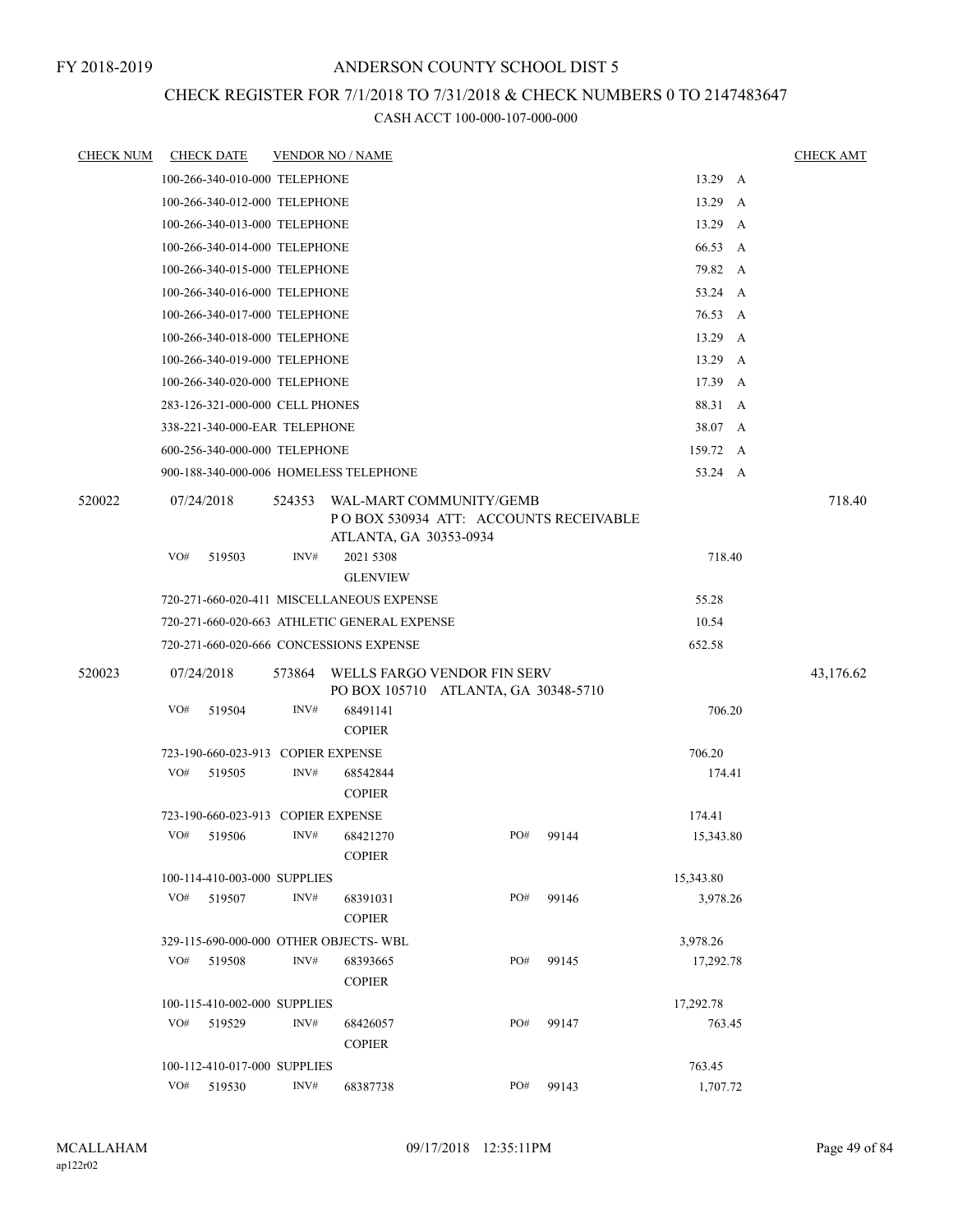## CHECK REGISTER FOR 7/1/2018 TO 7/31/2018 & CHECK NUMBERS 0 TO 2147483647

| <b>CHECK NUM</b> |     | <b>CHECK DATE</b>            |        | <b>VENDOR NO / NAME</b><br><b>COPIER</b>        |                                                                                                           |       |          | <b>CHECK AMT</b> |
|------------------|-----|------------------------------|--------|-------------------------------------------------|-----------------------------------------------------------------------------------------------------------|-------|----------|------------------|
|                  |     |                              |        | 329-115-690-000-000 OTHER OBJECTS- WBL          |                                                                                                           |       | 1,707.72 |                  |
|                  | VO# | 519532                       | INV#   | 68570904<br><b>COPIER</b>                       | PO#                                                                                                       | 99148 | 3,210.00 |                  |
|                  |     | 100-139-410-015-000 SUPPLIES |        |                                                 |                                                                                                           |       | 3,210.00 |                  |
| 520025           |     | 07/26/2018                   | 110901 | ANDERSON AREA CHAMBER OF COMMERCE<br>SC 29621   | 907 NORTH MAIN STREET SUITE 200 ANDERSON,                                                                 |       |          | 1,340.00         |
|                  | VO# | 519577                       | INV#   | <b>REGISTRATION</b><br><b>ROBERT COUCH</b>      |                                                                                                           |       | 1,340.00 |                  |
|                  |     |                              |        | 100-115-312-031-000 PURCHASED SERVICES          |                                                                                                           |       | 1,340.00 |                  |
| 520026           |     | 07/26/2018                   | 566562 |                                                 | ANDERSON OUTDOOR POWER EQUIPMENT<br>110 MIRACLE MILE DRIVE ATT: ACCOUNTS<br>RECEIVABLE ANDERSON, SC 29621 |       |          | 186.29           |
|                  | VO# | 519567                       | INV#   | 199201<br><b>SUPPLIES</b>                       |                                                                                                           |       | 186.29   |                  |
|                  |     |                              |        | 100-254-410-000-001 MAINT. SUPPLIES-STRUCTURES  |                                                                                                           |       | 186.29   |                  |
| 520027           |     | 07/26/2018                   | 568170 | ANDERSON UNIVERSITY                             | 316 BOULEVARD ANDERSON, SC 29621                                                                          |       |          | 1,365.00         |
|                  | VO# | 519578                       | INV#   | <b>SUMMER 2018</b>                              |                                                                                                           |       | 1,365.00 |                  |
|                  |     |                              |        | <b>MEAGAN BURRISS</b>                           |                                                                                                           |       |          |                  |
|                  |     |                              |        | 267-370-312-000-ACS PS-ANDERSON CHRISTIAN SCH   |                                                                                                           |       | 1,365.00 |                  |
| 520028           |     | 07/26/2018                   |        | 575314 AVALOS, TAMARA <sup>^^</sup>             | 315 DUTCH COURT ROCK HILL, SC 29730                                                                       |       |          | 1,861.05         |
|                  | VO# | 519644                       | INV#   | <b>CHEER BOWS</b><br><b>TL HANNA</b>            |                                                                                                           |       | 1,861.05 |                  |
|                  |     | 100-114-410-002-000 SUPPLIES |        |                                                 |                                                                                                           |       | 1,861.05 |                  |
| 520029           |     | 07/26/2018                   | 564662 | <b>BRADY'S SCREEN PRINTING</b>                  | 106 CONCORD ROAD ATT: ACCOUNTS<br>RECEIVABLE ANDERSON, SC 29621                                           |       |          | 1,560.06         |
|                  | VO# | 519579                       | INV#   | 33674<br><b>NEVITT FOREST</b>                   |                                                                                                           |       | 1,560.06 |                  |
|                  |     |                              |        | 712-271-660-012-201 MISCELLANEOUS EXPENSE       |                                                                                                           |       | 1,560.06 |                  |
| 520030           |     | 07/26/2018                   |        | 152495 CAMCOR, INC<br>BURLINGTON, NC 27216-1899 | POBOX 1899 ATT: ACCOUNTS RECEIVABLE                                                                       |       |          | 3,050.92         |
|                  | VO# | 519580                       | INV#   | 2451084<br><b>TECHNOLOGY</b>                    | PO#                                                                                                       | 98959 | 3,050.92 |                  |
|                  |     |                              |        | 600-256-540-003-000 EQUIPMENT-EXPENDABLE        |                                                                                                           |       | 3,050.92 |                  |
| 520031           |     | 07/26/2018                   | 572787 | CC&I SERVICES LLC<br>29376                      | 4795 S CHURCH ST EXT SUITE 2 ROEBUCK, SC                                                                  |       |          | 8,782.00         |
|                  | VO# | 519581                       | INV#   | 3905<br>WHS TOLIET BID                          | PO#                                                                                                       | 97770 | 545.00   |                  |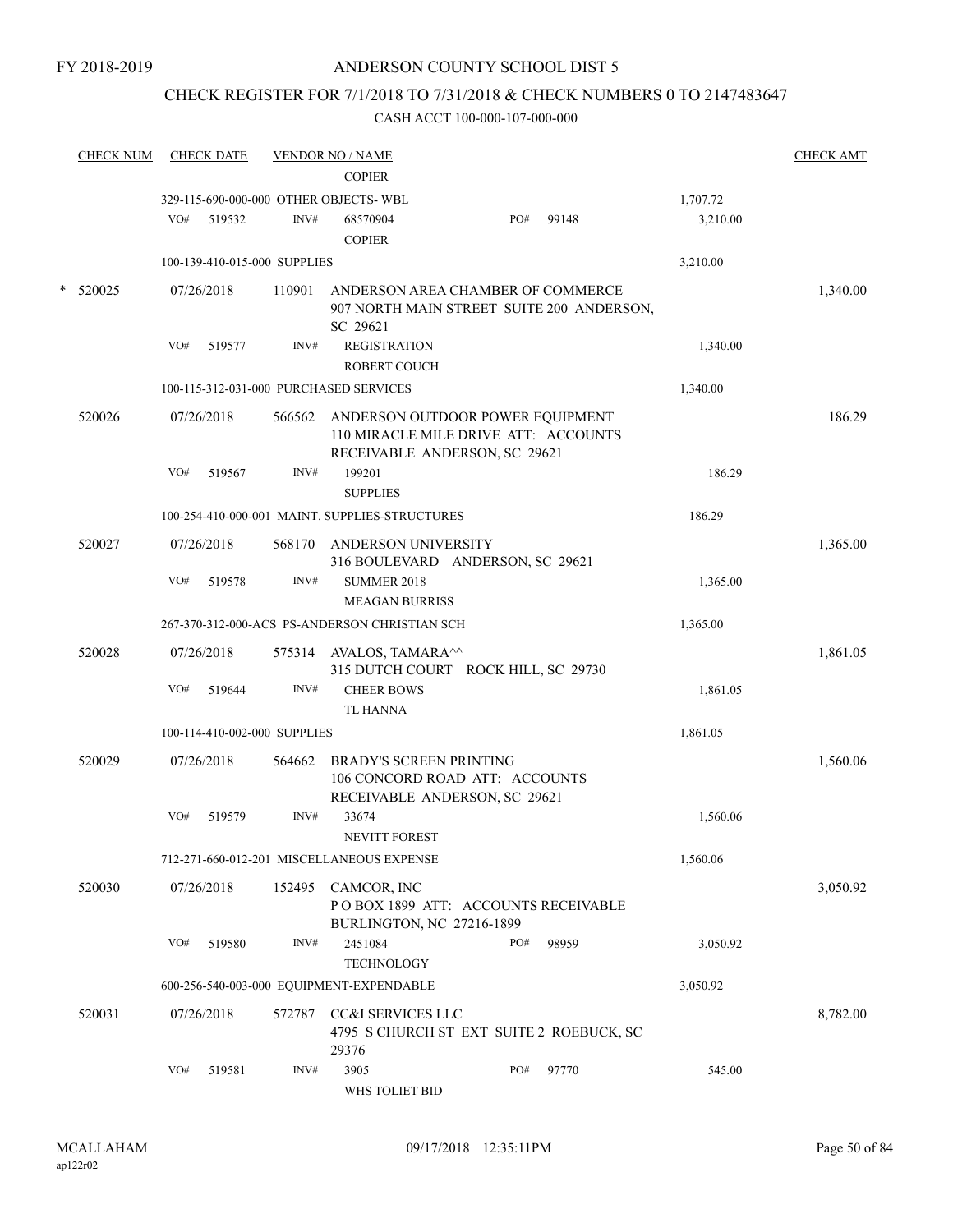## CHECK REGISTER FOR 7/1/2018 TO 7/31/2018 & CHECK NUMBERS 0 TO 2147483647

|        | <b>CHECK NUM</b> |     | <b>CHECK DATE</b>                 |        | <b>VENDOR NO / NAME</b>                                                                                 |     |       |            | <b>CHECK AMT</b> |
|--------|------------------|-----|-----------------------------------|--------|---------------------------------------------------------------------------------------------------------|-----|-------|------------|------------------|
|        |                  |     |                                   |        | 515-253-529-003-FAC STADIUM BATHROOM RENOVATIONS                                                        |     |       | 545.00 A   |                  |
|        |                  |     | VO# 519582                        | INV#   | 3911                                                                                                    | PO# | 98318 | 485.00     |                  |
|        |                  |     |                                   |        | WHS MULTI SPORT                                                                                         |     |       |            |                  |
|        |                  |     |                                   |        | 505-271-540-003-BSC BASEBALL&SOFTBALL COMPLEX                                                           |     |       | 485.00 A   |                  |
|        |                  | VO# | 519583                            | INV#   | 3906                                                                                                    | PO# | 98317 | 3,330.00   |                  |
|        |                  |     |                                   |        | TLH MULTI SPORT                                                                                         |     |       |            |                  |
|        |                  |     |                                   |        | 505-271-540-002-BSC BASEBALL&SOFTBALL COMPLEX                                                           |     |       | 3,330.00 A |                  |
|        |                  | VO# | 519584                            | INV#   | 3904                                                                                                    | PO# | 96454 | 4,422.00   |                  |
|        |                  |     |                                   |        | AIT                                                                                                     |     |       |            |                  |
|        |                  |     | 515-253-520-031-CAR CAREER CENTER |        |                                                                                                         |     |       | 4,422.00 A |                  |
| $\ast$ | 520033           |     | 07/26/2018                        |        | 566288 CES CITY ELECTRIC ACCTS<br>P.O. BOX 71465 ATT: ACCOUNTS RECEIVABLE<br>NORTH CHARLESTON, SC 29415 |     |       |            | 281.25           |
|        |                  | VO# | 519571                            | INV#   | 138573                                                                                                  |     |       | 281.25     |                  |
|        |                  |     |                                   |        | <b>SUPPLIES</b>                                                                                         |     |       |            |                  |
|        |                  |     |                                   |        | 100-254-410-000-001 MAINT. SUPPLIES-STRUCTURES                                                          |     |       | 281.25 A   |                  |
|        | 520034           |     | 07/26/2018                        |        | 569437 CHASTAIN, DENNIS L<br>CHASTAIN'S HEATING & AIR 3553 KEYS STREET<br>ANDERSON, SC 29624            |     |       |            | 195.00           |
|        |                  | VO# | 519585                            | INV#   | 117540<br><b>RENTAL</b>                                                                                 |     |       | 195.00     |                  |
|        |                  |     |                                   |        | 100-255-323-000-000 CONTRACTED SERVICES                                                                 |     |       | 195.00 A   |                  |
|        | $*$ 520037       |     | 07/26/2018                        |        | 565763 CONVERSE COLLEGE<br>580 EAST MAIN STREET ATT: PAMELA BRADLEY<br>SPARTANBURG, SC 29302            |     |       |            | 5,500.00         |
|        |                  | VO# | 519586                            | INV#   | 2556                                                                                                    | PO# | 99153 | 5,500.00   |                  |
|        |                  |     |                                   |        | <b>SUMMER 2018</b>                                                                                      |     |       |            |                  |
|        |                  |     | 311-224-333-000-0GT GT PROF DEV   |        |                                                                                                         |     |       | 5,500.00 A |                  |
|        | 520038           |     | 07/26/2018                        | 187300 | CRESCENT SUPPLY CO, INC<br>POBOX 8798 ATT: ACCOUNTS RECEIVABLE<br>GREENVILLE, SC 29604                  |     |       |            | 346.57           |
|        |                  | VO# | 519562                            | INV#   | 391341                                                                                                  |     |       | 11.50      |                  |
|        |                  |     |                                   |        | <b>SUPPLIES</b>                                                                                         |     |       |            |                  |
|        |                  |     |                                   |        | 100-254-410-021-400 HVAC/ELECTRICAL/PLUMBING                                                            |     |       | 11.50      |                  |
|        |                  | VO# | 519563                            | INV#   | 391342<br><b>SUPPLIES</b>                                                                               |     |       | 102.90     |                  |
|        |                  |     |                                   |        | 100-254-410-012-400 HVAC/ELECTRICAL/PLUMBING                                                            |     |       | 20.57      |                  |
|        |                  |     |                                   |        | 100-254-410-013-400 HVAC/ELECTRICAL/PLUMBING                                                            |     |       | 20.57      |                  |
|        |                  |     |                                   |        | 100-254-410-017-400 HVAC/ELECTRICAL/PLUMBING                                                            |     |       | 20.57      |                  |
|        |                  |     |                                   |        | 100-254-410-018-400 HVAC/ELECTRICAL/PLUMBING                                                            |     |       | 20.62      |                  |
|        |                  |     |                                   |        | 100-254-410-021-400 HVAC/ELECTRICAL/PLUMBING                                                            |     |       | 20.57      |                  |
|        |                  |     | $VO#$ 519564                      | INV#   | 391277                                                                                                  |     |       | 113.40     |                  |
|        |                  |     |                                   |        | <b>SUPPLIES</b>                                                                                         |     |       |            |                  |
|        |                  |     |                                   |        | 100-254-410-000-001 MAINT. SUPPLIES-STRUCTURES                                                          |     |       | 113.40     |                  |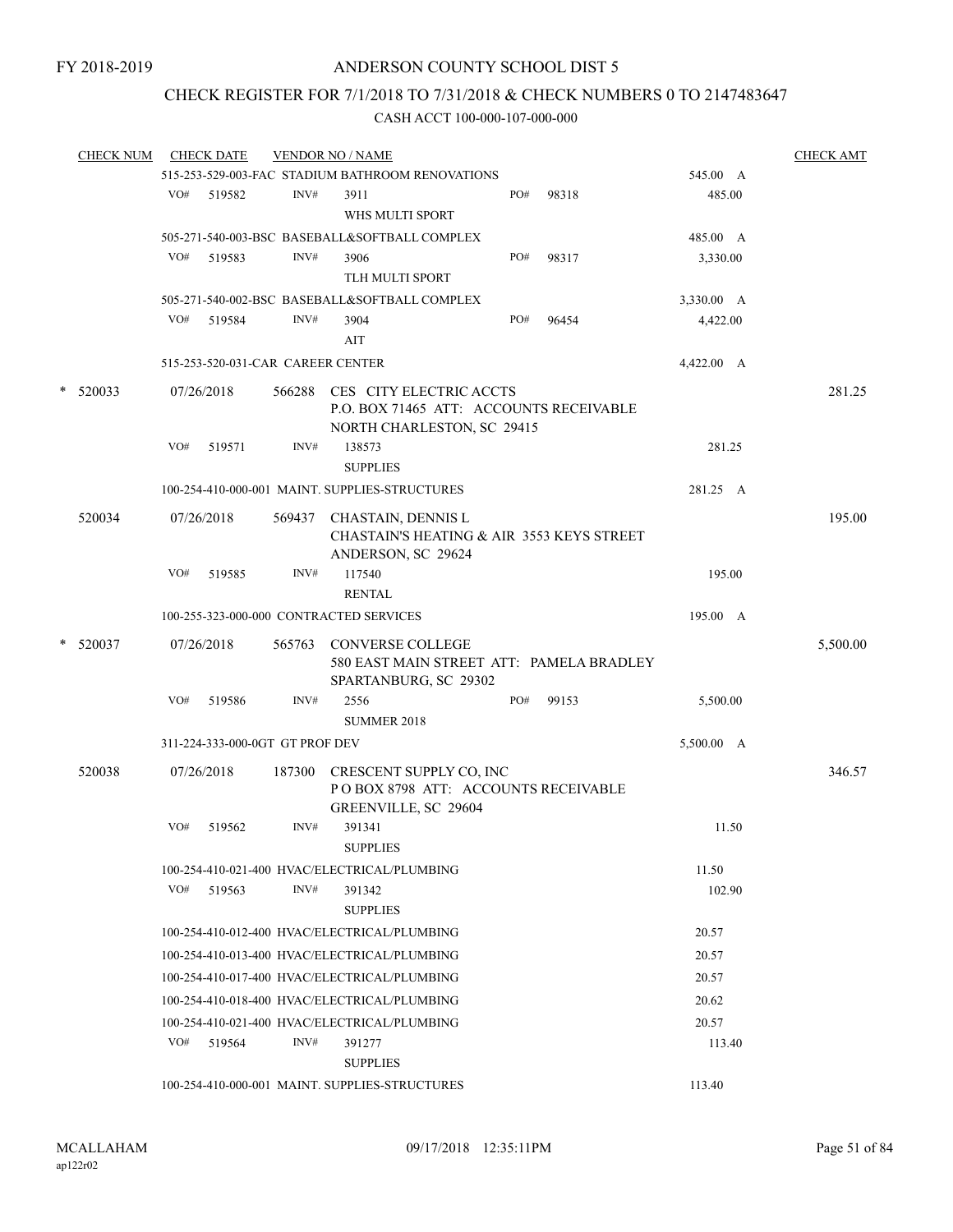## CHECK REGISTER FOR 7/1/2018 TO 7/31/2018 & CHECK NUMBERS 0 TO 2147483647

| <b>CHECK NUM</b> | <b>CHECK DATE</b>                                            |        | <b>VENDOR NO / NAME</b>                                                                    |     |       |                         | <b>CHECK AMT</b> |
|------------------|--------------------------------------------------------------|--------|--------------------------------------------------------------------------------------------|-----|-------|-------------------------|------------------|
|                  | VO#<br>519565                                                | INV#   | 391343<br><b>SUPPLIES</b>                                                                  |     |       | 118.77                  |                  |
|                  | 100-254-410-000-400 HVAC SUPPLIES                            |        |                                                                                            |     |       | 118.77                  |                  |
| 520039           | 07/26/2018                                                   | 564296 | DIAMOND SPRINGS WATER<br>POBOX 667887 ATT: ACCOUNTS RECEIVABLE<br>CHARLOTTE, NC 28266-7887 |     |       |                         | 114.92           |
|                  | VO#<br>519587                                                | INV#   | ACCT 78503018<br><b>TRANSPORTATION</b>                                                     |     |       | 114.92                  |                  |
|                  |                                                              |        | 100-255-323-000-000 CONTRACTED SERVICES                                                    |     |       | 114.92 A                |                  |
| 520040           | 07/26/2018                                                   | 213300 | EBS, INC<br>615 EAST RIVER STREET ATT: ACCOUNTS<br>RECEIVABLE ANDERSON, SC 29624           |     |       |                         | 146.09           |
|                  | VO#<br>519559                                                | INV#   | 103839<br><b>SUPPLIES</b>                                                                  |     |       | 103.29                  |                  |
|                  |                                                              |        | 100-254-323-005-001 CONTRACTED SERVICES                                                    |     |       | 40.00                   |                  |
|                  |                                                              |        | 100-254-410-002-001 SUPPLIES - MAINTENANCE                                                 |     |       | 63.29                   |                  |
|                  | VO#<br>519560                                                | INV#   | 103915<br><b>SUPPLIES</b>                                                                  |     |       | 30.76                   |                  |
|                  |                                                              |        | 100-254-410-000-001 MAINT. SUPPLIES-STRUCTURES                                             |     |       | 30.76                   |                  |
|                  | VO#<br>519561                                                | INV#   | 103918<br><b>SUPPLIES</b>                                                                  |     |       | 12.04                   |                  |
|                  |                                                              |        | 100-254-410-002-001 SUPPLIES - MAINTENANCE                                                 |     |       | 12.04                   |                  |
| 520041           | 07/26/2018                                                   |        | 572702 ENERGYCAP, INC.<br>2026 SANDY DRIVE STATE COLLEGE, PA 16803                         |     |       |                         | 2,593.00         |
|                  | VO#<br>519588                                                | INV#   | 29676<br><b>LICENSE</b>                                                                    | PO# | 99109 | 2,593.00                |                  |
|                  |                                                              |        | 100-254-470-000-CEN CENERGISTIC CONTRACT                                                   |     |       | 2,593.00                |                  |
| 520042           | 07/26/2018                                                   | 237555 | <b>FORMS &amp; SUPPLY</b><br>PO BOX 563953 ATT: ACCOUNTS RECEIVABLE<br>CHARLOTTE, NC 28256 |     |       |                         | 12,341.38        |
|                  | VO#<br>519590                                                | INV#   | 4636732<br><b>SITSTAND</b>                                                                 | PO# | 99019 | 12,341.38               |                  |
|                  | 100-115-410-001-000 SUPPLIES<br>100-115-410-001-000 SUPPLIES |        |                                                                                            |     |       | 11,891.98 A<br>449.40 A |                  |
| 520043           | 07/26/2018                                                   |        | 569352 FRONTLINE TECHNOLOGIES<br>PO BOX 780577 PHILADELPHIA, PA 19178-0577                 |     |       |                         | 22,398.84        |
|                  | VO#<br>519591                                                | INV#   | US83727<br><b>EVAULT 2018-19</b>                                                           | PO# | 99099 | 22,398.84               |                  |
|                  |                                                              |        | 283-126-312-000-000 CONTRACTED SERVICES                                                    |     |       | 22,398.84               |                  |
| 520044           | 07/26/2018                                                   | 575182 | HALDEMAN HOMME, INC.<br>430 INDUSTRIAL BLVD MINNEAPOLIS, MN 55413                          |     |       |                         | 17,120.00        |
|                  | VO#<br>519659                                                | INV#   | 171471<br>VOLLEYBALL SYSTEM                                                                | PO# | 98436 | 17,120.00               |                  |
|                  |                                                              |        | 100-271-410-005-000 MIDDLE SCHOOL SUPPLIES                                                 |     |       | $17,120.00 \quad A$     |                  |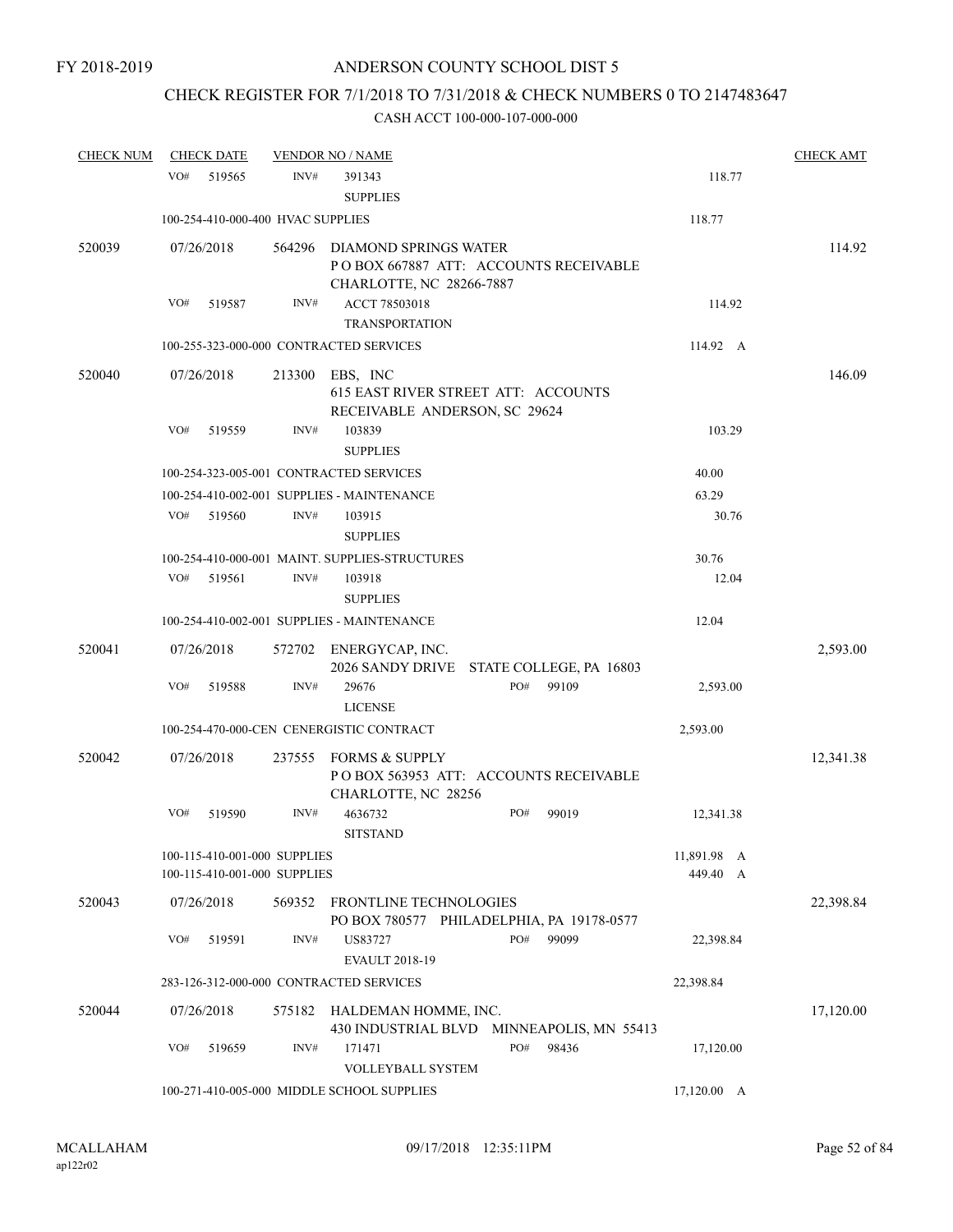### FY 2018-2019

## ANDERSON COUNTY SCHOOL DIST 5

## CHECK REGISTER FOR 7/1/2018 TO 7/31/2018 & CHECK NUMBERS 0 TO 2147483647

|   | <b>CHECK NUM</b> |     | <b>CHECK DATE</b>                 |        | <b>VENDOR NO / NAME</b>                                                                                 |     |                           |             | <b>CHECK AMT</b> |
|---|------------------|-----|-----------------------------------|--------|---------------------------------------------------------------------------------------------------------|-----|---------------------------|-------------|------------------|
| * | 520048           |     | 07/26/2018                        | 563608 | JW PEPPER & SON, INC<br>POBOX 642 ATT: ACCOUNTS RECEIVABLE<br><b>EXTON, PA 19341</b>                    |     |                           |             | 236.98           |
|   |                  | VO# | 519592                            | INV#   | 15960901<br><b>WESTSIDE</b>                                                                             | PO# | 98744                     | 26.99       |                  |
|   |                  |     | 100-114-410-003-001 BAND SUPPLIES |        |                                                                                                         |     |                           | 26.99 A     |                  |
|   |                  | VO# | 519593                            | INV#   | 15953378<br><b>WESTSIDE</b>                                                                             | PO# | 98742                     | 209.99      |                  |
|   |                  |     | 100-114-410-003-001 BAND SUPPLIES |        |                                                                                                         |     |                           | 209.99 A    |                  |
|   | 520049           |     | 07/26/2018                        | 304900 | KAPLAN EARLY LEARNING COMPANY<br>PO BOX 890575 ATT: ACCOUNTS RECEIVABLE<br>CHARLOTTE, NC 28289-0575     |     |                           |             | 325.17           |
|   |                  | VO# | 519594                            | INV#   | 7413867<br><b>SUPPLIES</b>                                                                              | PO# | 98894                     | 325.17      |                  |
|   |                  |     |                                   |        | 100-112-410-014-INQ INQUIRY BASED LEARNING                                                              |     |                           | 325.17 A    |                  |
|   | 520050           |     | 07/26/2018                        | 307795 | KEPHART SERVICES<br>P O BOX 5748<br>ACCOUNTS RECEIVABLE ANDERSON, SC 29623                              |     | DBA RCI SERVICES INC ATT: |             | 62,675.00        |
|   |                  | VO# | 519595                            | INV#   | <b>PAINTING</b><br><b>CENTERVILLE</b>                                                                   | PO# | 98791                     | 22,675.00   |                  |
|   |                  |     |                                   |        | 100-254-323-007-000 CUSTODIAL OUTSIDE SERVICES                                                          |     |                           | 0.00 A      |                  |
|   |                  |     |                                   |        | 100-254-323-007-CAP CONTRACTED SERVICES                                                                 |     |                           | 22,675.00 A |                  |
|   |                  |     |                                   |        | 100-254-323-012-000 CUSTODIAL OUTSIDE SERVICES                                                          |     |                           | 0.00 A      |                  |
|   |                  |     |                                   |        | 100-254-323-012-CAP CONTRACTED SERVICES                                                                 |     |                           | 0.00 A      |                  |
|   |                  |     |                                   |        | 100-254-323-016-000 CUSTODIAL OUTSIDE SERVICES                                                          |     |                           | 0.00<br>A   |                  |
|   |                  |     |                                   |        | 100-254-323-016-CAP CONTRACTED SERVICES                                                                 |     |                           | 0.00 A      |                  |
|   |                  | VO# | 519596                            | INV#   | <b>PAINTING</b><br><b>MCCANTS</b>                                                                       | PO# | 98010                     | 40,000.00   |                  |
|   |                  |     |                                   |        | 505-254-323-005-000 CONTRACTED SERVICES                                                                 |     |                           | 40,000.00   |                  |
|   | 520051           |     | 07/26/2018                        | 313476 | LAKESHORE LEARNING MATERIALS<br>2695 EAST DOMINGUEZ STREET ATT: ACCOUNTS<br>RECEIVABLE CARSON, CA 90895 |     |                           |             | 329.33           |
|   |                  | VO# | 519597                            | INV#   | 1242500618<br><b>SUPPLIES</b>                                                                           |     |                           | 329.33      |                  |
|   |                  |     | 100-112-410-008-BUD SUPPLIES      |        |                                                                                                         |     |                           | 329.33 A    |                  |
|   | 520052           |     | 07/26/2018                        | 564353 | LAZER CONSTRUCTION COMPANY INC<br>PO BOX 5103 ATT: ACCOUNTS RECEIVABLE<br>ANDERSON, SC 29623            |     |                           |             | 133,087.50       |
|   |                  | VO# | 519598                            | INV#   | APP 7418-02<br><b>WESTSIDE</b>                                                                          |     |                           | 34,240.50   |                  |
|   |                  |     |                                   |        | 505-271-540-003-BSC BASEBALL&SOFTBALL COMPLEX                                                           |     |                           | 34,240.50 A |                  |
|   |                  | VO# | 519599                            | INV#   | APP 7318-02<br>TL HANNA                                                                                 |     |                           | 98,847.00   |                  |
|   |                  |     |                                   |        | 505-271-540-002-BSC BASEBALL&SOFTBALL COMPLEX                                                           |     |                           | 98,847.00 A |                  |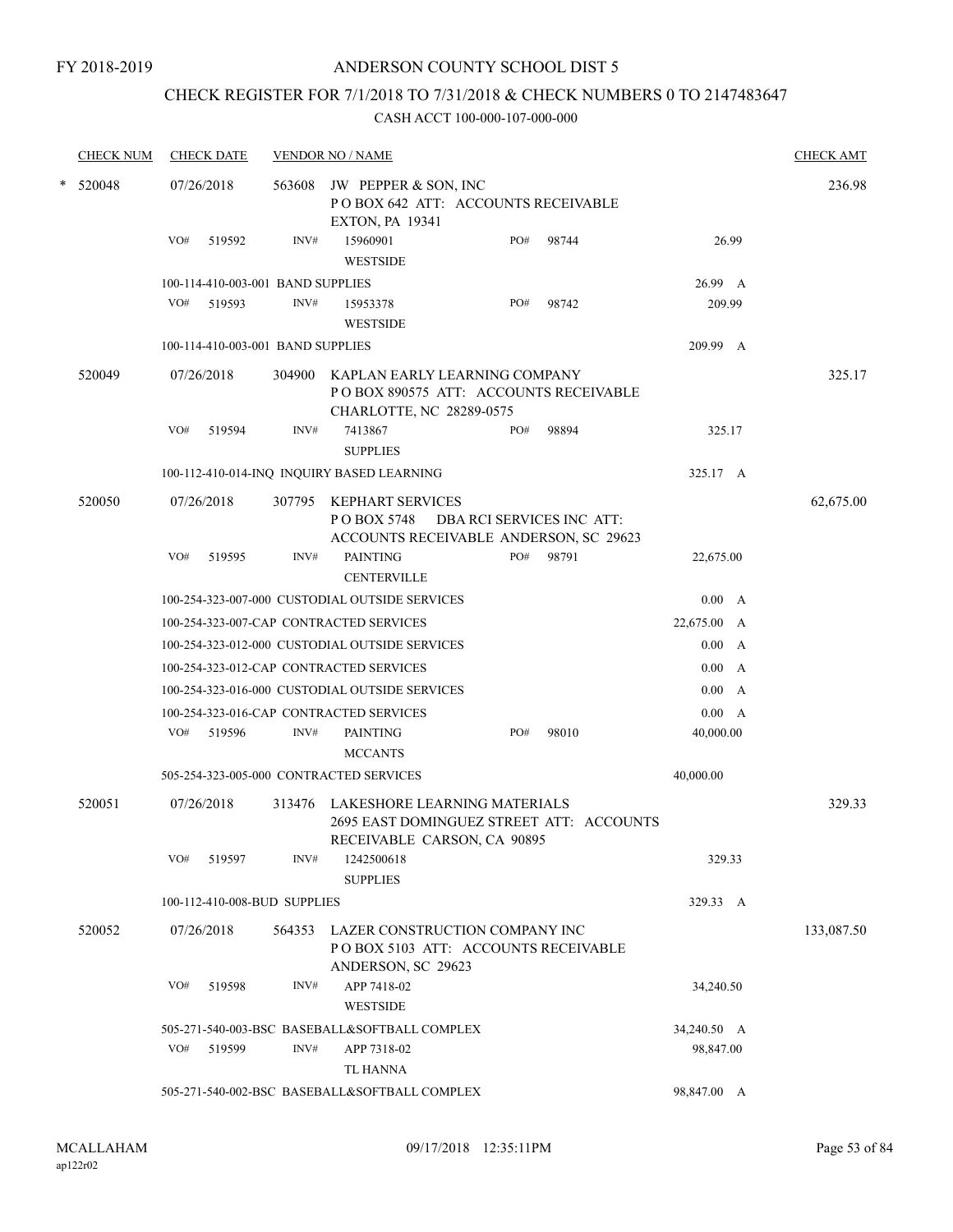## CHECK REGISTER FOR 7/1/2018 TO 7/31/2018 & CHECK NUMBERS 0 TO 2147483647

| <b>CHECK NUM</b> | <b>CHECK DATE</b>                       |        | <b>VENDOR NO / NAME</b>                                                                       |              | <b>CHECK AMT</b> |
|------------------|-----------------------------------------|--------|-----------------------------------------------------------------------------------------------|--------------|------------------|
| 520053           | 07/26/2018                              |        | 572611 LLOYD ROOFING COMPANY, INC<br>PO BOX 49308 GREENWOOD, SC 29649                         |              | 1,200.00         |
|                  | VO#<br>519570                           | INV#   | 34311<br><b>MCCANTS</b>                                                                       | 1,200.00     |                  |
|                  |                                         |        | 100-254-323-005-400 CONTR SERV-HVAC/ELECT/PLUMBING                                            | 1,200.00 A   |                  |
| 520054           | 07/26/2018                              | 564723 | MATRIX CONSTRUCTION CO, INC<br>POBOX 1807 ATT: ACCOUNTS RECEIVABLE<br>ANDERSON, SC 29622-1807 |              | 184,696.16       |
|                  | VO#<br>519600                           | INV#   | APP 170013-06<br><b>WESTSIDE</b>                                                              | 184,696.16   |                  |
|                  |                                         |        | 515-253-529-003-FAC STADIUM BATHROOM RENOVATIONS                                              | 184,696.16 A |                  |
| 520055           | 07/26/2018                              | 568354 | MCKAY, ZORN & ASSOCIATES, PA<br>110 FEDERAL STREET STE 5-C ANDERSON, SC<br>29625              |              | 5,400.00         |
|                  | VO#<br>519601                           | INV#   | 1465.0618<br><b>SOUTHWOOD</b>                                                                 | 5,400.00     |                  |
|                  | 515-253-520-000-ART FINE ARTS CENTER    |        |                                                                                               | 5,400.00 A   |                  |
| 520056           | 07/26/2018                              |        | 574634 MCKENZIE, EDWARD <sup>^^</sup><br>964 JESSE BYRD RD HARTSVILLE, SC 29550               |              | 2,500.00         |
|                  | VO#<br>519602                           | INV#   | 07/22/18<br><b>CAMERAS</b>                                                                    | 2,500.00     |                  |
|                  | 100-255-323-000-000 CONTRACTED SERVICES |        |                                                                                               | 2,500.00     |                  |
| 520057           | 07/26/2018                              | 569988 | MCMILLAN PAZDAN SMITH, LLC<br>DEPT 999450 PO BOX 537044 ATLANTA, GA<br>30353-9450             |              | 22,003.80        |
|                  | VO#<br>519603                           | INV#   | 01802008<br>PROJ 015013.00                                                                    | 7,830.37     |                  |
|                  | 515-253-520-031-CAR CAREER CENTER       |        |                                                                                               | 7,830.37 A   |                  |
|                  | VO#<br>519604                           | INV#   | 01801996<br>PROJ 015196.00                                                                    | 3,750.00     |                  |
|                  | 505-253-530-000-000 WHITNER STREET DEMO |        |                                                                                               | 3,750.00 A   |                  |
|                  | VO#<br>519605                           | INV#   | 01801999<br>PROJ 017296.00                                                                    | 1,170.75     |                  |
|                  |                                         |        | 515-253-529-003-FAC STADIUM BATHROOM RENOVATIONS                                              | $1,170.75$ A |                  |
|                  | VO#<br>519606                           | INV#   | 01801998<br>PROJ 016456.00                                                                    | 2,109.37     |                  |
|                  |                                         |        | 515-253-531-002-FAC COOLING TOWER/CHILLER                                                     | $1,054.69$ A |                  |
|                  |                                         |        | 515-253-531-003-FAC Cooling Tower/Chiller/Top Units                                           | $1,054.68$ A |                  |
|                  | VO#<br>519607                           | INV#   | 01802000<br>PROJ 017396.00                                                                    | 7,143.31     |                  |
|                  |                                         |        | 505-271-540-002-BSC BASEBALL&SOFTBALL COMPLEX                                                 | 3,571.66 A   |                  |
|                  |                                         |        | 505-271-540-003-BSC BASEBALL&SOFTBALL COMPLEX                                                 | 3,571.65 A   |                  |
| *<br>520059      | 07/26/2018                              | 574388 | NAPA AUTO PARTS<br>508 SOUTH MAIN ST ANDERSON, SC 29624                                       |              | 136.38           |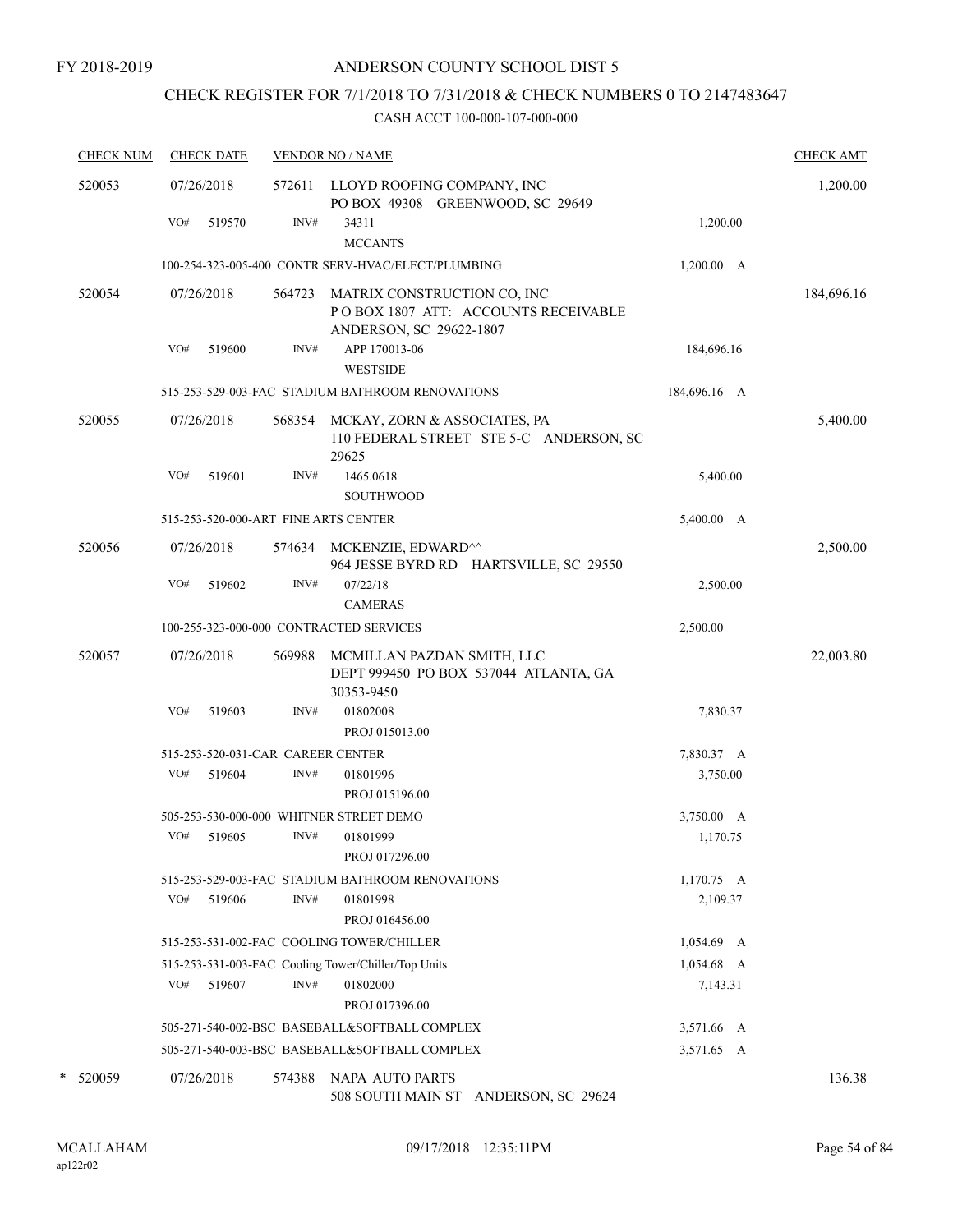## CHECK REGISTER FOR 7/1/2018 TO 7/31/2018 & CHECK NUMBERS 0 TO 2147483647

| <b>CHECK NUM</b> | <b>CHECK DATE</b>            |        | <b>VENDOR NO / NAME</b>                                                                  |     |           |          | <b>CHECK AMT</b> |
|------------------|------------------------------|--------|------------------------------------------------------------------------------------------|-----|-----------|----------|------------------|
|                  | VO#<br>519555                | INV#   | 676930<br><b>JUMPER CABLES</b>                                                           |     |           | 94.50    |                  |
|                  |                              |        | 100-254-410-000-001 MAINT. SUPPLIES-STRUCTURES                                           |     |           | 94.50    |                  |
|                  | VO#<br>519556                | INV#   | 676310<br><b>PARTS</b>                                                                   |     |           | 41.88    |                  |
|                  |                              |        | 100-254-412-000-001 TRUCK SERVICE - MAINTENANCE                                          |     |           | 41.88    |                  |
| 520060           | 07/26/2018                   |        | 389900 OFFICE DEPOT<br>POBOX 1413 CHARLOTTE, NC 28201-1413                               |     |           |          | 1,005.42         |
|                  | VO#<br>519608                | INV#   | 2199902800<br><b>SUPPLIES</b>                                                            |     |           | 420.90   |                  |
|                  |                              |        | 100-114-410-003-VEN SUPPLY-ADDT'L FOR LOST VENDING                                       |     |           | 420.90 A |                  |
|                  | VO#<br>519609                | INV#   | 154227866001<br><b>SUPPLIES</b>                                                          |     |           | 477.83   |                  |
|                  |                              |        | 100-114-410-003-VEN SUPPLY-ADDT'L FOR LOST VENDING                                       |     |           | 477.83 A |                  |
|                  | VO#<br>519610                | INV#   | 2201550348<br><b>SUPPLIES</b>                                                            |     |           | 28.88    |                  |
|                  |                              |        | 100-213-410-000-000 SUPPLIES AND MATERIALS                                               |     |           | 28.88 A  |                  |
|                  | VO#<br>519611                | INV#   | 157862716001<br><b>SUPPLIES</b>                                                          |     |           | 77.81    |                  |
|                  | 600-256-410-000-000 SUPPLIES |        |                                                                                          |     |           | 77.81    |                  |
| 520061           | 07/26/2018                   | 391100 | OLD STONE TRACTOR CO, INC<br>PO BOX 13565 ATT: ACCOUNTS RECEIVABLE<br>ANDERSON, SC 29624 |     |           |          | 192.78           |
|                  | VO#<br>519553                | INV#   | CT94220<br><b>REPAIR PARTS</b>                                                           |     |           | 97.74    |                  |
|                  |                              |        | 100-254-410-000-001 MAINT. SUPPLIES-STRUCTURES                                           |     |           | 97.74    |                  |
|                  | VO#<br>519554                | INV#   | CT94254<br><b>REPAIR PARTS</b>                                                           |     |           | 95.04    |                  |
|                  |                              |        | 100-254-410-000-001 MAINT. SUPPLIES-STRUCTURES                                           |     |           | 95.04    |                  |
| 520062           | 07/26/2018                   |        | 571490 OTIS ELEVATOR COMPANY<br>PO BOX 73579 CHICAGO, IL 60673-7579                      |     |           |          | 4,399.32         |
|                  | VO# 519612                   | INV#   | TGA05229718<br>SOUTHWOOD                                                                 |     | PO# 99108 | 2,153.16 |                  |
|                  |                              |        | 100-254-323-021-600 MAINTENANCE SERVICES                                                 |     |           | 2,153.16 |                  |
|                  | VO#<br>519613                | INV#   | TGA05226718<br><b>NEVITT FOREST</b>                                                      | PO# | 99107     | 2,246.16 |                  |
|                  |                              |        | 100-254-323-012-600 MAINTENANCE SERVICES                                                 |     |           | 2,246.16 |                  |
| 520063           | 07/26/2018                   |        | 573042 PALMETTO TESOL                                                                    |     |           |          | 975.00           |
|                  |                              |        | PO BOX 1021 BLYTHEWOOD, SC 29016                                                         |     |           |          |                  |
|                  | VO#<br>519614                | INV#   | 1457<br><b>ESOL</b> Training                                                             | PO# | 99180     | 975.00   |                  |
|                  |                              |        | 264-224-333-000-000 TRIPS AND CONFERENCES                                                |     |           | 975.00   |                  |
| 520064           | 07/26/2018                   | 564798 | PARTSMASTER<br>PO BOX 971342 DALLAS, TX 75397-1342                                       |     |           |          | 199.44           |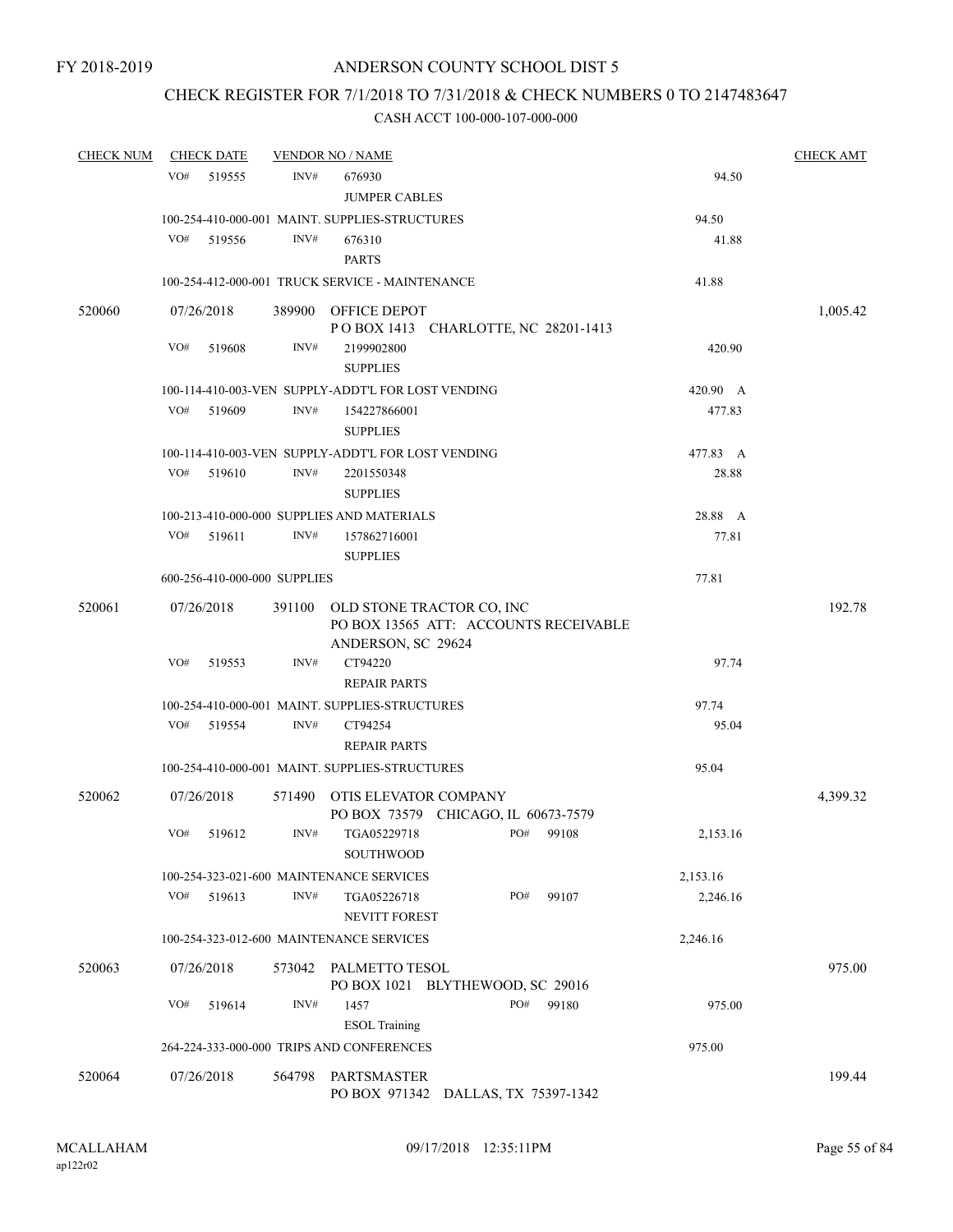## CHECK REGISTER FOR 7/1/2018 TO 7/31/2018 & CHECK NUMBERS 0 TO 2147483647

| <b>CHECK NUM</b> | <b>CHECK DATE</b> | <b>VENDOR NO / NAME</b>                                                                     | <b>CHECK AMT</b>        |
|------------------|-------------------|---------------------------------------------------------------------------------------------|-------------------------|
|                  | VO#<br>519569     | INV#<br>23272478<br>23301050 CREDIT                                                         | 199.44                  |
|                  |                   | 100-254-410-003-001 SUPPLIES - MAINTENANCE<br>100-254-410-003-001 SUPPLIES - MAINTENANCE    | 301.83 A<br>$-102.39$ A |
| 520065           | 07/26/2018        | 574372 PLAYGROUND GUARDIAN<br>PO BOX 240981 CHARLOTTE, NC 28224                             | 5,200.00                |
|                  | VO#<br>519615     | INV#<br>PO#<br>11419<br><b>INSPECTIONS</b>                                                  | 99097<br>5,200.00       |
|                  |                   | 100-254-323-007-001 CONTRACTED SERVICES                                                     | 400.00 A                |
|                  |                   | 100-254-323-008-001 CONTRACTED SERVICES                                                     | 400.00 A                |
|                  |                   | 100-254-323-009-001 CONTRACTED SERVICES                                                     | 400.00<br>$\mathbf{A}$  |
|                  |                   | 100-254-323-010-001 CONTRACTED SERVICES                                                     | 400.00<br>A             |
|                  |                   | 100-254-323-011-001 CONTRACTED SERVICES                                                     | 400.00<br>A             |
|                  |                   | 100-254-323-012-001 CONTRACTED SERVICES                                                     | 400.00 A                |
|                  |                   | 100-254-323-013-001 CONTRACTED SERVICES                                                     | 400.00<br>A             |
|                  |                   | 100-254-323-014-001 CONTRACTED SERVICES                                                     | 400.00<br>A             |
|                  |                   | 100-254-323-015-001 CONTRACTED SERVICES                                                     | 400.00<br>A             |
|                  |                   | 100-254-323-016-001 CONTRACTED SERVICES                                                     | 400.00<br>A             |
|                  |                   | 100-254-323-017-001 CONTRACTED SERVICES                                                     | 400.00<br>A             |
|                  |                   | 100-254-323-018-001 CONTRACTED SERVICES                                                     | 400.00 A                |
|                  |                   | 100-254-323-019-001 CONTRACTED SERVICES                                                     | 400.00 A                |
| 520066           | 07/26/2018        | <b>QUALITY CARE PRESSURE CLEANING</b><br>573501<br>210 SPRINGSIDE CIRCLE ANDERSON, SC 29625 | 450.00                  |
|                  | VO#<br>519616     | INV#<br>5217<br>PO#                                                                         | 97459<br>450.00         |
|                  |                   | <b>JUNE 2018</b>                                                                            |                         |
|                  |                   | 100-255-323-000-000 CONTRACTED SERVICES                                                     | 450.00 A                |
| $*$ 520068       | 07/26/2018        | 571719<br><b>REPUBLIC SERVICES #744</b><br>PO BOX 9001099 LOUISVILLE, KY 40290-1099         | 8,867.63                |
|                  | VO#<br>519617     | PO#<br>INV#<br>0744-001802818<br><b>SERVICE</b>                                             | 99114<br>8,867.63       |
|                  |                   | 100-254-323-000-600 MAINTENANCE SERVICES                                                    | 520.65                  |
|                  |                   | 100-254-323-001-600 MAINTENANCE SERVICES                                                    | 656.92                  |
|                  |                   | 100-254-323-002-600 MAINTENANCE SERVICES                                                    | 619.15                  |
|                  |                   | 100-254-323-003-600 MAINTENANCE SERVICES                                                    | 689.86                  |
|                  |                   | 100-254-323-005-600 MAINTENANCE SERVICES                                                    | 1,046.54                |
|                  |                   | 100-254-323-006-600 MAINTENANCE SERVICES                                                    | 475.61                  |
|                  |                   | 100-254-323-007-600 MAINTENANCE SERVICES                                                    | 237.81                  |
|                  |                   | 100-254-323-008-600 MAINTENANCE SERVICES                                                    | 286.01                  |
|                  |                   | 100-254-323-009-600 MAINTENANCE SERVICES                                                    | 237.81                  |
|                  |                   | 100-254-323-010-600 MAINTENANCE SERVICES                                                    | 237.81                  |
|                  |                   | 100-254-323-011-600 MAINTENANCE SERVICES                                                    | 237.81                  |
|                  |                   | 100-254-323-012-600 MAINTENANCE SERVICES                                                    | 416.70                  |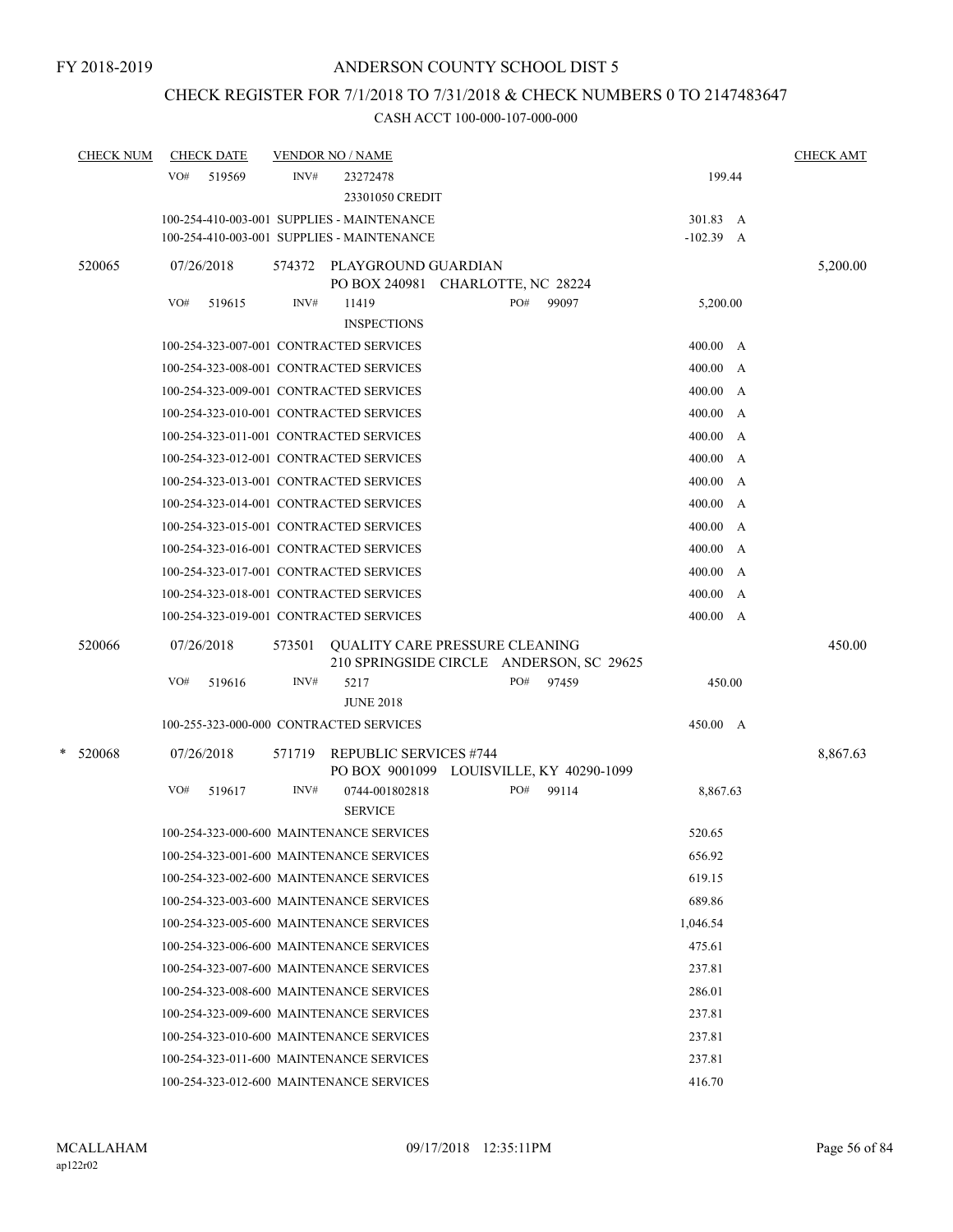## CHECK REGISTER FOR 7/1/2018 TO 7/31/2018 & CHECK NUMBERS 0 TO 2147483647

| <b>CHECK NUM</b> |     | <b>CHECK DATE</b>            |        | <b>VENDOR NO / NAME</b>                                                                                 |     |                                  |            | <b>CHECK AMT</b> |
|------------------|-----|------------------------------|--------|---------------------------------------------------------------------------------------------------------|-----|----------------------------------|------------|------------------|
|                  |     |                              |        | 100-254-323-013-600 MAINTENANCE SERVICES                                                                |     |                                  | 237.81     |                  |
|                  |     |                              |        | 100-254-323-014-600 MAINTENANCE SERVICES                                                                |     |                                  | 237.81     |                  |
|                  |     |                              |        | 100-254-323-015-600 MAINTENANCE SERVICES                                                                |     |                                  | 237.51     |                  |
|                  |     |                              |        | 100-254-323-016-600 MAINTENANCE SERVICES                                                                |     |                                  | 237.81     |                  |
|                  |     |                              |        | 100-254-323-017-600 MAINTENANCE SERVICES                                                                |     |                                  | 286.01     |                  |
|                  |     |                              |        | 100-254-323-018-600 MAINTENANCE SERVICES                                                                |     |                                  | 237.81     |                  |
|                  |     |                              |        | 100-254-323-019-600 MAINTENANCE SERVICES                                                                |     |                                  | 237.81     |                  |
|                  |     |                              |        | 100-254-323-020-600 MAINTENANCE SERVICES                                                                |     |                                  | 475.61     |                  |
|                  |     |                              |        | 100-254-323-021-600 MAINTENANCE SERVICES                                                                |     |                                  | 838.95     |                  |
|                  |     |                              |        | 100-254-323-023-600 MAINTENANCE SERVICES                                                                |     |                                  | 177.82     |                  |
| 520069           |     | 07/26/2018                   | 440950 | ROCHESTER 100 INC<br>PO BOX 92801 ATT: ACCOUNTS RECEIVABLE<br>ROCHESTER, NY 14692                       |     |                                  |            | 625.00           |
|                  | VO# | 519618                       | INV#   | P88593<br><b>FOLDERS</b>                                                                                | PO# | 98798                            | 625.00     |                  |
|                  |     | 100-113-410-016-000 SUPPLIES |        |                                                                                                         |     |                                  | 625.00 A   |                  |
| 520070           |     | 07/26/2018                   | 571699 | ROSETTA STONE, LTD                                                                                      |     |                                  |            | 18,280.50        |
|                  | VO# | 519619                       | INV#   | DEPARTMENT CH 19948<br>9997379                                                                          | PO# | PALATINE, IL 60055-9948<br>99076 | 18,280.50  |                  |
|                  |     |                              |        | <b>ONLINE PD</b>                                                                                        |     |                                  |            |                  |
|                  |     |                              |        | 264-162-345-000-000 SOFTWARE LICENSE                                                                    |     |                                  | 18,280.50  |                  |
| 520071           |     | 07/26/2018                   | 567525 | ROWLAND MECHANICAL<br>206 SADDLE TRAIL ANDERSON, SC 29621                                               |     |                                  |            | 9,275.04         |
|                  | VO# | 519620                       | INV#   | 8601-8607<br><b>SERVICE</b>                                                                             | PO# | 99095                            | 2,468.39   |                  |
|                  |     |                              |        | 100-255-323-000-ACT ACTIVITY BUS CONTRACTED SERVICES                                                    |     |                                  | 2,468.39   |                  |
|                  | VO# | 519621                       | INV#   | 8583-8600<br><b>SERVICE</b>                                                                             | PO# | 99095                            | 6,806.65   |                  |
|                  |     |                              |        | 100-255-323-000-ACT ACTIVITY BUS CONTRACTED SERVICES                                                    |     |                                  | 6,806.65   |                  |
| $*$ 520073       |     | 07/26/2018                   | 568276 | <b>SCHINDLER ELEVATOR CORPORATION</b><br>POBOX 93050 ATT: ACCOUNTS RECEIVABLE<br>CHICAGO, IL 60673-3050 |     |                                  |            | 5,037.72         |
|                  | VO# | 519622                       | INV#   | 8104824995<br><b>NORTH POINTE</b>                                                                       | PO# | 99124                            | 2,453.90   |                  |
|                  |     |                              |        | 100-254-323-013-600 MAINTENANCE SERVICES                                                                |     |                                  | 2,453.90   |                  |
|                  | VO# | 519623                       | INV#   | 8104829512<br><b>TL HANNA</b>                                                                           | PO# | 99134                            | 2,583.82   |                  |
|                  |     |                              |        | 100-254-323-002-600 MAINTENANCE SERVICES                                                                |     |                                  | 2,583.82   |                  |
| 520074           |     | 07/26/2018                   | 462725 | SCHOLASTIC BOOK CLUBS, INC<br>POBOX 3745 ATT: ACCOUNTS RECEIVABLE<br>JEFFERSON CITY, MO 65102-3720      |     |                                  |            | 1,402.83         |
|                  | VO# | 519626                       | INV#   | 17229570<br><b>BOOKS</b>                                                                                | PO# | 98860                            | 1,402.83   |                  |
|                  |     | 100-112-410-008-BUD SUPPLIES |        |                                                                                                         |     |                                  | 1,402.83 A |                  |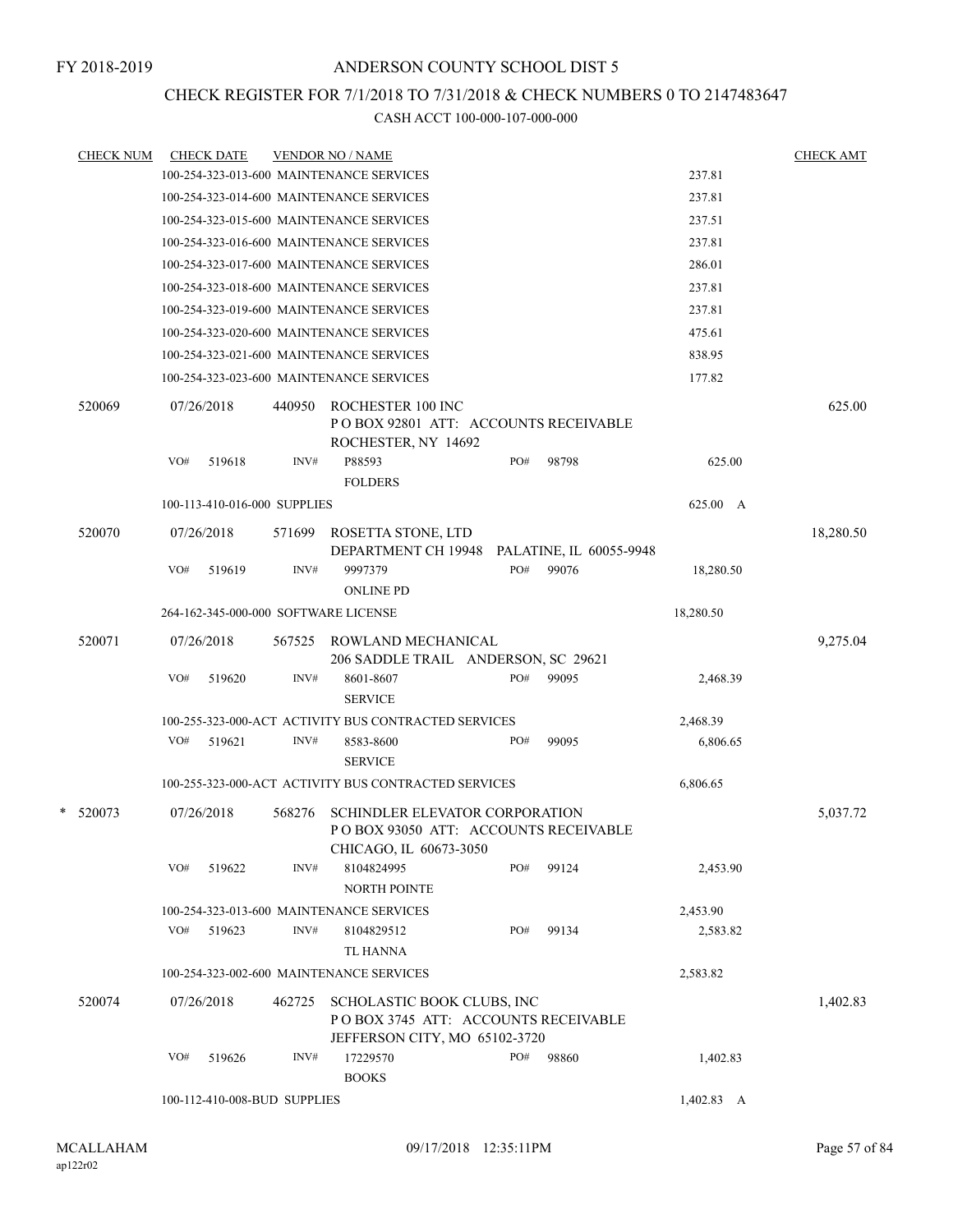### FY 2018-2019

## ANDERSON COUNTY SCHOOL DIST 5

## CHECK REGISTER FOR 7/1/2018 TO 7/31/2018 & CHECK NUMBERS 0 TO 2147483647

|   | <b>CHECK NUM</b> | <b>CHECK DATE</b>                       |        | <b>VENDOR NO / NAME</b>                                                                                |                 | <b>CHECK AMT</b> |
|---|------------------|-----------------------------------------|--------|--------------------------------------------------------------------------------------------------------|-----------------|------------------|
|   | 520075           | 07/26/2018                              |        | 567435 SCHOLASTIC INC<br>POBOX 3720 ATT: ACCOUNTS RECEIVABLE<br>JEFFERSON CITY, MO 65102-3720          |                 | 221.79           |
|   |                  | VO#<br>519625                           | INV#   | 17347569<br><b>SUPPLIES</b>                                                                            | 221.79          |                  |
|   |                  |                                         |        | 100-112-410-008-INQ INQUIRY BASED LEARNING                                                             | 221.79 A        |                  |
|   | 520076           | 07/26/2018                              | 570059 | <b>SHARP BUSINESS SYSTEMS</b><br>DEPT 1216 PO BOX 121216 DALLAS, TX<br>75312-1216                      |                 | 2,903.00         |
|   |                  | VO#<br>519628                           | INV#   | 9001238299<br><b>COPIERS</b>                                                                           | 84.59           |                  |
|   |                  | 100-255-323-000-000 CONTRACTED SERVICES |        |                                                                                                        | 84.59 A         |                  |
|   |                  | VO#<br>519629                           | INV#   | 9001216747<br>PO#<br>99040<br><b>COPIERS</b>                                                           | 2,818.41        |                  |
|   |                  | 100-115-410-003-000 SUPPLIES            |        |                                                                                                        | 2,818.41 A      |                  |
|   | 520077           | 07/26/2018                              |        | 568741 SHELL FLEET PLUS<br>PO BOX 78012 PHOENIX, AZ 85062-8012                                         |                 | 700.31           |
|   |                  | VO#<br>519627                           | INV#   | 8103300581807<br><b>FUEL</b>                                                                           | 700.31          |                  |
|   |                  | 100-255-411-000-000 GASOLINE            |        |                                                                                                        | 700.31 A        |                  |
|   | 520078           | 07/26/2018                              | 472700 | <b>SHERWIN WILLIAMS</b><br>613 NORTH MURRAY AVENUE ATT: ACCOUNTS<br>RECEIVABLE ANDERSON, SC 29625      |                 | 213.55           |
|   |                  | VO#<br>519551                           | INV#   | 5584-9<br><b>SUPPLIES</b>                                                                              | 213.55          |                  |
|   |                  |                                         |        | 100-254-410-003-400 HVAC/ELECTRICAL/PLUMBING                                                           | 213.55          |                  |
|   | 520079           | 07/26/2018                              | 571484 | <b>STAPLES ADVANTAGE</b><br>DEPT ATL PO BOX 405386<br>ATLANTA, GA 30384                                |                 | 119.69           |
|   |                  | VO#<br>519630                           | INV#   | PO#<br>98456<br>3374772207<br>WHITEHALL                                                                | 119.69          |                  |
|   |                  | 100-139-410-019-000 SUPPLIES            |        |                                                                                                        | $119.69$ A      |                  |
| * | 520081           | 07/26/2018                              |        | 572995 SUPPLYWORKS<br>PO BOX 742604 ATLANTA, GA 30374-2604                                             |                 | 527.10           |
|   |                  | VO#<br>519549                           | INV#   | 445979073<br>447274291                                                                                 | 527.10          |                  |
|   |                  |                                         |        | 100-254-410-000-001 MAINT. SUPPLIES-STRUCTURES<br>100-254-410-000-001 MAINT. SUPPLIES-STRUCTURES       | 97.07<br>430.03 |                  |
|   | 520082           | 07/26/2018                              | 501526 | THE OHIO STATE UNIVERSITY<br>COLLEGE OF EDUCATION 1100 KINNEAR RD,<br>ROOM 106 COLUMBUS, OH 43212-1152 |                 | 132.00           |
|   |                  | VO#<br>519631                           | INV#   | KB36664<br>PO#<br>98956<br><b>SUPPLIES</b>                                                             | 132.00          |                  |
|   |                  | 100-221-410-000-ELE SUPPLIES            |        |                                                                                                        | 132.00 A        |                  |
|   | 520083           | 07/26/2018                              | 504870 | THYSSENKRUPP ELEVATOR CORP                                                                             |                 | 3,224.41         |
|   |                  |                                         |        |                                                                                                        |                 |                  |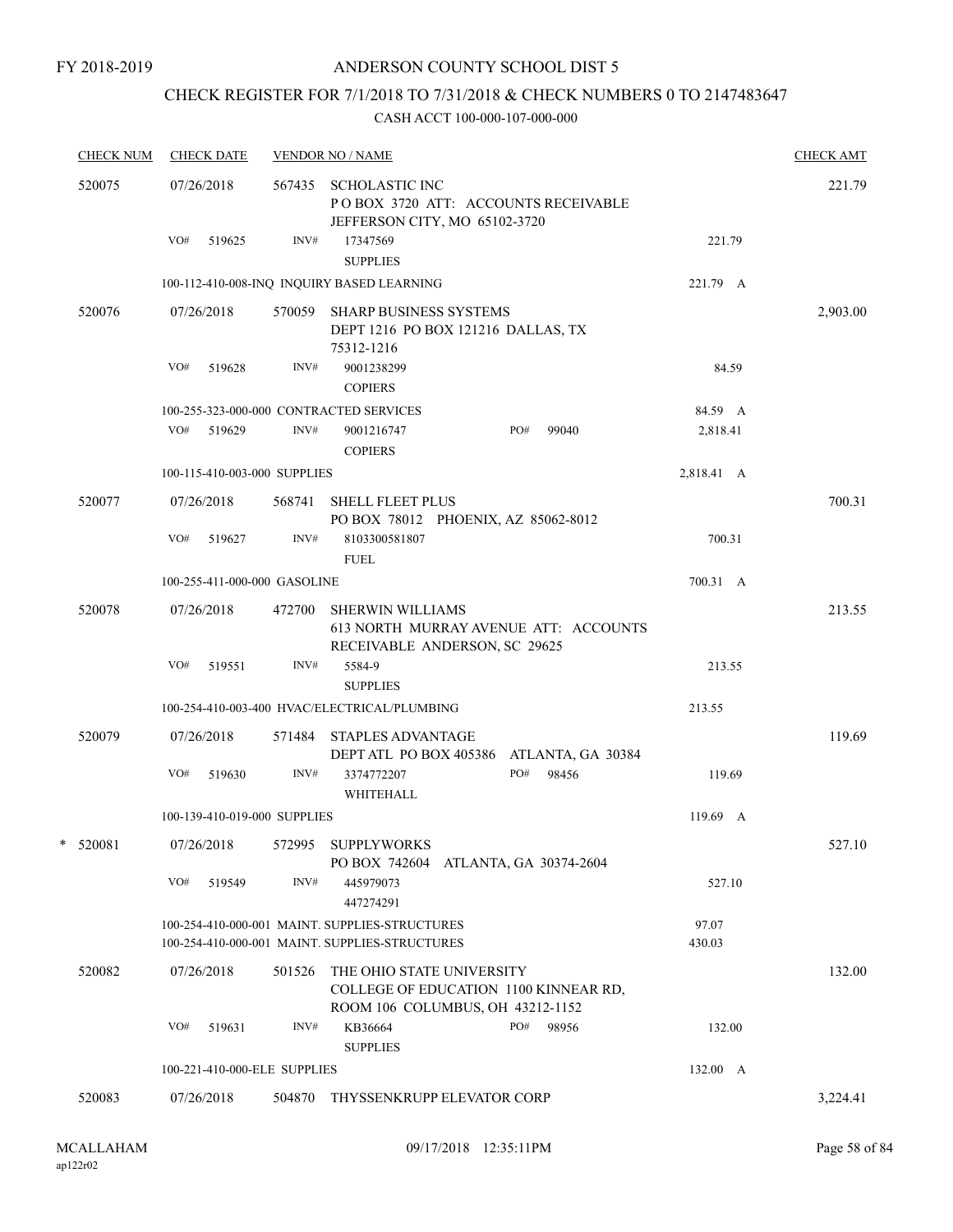## CHECK REGISTER FOR 7/1/2018 TO 7/31/2018 & CHECK NUMBERS 0 TO 2147483647

| POBOX 933004 ATT: ACCOUNTS RECEIVABLE<br>ATLANTA, GA 31193-3004<br>VO#<br>519548<br>INV#<br>5000907015<br>370.00<br><b>WESTSIDE</b><br>100-254-323-003-400 CONTR SERV-HVAC/ELECT/PLUMBING<br>370.00<br>VO#<br>INV#<br>519632<br>PO#<br>99117<br>614.42<br>3003953842<br><b>WESTSIDE</b><br>100-254-323-003-600 MAINTENANCE SERVICES<br>614.42<br>VO#<br>519633<br>INV#<br>3003953843<br>PO#<br>99115<br>614.42<br><b>WESTSIDE</b><br>100-254-323-003-600 MAINTENANCE SERVICES<br>614.42<br>VO#<br>519634<br>INV#<br>PO#<br>99133<br>3003953155<br>1,115.49<br>TL HANNA<br>100-254-323-002-600 MAINTENANCE SERVICES<br>1,115.49<br>VO#<br>519635<br>INV#<br>PO#<br>99116<br>3003952214<br>510.08<br><b>WESTSIDE</b><br>100-254-323-003-600 MAINTENANCE SERVICES<br>510.08<br>520084<br>07/26/2018<br>507850<br><b>TRANE</b><br>1,108.45<br>POBOX 406469 ATT: ACCOUNTS RECEIVABLE<br>ATLANTA, GA 30384-6469<br>VO#<br>519545<br>INV#<br>4622673<br>310.30<br><b>MOTOR</b><br>100-254-410-017-400 HVAC/ELECTRICAL/PLUMBING<br>310.30<br>VO#<br>519546<br>INV#<br>4631862<br>688.22<br><b>SUPPLIES</b><br>688.22<br>100-254-410-003-400 HVAC/ELECTRICAL/PLUMBING<br>VO#<br>519547<br>INV#<br>109.93<br>4632968<br><b>SUPPLIES</b><br>100-254-410-001-400 HVAC/ELECTRICAL/PLUMBING<br>109.93<br>520085<br>07/26/2018<br><b>TRANSFINDER</b><br>3,950.00<br>572570<br>440 STATE STREET SCHENECTADY, NY 12305<br>INV#<br>33012<br>PO#<br>VO#<br>519636<br>99126<br>3,950.00<br><b>SUPPOR &amp; UPGRADE</b> |
|----------------------------------------------------------------------------------------------------------------------------------------------------------------------------------------------------------------------------------------------------------------------------------------------------------------------------------------------------------------------------------------------------------------------------------------------------------------------------------------------------------------------------------------------------------------------------------------------------------------------------------------------------------------------------------------------------------------------------------------------------------------------------------------------------------------------------------------------------------------------------------------------------------------------------------------------------------------------------------------------------------------------------------------------------------------------------------------------------------------------------------------------------------------------------------------------------------------------------------------------------------------------------------------------------------------------------------------------------------------------------------------------------------------------------------------------------------------------------------------------------|
|                                                                                                                                                                                                                                                                                                                                                                                                                                                                                                                                                                                                                                                                                                                                                                                                                                                                                                                                                                                                                                                                                                                                                                                                                                                                                                                                                                                                                                                                                                    |
|                                                                                                                                                                                                                                                                                                                                                                                                                                                                                                                                                                                                                                                                                                                                                                                                                                                                                                                                                                                                                                                                                                                                                                                                                                                                                                                                                                                                                                                                                                    |
|                                                                                                                                                                                                                                                                                                                                                                                                                                                                                                                                                                                                                                                                                                                                                                                                                                                                                                                                                                                                                                                                                                                                                                                                                                                                                                                                                                                                                                                                                                    |
|                                                                                                                                                                                                                                                                                                                                                                                                                                                                                                                                                                                                                                                                                                                                                                                                                                                                                                                                                                                                                                                                                                                                                                                                                                                                                                                                                                                                                                                                                                    |
|                                                                                                                                                                                                                                                                                                                                                                                                                                                                                                                                                                                                                                                                                                                                                                                                                                                                                                                                                                                                                                                                                                                                                                                                                                                                                                                                                                                                                                                                                                    |
|                                                                                                                                                                                                                                                                                                                                                                                                                                                                                                                                                                                                                                                                                                                                                                                                                                                                                                                                                                                                                                                                                                                                                                                                                                                                                                                                                                                                                                                                                                    |
|                                                                                                                                                                                                                                                                                                                                                                                                                                                                                                                                                                                                                                                                                                                                                                                                                                                                                                                                                                                                                                                                                                                                                                                                                                                                                                                                                                                                                                                                                                    |
|                                                                                                                                                                                                                                                                                                                                                                                                                                                                                                                                                                                                                                                                                                                                                                                                                                                                                                                                                                                                                                                                                                                                                                                                                                                                                                                                                                                                                                                                                                    |
|                                                                                                                                                                                                                                                                                                                                                                                                                                                                                                                                                                                                                                                                                                                                                                                                                                                                                                                                                                                                                                                                                                                                                                                                                                                                                                                                                                                                                                                                                                    |
|                                                                                                                                                                                                                                                                                                                                                                                                                                                                                                                                                                                                                                                                                                                                                                                                                                                                                                                                                                                                                                                                                                                                                                                                                                                                                                                                                                                                                                                                                                    |
|                                                                                                                                                                                                                                                                                                                                                                                                                                                                                                                                                                                                                                                                                                                                                                                                                                                                                                                                                                                                                                                                                                                                                                                                                                                                                                                                                                                                                                                                                                    |
|                                                                                                                                                                                                                                                                                                                                                                                                                                                                                                                                                                                                                                                                                                                                                                                                                                                                                                                                                                                                                                                                                                                                                                                                                                                                                                                                                                                                                                                                                                    |
|                                                                                                                                                                                                                                                                                                                                                                                                                                                                                                                                                                                                                                                                                                                                                                                                                                                                                                                                                                                                                                                                                                                                                                                                                                                                                                                                                                                                                                                                                                    |
|                                                                                                                                                                                                                                                                                                                                                                                                                                                                                                                                                                                                                                                                                                                                                                                                                                                                                                                                                                                                                                                                                                                                                                                                                                                                                                                                                                                                                                                                                                    |
|                                                                                                                                                                                                                                                                                                                                                                                                                                                                                                                                                                                                                                                                                                                                                                                                                                                                                                                                                                                                                                                                                                                                                                                                                                                                                                                                                                                                                                                                                                    |
|                                                                                                                                                                                                                                                                                                                                                                                                                                                                                                                                                                                                                                                                                                                                                                                                                                                                                                                                                                                                                                                                                                                                                                                                                                                                                                                                                                                                                                                                                                    |
|                                                                                                                                                                                                                                                                                                                                                                                                                                                                                                                                                                                                                                                                                                                                                                                                                                                                                                                                                                                                                                                                                                                                                                                                                                                                                                                                                                                                                                                                                                    |
|                                                                                                                                                                                                                                                                                                                                                                                                                                                                                                                                                                                                                                                                                                                                                                                                                                                                                                                                                                                                                                                                                                                                                                                                                                                                                                                                                                                                                                                                                                    |
|                                                                                                                                                                                                                                                                                                                                                                                                                                                                                                                                                                                                                                                                                                                                                                                                                                                                                                                                                                                                                                                                                                                                                                                                                                                                                                                                                                                                                                                                                                    |
|                                                                                                                                                                                                                                                                                                                                                                                                                                                                                                                                                                                                                                                                                                                                                                                                                                                                                                                                                                                                                                                                                                                                                                                                                                                                                                                                                                                                                                                                                                    |
|                                                                                                                                                                                                                                                                                                                                                                                                                                                                                                                                                                                                                                                                                                                                                                                                                                                                                                                                                                                                                                                                                                                                                                                                                                                                                                                                                                                                                                                                                                    |
|                                                                                                                                                                                                                                                                                                                                                                                                                                                                                                                                                                                                                                                                                                                                                                                                                                                                                                                                                                                                                                                                                                                                                                                                                                                                                                                                                                                                                                                                                                    |
|                                                                                                                                                                                                                                                                                                                                                                                                                                                                                                                                                                                                                                                                                                                                                                                                                                                                                                                                                                                                                                                                                                                                                                                                                                                                                                                                                                                                                                                                                                    |
|                                                                                                                                                                                                                                                                                                                                                                                                                                                                                                                                                                                                                                                                                                                                                                                                                                                                                                                                                                                                                                                                                                                                                                                                                                                                                                                                                                                                                                                                                                    |
|                                                                                                                                                                                                                                                                                                                                                                                                                                                                                                                                                                                                                                                                                                                                                                                                                                                                                                                                                                                                                                                                                                                                                                                                                                                                                                                                                                                                                                                                                                    |
|                                                                                                                                                                                                                                                                                                                                                                                                                                                                                                                                                                                                                                                                                                                                                                                                                                                                                                                                                                                                                                                                                                                                                                                                                                                                                                                                                                                                                                                                                                    |
|                                                                                                                                                                                                                                                                                                                                                                                                                                                                                                                                                                                                                                                                                                                                                                                                                                                                                                                                                                                                                                                                                                                                                                                                                                                                                                                                                                                                                                                                                                    |
|                                                                                                                                                                                                                                                                                                                                                                                                                                                                                                                                                                                                                                                                                                                                                                                                                                                                                                                                                                                                                                                                                                                                                                                                                                                                                                                                                                                                                                                                                                    |
|                                                                                                                                                                                                                                                                                                                                                                                                                                                                                                                                                                                                                                                                                                                                                                                                                                                                                                                                                                                                                                                                                                                                                                                                                                                                                                                                                                                                                                                                                                    |
|                                                                                                                                                                                                                                                                                                                                                                                                                                                                                                                                                                                                                                                                                                                                                                                                                                                                                                                                                                                                                                                                                                                                                                                                                                                                                                                                                                                                                                                                                                    |
|                                                                                                                                                                                                                                                                                                                                                                                                                                                                                                                                                                                                                                                                                                                                                                                                                                                                                                                                                                                                                                                                                                                                                                                                                                                                                                                                                                                                                                                                                                    |
|                                                                                                                                                                                                                                                                                                                                                                                                                                                                                                                                                                                                                                                                                                                                                                                                                                                                                                                                                                                                                                                                                                                                                                                                                                                                                                                                                                                                                                                                                                    |
|                                                                                                                                                                                                                                                                                                                                                                                                                                                                                                                                                                                                                                                                                                                                                                                                                                                                                                                                                                                                                                                                                                                                                                                                                                                                                                                                                                                                                                                                                                    |
|                                                                                                                                                                                                                                                                                                                                                                                                                                                                                                                                                                                                                                                                                                                                                                                                                                                                                                                                                                                                                                                                                                                                                                                                                                                                                                                                                                                                                                                                                                    |
|                                                                                                                                                                                                                                                                                                                                                                                                                                                                                                                                                                                                                                                                                                                                                                                                                                                                                                                                                                                                                                                                                                                                                                                                                                                                                                                                                                                                                                                                                                    |
|                                                                                                                                                                                                                                                                                                                                                                                                                                                                                                                                                                                                                                                                                                                                                                                                                                                                                                                                                                                                                                                                                                                                                                                                                                                                                                                                                                                                                                                                                                    |
| 3,950.00<br>100-255-323-000-000 CONTRACTED SERVICES                                                                                                                                                                                                                                                                                                                                                                                                                                                                                                                                                                                                                                                                                                                                                                                                                                                                                                                                                                                                                                                                                                                                                                                                                                                                                                                                                                                                                                                |
| 520086<br>07/26/2018<br><b>TYNKER</b><br>574817                                                                                                                                                                                                                                                                                                                                                                                                                                                                                                                                                                                                                                                                                                                                                                                                                                                                                                                                                                                                                                                                                                                                                                                                                                                                                                                                                                                                                                                    |
| 2,600.00<br>4410 EL CAMINO REAL #1047 LOS ALTOS, CA                                                                                                                                                                                                                                                                                                                                                                                                                                                                                                                                                                                                                                                                                                                                                                                                                                                                                                                                                                                                                                                                                                                                                                                                                                                                                                                                                                                                                                                |
| 94022                                                                                                                                                                                                                                                                                                                                                                                                                                                                                                                                                                                                                                                                                                                                                                                                                                                                                                                                                                                                                                                                                                                                                                                                                                                                                                                                                                                                                                                                                              |
| VO#<br>519637<br>INV#<br><b>INV-KV-680</b><br>PO#<br>99069<br>2,600.00                                                                                                                                                                                                                                                                                                                                                                                                                                                                                                                                                                                                                                                                                                                                                                                                                                                                                                                                                                                                                                                                                                                                                                                                                                                                                                                                                                                                                             |
| <b>MATERIALS</b>                                                                                                                                                                                                                                                                                                                                                                                                                                                                                                                                                                                                                                                                                                                                                                                                                                                                                                                                                                                                                                                                                                                                                                                                                                                                                                                                                                                                                                                                                   |
|                                                                                                                                                                                                                                                                                                                                                                                                                                                                                                                                                                                                                                                                                                                                                                                                                                                                                                                                                                                                                                                                                                                                                                                                                                                                                                                                                                                                                                                                                                    |
| 100-113-410-020-EXT EXTRA SUPPLIES<br>$1,000.96$ A                                                                                                                                                                                                                                                                                                                                                                                                                                                                                                                                                                                                                                                                                                                                                                                                                                                                                                                                                                                                                                                                                                                                                                                                                                                                                                                                                                                                                                                 |
| 378-113-410-020-000 SUPPLIES<br>1,599.04 A                                                                                                                                                                                                                                                                                                                                                                                                                                                                                                                                                                                                                                                                                                                                                                                                                                                                                                                                                                                                                                                                                                                                                                                                                                                                                                                                                                                                                                                         |
| 539.86<br>520087<br>07/26/2018<br>573815<br>UNITED REFRIGERATION, INC                                                                                                                                                                                                                                                                                                                                                                                                                                                                                                                                                                                                                                                                                                                                                                                                                                                                                                                                                                                                                                                                                                                                                                                                                                                                                                                                                                                                                              |
|                                                                                                                                                                                                                                                                                                                                                                                                                                                                                                                                                                                                                                                                                                                                                                                                                                                                                                                                                                                                                                                                                                                                                                                                                                                                                                                                                                                                                                                                                                    |
| PO BOX 740703 ATLANTA, GA 30374-0703                                                                                                                                                                                                                                                                                                                                                                                                                                                                                                                                                                                                                                                                                                                                                                                                                                                                                                                                                                                                                                                                                                                                                                                                                                                                                                                                                                                                                                                               |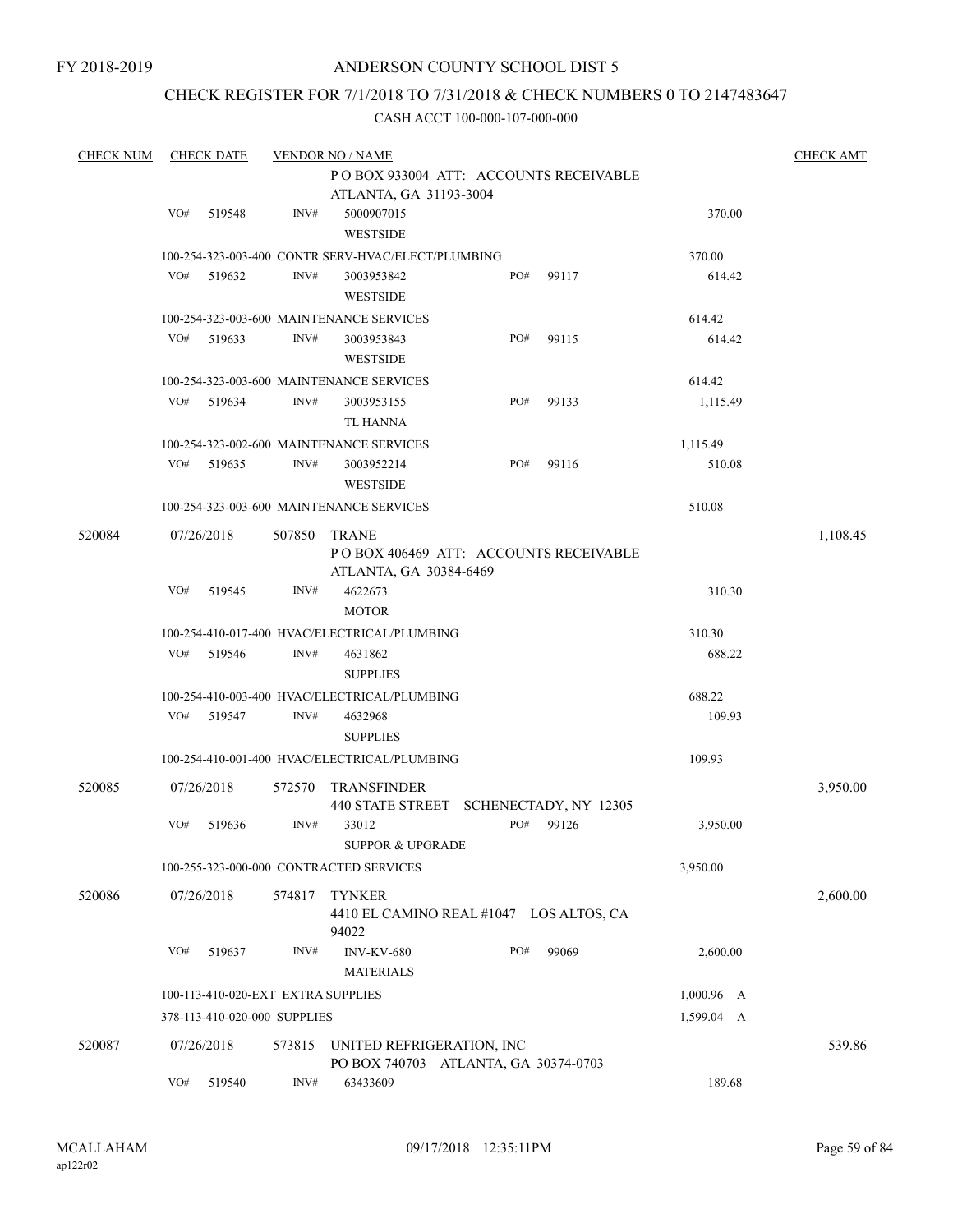FY 2018-2019

## ANDERSON COUNTY SCHOOL DIST 5

## CHECK REGISTER FOR 7/1/2018 TO 7/31/2018 & CHECK NUMBERS 0 TO 2147483647

| <b>CHECK NUM</b> | <b>CHECK DATE</b>                   |        | <b>VENDOR NO / NAME</b>                                                                           |     |       |          | <b>CHECK AMT</b> |
|------------------|-------------------------------------|--------|---------------------------------------------------------------------------------------------------|-----|-------|----------|------------------|
|                  |                                     |        | <b>SUPPLIES</b>                                                                                   |     |       |          |                  |
|                  |                                     |        | 100-254-410-020-400 HVAC/ELECTRICAL/PLUMBING                                                      |     |       | 189.68   |                  |
|                  | VO#<br>519541                       | INV#   | 63425012<br><b>SUPPLIES</b>                                                                       |     |       | 123.30   |                  |
|                  |                                     |        | 100-254-410-003-400 HVAC/ELECTRICAL/PLUMBING                                                      |     |       | 123.30   |                  |
|                  | VO# 519542                          | INV#   | 63391448<br><b>SUPPLIES</b>                                                                       |     |       | 93.75    |                  |
|                  | 100-254-410-000-400 HVAC SUPPLIES   |        |                                                                                                   |     |       | 93.75    |                  |
|                  | VO# 519543                          | INV#   | 63422921<br><b>SUPPLIES</b>                                                                       |     |       | 70.53    |                  |
|                  | 100-254-410-000-400 HVAC SUPPLIES   |        |                                                                                                   |     |       | 70.53    |                  |
|                  | VO# 519544                          | INV#   | 62763490<br><b>SUPPLIES</b>                                                                       |     |       | 62.60    |                  |
|                  |                                     |        | 100-254-410-005-400 HVAC/ELECTRICAL/PLUMBING                                                      |     |       | 62.60    |                  |
| 520088           | 07/26/2018                          |        | 512653 UNITED RENTALS, INC<br>PO BOX 100711 ATT: ACCOUNTS RECEIVABLE<br>ATLANTA, GA 30384-0711    |     |       |          | 134.35           |
|                  | $VO#$ 519539                        | INV#   | 159117605<br><b>DRILL RENTAL</b>                                                                  |     |       | 134.35   |                  |
|                  | 100-254-325-000-001 RENTAL ACCOUNT  |        |                                                                                                   |     |       | 134.35   |                  |
| * 520090         | 07/26/2018                          |        | 572416 VARIDESK<br><b>GEMMY INDUSTRIES CORP 117 WRANGLER</b><br>DRIVE SUITE 100 COPPELL, TX 75019 |     |       |          | 375.00           |
|                  | VO# 519638                          | INV#   | IVC-2-789018<br>PROPLUS 30                                                                        | PO# | 99033 | 375.00   |                  |
|                  |                                     |        | 100-114-410-003-VEN SUPPLY-ADDT'L FOR LOST VENDING                                                |     |       | 375.00 A |                  |
| 520091           | 07/26/2018                          |        | 532300 WHITE JONES ACE HARDWARE<br>POBOX 13012 ATT: ACCOUNTS RECEIVABLE<br>ANDERSON, SC 29624     |     |       |          | 114.24           |
|                  | VO#<br>519533                       | INV#   | 874005<br><b>SUPPLIES</b>                                                                         |     |       | 7.05     |                  |
|                  |                                     |        | 100-254-410-000-001 MAINT. SUPPLIES-STRUCTURES                                                    |     |       | 7.05     |                  |
|                  | VO#<br>519534                       | INV#   | 392644<br><b>SUPPLIES</b>                                                                         |     |       | 45.24    |                  |
|                  |                                     |        | 100-254-410-003-001 SUPPLIES - MAINTENANCE                                                        |     |       | 45.24    |                  |
|                  | VO#<br>519535                       | INV#   | 392598<br><b>SUPPLIES</b>                                                                         |     |       | 35.41    |                  |
|                  |                                     |        | 100-254-410-023-001 SUPPLIES-MAINTENANCE                                                          |     |       | 35.41    |                  |
|                  | VO#<br>519536                       | INV#   | 873756<br><b>SUPPLIES</b>                                                                         |     |       | 26.54    |                  |
|                  | 100-254-410-000-500 PEST MANAGEMENT |        |                                                                                                   |     |       | 26.54    |                  |
| 520092           | 07/31/2018                          | 110901 | ANDERSON AREA CHAMBER OF COMMERCE<br>907 NORTH MAIN STREET SUITE 200 ANDERSON,<br>SC 29621        |     |       |          | 644.00           |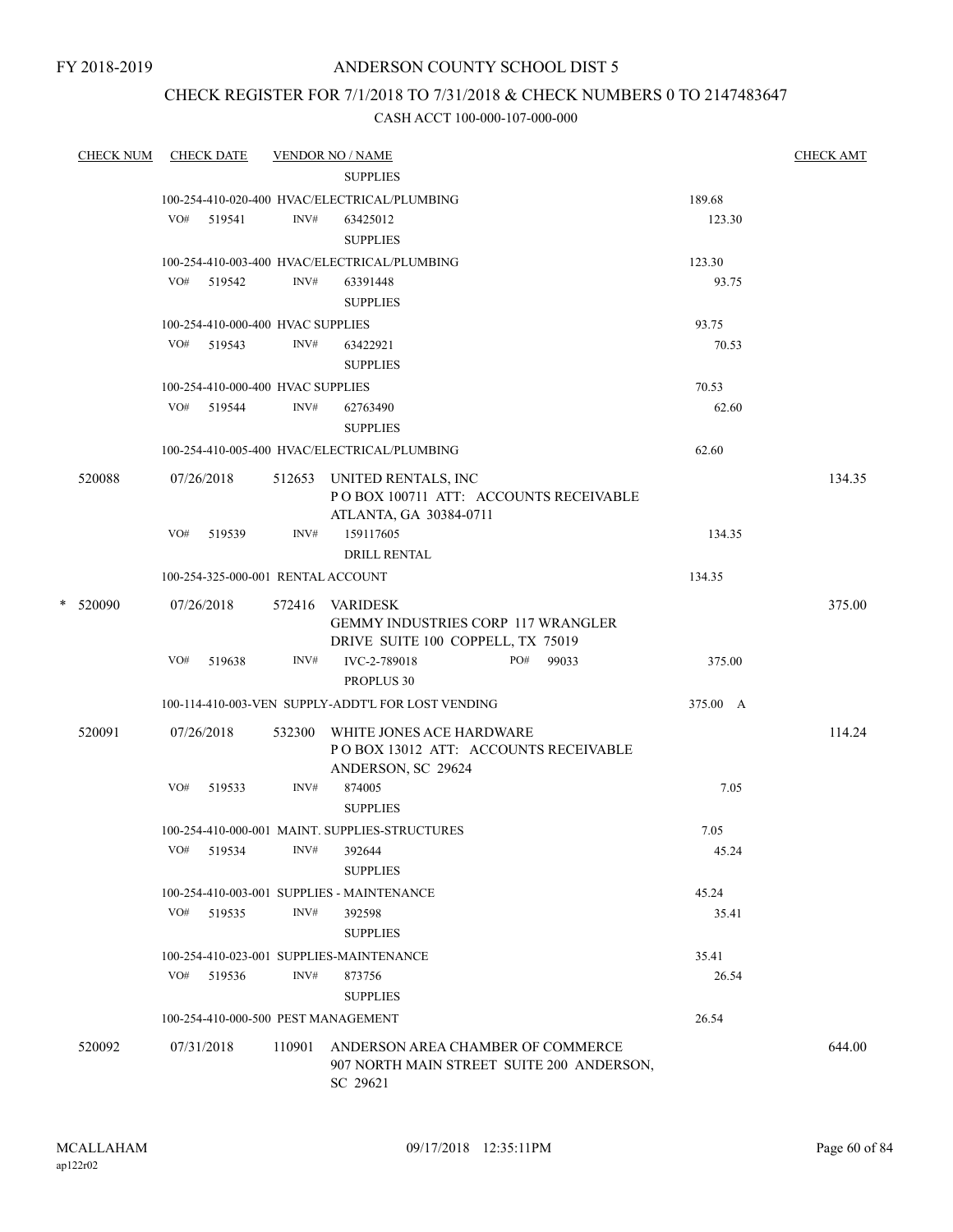## CHECK REGISTER FOR 7/1/2018 TO 7/31/2018 & CHECK NUMBERS 0 TO 2147483647

| <b>CHECK NUM</b> |     | <b>CHECK DATE</b> |                                   | <b>VENDOR NO / NAME</b>                                                                  |           | <b>CHECK AMT</b> |
|------------------|-----|-------------------|-----------------------------------|------------------------------------------------------------------------------------------|-----------|------------------|
|                  | VO# | 519679            | INV#                              | 10053069                                                                                 | 504.00    |                  |
|                  |     |                   |                                   | <b>ACCT#72 WILSON</b>                                                                    |           |                  |
|                  |     |                   | 100-232-640-000-000 DUES AND FEES |                                                                                          | 504.00    |                  |
|                  | VO# | 519680            | INV#                              | 10052909                                                                                 | 140.00    |                  |
|                  |     |                   |                                   | ACCT#2845 BONNER                                                                         |           |                  |
|                  |     |                   | 100-115-410-001-000 SUPPLIES      |                                                                                          | 140.00    |                  |
| 520093           |     | 07/31/2018        | 126675                            | <b>ATTAWAY INC</b><br>POBOX 302 ATT: ACCOUNTS RECEIVABLE<br>ANDERSON, SC 29622           |           | 362.73           |
|                  | VO# | 519681            | INV#                              | 216073<br><b>TL HANNA</b>                                                                | 362.73    |                  |
|                  |     |                   |                                   | 100-114-410-002-VEN SUPPLY-ADDT'L FOR LOST VENDING                                       | 362.73    |                  |
| 520094           |     | 07/31/2018        |                                   | 574628 CENTERVILLE PETTY CASH                                                            |           | 400.00           |
|                  | VO# | 519682            | INV#                              | <b>CASH</b><br><b>STUDENT FEES</b>                                                       | 400.00    |                  |
|                  |     |                   |                                   | 707-190-660-007-210 MATERIAL FEES EXPENSE                                                | 400.00    |                  |
| 520095           |     | 07/31/2018        |                                   | 174700 CLERK OF COURT<br>FAMILY COURT RECORD PO BOX 8002<br>ANDERSON, SC 29622           |           | 461.65           |
|                  | VO# | 519667            | INV#                              | 7/30/18 PAYROLL<br><b>DEDUCTIONS</b>                                                     | 461.65    |                  |
|                  |     |                   |                                   | 100-000-435-000-000 WAGE GARNISH/CH SUPPORT                                              | 461.65    |                  |
| 520096           |     | 07/31/2018        |                                   | 573994 CLERK OF COURT<br>PO DRAWER 9000 ORANGEBURG, SC 29116                             |           | 155.61           |
|                  | VO# | 519664            | INV#                              | 7/30/18 PAYROLL<br><b>DEDUCTIONS</b>                                                     | 155.61    |                  |
|                  |     |                   |                                   | 100-000-435-000-000 WAGE GARNISH/CH SUPPORT                                              | 155.61    |                  |
| 520097           |     | 07/31/2018        | 563492                            | DISCOVERY EDUCATION<br>POBOX 791363 ATT: ACCOUNTS RECEIVABLE<br>BALTIMORE, MD 21279-1363 |           | 204.70           |
|                  | VO# | 519683            | INV#                              | 90146208<br><b>SUPPLIES</b>                                                              | 204.70    |                  |
|                  |     |                   |                                   | 701-271-660-001-891 BIOMED 2 EXPENSE                                                     | 204.70    |                  |
| * 520099         |     | 07/31/2018        | 573962                            | <b>ECMC</b><br>LOCKBOX 7096 P.O. BOX 16478 ST. PAUL, MN<br>55116-0478                    |           | 154.56           |
|                  | VO# | 519674            | INV#                              | 7/30/18 PAYROLL<br><b>DEDUCTIONS</b>                                                     | 154.56    |                  |
|                  |     |                   | 100-000-441-000-000 MISCELLANEOUS |                                                                                          | 154.56    |                  |
| 520100           |     | 07/31/2018        | 574612                            | FORTNET SECURITY, INC<br>7411 CAMOUSTIE COURT<br><b>GILROY, CA 95020</b>                 |           | 42,000.00        |
|                  | VO# | 519685            | INV#                              | 1825<br>PO#<br>99163<br><b>IBOSS RENEWAL</b>                                             | 42,000.00 |                  |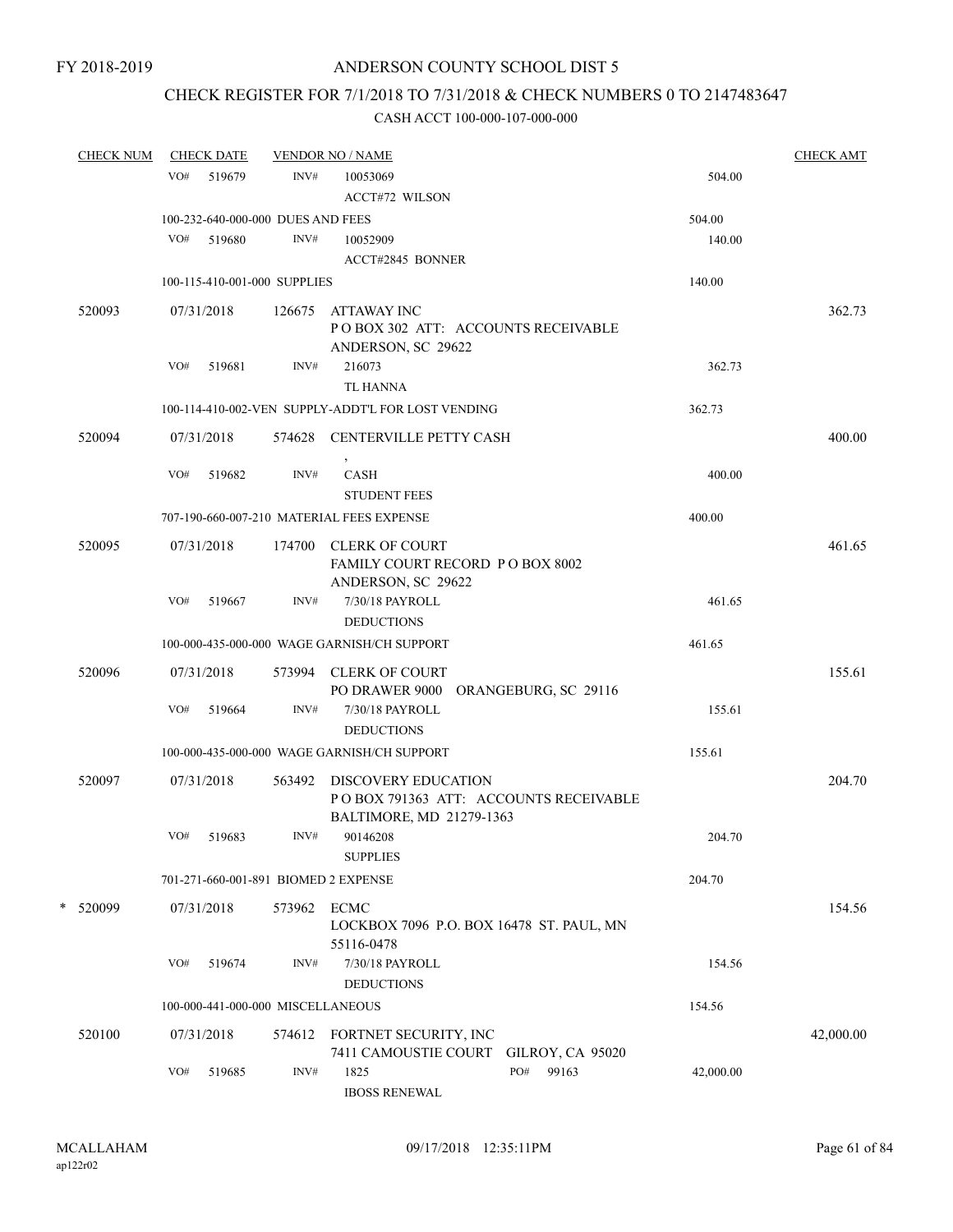## CHECK REGISTER FOR 7/1/2018 TO 7/31/2018 & CHECK NUMBERS 0 TO 2147483647

|   | <b>CHECK NUM</b> |     | <b>CHECK DATE</b>                 |        | <b>VENDOR NO / NAME</b><br>100-266-445-000-000 SOFTWARE TECHNOLOGY                                                          | 42,000.00  | <b>CHECK AMT</b> |
|---|------------------|-----|-----------------------------------|--------|-----------------------------------------------------------------------------------------------------------------------------|------------|------------------|
|   | 520101           | VO# | 07/31/2018<br>519686              | INV#   | 571282 GAGGLE.NET, INC<br>POBOX 1352 BLOOMINGTON, IL 61702-1352<br>PO#<br>36055<br>99171                                    | 42,737.50  | 42,737.50        |
|   |                  |     |                                   |        | <b>RENEWAL</b>                                                                                                              |            |                  |
|   |                  |     |                                   |        | 100-114-445-000-000 VIRTUAL COURSEWARE                                                                                      | 42,737.50  |                  |
|   | 520102           |     | 07/31/2018                        |        | 572552 GREAT LAKES HIGHER EDUC GUARANTY CORP<br>ADMINISTRATIVE WAGE GARNISHMENT UNIT PO<br>BOX 83230 CHICAGO, IL 60691-0230 |            | 221.53           |
|   |                  | VO# | 519673                            | INV#   | 7/30/18 PAYROLL<br><b>DEDUCTIONS</b>                                                                                        | 221.53     |                  |
|   |                  |     | 100-000-441-000-000 MISCELLANEOUS |        |                                                                                                                             | 221.53     |                  |
|   | 520103           |     | 07/31/2018                        |        | 565599 GREENVILLE COUNTY FAMILY COURT                                                                                       |            | 401.25           |
|   |                  |     |                                   |        | PO BOX 757 GREENVILLE, SC 29602                                                                                             |            |                  |
|   |                  | VO# | 519663                            | INV#   | 7/30/18 PAYROLL<br><b>DEDUCTIONS</b>                                                                                        | 401.25     |                  |
|   |                  |     |                                   |        | 100-000-435-000-000 WAGE GARNISH/CH SUPPORT                                                                                 | 401.25     |                  |
|   | 520104           |     | 07/31/2018                        | 574279 | HALLIGAN MAHONEY & WILLIAMS<br>PO BOX 11367 COLUMBIA, SC 29211-1367                                                         |            | 6,258.02         |
|   |                  | VO# | 519687                            | INV#   | 12332<br><b>JUNE SERVICES</b>                                                                                               | 6,258.02   |                  |
|   |                  |     | 100-231-319-000-000 LEGAL FEES    |        |                                                                                                                             | 6,258.02 A |                  |
| * | 520106           |     | 07/31/2018                        | 321450 | LIBERTY FLAGS, INC.<br>PO BOX 55101 TULSA, OK 74155-1101                                                                    |            | 987.50           |
|   |                  | VO# | 519689                            | INV#   | 86236<br><b>TL HANNA</b>                                                                                                    | 987.50     |                  |
|   |                  |     |                                   |        | 100-114-410-002-VEN SUPPLY-ADDT'L FOR LOST VENDING                                                                          | 987.50     |                  |
|   | 520107           |     | 07/31/2018                        |        | 573943 LOCKE DESIGN<br>118 HAMMETT ACRES ANDERSON, SC 29621                                                                 |            | 459.45           |
|   |                  | VO# | 519690                            | INV#   | PO#<br>5/22/18<br>99094<br><b>CONFIRMATION ONLY</b>                                                                         | 459.45     |                  |
|   |                  |     |                                   |        | 100-115-312-031-000 PURCHASED SERVICES                                                                                      | 459.45     |                  |
|   | 520108           |     | 07/31/2018                        | 574440 | MCCANTS PETTY CASH                                                                                                          |            | 150.00           |
|   |                  | VO# | 519691                            | INV#   | CASH<br><b>STUDENT FEES</b>                                                                                                 | 150.00     |                  |
|   |                  |     |                                   |        | 705-271-660-005-412 MATERIAL FEES EXPENSE                                                                                   | 150.00     |                  |
|   | 520109           |     | 07/31/2018                        | 574440 | MCCANTS PETTY CASH                                                                                                          |            | 150.00           |
|   |                  | VO# | 519692                            | INV#   | CASH<br><b>STUDENT FEES</b>                                                                                                 | 150.00     |                  |
|   |                  |     |                                   |        | 705-271-660-005-412 MATERIAL FEES EXPENSE                                                                                   | 150.00     |                  |
|   | 520110           |     | 07/31/2018                        |        | 569972 MELISSA LITTREL                                                                                                      |            | 300.00           |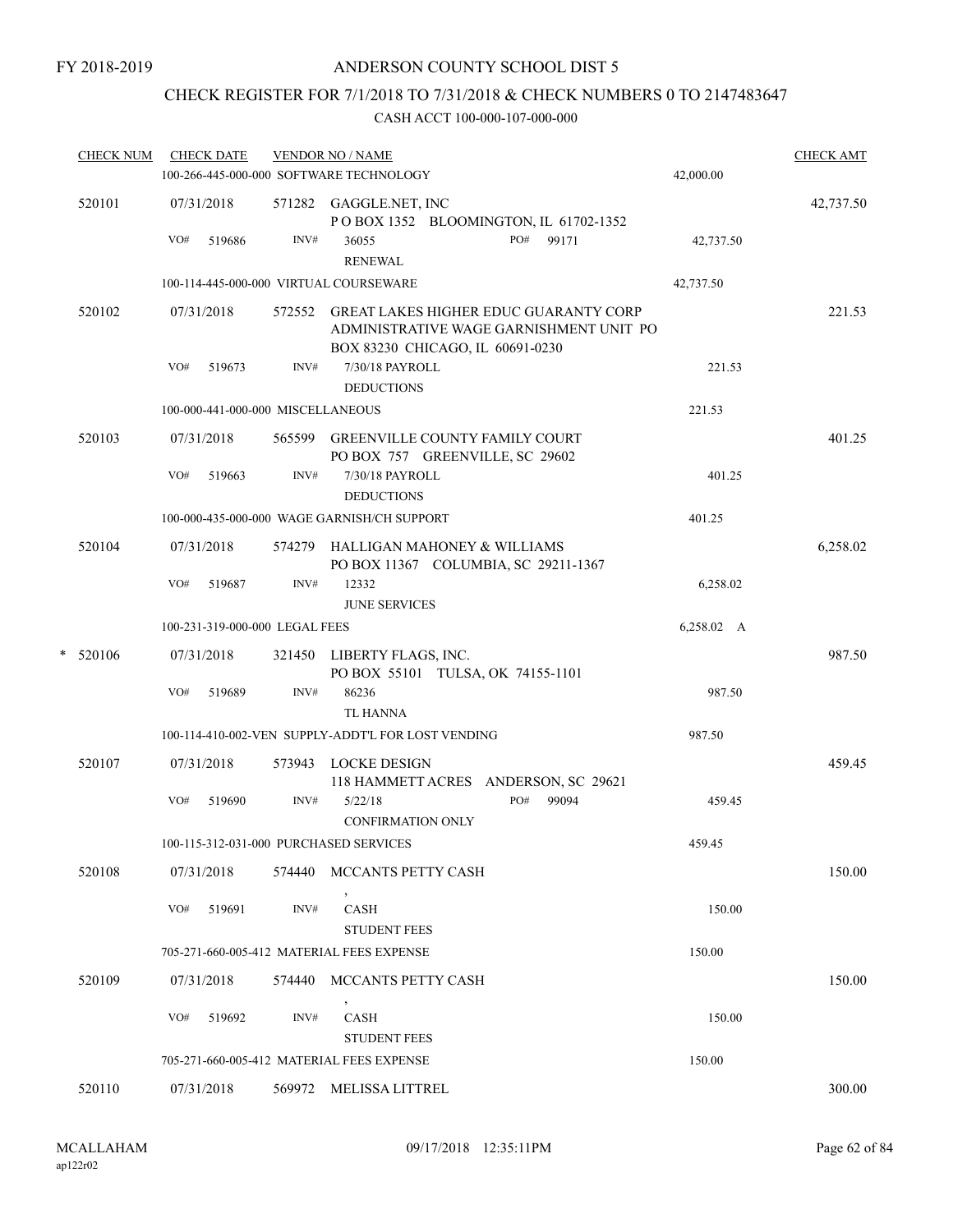## CHECK REGISTER FOR 7/1/2018 TO 7/31/2018 & CHECK NUMBERS 0 TO 2147483647

| <b>CHECK NUM</b> |     | <b>CHECK DATE</b> |                                 | <b>VENDOR NO / NAME</b>                                                                               |     |       |            | <b>CHECK AMT</b> |
|------------------|-----|-------------------|---------------------------------|-------------------------------------------------------------------------------------------------------|-----|-------|------------|------------------|
|                  |     |                   |                                 | 800 LITTLE CREEK RD ANDERSON, SC 29621                                                                |     |       |            |                  |
|                  | VO# | 519678            | INV#                            | <b>FIELD TRIP</b><br><b>REFUND</b>                                                                    |     |       | 300.00     |                  |
|                  |     |                   |                                 | 705-271-660-005-582 JEKYLL ISLAND TRIP EXPENSE                                                        |     |       | 300.00     |                  |
| 520111           |     | 07/31/2018        | 575149                          | MICROBURST LEARNING                                                                                   |     |       |            | 10,680.00        |
|                  |     |                   |                                 | 141-F PELHAM DRIVE COLUMBIA, SC 29209                                                                 |     |       |            |                  |
|                  | VO# | 519693            | INV#                            | 1300<br><b>LICENSES</b>                                                                               | PO# | 98380 | 9,480.00   |                  |
|                  |     |                   |                                 | 124-114-445-024-000 TECHNOLOGY SUPPLIES                                                               |     |       | 9,480.00 A |                  |
|                  | VO# | 519694            | INV#                            | 1334<br><b>TRAINING</b>                                                                               | PO# | 98380 | 1,200.00   |                  |
|                  |     |                   |                                 | 124-114-445-024-000 TECHNOLOGY SUPPLIES                                                               |     |       | 1,200.00   |                  |
| 520112           |     | 07/31/2018        | 574529                          | MIDWAY PETTY CASH                                                                                     |     |       |            | 825.00           |
|                  | VO# | 519695            | INV#                            | , ---<br><b>CASH</b><br><b>STUDENT FEES</b>                                                           |     |       | 825.00     |                  |
|                  |     |                   |                                 | 717-190-660-017-210 MATERIAL FEES EXPENSE                                                             |     |       | 825.00     |                  |
| 520113           |     | 07/31/2018        | 574358                          | MONSTER TECHNOLOGY, LLC<br>8726 S. SEPULVEDA BLVD SUITE D #B-152 LOS                                  |     |       |            | 464.40           |
|                  | VO# | 519696            | INV#                            | ANGELES, CA 90045<br><b>IGH 1070</b><br><b>SUPPLIES</b>                                               |     |       | 464.40     |                  |
|                  |     |                   |                                 | 723-190-660-023-911 MISCELLANEOUS- ADULT ED EXPENSE                                                   |     |       | 464.40     |                  |
| 520114           |     | 07/31/2018        | 569877                          | NATIONAL FFA ORGANIZATION<br>POBOX 631363 ATT: ACCOUNTS RECEIVABLE<br>CINCINNATI, OH 45263-1363       |     |       |            | 249.00           |
|                  | VO# | 519697            | INV#                            | MDS 141185<br><b>SHIRTS</b>                                                                           |     |       | 249.00     |                  |
|                  |     |                   | 701-271-660-001-850 FFA EXPENSE |                                                                                                       |     |       | 249.00     |                  |
| 520115           |     | 07/31/2018        | 569423                          | NATIONAL STUDENT CLEARINGHOUSE<br>POBOX 826576 PHILADELPHIA, PA 19182-6576                            |     |       |            | 425.00           |
|                  | VO# | 519698            | INV#                            | HS1808004<br>ACCT 10050221                                                                            |     |       | 425.00     |                  |
|                  |     |                   |                                 | 723-190-660-023-911 MISCELLANEOUS- ADULT ED EXPENSE                                                   |     |       | 425.00     |                  |
| 520116           |     | 07/31/2018        | 564010                          | NC CHILD SUPPORT CENTRALIZED COLLECTNS<br>POBOX 900012 RALEIGH, NC 27675-9012                         |     |       |            | 305.50           |
|                  | VO# | 519665            | INV#                            | 7/30/18 PAYROLL<br><b>DEDUCTIONS</b>                                                                  |     |       | 305.50     |                  |
|                  |     |                   |                                 | 100-000-435-000-000 WAGE GARNISH/CH SUPPORT                                                           |     |       | 305.50     |                  |
| 520117           |     | 07/31/2018        | 570395                          | NETWORK CONTROLS & ELECTRIC, INC<br>136 JOHNS ROAD ATT: ACCOUNTS RECEIVABLE<br><b>GREER, SC 29650</b> |     |       |            | 6,099.30         |
|                  | VO# | 519699            | INV#                            | 21843<br><b>MCCANTS</b>                                                                               | PO# | 98541 | 6,099.30   |                  |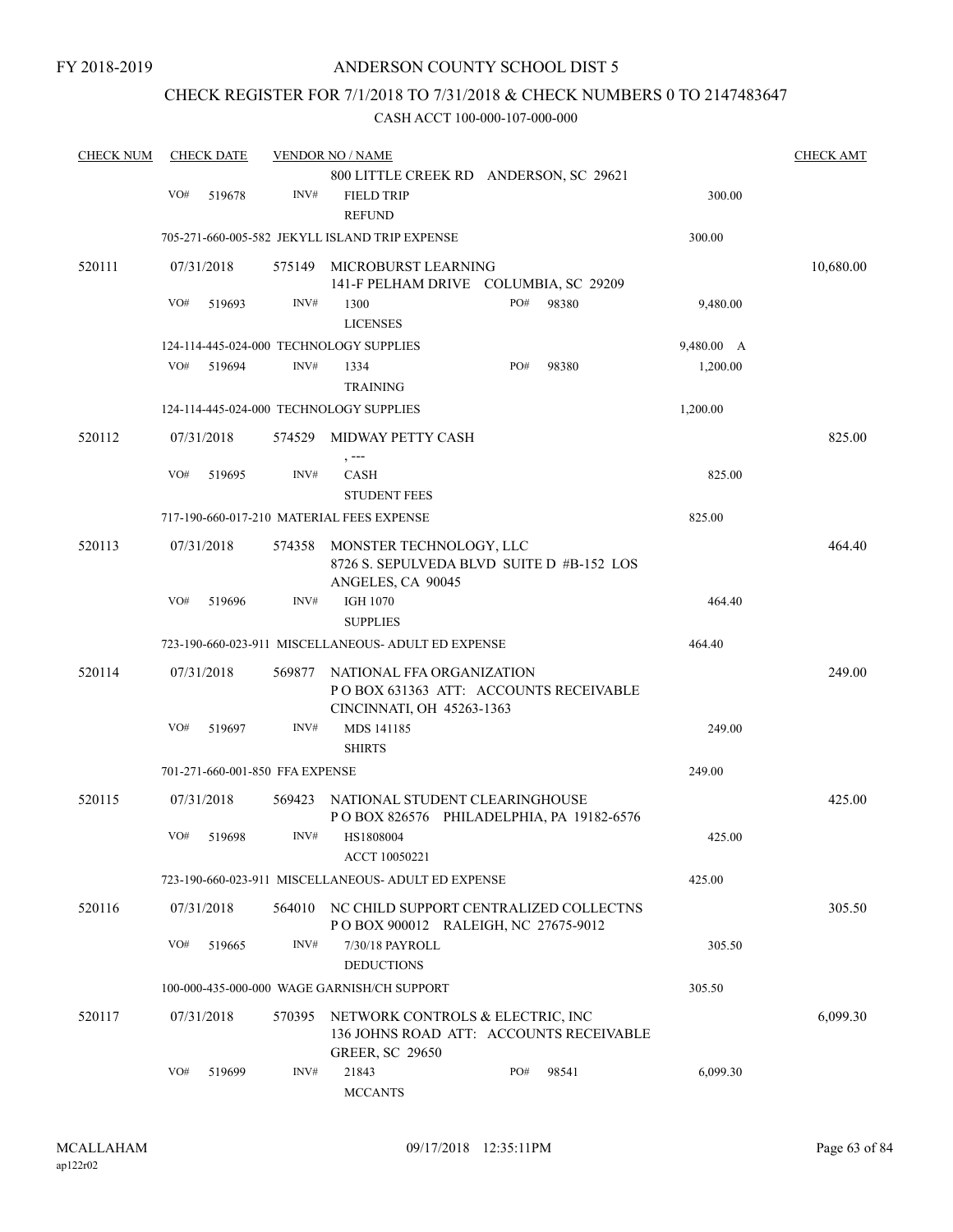## CHECK REGISTER FOR 7/1/2018 TO 7/31/2018 & CHECK NUMBERS 0 TO 2147483647

| <b>CHECK NUM</b> | <b>CHECK DATE</b> |                                       | <b>VENDOR NO / NAME</b>                                                                         |            | <b>CHECK AMT</b> |
|------------------|-------------------|---------------------------------------|-------------------------------------------------------------------------------------------------|------------|------------------|
|                  |                   |                                       | 505-254-323-005-000 CONTRACTED SERVICES                                                         | 6,099.30 A |                  |
| 520118           | 07/31/2018        |                                       | 575440 NYS CHILD SUPPORT PROCESSING CENTER (SDU<br>PO BOX 15363 ALBANY, NY 12212-5363           |            | 231.98           |
|                  | VO#<br>519666     | INV#                                  | 7/30/18 PAYROLL                                                                                 | 231.98     |                  |
|                  |                   |                                       | <b>DEDUCTIONS</b>                                                                               |            |                  |
|                  |                   |                                       | 100-000-435-000-000 WAGE GARNISH/CH SUPPORT                                                     | 231.98     |                  |
| 520119           | 07/31/2018        |                                       | 572850 ROBERT ANDERSON PETTY CASH                                                               |            | 400.00           |
|                  | VO#<br>519700     | INV#                                  | $, --$<br><b>CASH</b>                                                                           | 400.00     |                  |
|                  |                   |                                       | <b>STUDENT FEES</b>                                                                             |            |                  |
|                  |                   |                                       | 706-271-660-006-412 MATERIAL FEES EXPENSE                                                       | 400.00     |                  |
| 520120           | 07/31/2018        | 573009                                | SAFEGUARD BY PRIME #233438                                                                      |            | 452.45           |
|                  |                   |                                       | 3438 MOMENTEM PLACE CHICAGO, IL<br>60689-5334                                                   |            |                  |
|                  | VO#<br>519701     | INV#                                  | 11-192711                                                                                       | 452.45     |                  |
|                  |                   |                                       | <b>SUPPLIES</b>                                                                                 |            |                  |
|                  |                   |                                       | 100-252-360-000-000 PRINTING AND BINDING                                                        | 452.45     |                  |
| 520121           | 07/31/2018        |                                       | 567025 SAM'S CLUB                                                                               |            | 972.05           |
|                  |                   |                                       | 3812 LIBERTY HWY ANDERSON, SC 29621                                                             |            |                  |
|                  | VO#<br>519702     | INV#                                  | <b>SUPPLIES</b>                                                                                 | 972.05     |                  |
|                  |                   |                                       | ORDER #1203656795                                                                               |            |                  |
|                  |                   |                                       | 100-213-410-000-000 SUPPLIES AND MATERIALS                                                      | 972.05     |                  |
| 520122           | 07/31/2018        | 452202                                | SC DEPT OF REVENUE<br>POBOX 125 301 GERVAIS STREET CENTRAL<br>LEVY UNIT COLUMBIA, SC 29214-0213 |            | 208.53           |
|                  | VO#<br>519668     | INV#                                  | 7/30/18 PAYROLL                                                                                 | 208.53     |                  |
|                  |                   |                                       | <b>DEDUCTIONS</b>                                                                               |            |                  |
|                  |                   | 100-000-440-000-000 SC STATE TAX LEVY |                                                                                                 | 208.53     |                  |
| 520123           | 07/31/2018        | 449800                                | <b>SC HIGH SCHOOL LEAGUE</b><br>PO BOX 211575 COLUMBIA, SC 29221-6575                           |            | 9,133.00         |
|                  | VO#<br>519703     | INV#                                  | 2018-2019                                                                                       | 4,823.00   |                  |
|                  |                   |                                       | TL HANNA                                                                                        |            |                  |
|                  |                   | 100-271-312-000-000 PURCHASED SERVICE |                                                                                                 | 4,823.00   |                  |
|                  | VO#<br>519704     | INV#                                  | 2018-2019                                                                                       | 2,870.00   |                  |
|                  |                   |                                       | <b>WESTSIDE HS</b>                                                                              |            |                  |
|                  |                   | 100-271-312-000-000 PURCHASED SERVICE |                                                                                                 | 2,870.00   |                  |
|                  | VO#<br>519705     | INV#                                  | 2018-2019                                                                                       | 861.00     |                  |
|                  |                   |                                       | <b>ROBERT ANDERSON</b>                                                                          |            |                  |
|                  |                   | 100-271-312-000-000 PURCHASED SERVICE |                                                                                                 | 861.00     |                  |
|                  | VO#<br>519706     | INV#                                  | 2018-2019                                                                                       | 579.00     |                  |
|                  |                   |                                       | <b>GLENVIEW MS</b>                                                                              |            |                  |
|                  |                   | 100-271-312-000-000 PURCHASED SERVICE |                                                                                                 | 579.00     |                  |
| 520124           | 07/31/2018        | 567435                                | <b>SCHOLASTIC INC</b>                                                                           |            | 4,437.00         |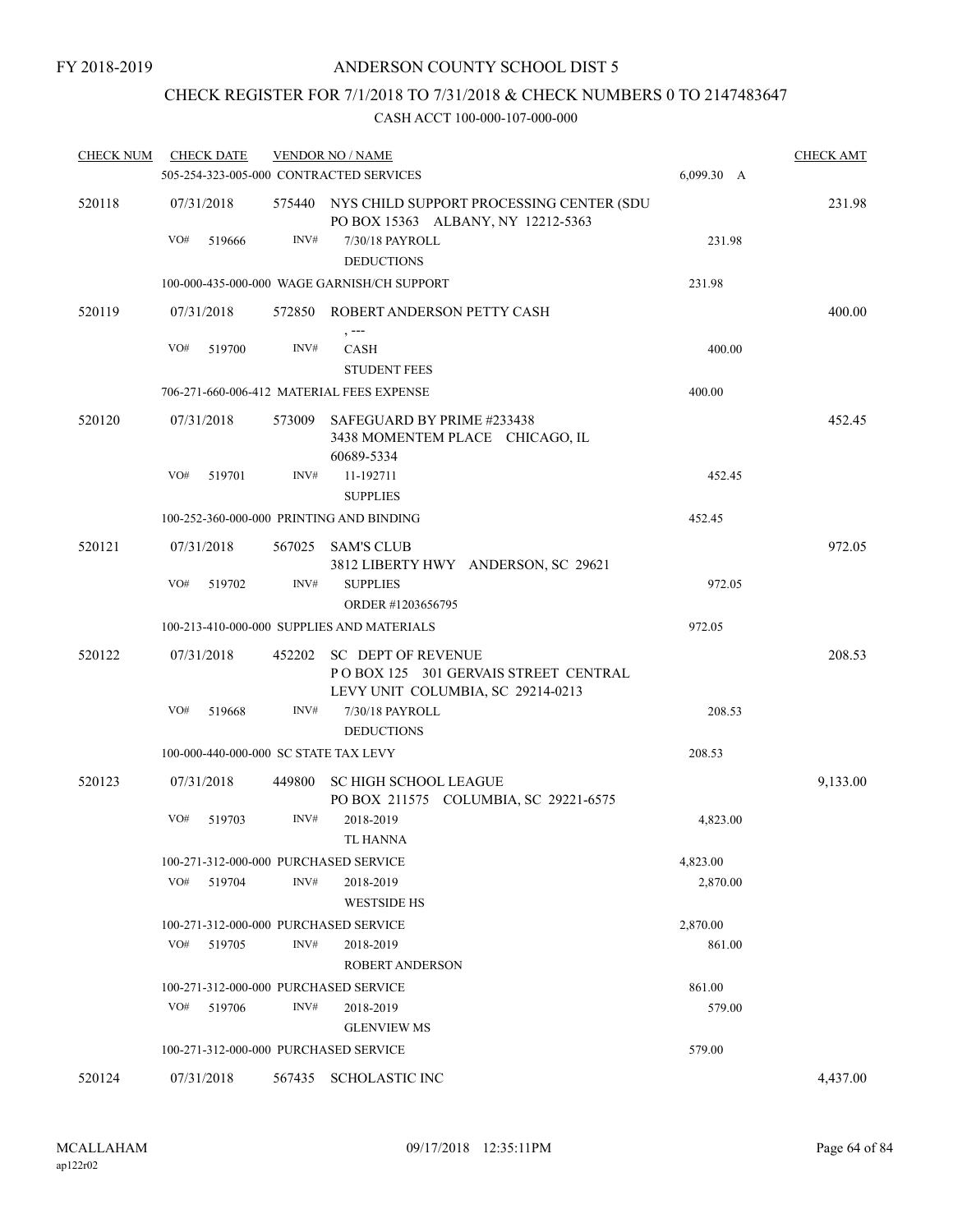## CHECK REGISTER FOR 7/1/2018 TO 7/31/2018 & CHECK NUMBERS 0 TO 2147483647

| <b>CHECK NUM</b> |     | <b>CHECK DATE</b> |                                    | <b>VENDOR NO / NAME</b>                                                         |     |       |                        | <b>CHECK AMT</b> |
|------------------|-----|-------------------|------------------------------------|---------------------------------------------------------------------------------|-----|-------|------------------------|------------------|
|                  |     |                   |                                    | POBOX 3720 ATT: ACCOUNTS RECEIVABLE                                             |     |       |                        |                  |
|                  |     |                   |                                    | JEFFERSON CITY, MO 65102-3720                                                   |     |       |                        |                  |
|                  | VO# | 519707            | INV#                               | PO 98899                                                                        | PO# | 98899 | 4,437.00               |                  |
|                  |     |                   |                                    | ACCT #29622705                                                                  |     |       |                        |                  |
|                  |     |                   |                                    |                                                                                 |     |       |                        |                  |
|                  |     |                   | 100-112-410-009-BUD SUPPLIES       |                                                                                 |     |       | 520.00 A               |                  |
|                  |     |                   | 100-112-410-009-BUD SUPPLIES       |                                                                                 |     |       | 505.00 A               |                  |
|                  |     |                   | 100-112-410-009-BUD SUPPLIES       |                                                                                 |     |       | 14.00<br>A             |                  |
|                  |     |                   | 100-112-410-009-BUD SUPPLIES       |                                                                                 |     |       | 504.00<br>$\mathbf{A}$ |                  |
|                  |     |                   | 100-112-410-009-BUD SUPPLIES       |                                                                                 |     |       | 14.00<br>A             |                  |
|                  |     |                   | 100-112-410-009-BUD SUPPLIES       |                                                                                 |     |       | 545.00 A               |                  |
|                  |     |                   | 100-112-410-009-BUD SUPPLIES       |                                                                                 |     |       | 20.00 A                |                  |
|                  |     |                   | 100-112-410-009-BUD SUPPLIES       |                                                                                 |     |       | 350.00<br>A            |                  |
|                  |     |                   | 100-112-410-009-BUD SUPPLIES       |                                                                                 |     |       | 89.00<br>A             |                  |
|                  |     |                   | 100-112-410-009-BUD SUPPLIES       |                                                                                 |     |       | 90.00<br>$\mathbf{A}$  |                  |
|                  |     |                   | 100-112-410-009-BUD SUPPLIES       |                                                                                 |     |       | 280.00 A               |                  |
|                  |     |                   | 100-112-410-009-BUD SUPPLIES       |                                                                                 |     |       | 280.00 A               |                  |
|                  |     |                   | 100-112-410-009-BUD SUPPLIES       |                                                                                 |     |       | 1,201.00 A             |                  |
|                  |     |                   | 100-112-410-009-BUD SUPPLIES       |                                                                                 |     |       | 10.00 A                |                  |
|                  |     |                   | 100-112-410-009-BUD SUPPLIES       |                                                                                 |     |       | 10.00<br>A             |                  |
|                  |     |                   | 100-112-410-009-BUD SUPPLIES       |                                                                                 |     |       | $5.00\quad A$          |                  |
| 520125           |     | 07/31/2018        | 450701                             | SC RETIREMENT SYSTEM (SPP)<br>POBOX 11960 CAPITOL STATION COLUMBIA, SC<br>29211 |     |       |                        | 283.27           |
|                  | VO# | 519661            | INV#                               | 7/30/18 PAYROLL                                                                 |     |       | 283.27                 |                  |
|                  |     |                   |                                    | <b>DEDUCTIONS</b>                                                               |     |       |                        |                  |
|                  |     |                   |                                    | 100-000-438-000-000 RETIREMENT SERV PURCHASE                                    |     |       | 283.27                 |                  |
|                  |     |                   |                                    |                                                                                 |     |       |                        |                  |
| 520126           |     | 07/31/2018        | 570059                             | SHARP BUSINESS SYSTEMS<br>DEPT 1216 PO BOX 121216 DALLAS, TX<br>75312-1216      |     |       |                        | 445.61           |
|                  | VO# | 519708            | INV#                               | 9001269780<br><b>COPIER</b>                                                     |     |       | 19.26                  |                  |
|                  |     |                   | 100-112-410-007-000 SUPPLIES       |                                                                                 |     |       | 19.26                  |                  |
|                  |     |                   |                                    |                                                                                 |     |       |                        |                  |
|                  |     | VO# 519709        | INV#                               | 9001274976<br><b>COPIES</b>                                                     |     |       | 39.14                  |                  |
|                  |     |                   | 201-113-490-006-000 COPIER COST    |                                                                                 |     |       | 39.14 A                |                  |
|                  | VO# | 519710            | INV#                               | 9001276431<br><b>COPIES</b>                                                     |     |       | 383.53                 |                  |
|                  |     |                   |                                    |                                                                                 |     |       |                        |                  |
|                  |     |                   |                                    | 100-252-360-000-000 PRINTING AND BINDING                                        |     |       | 383.53 A               |                  |
|                  | VO# | 519711            | INV#                               | 9001265504<br><b>COPIES</b>                                                     |     |       | 1.65                   |                  |
|                  |     |                   | 708-271-660-008-362 COPIER EXPENSE |                                                                                 |     |       | 1.65                   |                  |
|                  | VO# | 519712            | INV#                               | 9001269785                                                                      |     |       | 2.03                   |                  |
|                  |     |                   |                                    | <b>COPIES</b>                                                                   |     |       |                        |                  |
|                  |     |                   |                                    |                                                                                 |     |       |                        |                  |
|                  |     |                   | 708-271-660-008-362 COPIER EXPENSE |                                                                                 |     |       | 2.03                   |                  |
| $*$ 520128       |     | 07/31/2018        | 571007                             | SIMPLIFIED OFFICE SYSTEMS<br>6220 BUSH RIVER ROAD COLUMBIA, SC 29212            |     |       |                        | 697.30           |
|                  | VO# | 519714            | INV#                               | 180604-0035                                                                     |     |       | 697.30                 |                  |
|                  |     |                   |                                    |                                                                                 |     |       |                        |                  |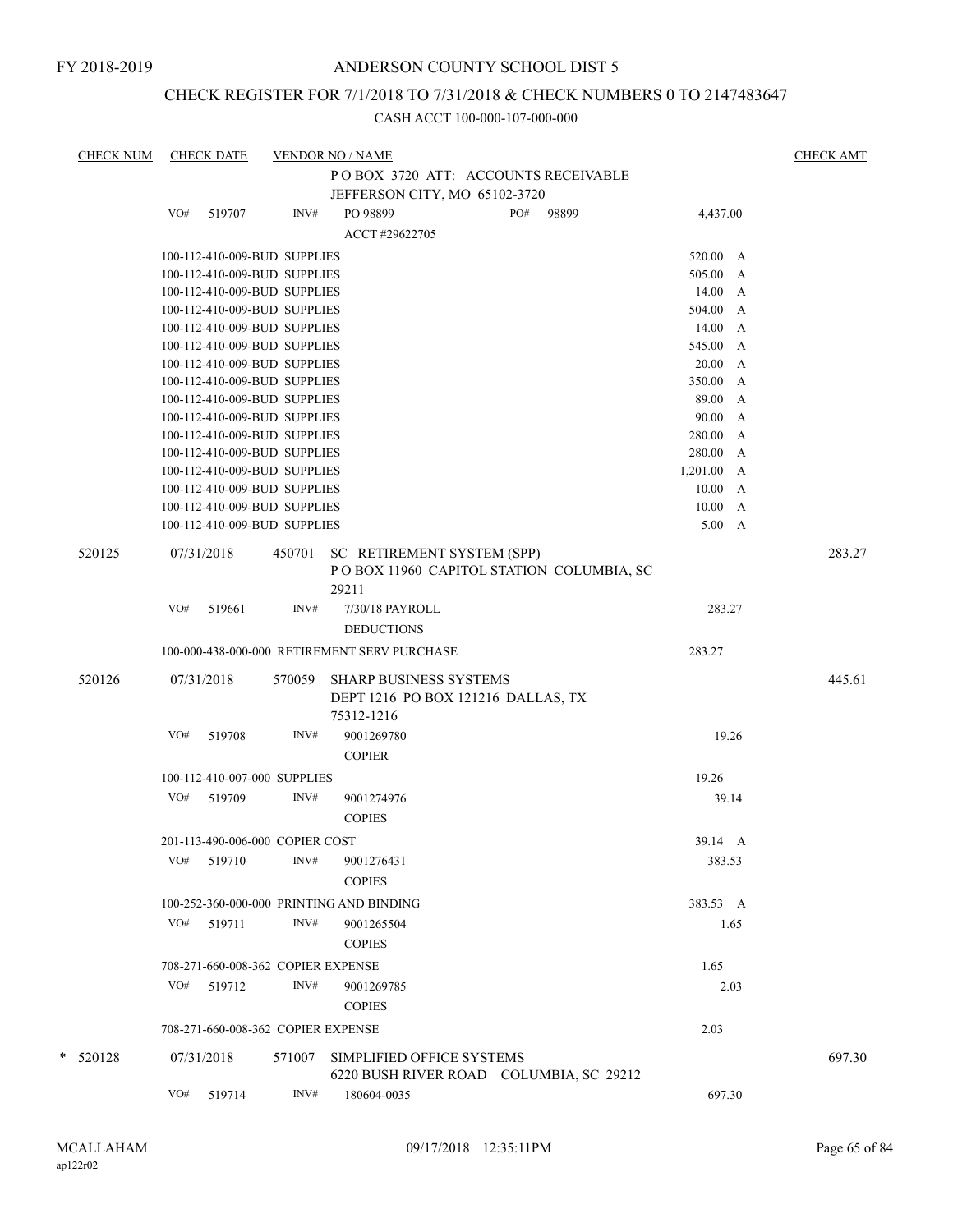FY 2018-2019

## ANDERSON COUNTY SCHOOL DIST 5

# CHECK REGISTER FOR 7/1/2018 TO 7/31/2018 & CHECK NUMBERS 0 TO 2147483647

| <b>CHECK NUM</b> | <b>CHECK DATE</b>                  |        | <b>VENDOR NO / NAME</b>                                                                                          |           | <b>CHECK AMT</b> |
|------------------|------------------------------------|--------|------------------------------------------------------------------------------------------------------------------|-----------|------------------|
|                  |                                    |        | <b>COPIES</b>                                                                                                    |           |                  |
|                  | 709-271-660-009-362 COPIER EXPENSE |        |                                                                                                                  | 697.30    |                  |
| 520129           | 07/31/2018                         | 574516 | SOCIAL SECURTIY ADMINISTRATION<br>PO BOX 3430 PHILADELPHIA, PA 19122-9985                                        |           | 135.11           |
|                  | VO#<br>519672                      | INV#   | 7/30/18 PAYROLL                                                                                                  | 135.11    |                  |
|                  |                                    |        | <b>DEDUCTIONS</b>                                                                                                |           |                  |
|                  | 100-000-441-000-000 MISCELLANEOUS  |        |                                                                                                                  | 135.11    |                  |
| 520130           | 07/31/2018                         | 573721 | SSBT AS TTEE FOR SCORP MM61953-001-042<br>MASS MUTUAL RETIREMENT SERVICES PO BOX<br>219062 KANSAS CITY, MO 64121 |           | 18,370.01        |
|                  | VO#<br>519675                      | INV#   | 7/30/18 PAYROLL<br><b>DEDUCTIONS</b>                                                                             | 18,370.01 |                  |
|                  |                                    |        | 100-000-468-000-000 OPTIONAL RETIREMENT PLAN                                                                     | 11,809.29 |                  |
|                  |                                    |        | 100-000-484-000-000 EMPLOYER RETIREMENT PAYABLE                                                                  | 6,560.72  |                  |
| 520131           | 07/31/2018                         | 572503 | TG                                                                                                               |           | 403.49           |
|                  |                                    |        | P O BOX 659601 SAN ANTONIO, TX 78265-9601                                                                        |           |                  |
|                  | VO#<br>519671                      | INV#   | 7/30/18 PAYROLL<br><b>DEDUCTIONS</b>                                                                             | 403.49    |                  |
|                  | 100-000-441-000-000 MISCELLANEOUS  |        |                                                                                                                  | 403.49    |                  |
| 520132           | 07/31/2018                         | 572122 | THE ELECTRIC CITY NEWS<br>POBOX 1015 ANDERSON, SC 29622                                                          |           | 1,143.88         |
|                  | VO#<br>519715                      | INV#   | 5970                                                                                                             | 1,143.88  |                  |
|                  |                                    |        | TL HANNA                                                                                                         |           |                  |
|                  |                                    |        | 100-114-410-002-VEN SUPPLY-ADDT'L FOR LOST VENDING                                                               | 1,143.88  |                  |
| 520133           | 07/31/2018                         | 504890 | <b>TIAA-CREF</b><br>POBOX 105316 ATLANTA, GA 30348-5316                                                          |           | 18,191.63        |
|                  | VO#<br>519677                      | INV#   | 7/30/18 PAYROLL<br><b>DEDUCTIONS</b>                                                                             | 18,191.63 |                  |
|                  |                                    |        | 100-000-468-000-000 OPTIONAL RETIREMENT PLAN                                                                     | 11,694.63 |                  |
|                  |                                    |        | 100-000-484-000-000 EMPLOYER RETIREMENT PAYABLE                                                                  | 6,497.00  |                  |
| $*$ 520135       | 07/31/2018                         | 564298 | UNITED WAY OF ANDERSON COUNTY<br>POBOX 2067 ANDERSON, SC 29622                                                   |           | 1,451.69         |
|                  | VO#<br>519662                      | INV#   | 7/30/18 PAYROLL<br><b>DEDUCTIONS</b>                                                                             | 1,451.69  |                  |
|                  |                                    |        | 100-000-455-000-000 UNITED FUND - PAYABLE                                                                        | 1,451.69  |                  |
| 520136           | 07/31/2018                         | 573759 | UNIVERSAL CHEERLEADERS ASSOCIATION<br>6745 LENOX CENTER COURT, SUITE 300                                         |           | 2,005.00         |
|                  | VO#<br>519716                      | INV#   | MEMPHIS, TN 38115<br>0010393442                                                                                  | 2,005.00  |                  |
|                  |                                    |        | CUST#34940489                                                                                                    |           |                  |
|                  |                                    |        | 720-271-660-020-663 ATHLETIC GENERAL EXPENSE                                                                     | 2,005.00  |                  |
| 520137           | 07/31/2018                         | 572350 | US DEPARTMENT OF EDUCATION                                                                                       |           | 514.02           |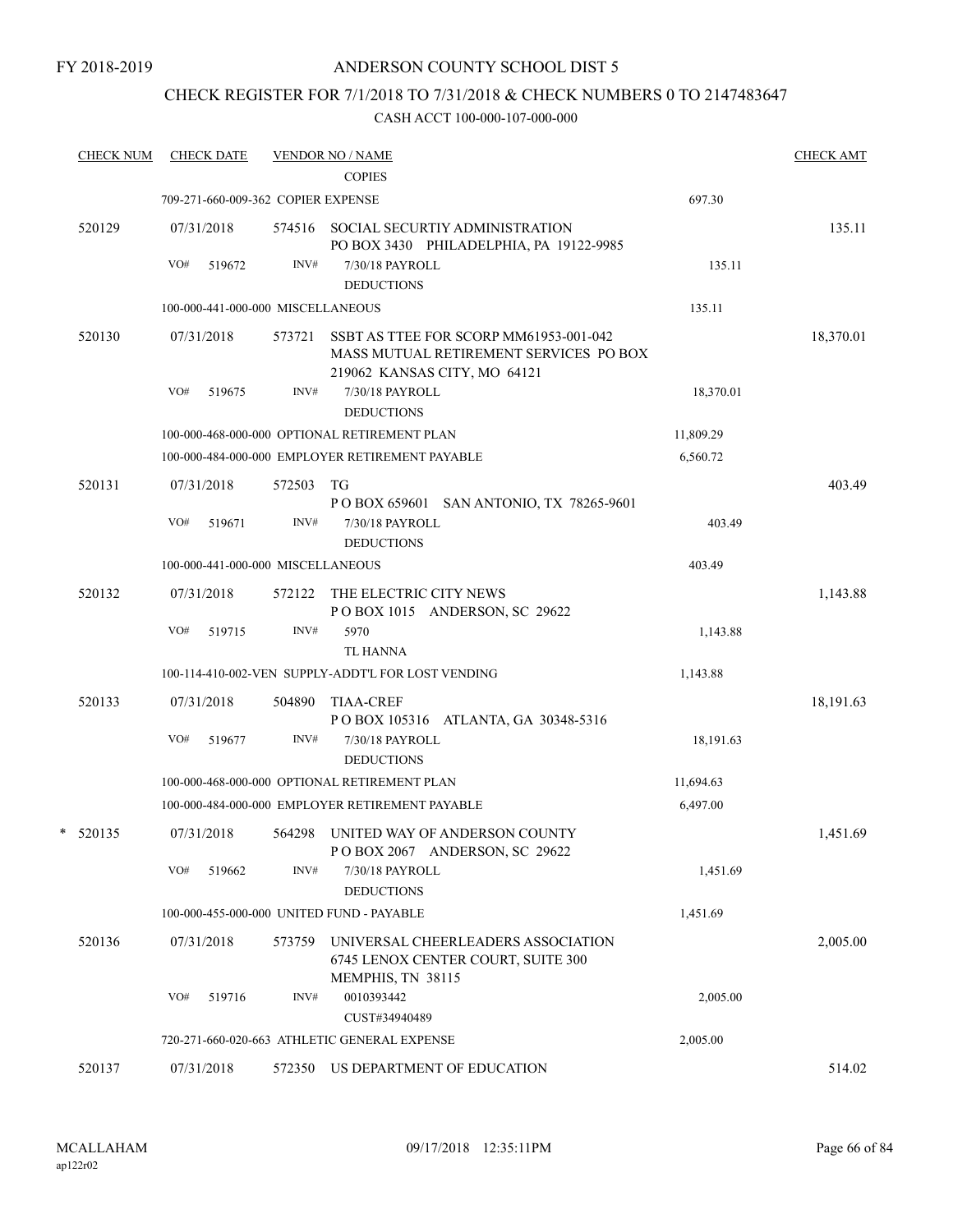FY 2018-2019

## ANDERSON COUNTY SCHOOL DIST 5

# CHECK REGISTER FOR 7/1/2018 TO 7/31/2018 & CHECK NUMBERS 0 TO 2147483647

| <b>CHECK NUM</b> | <b>CHECK DATE</b>                 |        | <b>VENDOR NO / NAME</b><br>NATIONAL PAYMENT CENTER PO BOX 105081<br>ATLANTA, GA 30348-5081 | <b>CHECK AMT</b> |            |  |
|------------------|-----------------------------------|--------|--------------------------------------------------------------------------------------------|------------------|------------|--|
|                  | VO#<br>519669                     | INV#   | 7/30/18 PAYROLL<br><b>DEDUCTIONS</b>                                                       | 514.02           |            |  |
|                  | 100-000-441-000-000 MISCELLANEOUS |        |                                                                                            | 514.02           |            |  |
| 520138           | 07/31/2018                        | 575086 | <b>VALIC</b><br>C/O JP MORGAN CHASE PO BOX 301701<br>DALLAS, TX 75303-1701                 |                  | 44,667.74  |  |
|                  | VO#<br>519676                     | INV#   | 7/30/18 PAYROLL<br><b>DEDUCTIONS</b>                                                       | 44,667.74        |            |  |
|                  |                                   |        | 100-000-468-000-000 OPTIONAL RETIREMENT PLAN                                               | 28,714.98        |            |  |
|                  |                                   |        | 100-000-484-000-000 EMPLOYER RETIREMENT PAYABLE                                            | 15,952.76        |            |  |
| 520139           | 07/31/2018                        | 528800 | WENGER CORPORATION<br>NW 7896 PO BOX 1450 MINNEAPOLIS, MN<br>55485-7896                    |                  | 10,179.98  |  |
|                  | VO#<br>519717                     | INV#   | 747949<br>PO#<br>99046<br><b>SOUTH FANT</b>                                                | 10,179.98        |            |  |
|                  | 100-137-410-015-BUD SUPPLIES      |        |                                                                                            | 10,179.98 A      |            |  |
| $*$ 2705         | 07/03/2018                        | 574682 | <b>EMPLOYEE VENDOR</b><br>100 SOARING HAWK COURT ANDERSON, SC<br>29621                     |                  | 2,794.82 E |  |
|                  | VO#<br>518910                     | INV#   | <b>JUNE 24-27</b><br><b>CHICAGO</b>                                                        | 2,140.10         |            |  |
|                  |                                   |        | 201-224-333-006-000 TRIPS AND CONFERENCES                                                  | 2,140.10 A       |            |  |
|                  | VO#<br>518950                     | INV#   | <b>JUNE 19-22</b><br><b>TAMPA</b>                                                          | 654.72           |            |  |
|                  |                                   |        | 201-224-333-006-000 TRIPS AND CONFERENCES                                                  | 654.72 A         |            |  |
| 2706             | 07/03/2018                        | 574103 | <b>EMPLOYEE VENDOR</b><br>605 BLUME ROAD ANDERSON, SC 29625                                |                  | 696.80 E   |  |
|                  | VO#<br>518921                     | INV#   | <b>JUNE 24-27</b><br><b>SAN DIEGO</b>                                                      | 696.80           |            |  |
|                  |                                   |        | 201-224-333-019-000 TRIPS AND CONFERENCES                                                  | 696.80 A         |            |  |
| 2707             | 07/03/2018                        | 536325 | <b>EMPLOYEE VENDOR</b><br>2905 LITTLE CREEK DRIVE ANDERSON, SC 29621                       |                  | 434.16 E   |  |
|                  | VO#<br>518951                     | INV#   | <b>JUNE 19-22</b><br><b>TAMPA</b>                                                          | 434.16           |            |  |
|                  | 267-224-333-000-PD1 TRIPS-AVID    |        |                                                                                            | 434.16 A         |            |  |
| 2708             | 07/03/2018                        | 574512 | <b>EMPLOYEE VENDOR</b><br>2001 RIDGEVIEW LANE SENECA, SC 29678                             |                  | 3,043.76 E |  |
|                  | VO#<br>518896                     | INV#   | <b>JUNE 23-27</b><br><b>CHICAGO</b>                                                        | 3,043.76         |            |  |
|                  | 312-266-312-000-000 PROF DEV      |        |                                                                                            | 3,043.76 A       |            |  |
| 2709             | 07/03/2018                        | 575201 | <b>EMPLOYEE VENDOR</b>                                                                     |                  | 750.14 E   |  |
|                  |                                   |        |                                                                                            |                  |            |  |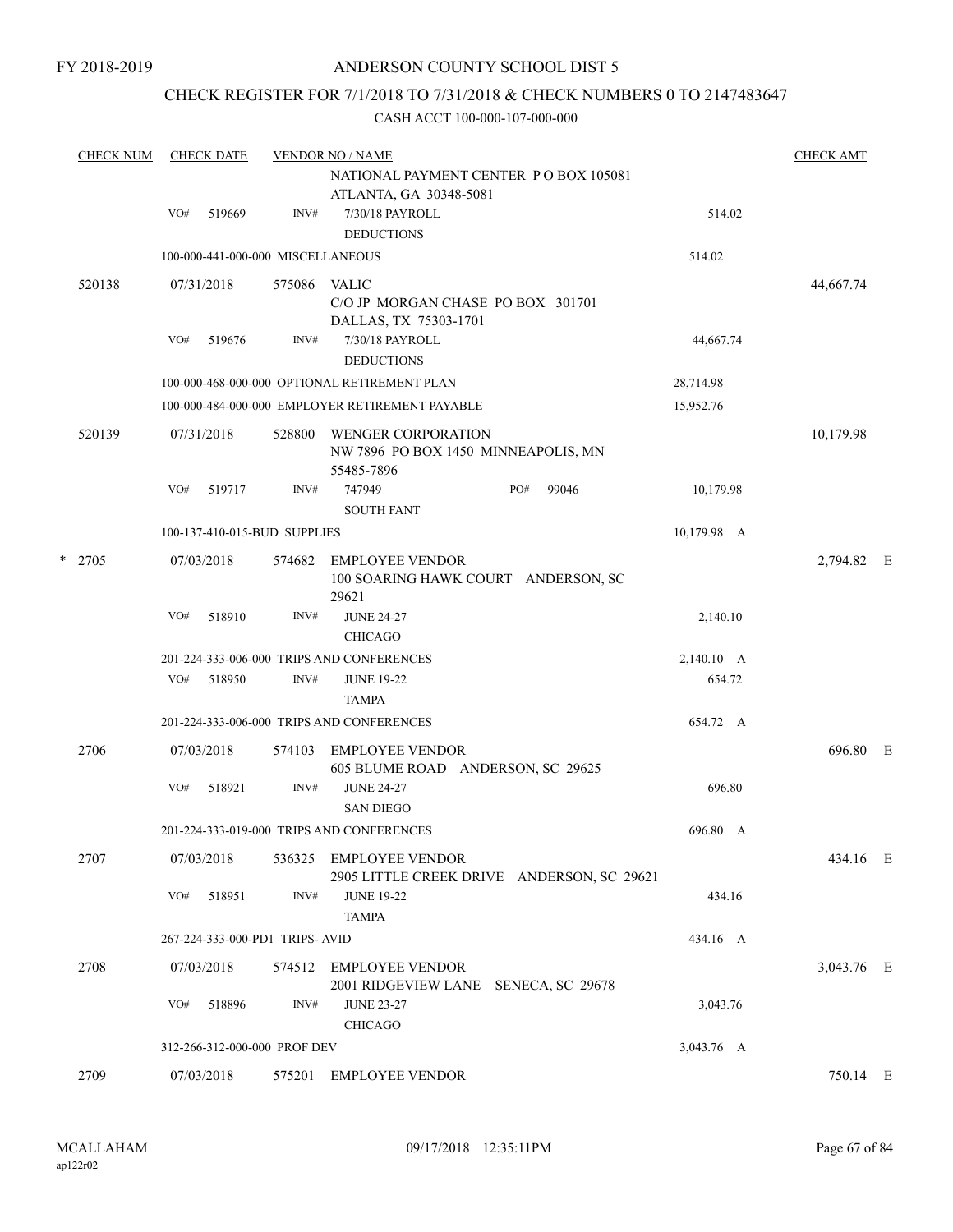## CHECK REGISTER FOR 7/1/2018 TO 7/31/2018 & CHECK NUMBERS 0 TO 2147483647

| <b>CHECK NUM</b> | <b>CHECK DATE</b> |            |                                | <b>VENDOR NO / NAME</b>                                                |            |            |  |
|------------------|-------------------|------------|--------------------------------|------------------------------------------------------------------------|------------|------------|--|
|                  |                   |            |                                | 100 WEXFORD DRIVE, APT. 300 ANDERSON, SC<br>29621                      |            |            |  |
|                  | VO#               | 518952     | INV#                           | <b>JUNE 19-22</b><br><b>TAMPA</b>                                      | 750.14     |            |  |
|                  |                   |            | 267-224-333-000-PD1 TRIPS-AVID |                                                                        | 750.14 A   |            |  |
| 2710             |                   | 07/03/2018 |                                | 573677 EMPLOYEE VENDOR<br>307 READING COURT EASLEY, SC 29642           |            | 627.35 E   |  |
|                  | VO#               | 518916     | INV#                           | <b>JUNE 17-20</b><br><b>SAN ANTONIO</b>                                | 627.35     |            |  |
|                  |                   |            |                                | 201-224-333-012-000 TRIPS AND CONFERENCES                              | 627.35 A   |            |  |
| 2711             |                   | 07/03/2018 | 575360                         | <b>EMPLOYEE VENDOR</b><br>24 FAWN HILL DRIVE ANDERSON, SC 29621        |            | 292.22 E   |  |
|                  | VO#               | 518969     | INV#                           | <b>JUNE 24-28</b><br><b>CHICAGO</b>                                    | 292.22     |            |  |
|                  |                   |            |                                | 311-224-333-000-TEC TRIPS AND CONFERENCES                              | 85.00 A    |            |  |
|                  |                   |            | 312-266-312-000-000 PROF DEV   |                                                                        | 207.22 A   |            |  |
| 2712             |                   | 07/03/2018 | 564276                         | EMPLOYEE VENDOR<br>936 CAMEO COURT ANDERSON, SC 29621                  |            | 1,436.18 E |  |
|                  | VO#               | 518905     | INV#                           | <b>JUNE 24-27</b><br><b>CHICAGO</b>                                    | 1,436.18   |            |  |
|                  |                   |            | 312-266-312-000-000 PROF DEV   |                                                                        | 1,436.18 A |            |  |
| 2713             |                   | 07/03/2018 |                                | 574852 EMPLOYEE VENDOR<br>15 VILLA ROAD, APT. 182 GREENVILLE, SC 29615 |            | 2,019.56 E |  |
|                  | VO#               | 518968     | INV#                           | <b>JUNE 24-27</b><br><b>CHICAGO</b>                                    | 2,019.56   |            |  |
|                  |                   |            | 312-266-312-000-000 PROF DEV   |                                                                        | 2,019.56 A |            |  |
| 2714             |                   | 07/03/2018 | 574059                         | <b>EMPLOYEE VENDOR</b><br>486 CHANDLER ROAD PELZER, SC 29669           |            | 787.34 E   |  |
|                  | VO#               | 518922     | INV#                           | <b>JUNE 24-27</b><br><b>SAN DIEGO</b>                                  | 787.34     |            |  |
|                  |                   |            |                                | 201-224-333-019-000 TRIPS AND CONFERENCES                              | 787.34 A   |            |  |
| *<br>2716        |                   | 07/03/2018 |                                | 149150 EMPLOYEE VENDOR<br>227 MCMURTREY ROAD PENDLETON, SC 29670       |            | 2,314.87 E |  |
|                  | VO#               | 518985     | INV#                           | PLTW SUPPLIES<br>REIMBURSEMENT                                         | 2,314.87   |            |  |
|                  |                   |            | 378-113-410-005-000 SUPPLIES   |                                                                        | 2,314.87 A |            |  |
| 2717             |                   | 07/03/2018 | 574215                         | <b>EMPLOYEE VENDOR</b><br>439 OLD COLONY ROAD ANDERSON, SC 29621       |            | 688.13 E   |  |
|                  | VO#               | 518923     | INV#                           | <b>JUNE 24-27</b><br><b>SAN DIEGO</b>                                  | 688.13     |            |  |
|                  |                   |            |                                | 201-224-333-010-000 TRIPS & CONFERENCES                                | 688.13 A   |            |  |
| 2718             |                   | 07/03/2018 | 572881                         | <b>EMPLOYEE VENDOR</b><br>101 BRANDYWINE LANE ANDERSON, SC 29625       |            | 1,908.42 E |  |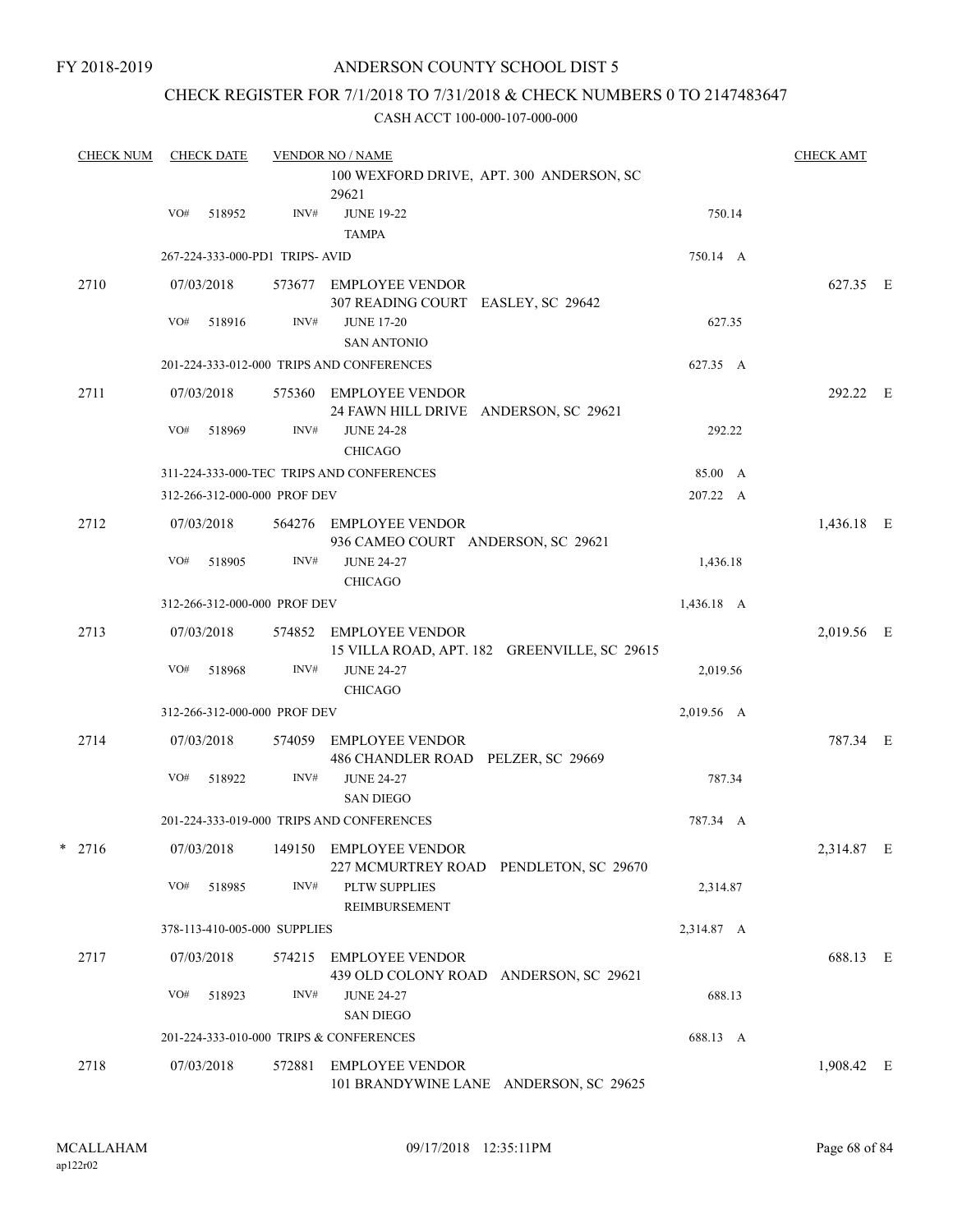## CHECK REGISTER FOR 7/1/2018 TO 7/31/2018 & CHECK NUMBERS 0 TO 2147483647

| <b>CHECK NUM</b> | <b>CHECK DATE</b> |                                 | <b>VENDOR NO / NAME</b>                         |                                           |                    | <b>CHECK AMT</b> |  |
|------------------|-------------------|---------------------------------|-------------------------------------------------|-------------------------------------------|--------------------|------------------|--|
|                  | VO#               | 518915                          | INV#<br><b>JUNE 23-27</b>                       |                                           | 1,908.42           |                  |  |
|                  |                   |                                 | <b>CHICAGO</b>                                  |                                           |                    |                  |  |
|                  |                   |                                 | 201-224-333-006-000 TRIPS AND CONFERENCES       |                                           | 1,908.42 A         |                  |  |
| 2719             | 07/03/2018        |                                 | 574083 EMPLOYEE VENDOR                          | 10 KNOB CREEK COURT GREER, SC 29651       |                    | 1,608.63 E       |  |
|                  | VO#               | 518901                          | INV#<br><b>JUNE 23-27</b><br><b>CHICAGO</b>     |                                           | 1,608.63           |                  |  |
|                  |                   | 312-266-312-000-000 PROF DEV    |                                                 |                                           | $1,608.63$ A       |                  |  |
| 2720             | 07/03/2018        |                                 | 574633 EMPLOYEE VENDOR                          | 1022 HARPERS WAY ANDERSON, SC 29621       |                    | 1,575.74 E       |  |
|                  | VO#               | 518897                          | INV#<br><b>JUNE 24-27</b><br><b>CHICAGO</b>     |                                           | 1,575.74           |                  |  |
|                  |                   | 312-266-312-000-000 PROF DEV    |                                                 |                                           | 1,575.74 A         |                  |  |
| 2721             | 07/03/2018        |                                 | 574952 EMPLOYEE VENDOR                          | 100 TAYLORS TRAIL ANDERSON, SC 29621-2667 |                    | 502.71 E         |  |
|                  | VO#               | 518920                          | <b>JUNE 13-17</b><br>INV#<br><b>SAN ANTONIO</b> |                                           | 502.71             |                  |  |
|                  |                   |                                 | 201-224-333-010-000 TRIPS & CONFERENCES         |                                           | 502.71 A           |                  |  |
| 2722             | 07/03/2018        |                                 | 572839 EMPLOYEE VENDOR                          | 213 RHODEHAVEN DRIVE ANDERSON, SC 29625   |                    | $1,065.82$ E     |  |
|                  | VO#               | 518925                          | INV#<br><b>JUNE 24-27</b><br><b>SAN DIEGO</b>   |                                           | 1,065.82           |                  |  |
|                  |                   |                                 | 201-224-333-019-000 TRIPS AND CONFERENCES       |                                           | $1,065.82 \quad A$ |                  |  |
| 2723             | 07/03/2018        | 575130                          | <b>EMPLOYEE VENDOR</b>                          | 122 PALM BRANCH WAY ANDERSON, SC 29621    |                    | 1,309.83 E       |  |
|                  | VO#               | 518953                          | INV#<br><b>JUNE 19-22</b><br><b>TAMPA</b>       |                                           | 1,309.83           |                  |  |
|                  |                   | 267-224-333-000-PD1 TRIPS- AVID |                                                 |                                           | 1,309.83 A         |                  |  |
| 2724             | 07/03/2018        |                                 | 575413 EMPLOYEE VENDOR<br>SC 29607              | 221 FAIRFOREST WAY APT. 35207 GREENVILLE, |                    | 599.11 E         |  |
|                  | VO#               | 518976                          | <b>JUNE 19-22</b><br>INV#<br>TAMPA              |                                           | 599.11             |                  |  |
|                  |                   | 267-224-333-000-PD1 TRIPS-AVID  |                                                 |                                           | 599.11 A           |                  |  |
| 2725             | 07/03/2018        |                                 | 575410 EMPLOYEE VENDOR                          |                                           |                    | 154.36 E         |  |
|                  |                   |                                 |                                                 | 403 ARCADIA DRIVE ANDERSON, SC 29621      |                    |                  |  |
|                  | VO#               | 518973                          | INV#<br><b>JUNE 19-21</b><br><b>COLUMBIA</b>    |                                           | 154.36             |                  |  |
|                  |                   |                                 | 871-224-333-000-000 TRIPS AND CONFERENCES       |                                           | 154.36 A           |                  |  |
| 2726             | 07/03/2018        |                                 | 574571 EMPLOYEE VENDOR                          | 412 HAMILTON PARKWAY EASLEY, SC 29642     |                    | 114.00 E         |  |
|                  | VO#               | 518982                          | INV#<br><b>JUNE 19-22</b><br>TAMPA              |                                           | 114.00             |                  |  |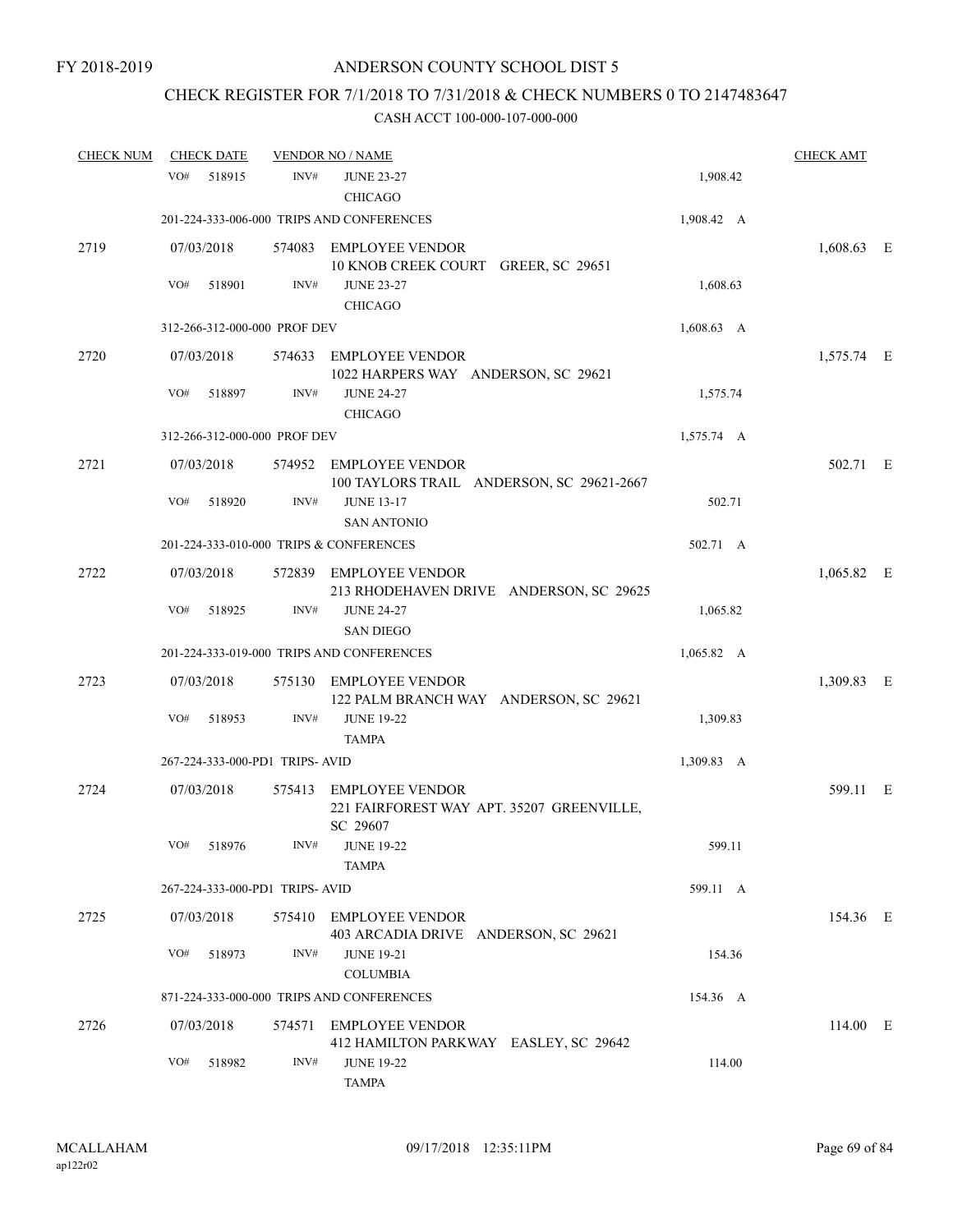## CHECK REGISTER FOR 7/1/2018 TO 7/31/2018 & CHECK NUMBERS 0 TO 2147483647

| <b>CHECK NUM</b> |            | <b>CHECK DATE</b> |                                 | <b>VENDOR NO / NAME</b>                                                |                    | <b>CHECK AMT</b> |  |
|------------------|------------|-------------------|---------------------------------|------------------------------------------------------------------------|--------------------|------------------|--|
|                  |            |                   | 267-224-333-000-PD1 TRIPS- AVID |                                                                        | 114.00 A           |                  |  |
| 2727             | 07/03/2018 |                   |                                 | 573394 EMPLOYEE VENDOR<br>320 MURPHY ROAD ANDERSON, SC 29626           |                    | 3,236.83 E       |  |
|                  | VO#        | 518899            | INV#                            | <b>JUNE 24-27</b><br><b>CHICAGO</b>                                    | 3,236.83           |                  |  |
|                  |            |                   | 312-266-312-000-000 PROF DEV    |                                                                        | 3,236.83 A         |                  |  |
| 2728             | 07/03/2018 |                   |                                 | 226585 EMPLOYEE VENDOR<br>222 DANDELION TRAIL ANDERSON, SC 29621       |                    | 3,225.57 E       |  |
|                  | VO#        | 518898            | INV#                            | <b>JUNE 24-27</b><br><b>CHICAGO</b>                                    | 1,715.96           |                  |  |
|                  |            |                   | 312-266-312-000-000 PROF DEV    |                                                                        | 1,715.96 A         |                  |  |
|                  | VO#        | 518954            | INV#                            | <b>JUNE 19-22</b><br><b>TAMPA</b>                                      | 1,509.61           |                  |  |
|                  |            |                   | 267-224-333-000-PD1 TRIPS-AVID  |                                                                        | 1,509.61 A         |                  |  |
| 2729             | 07/03/2018 |                   | 575408                          | EMPLOYEE VENDOR<br>104 MAGNOLIA LANE PENDLETON, SC 29670               |                    | 1,857.73 E       |  |
|                  | VO#        | 518918            | INV#                            | <b>JUNE 24-27</b><br><b>CHICAGO</b>                                    | 780.49             |                  |  |
|                  |            |                   |                                 | 201-224-333-006-000 TRIPS AND CONFERENCES                              | 780.49 A           |                  |  |
|                  |            | VO# 518955        | INV#                            | <b>JUNE 19-22</b><br><b>TAMPA</b>                                      | 1,077.24           |                  |  |
|                  |            |                   | 267-224-333-000-PD1 TRIPS-AVID  |                                                                        | $1,077.24 \quad A$ |                  |  |
| 2730             | 07/03/2018 |                   |                                 | 575422 EMPLOYEE VENDOR<br>115 LAKEVIEW DRIVE WILLIAMSTON, SC 29697     |                    | 1,685.28 E       |  |
|                  | VO#        | 518983            | INV#                            | <b>JUNE 23-27</b><br><b>CHICAGO</b>                                    | 1,685.28           |                  |  |
|                  |            |                   | 312-266-312-000-000 PROF DEV    |                                                                        | $1,685.28$ A       |                  |  |
| 2731             | 07/03/2018 |                   | 237675                          | EMPLOYEE VENDOR                                                        |                    | $1,142.60$ E     |  |
|                  |            |                   |                                 | 1196 DALRYMPLE ROAD ANDERSON, SC 29621                                 |                    |                  |  |
|                  | VO#        | 518956            | INV#                            | <b>JUNE 19-22</b><br><b>TAMPA</b>                                      | 1,142.60           |                  |  |
|                  |            |                   | 267-224-333-000-PD1 TRIPS-AVID  |                                                                        | $1,142.60 \, A$    |                  |  |
| 2732             | 07/03/2018 |                   |                                 | 565398 EMPLOYEE VENDOR<br>104 BAYBROOKE LANE ANDERSON, SC 29621        |                    | 596.48 E         |  |
|                  |            | VO# 518965        | INV#                            | <b>JUNE 23-28</b>                                                      | 596.48             |                  |  |
|                  |            |                   |                                 | <b>ORLANDO</b>                                                         |                    |                  |  |
|                  |            |                   |                                 | 201-224-333-006-000 TRIPS AND CONFERENCES                              | 596.48 A           |                  |  |
| 2733             | 07/03/2018 |                   |                                 | 574235 EMPLOYEE VENDOR<br>220 GREENMEADOW CIRCLE ANDERSON, SC<br>29626 |                    | 448.40 E         |  |
|                  | VO#        | 518917            | INV#                            | <b>JUNE 17-20</b><br><b>SAN ANTONIO</b>                                | 448.40             |                  |  |
|                  |            |                   |                                 | 201-224-333-012-000 TRIPS AND CONFERENCES                              | 448.40 A           |                  |  |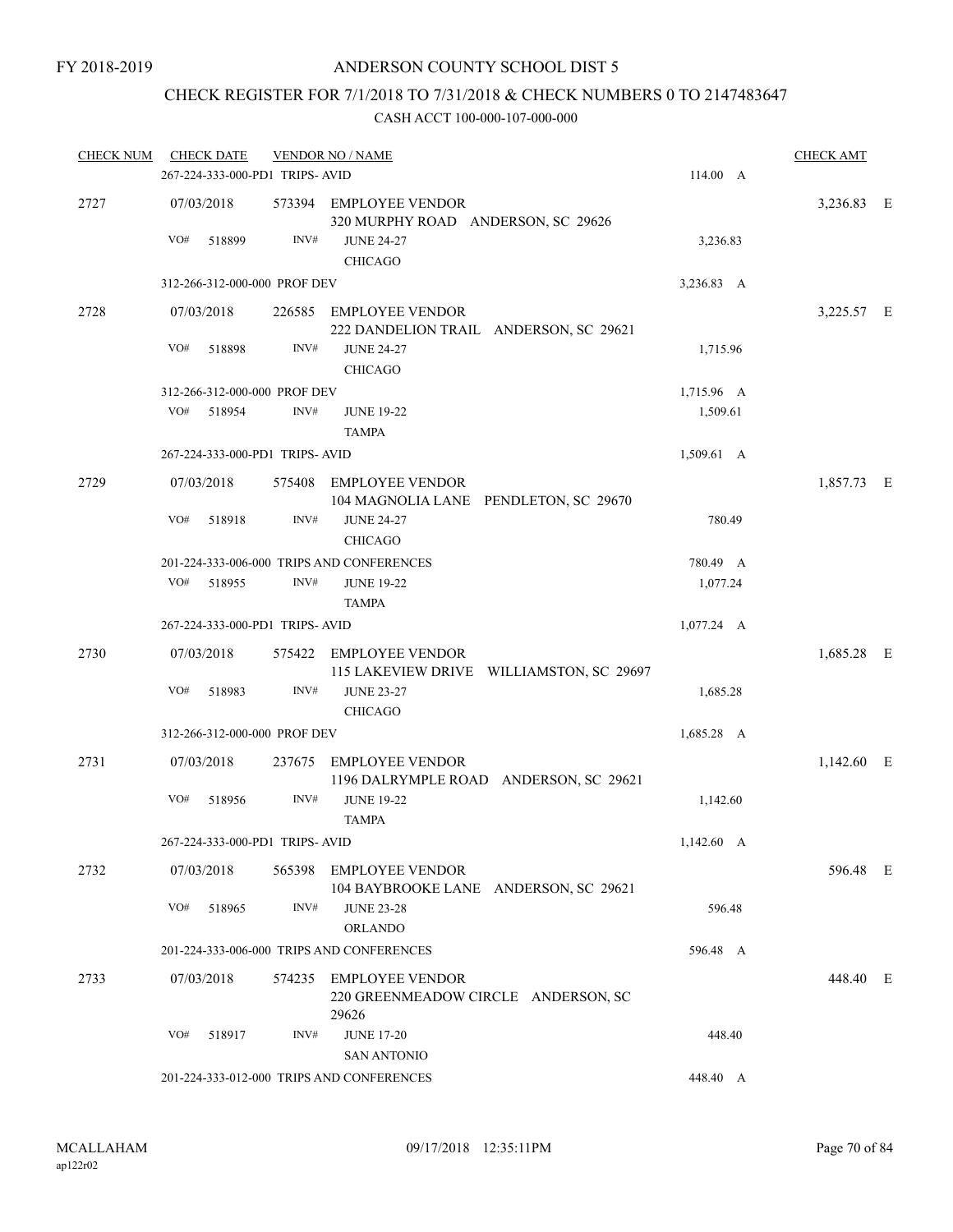## CHECK REGISTER FOR 7/1/2018 TO 7/31/2018 & CHECK NUMBERS 0 TO 2147483647

| <b>CHECK NUM</b> | <b>CHECK DATE</b>                       | <b>VENDOR NO / NAME</b> |                                                                              |                    |            |  |  |
|------------------|-----------------------------------------|-------------------------|------------------------------------------------------------------------------|--------------------|------------|--|--|
| 2734             | 07/03/2018                              |                         | 572772 EMPLOYEE VENDOR                                                       |                    | 784.60 E   |  |  |
|                  | VO#<br>518958                           | INV#                    | 156 CALEB COURT ANDERSON, SC 29625<br><b>JUNE 19-22</b><br><b>TAMPA</b>      | 784.60             |            |  |  |
|                  |                                         |                         | 201-224-333-006-000 TRIPS AND CONFERENCES                                    | 784.60 A           |            |  |  |
| 2735             | 07/03/2018                              |                         | 572643 EMPLOYEE VENDOR<br>836 OAK GROVE ROAD CARROLLTON, GA 30117            |                    | 681.25 E   |  |  |
|                  | VO#<br>518929                           | INV#                    | <b>JUNE 17-20</b><br><b>SAN ANTONIO</b>                                      | 681.25             |            |  |  |
|                  |                                         |                         | 201-224-333-012-000 TRIPS AND CONFERENCES                                    | 681.25 A           |            |  |  |
| 2736             | 07/03/2018                              |                         | 572987 EMPLOYEE VENDOR<br>811 ISSAQUEENA TRAIL APT 2202 CENTRAL, SC<br>29630 |                    | 683.64 E   |  |  |
|                  | VO#<br>518931                           | INV#                    | <b>JUNE 24-27</b><br><b>SAN DIEGO</b>                                        | 683.64             |            |  |  |
|                  | 201-224-333-010-000 TRIPS & CONFERENCES |                         |                                                                              | 683.64 A           |            |  |  |
| 2737             | 07/03/2018                              |                         | 193600 EMPLOYEE VENDOR<br>104 WINDSONG CT. ANDERSON, SC 29621                |                    | 638.76 E   |  |  |
|                  | VO#<br>518930                           | INV#                    | <b>JUNE 17-20</b><br><b>SAN ANTONIO</b>                                      | 638.76             |            |  |  |
|                  |                                         |                         | 201-224-333-012-000 TRIPS AND CONFERENCES                                    | 638.76 A           |            |  |  |
| 2738             | 07/03/2018                              |                         | 575414 EMPLOYEE VENDOR<br>104A HAYNIE DRIVE BELTON, SC 29627-8153            |                    | 761.60 E   |  |  |
|                  | VO#<br>518977                           | INV#                    | <b>JUNE 19-22</b><br><b>TAMPA</b>                                            | 761.60             |            |  |  |
|                  |                                         |                         | 201-224-333-006-000 TRIPS AND CONFERENCES                                    | 761.60 A           |            |  |  |
| 2739             | 07/03/2018                              | 573256                  | <b>EMPLOYEE VENDOR</b><br>1900 HIGHWAY 252 BELTON, SC 29627                  |                    | 398.08 E   |  |  |
|                  | VO#<br>518913                           | INV#                    | <b>JUNE 22-27</b><br><b>CHICAGO</b>                                          | 210.00             |            |  |  |
|                  | 312-266-312-000-000 PROF DEV            |                         |                                                                              | 210.00 A           |            |  |  |
|                  | VO# 519045                              |                         | INV# JUNE 19-22<br>TAMPA                                                     | 188.08             |            |  |  |
|                  | 312-266-312-000-000 PROF DEV            |                         |                                                                              | 188.08 A           |            |  |  |
| 2740             | 07/03/2018                              | 575071                  | <b>EMPLOYEE VENDOR</b><br>1186 DALRYMPLE ROAD ANDERSON, SC 29621             |                    | 1,099.64 E |  |  |
|                  | VO#<br>518959                           | INV#                    | <b>JUNE 19-22</b><br><b>TAMPA</b>                                            | 1,099.64           |            |  |  |
|                  | 267-224-333-000-PD1 TRIPS-AVID          |                         |                                                                              | $1,099.64 \quad A$ |            |  |  |
| 2741             | 07/03/2018                              |                         | 573973 EMPLOYEE VENDOR<br>113 BEAN MILL WAY ANDERSON, SC 29625               |                    | 1,112.40 E |  |  |
|                  | VO#<br>518978                           | INV#                    | <b>JUNE 19-22</b><br><b>TAMPA</b>                                            | 1,112.40           |            |  |  |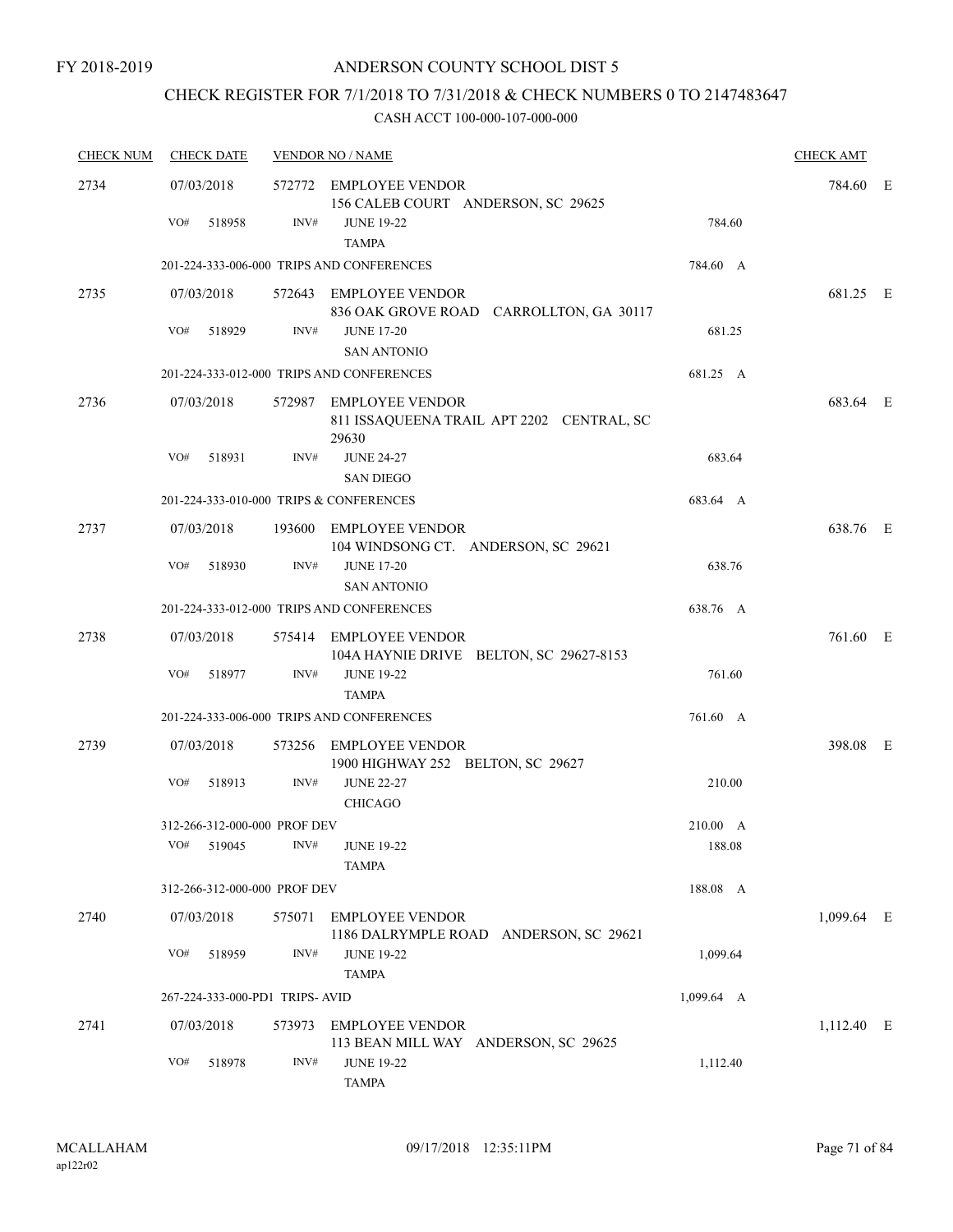## CHECK REGISTER FOR 7/1/2018 TO 7/31/2018 & CHECK NUMBERS 0 TO 2147483647

| <b>CHECK NUM</b> |          |                   | <b>CHECK DATE</b> | 267-224-333-000-PD1 TRIPS- AVID | <b>VENDOR NO / NAME</b>                                                                              | 1,112.40 A   | <b>CHECK AMT</b> |  |
|------------------|----------|-------------------|-------------------|---------------------------------|------------------------------------------------------------------------------------------------------|--------------|------------------|--|
|                  | 2742     | 07/03/2018<br>VO# | 518960            | INV#                            | 574770 EMPLOYEE VENDOR<br>123 SYCAMORE DRIVE MARIETTA, SC 29661<br><b>JUNE 19-22</b><br><b>TAMPA</b> | 728.40       | 728.40 E         |  |
|                  |          |                   |                   | 267-224-333-000-PD1 TRIPS-AVID  |                                                                                                      | 728.40 A     |                  |  |
|                  | 2743     | 07/03/2018        |                   |                                 | 575415 EMPLOYEE VENDOR<br>119 ANDERSON AVE ANDERSON, SC 29625                                        |              | 678.15 E         |  |
|                  |          | VO#               | 518979            | INV#                            | <b>JUNE 19-22</b><br><b>TAMPA</b>                                                                    | 678.15       |                  |  |
|                  |          |                   |                   | 267-224-333-000-PD1 TRIPS- AVID |                                                                                                      | 678.15 A     |                  |  |
|                  | 2744     | 07/03/2018        |                   | 575221                          | EMPLOYEE VENDOR<br>663 STRAWBERRY FARM ROAD SENECA, SC<br>29678                                      |              | 1,017.35 E       |  |
|                  |          | VO#               | 518933            | INV#                            | <b>JUNE 19-22</b><br><b>TAMPA</b>                                                                    | 1,017.35     |                  |  |
|                  |          |                   |                   | 267-224-333-000-PD1 TRIPS- AVID |                                                                                                      | 1,017.35 A   |                  |  |
|                  | $*$ 2746 | 07/03/2018        |                   | 573471                          | EMPLOYEE VENDOR<br>119 TAYLORS TRAIL ANDERSON, SC 29621                                              |              | 1,102.84 E       |  |
|                  |          | VO#               | 518980            | INV#                            | <b>JUNE 19-22</b><br><b>TAMPA</b>                                                                    | 1,102.84     |                  |  |
|                  |          |                   |                   | 100-221-333-000-AVD AVID TRAVEL |                                                                                                      | 1,102.84 A   |                  |  |
|                  | 2747     | 07/03/2018        |                   |                                 | 307650 EMPLOYEE VENDOR<br>106 WYCOMBE DRIVE ANDERSON, SC 29621                                       |              | 447.35 E         |  |
|                  |          | VO#               | 518966            | INV#                            | <b>APRIL-JUNE</b><br><b>MILEAGE</b>                                                                  | 66.73        |                  |  |
|                  |          |                   |                   |                                 | 100-221-333-000-ELE TRIPS AND CONFERENCES                                                            | 66.73 A      |                  |  |
|                  |          | VO#               | 518970            | INV#                            | <b>JUNE 17-20</b><br><b>MYRTLE BEACH</b>                                                             | 380.62       |                  |  |
|                  |          |                   |                   |                                 | 100-221-333-000-ELE TRIPS AND CONFERENCES                                                            | 380.62 A     |                  |  |
|                  | 2748     | 07/03/2018        |                   |                                 | 574889 EMPLOYEE VENDOR<br>118 WISTERIA WAY PENDLETON, SC 29670                                       |              | 120.51 E         |  |
|                  |          | VO#               | 518987            | INV#                            | <b>RUZGA LUNCH</b><br><b>REIMBURSEMENT</b>                                                           | 120.51       |                  |  |
|                  |          |                   |                   |                                 | 719-271-660-019-201 MISCELLANEOUS EXPENSE                                                            | 120.51 A     |                  |  |
|                  | 2749     | 07/03/2018        |                   |                                 | 571672 EMPLOYEE VENDOR<br>104 BELSPRING LANE ANDERSON, SC 29621                                      |              | $1,067.79$ E     |  |
|                  |          | VO#               | 518934            | INV#                            | <b>JUNE 19-22</b><br><b>TAMPA</b>                                                                    | 1,067.79     |                  |  |
|                  |          |                   |                   | 100-221-333-000-AVD AVID TRAVEL |                                                                                                      | $1,067.79$ A |                  |  |
|                  | $*$ 2751 | 07/03/2018        |                   | 327400                          | <b>EMPLOYEE VENDOR</b><br>208 MIRIAM RD. STARR, SC 29684                                             |              | 2,202.45 E       |  |
|                  |          | VO#               | 518907            | INV#                            | <b>JUNE 22-27</b><br>CHICAGO                                                                         | 2,202.45     |                  |  |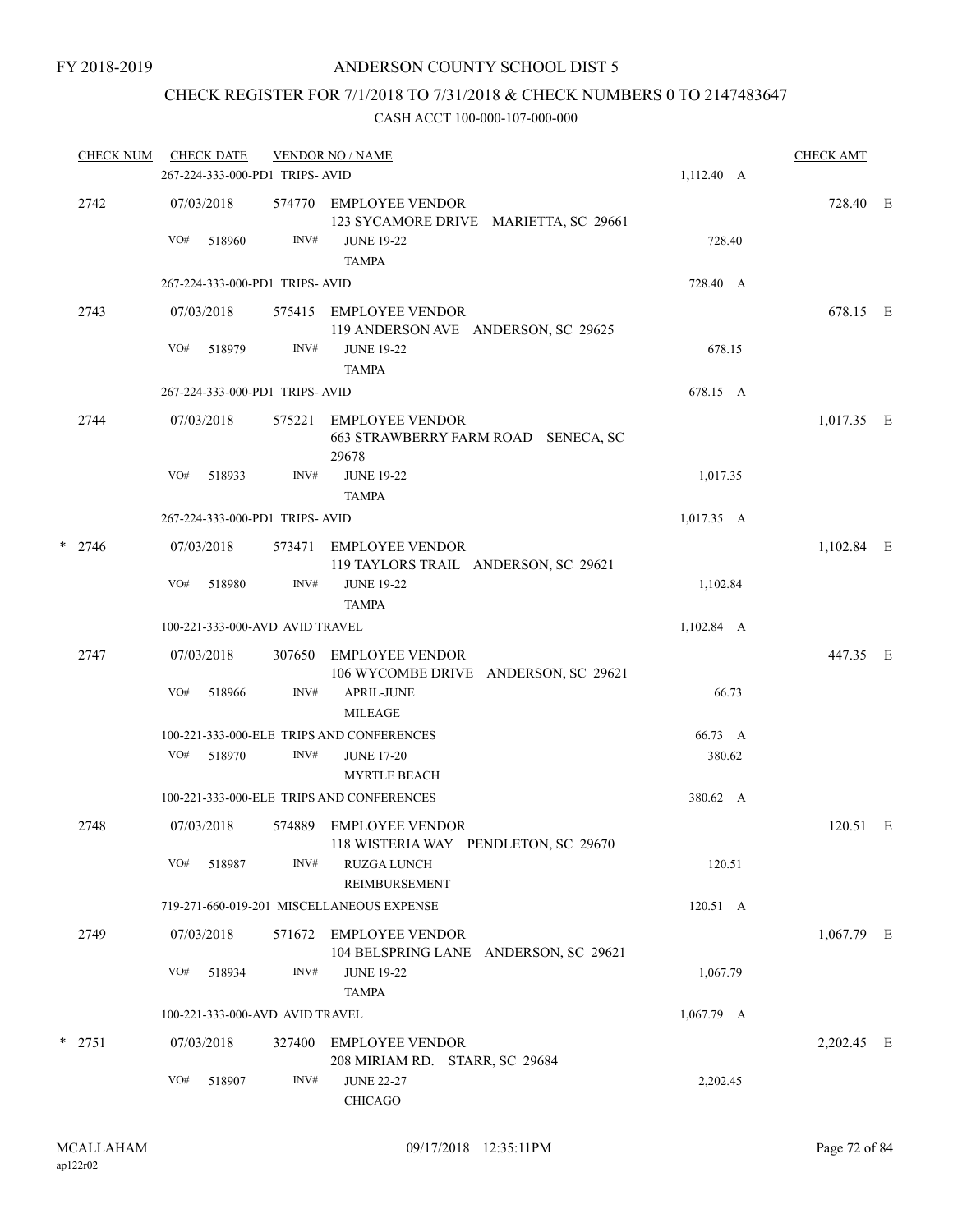#### FY 2018-2019

## ANDERSON COUNTY SCHOOL DIST 5

## CHECK REGISTER FOR 7/1/2018 TO 7/31/2018 & CHECK NUMBERS 0 TO 2147483647

| <b>CHECK NUM</b> |            | <b>CHECK DATE</b>            |        | <b>VENDOR NO / NAME</b>                                                      |                  | <b>CHECK AMT</b> |  |
|------------------|------------|------------------------------|--------|------------------------------------------------------------------------------|------------------|------------------|--|
|                  |            | 312-266-312-000-000 PROF DEV |        |                                                                              | 2,202.45 A       |                  |  |
| 2752             | 07/03/2018 |                              |        | 574918 EMPLOYEE VENDOR<br>PO BOX 3871 ANDERSON, SC 29622                     |                  | 1,761.79 E       |  |
|                  | VO#        | 518903                       | INV#   | <b>JUNE 23-27</b><br><b>CHICAGO</b>                                          | 1,761.79         |                  |  |
|                  |            | 312-266-312-000-000 PROF DEV |        |                                                                              | 1,761.79 A       |                  |  |
| 2753             | 07/03/2018 |                              |        | 574557 EMPLOYEE VENDOR<br>200 LOCKE ROAD BELTON, SD 29627                    |                  | 3,237.28 E       |  |
|                  | VO#        | 518909                       | INV#   | <b>JUNE 22-27</b><br><b>CHICAGO</b>                                          | 1,760.34         |                  |  |
|                  |            | 312-266-312-000-000 PROF DEV |        |                                                                              | 1,760.34 A       |                  |  |
|                  | VO#        | 518911                       | INV#   | <b>JUNE 17-20</b><br><b>MYRTLE BEACH</b>                                     | 1,476.94         |                  |  |
|                  |            | 312-266-312-000-000 PROF DEV |        |                                                                              | 1,476.94 A       |                  |  |
| 2754             | 07/03/2018 |                              |        | 574708 EMPLOYEE VENDOR<br>17 TIDEWATER ANDERSON, SC 29625                    |                  | 1,244.00 E       |  |
|                  | VO#        | 519046                       | INV#   | <b>JUNE 26-30</b><br><b>JEKYLL ISLAND</b>                                    | 1,244.00         |                  |  |
|                  |            |                              |        | 387-224-333-000-SUS TRIPS AND CONFERENCES                                    | 1,244.00 A       |                  |  |
| 2755             | 07/03/2018 |                              |        | 338700 EMPLOYEE VENDOR<br>1104 STRATFORD DRIVE ANDERSON, SC 29621            |                  | 2,304.71 E       |  |
|                  | VO#        | 518908                       | INV#   | <b>JUNE 22-27</b><br><b>CHICAGO</b>                                          | 2,304.71         |                  |  |
|                  |            | 312-266-312-000-000 PROF DEV |        |                                                                              | 2,304.71 A       |                  |  |
| 2756             | 07/03/2018 |                              | 574951 | <b>EMPLOYEE VENDOR</b>                                                       |                  | 690.85 E         |  |
|                  | VO#        | 518926                       | INV#   | 406 TIMBERLAKE ROAD ANDERSON, SC 29625<br><b>JUNE 24-27</b>                  | 690.85           |                  |  |
|                  |            |                              |        | <b>SAN DIEGO</b>                                                             |                  |                  |  |
|                  |            |                              |        | 201-224-333-010-000 TRIPS & CONFERENCES                                      | 690.85 A         |                  |  |
| 2757             | 07/03/2018 |                              | 345710 | <b>EMPLOYEE VENDOR</b><br>224 PENINSULA DRIVE ANDERSON, SC 29626             |                  | 696.51 E         |  |
|                  | VO#        | 518991                       | INV#   | <b>CAREER FAIRS</b><br>REIMBURSEMENT                                         | 496.51           |                  |  |
|                  | VO#        | 518992                       | INV#   | 100-264-410-000-REC RECRUITING SUPPLIES<br><b>MATERIALS</b><br>REIMBURSEMENT | 496.51<br>200.00 |                  |  |
|                  |            |                              |        | 100-224-410-000-TEF TEACHER EFFECTIVENESS SUPPLIES                           | 200.00           |                  |  |
| 2758             | 07/03/2018 |                              |        | 262185 EMPLOYEE VENDOR<br>107 OLDE TOWNE DRIVE ANDERSON, SC 29621            |                  | 1,718.02 E       |  |
|                  | VO#        | 519044                       | INV#   | <b>JUNE 18-22</b><br><b>TAMPA</b>                                            | 1,718.02         |                  |  |
|                  |            |                              |        | 311-224-333-000-SEC TRIPS AND CONFERENCES-SECOND ED                          | 1,718.02 A       |                  |  |
| 2759             | 07/03/2018 |                              |        | 573695 EMPLOYEE VENDOR                                                       |                  | 745.09 E         |  |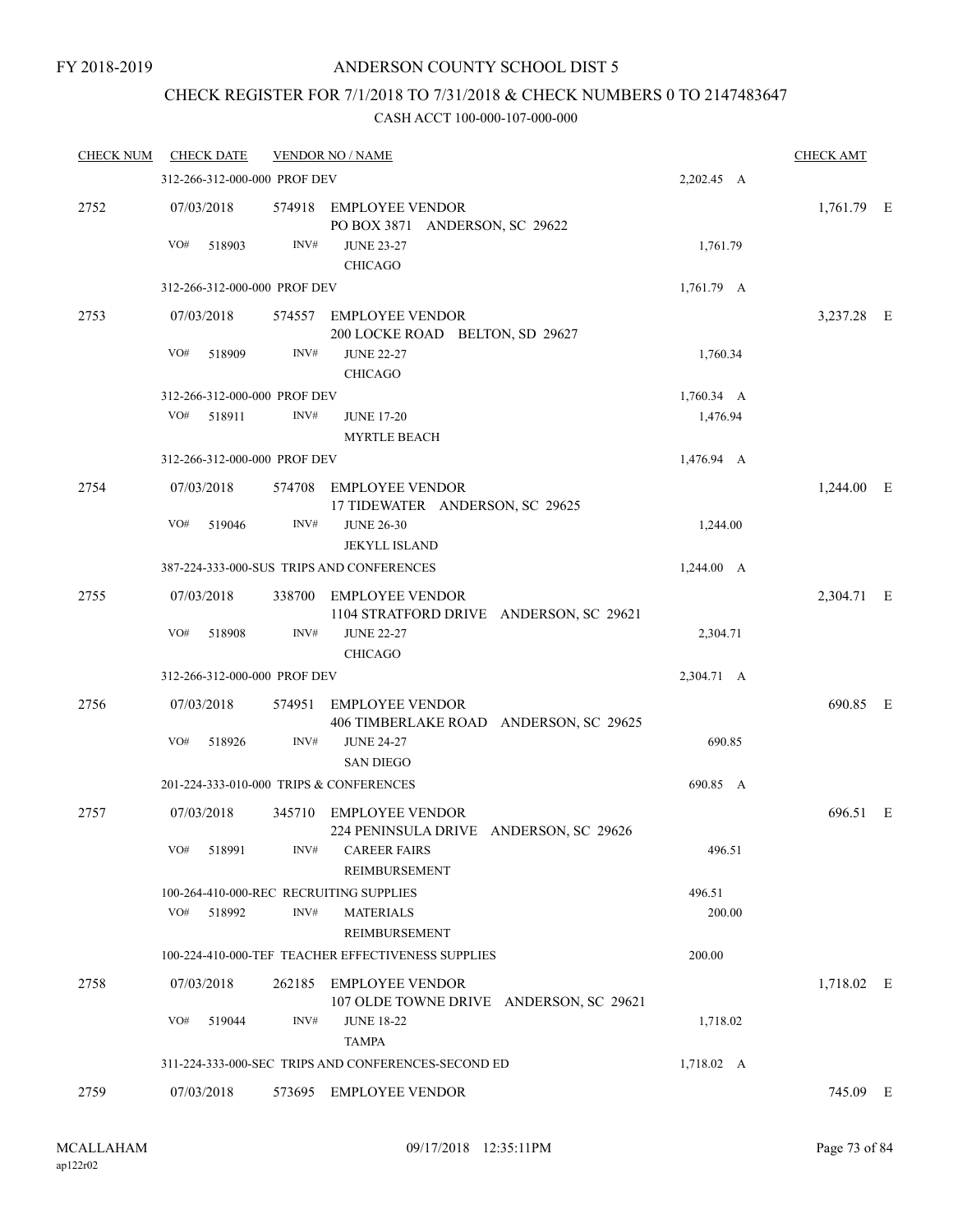## CHECK REGISTER FOR 7/1/2018 TO 7/31/2018 & CHECK NUMBERS 0 TO 2147483647

| <b>CHECK NUM</b> | <b>CHECK DATE</b> |        |                                 | <b>VENDOR NO / NAME</b>                                        |                                         |                 | <b>CHECK AMT</b> |  |
|------------------|-------------------|--------|---------------------------------|----------------------------------------------------------------|-----------------------------------------|-----------------|------------------|--|
|                  |                   |        |                                 | 702 BRITTON STREET ANDERSON, SC 29621                          |                                         |                 |                  |  |
|                  | VO#               | 518935 | INV#                            | <b>JUNE 19-22</b><br><b>TAMPA</b>                              |                                         | 745.09          |                  |  |
|                  |                   |        | 100-221-333-000-AVD AVID TRAVEL |                                                                |                                         | 745.09 A        |                  |  |
| 2760             | 07/03/2018        |        |                                 | 573183 EMPLOYEE VENDOR                                         |                                         |                 | 1,401.67 E       |  |
|                  |                   |        |                                 | 101 SENTINEL RIDGE BELTON, SC 29627                            |                                         |                 |                  |  |
|                  | VO#               | 518936 | INV#                            | <b>JUNE 19-22</b><br><b>TAMPA</b>                              |                                         | 1,401.67        |                  |  |
|                  |                   |        | 267-224-333-000-PD1 TRIPS-AVID  |                                                                |                                         | $1,401.67 \, A$ |                  |  |
| 2761             | 07/03/2018        |        |                                 | 574400 EMPLOYEE VENDOR                                         |                                         |                 | 676.22 E         |  |
|                  |                   |        |                                 | 132 GALLANT LANE ANDERSON, SC 29621                            |                                         |                 |                  |  |
|                  | VO#               | 518927 | INV#                            | <b>JUNE 17-20</b><br><b>SAN ANTONIO</b>                        |                                         | 676.22          |                  |  |
|                  |                   |        |                                 | 201-224-333-012-000 TRIPS AND CONFERENCES                      |                                         | 676.22 A        |                  |  |
| 2762             | 07/03/2018        |        |                                 | 572467 EMPLOYEE VENDOR                                         | 430 SHORE LINE DRIVE ANDERSON, SC 29626 |                 | 753.87 E         |  |
|                  | VO#               | 518937 | INV#                            | <b>JUNE 19-22</b><br><b>TAMPA</b>                              |                                         | 753.87          |                  |  |
|                  |                   |        | 267-224-333-000-PD1 TRIPS-AVID  |                                                                |                                         | 753.87 A        |                  |  |
| 2763             | 07/03/2018        |        |                                 | 575409 EMPLOYEE VENDOR<br>106 SHANNON DRIVE ANDERSON, SC 29625 |                                         |                 | 427.71 E         |  |
|                  | VO#               | 518924 | INV#                            | <b>JUNE 13-17</b><br><b>SAN ANTONIO</b>                        |                                         | 427.71          |                  |  |
|                  |                   |        |                                 | 201-224-333-010-000 TRIPS & CONFERENCES                        |                                         | 427.71 A        |                  |  |
| 2764             | 07/03/2018        |        | 574558                          | <b>EMPLOYEE VENDOR</b>                                         |                                         |                 | 3,091.45 E       |  |
|                  |                   |        |                                 | 207 THOMAS ST. CLEMSON, SC 29631                               |                                         |                 |                  |  |
|                  | VO#               | 518902 | INV#                            | <b>JUNE 22-27</b><br><b>CHICAGO</b>                            |                                         | 1,152.93        |                  |  |
|                  |                   |        | 312-266-312-000-000 PROF DEV    |                                                                |                                         | 1,152.93 A      |                  |  |
|                  | VO#               | 518912 | INV#                            | <b>JUNE 9-13</b><br><b>HOUSTON</b>                             |                                         | 1,938.52        |                  |  |
|                  |                   |        | 312-266-312-000-000 PROF DEV    |                                                                |                                         | 1,938.52 A      |                  |  |
| 2765             | 07/03/2018        |        |                                 | 572158 EMPLOYEE VENDOR<br>922 CAMEO COURT ANDERSON, SC 29621   |                                         |                 | 747.48 E         |  |
|                  | VO#               | 518938 | INV#                            | <b>JUNE 19-22</b><br><b>TAMPA</b>                              |                                         | 747.48          |                  |  |
|                  |                   |        | 267-224-333-000-PD1 TRIPS-AVID  |                                                                |                                         | 747.48 A        |                  |  |
| 2766             | 07/03/2018        |        | 572840                          | <b>EMPLOYEE VENDOR</b>                                         |                                         |                 | 1,565.17 E       |  |
|                  |                   |        |                                 | 566 SAM BROWN ROAD SENECA, SC 29678                            |                                         |                 |                  |  |
|                  | VO#               | 518906 | INV#                            | <b>JUNE 24-27</b><br><b>CHICAGO</b>                            |                                         | 1,565.17        |                  |  |
|                  |                   |        |                                 | 100-222-333-000-MDA MEDIA SPECIALIST TRAVEL                    |                                         | 1,565.17 A      |                  |  |
| 2767             | 07/03/2018        |        |                                 | 575382 EMPLOYEE VENDOR                                         |                                         |                 | 659.73 E         |  |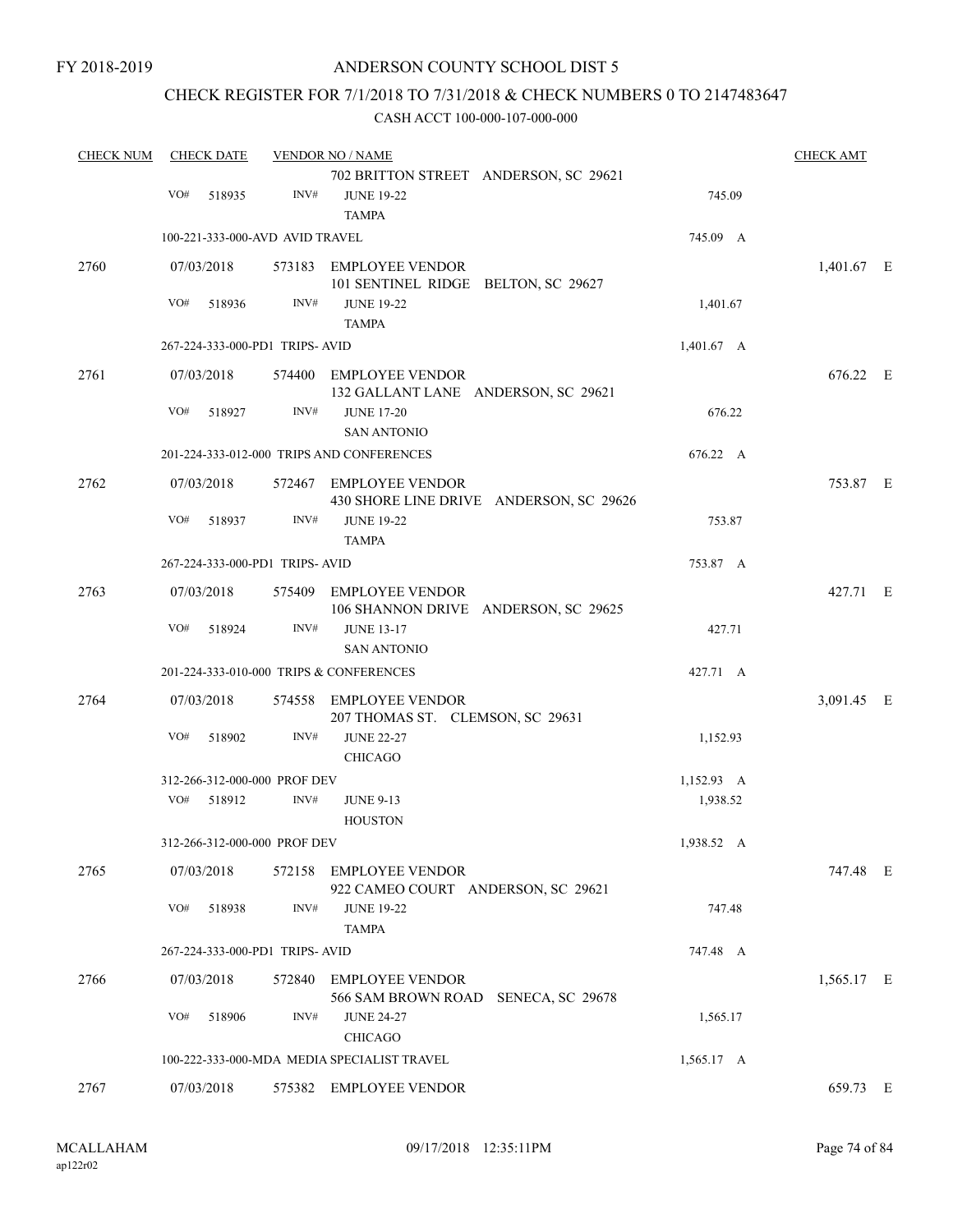## CHECK REGISTER FOR 7/1/2018 TO 7/31/2018 & CHECK NUMBERS 0 TO 2147483647

| <b>CHECK NUM</b> |     | <b>CHECK DATE</b> |                                 | <b>VENDOR NO / NAME</b>                                                         |          | <b>CHECK AMT</b> |  |
|------------------|-----|-------------------|---------------------------------|---------------------------------------------------------------------------------|----------|------------------|--|
|                  |     |                   |                                 | 114 AUSTON WOODS CIRCLE APT W EASLEY, SC<br>29640                               |          |                  |  |
|                  | VO# | 518986            | INV#                            | <b>ART SUPPLIES</b><br>REIMBURSEMENT                                            | 659.73   |                  |  |
|                  |     |                   | 100-114-410-002-BUD SUPPLIES    |                                                                                 | 659.73 A |                  |  |
| 2768             |     | 07/03/2018        |                                 | 574976 EMPLOYEE VENDOR<br>105 TROJAN LANE ANDERSON, SC 29621                    |          | 123.72 E         |  |
|                  | VO# | 518939            | INV#                            | <b>JUNE 19-22</b><br><b>TAMPA</b>                                               | 123.72   |                  |  |
|                  |     |                   | 267-224-333-000-PD1 TRIPS-AVID  |                                                                                 | 123.72 A |                  |  |
| 2769             |     | 07/03/2018        |                                 | 574736 EMPLOYEE VENDOR<br>543 BROOKWOOD DRIVE LAVONIA, GA 30553                 |          | 811.24 E         |  |
|                  | VO# | 518940            | INV#                            | <b>JUNE 19-22</b><br><b>TAMPA</b>                                               | 811.24   |                  |  |
|                  |     |                   | 267-224-333-000-PD1 TRIPS-AVID  |                                                                                 | 811.24 A |                  |  |
| 2770             |     | 07/03/2018        |                                 | 574491 EMPLOYEE VENDOR<br>107 NETTLES ROAD CLEMSON, SC 29631                    |          | 807.14 E         |  |
|                  | VO# | 518981            | INV#                            | <b>JUNE 20-23</b><br><b>ATLANTA</b>                                             | 807.14   |                  |  |
|                  |     |                   |                                 | 201-224-333-010-000 TRIPS & CONFERENCES                                         | 807.14 A |                  |  |
| 2771             |     | 07/03/2018        |                                 | 574525 EMPLOYEE VENDOR<br>200 JARRETT ROAD ANDERSON, SC 29626                   |          | 740.28 E         |  |
|                  | VO# | 518942            | INV#                            | <b>JUNE 19-22</b><br><b>TAMPA</b>                                               | 740.28   |                  |  |
|                  |     |                   | 267-224-333-000-PD1 TRIPS- AVID |                                                                                 | 740.28 A |                  |  |
| 2772             |     | 07/03/2018        |                                 | 573652 EMPLOYEE VENDOR<br>153 CIVIC CENTER BLVD., APT 293 ANDERSON,<br>SC 29625 |          | 956.19 E         |  |
|                  | VO# | 518943            | INV#                            | <b>JUNE 19-22</b><br><b>TAMPA</b>                                               | 956.19   |                  |  |
|                  |     |                   | 267-224-333-000-PD1 TRIPS-AVID  |                                                                                 | 956.19 A |                  |  |
| $*$ 2774         |     |                   |                                 | 07/03/2018  427745  EMPLOYEE VENDOR<br>27 FAWN HILL DRIVE ANDERSON, SC 29621    |          | 572.51 E         |  |
|                  | VO# | 518944            | INV#                            | <b>JUNE 19-22</b><br><b>TAMPA</b>                                               | 572.51   |                  |  |
|                  |     |                   | 267-224-333-000-PD1 TRIPS-AVID  |                                                                                 | 572.51 A |                  |  |
| 2775             |     | 07/03/2018        |                                 | 574606 EMPLOYEE VENDOR<br>7 TIN ROOF CT. PENDLETON, SC 29670                    |          | 605.36 E         |  |
|                  | VO# | 518928            | INV#                            | <b>JUNE 17-20</b><br><b>SAN ANTONIO</b>                                         | 605.36   |                  |  |
|                  |     |                   |                                 | 201-224-333-012-000 TRIPS AND CONFERENCES                                       | 605.36 A |                  |  |
| 2776             |     | 07/03/2018        |                                 | 437335 EMPLOYEE VENDOR<br>1318 LEE DOBBINS ROAD ANDERSON, SC 29626              |          | 3,124.18 E       |  |
|                  | VO# | 518900            | INV#                            | <b>JUNE 22-27</b>                                                               | 2,617.57 |                  |  |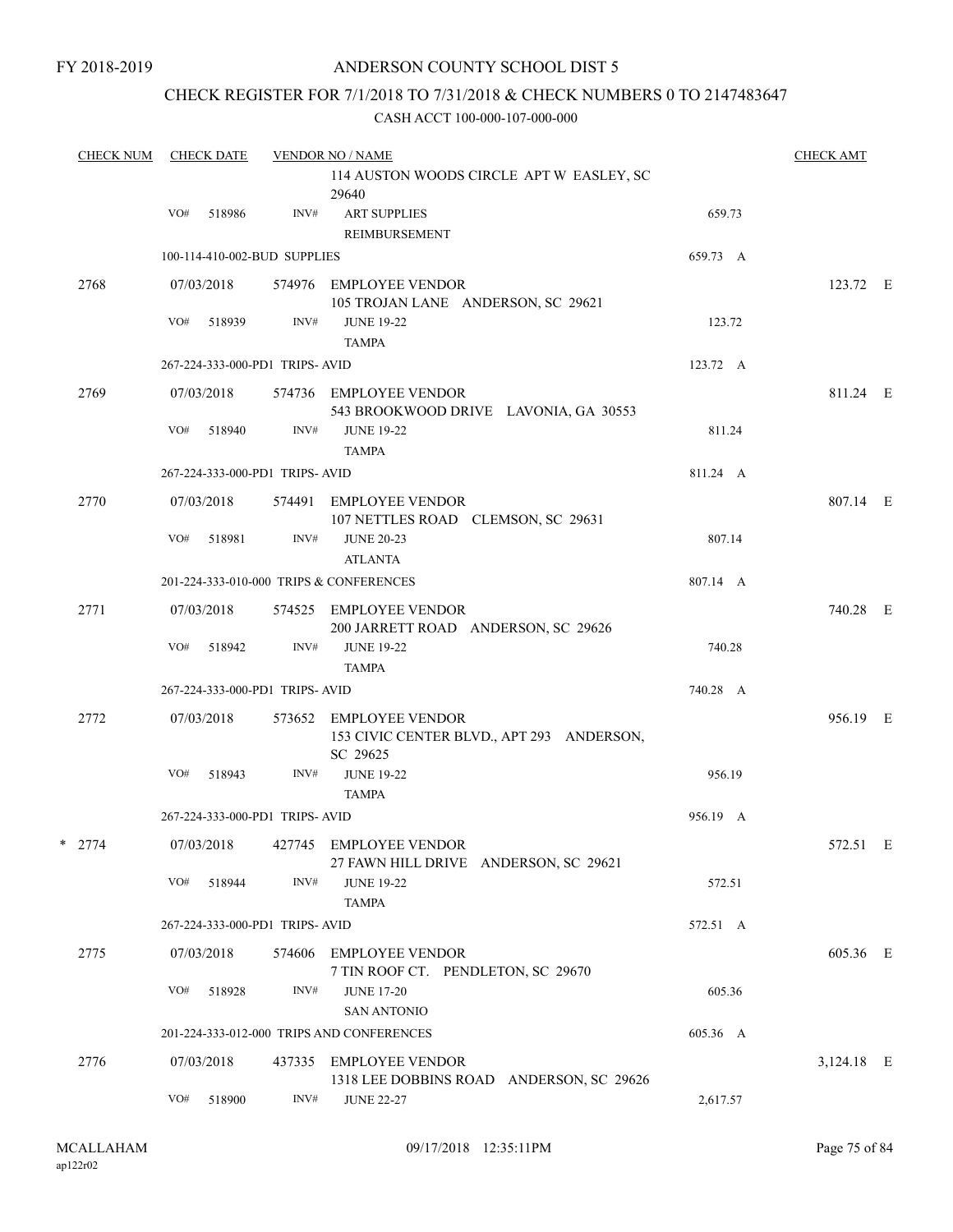## CHECK REGISTER FOR 7/1/2018 TO 7/31/2018 & CHECK NUMBERS 0 TO 2147483647

| <b>CHECK NUM</b> | <b>CHECK DATE</b>              |        | <b>VENDOR NO / NAME</b>                                             |                    | <b>CHECK AMT</b> |  |
|------------------|--------------------------------|--------|---------------------------------------------------------------------|--------------------|------------------|--|
|                  |                                |        | <b>CHICAGO</b>                                                      |                    |                  |  |
|                  | 312-266-312-000-000 PROF DEV   |        |                                                                     | 2,617.57 A         |                  |  |
|                  | VO#<br>518945                  | INV#   | <b>JUNE 19-22</b>                                                   | 506.61             |                  |  |
|                  |                                |        | <b>TAMPA</b>                                                        |                    |                  |  |
|                  | 312-266-312-000-000 PROF DEV   |        |                                                                     | 506.61 A           |                  |  |
| 2777             | 07/03/2018                     | 570886 | EMPLOYEE VENDOR<br>100 SUNDOWNER BLVD ANDERSON, SC 29626            |                    | 1,216.08 E       |  |
|                  | VO#<br>518946                  | INV#   | <b>JUNE 19-22</b>                                                   | 1,216.08           |                  |  |
|                  |                                |        | <b>TAMPA</b>                                                        |                    |                  |  |
|                  | 267-224-333-000-PD1 TRIPS-AVID |        |                                                                     | 1,216.08 A         |                  |  |
| 2778             | 07/03/2018                     |        | 443410 EMPLOYEE VENDOR<br>1213 RAVENSWOOD DR. ANDERSON, SC 29625    |                    | 1,816.94 E       |  |
|                  | VO#<br>518967                  | INV#   | <b>JUNE 23-27</b><br><b>CHICAGO</b>                                 | 1,816.94           |                  |  |
|                  |                                |        | 100-222-333-000-MDA MEDIA SPECIALIST TRAVEL                         | $120.00\quad A$    |                  |  |
|                  | 312-266-312-000-000 PROF DEV   |        |                                                                     | 1,696.94 A         |                  |  |
| 2779             | 07/03/2018                     |        | 443575 EMPLOYEE VENDOR<br>601 LAUREL CREEK ANDERSON, SC 29621       |                    | 536.10 E         |  |
|                  | VO#<br>518904                  | INV#   | <b>JUNE 23-27</b>                                                   | 536.10             |                  |  |
|                  |                                |        | <b>CHICAGO</b>                                                      |                    |                  |  |
|                  | 312-266-312-000-000 PROF DEV   |        |                                                                     | 536.10 A           |                  |  |
| 2780             | 07/03/2018                     | 574616 | <b>EMPLOYEE VENDOR</b><br>104 PRESCOTT DRIVE ANDERSON, SC 29621     |                    | 1,359.06 E       |  |
|                  | VO#<br>519047                  | INV#   | <b>JUNE 17-20</b><br><b>MYRTLE BEACH</b>                            | 1,359.06           |                  |  |
|                  |                                |        | 705-271-660-005-411 MISCELLANEOUS EXPENSE                           | 1,359.06           |                  |  |
| 2781             | 07/03/2018                     | 575327 | <b>EMPLOYEE VENDOR</b><br>1108 TIGER BLVD APT 156 CLEMSON, SC 29631 |                    | 1,101.92 E       |  |
|                  | VO#<br>518947                  | INV#   | <b>JUNE 19-22</b><br><b>TAMPA</b>                                   | 1,101.92           |                  |  |
|                  | 267-224-333-000-PD1 TRIPS-AVID |        |                                                                     | $1,101.92 \quad A$ |                  |  |
| 2782             | 07/03/2018                     |        | 573568 EMPLOYEE VENDOR<br>105 AMBERWOOD DR. ANDERSON, SC 29621      |                    | 928.66 E         |  |
|                  | VO#<br>518941                  | INV#   | <b>JUNE 19-22</b><br><b>TAMPA</b>                                   | 928.66             |                  |  |
|                  | 267-224-333-000-PD1 TRIPS-AVID |        |                                                                     | 928.66 A           |                  |  |
| 2783             | 07/03/2018                     | 575424 | <b>EMPLOYEE VENDOR</b>                                              |                    | 562.00 E         |  |
|                  | VO#<br>518984                  | INV#   | 101 KENSETT DRIVE WILLIAMSTON, SC 29697<br><b>JUNE 23-27</b>        | 562.00             |                  |  |
|                  |                                |        | <b>CHICAGO</b>                                                      |                    |                  |  |
|                  |                                |        | 100-222-333-000-MDA MEDIA SPECIALIST TRAVEL                         | 562.00 A           |                  |  |
| 2784             | 07/03/2018                     |        | 574185 EMPLOYEE VENDOR<br>2415 POPE DRIVE ANDERSON, SC 29625        |                    | 271.90 E         |  |
|                  |                                |        |                                                                     |                    |                  |  |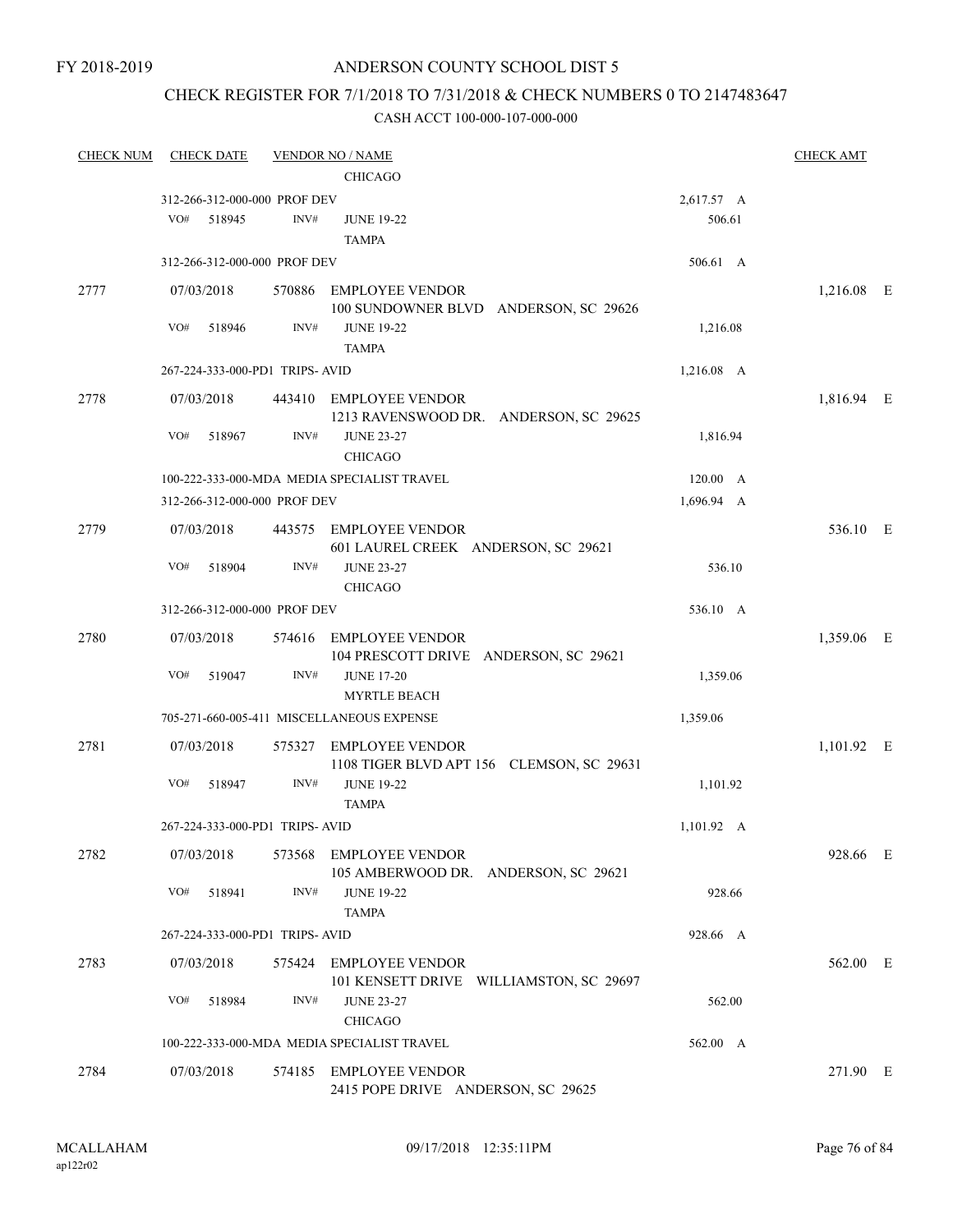# CHECK REGISTER FOR 7/1/2018 TO 7/31/2018 & CHECK NUMBERS 0 TO 2147483647

| <b>CHECK NUM</b> |     | <b>CHECK DATE</b>    |                                | <b>VENDOR NO / NAME</b>                                                       |            | <b>CHECK AMT</b> |  |
|------------------|-----|----------------------|--------------------------------|-------------------------------------------------------------------------------|------------|------------------|--|
|                  | VO# | 518914               | INV#                           | <b>JUNE 23-27</b><br><b>CHICAGO</b>                                           | 271.90     |                  |  |
|                  |     |                      | 312-266-312-000-000 PROF DEV   |                                                                               | 271.90 A   |                  |  |
| 2785             |     | 07/03/2018           |                                | 575412 EMPLOYEE VENDOR<br>120 PERRY BEND CIRCLE #104 EASLEY, SC 29640         |            | 525.06 E         |  |
|                  | VO# | 518975               | INV#                           | <b>JUNE 19-21</b><br><b>COLUMBIA</b>                                          | 525.06     |                  |  |
|                  |     |                      |                                | 871-224-333-000-000 TRIPS AND CONFERENCES                                     | 525.06 A   |                  |  |
| 2786             |     | 07/03/2018           |                                | 565355 EMPLOYEE VENDOR<br>102 WILLOW COURT ANDERSON, SC 29621                 |            | 275.10 E         |  |
|                  | VO# | 518949               | INV#                           | <b>JUNE 19-21</b><br><b>COLUMBIA</b>                                          | 275.10     |                  |  |
|                  |     |                      |                                | 871-224-333-000-000 TRIPS AND CONFERENCES                                     | 275.10 A   |                  |  |
| 2787             |     | 07/03/2018           |                                | 504825 EMPLOYEE VENDOR<br>1400 KEONE CIRCLE WILLIAMSTON, SC 29697             |            | 1,197.91 E       |  |
|                  | VO# | 518948               | INV#                           | <b>JUNE 19-22</b><br><b>TAMPA</b>                                             | 1,197.91   |                  |  |
|                  |     |                      | 267-224-333-000-PD1 TRIPS-AVID |                                                                               | 1,197.91 A |                  |  |
| 2788             |     | 07/03/2018           | 574858                         | EMPLOYEE VENDOR<br>200 COUNTRY CLUB LANE, APT. 1E ANDERSON,<br>SC 29625       |            | 638.00 E         |  |
|                  | VO# | 518919               | INV#                           | <b>JUNE 24-27</b><br><b>CHICAGO</b>                                           | 638.00     |                  |  |
|                  |     |                      |                                | 201-224-333-010-000 TRIPS & CONFERENCES                                       | 638.00 A   |                  |  |
| 2789             |     | 07/03/2018           |                                | 573441 EMPLOYEE VENDOR<br>158 GLASSY MOUNTAIN ST PICKENS, SC 29671            |            | 666.22 E         |  |
|                  | VO# | 518932               | INV#                           | <b>JUNE 24-27</b><br><b>SAN DIEGO</b>                                         | 666.22     |                  |  |
|                  |     |                      |                                | 201-224-333-010-000 TRIPS & CONFERENCES                                       | 666.22 A   |                  |  |
| 2790             |     | 07/03/2018           |                                | 572039 EMPLOYEE VENDOR<br>307 O'NEAL DRIVE ANDERSON, SC 29625                 |            | $167.04$ E       |  |
|                  |     | VO# 519042           |                                | INV# LITTLE CAESARS<br>REIMBURSEMENT                                          | 167.04     |                  |  |
|                  |     |                      |                                | 100-254-312-000-ERP EMPLOYEE RECOGNITION PROGRAM                              | 167.04 A   |                  |  |
| 2791             |     | 07/03/2018           |                                | 575049 EMPLOYEE VENDOR<br>200 COUNTRY CLUB ROAD APT. 2A ANDERSON,<br>SC 29625 |            | 794.53 E         |  |
|                  | VO# | 518972               | INV#                           | <b>JUNE 19-22</b>                                                             | 794.53     |                  |  |
|                  |     |                      |                                | <b>TAMPA</b>                                                                  |            |                  |  |
|                  |     |                      | 267-224-333-000-PD1 TRIPS-AVID |                                                                               | 794.53 A   |                  |  |
| * 2796           | VO# | 07/12/2018<br>519245 | 141800<br>INV#                 | EMPLOYEE VENDOR<br>509 WESTVIEW AVENUE ANDERSON, SC 29625<br>$6/27 - 7/2$     | 368.93     | 2,273.07 E       |  |
|                  |     |                      |                                | <b>BALTIMORE</b>                                                              |            |                  |  |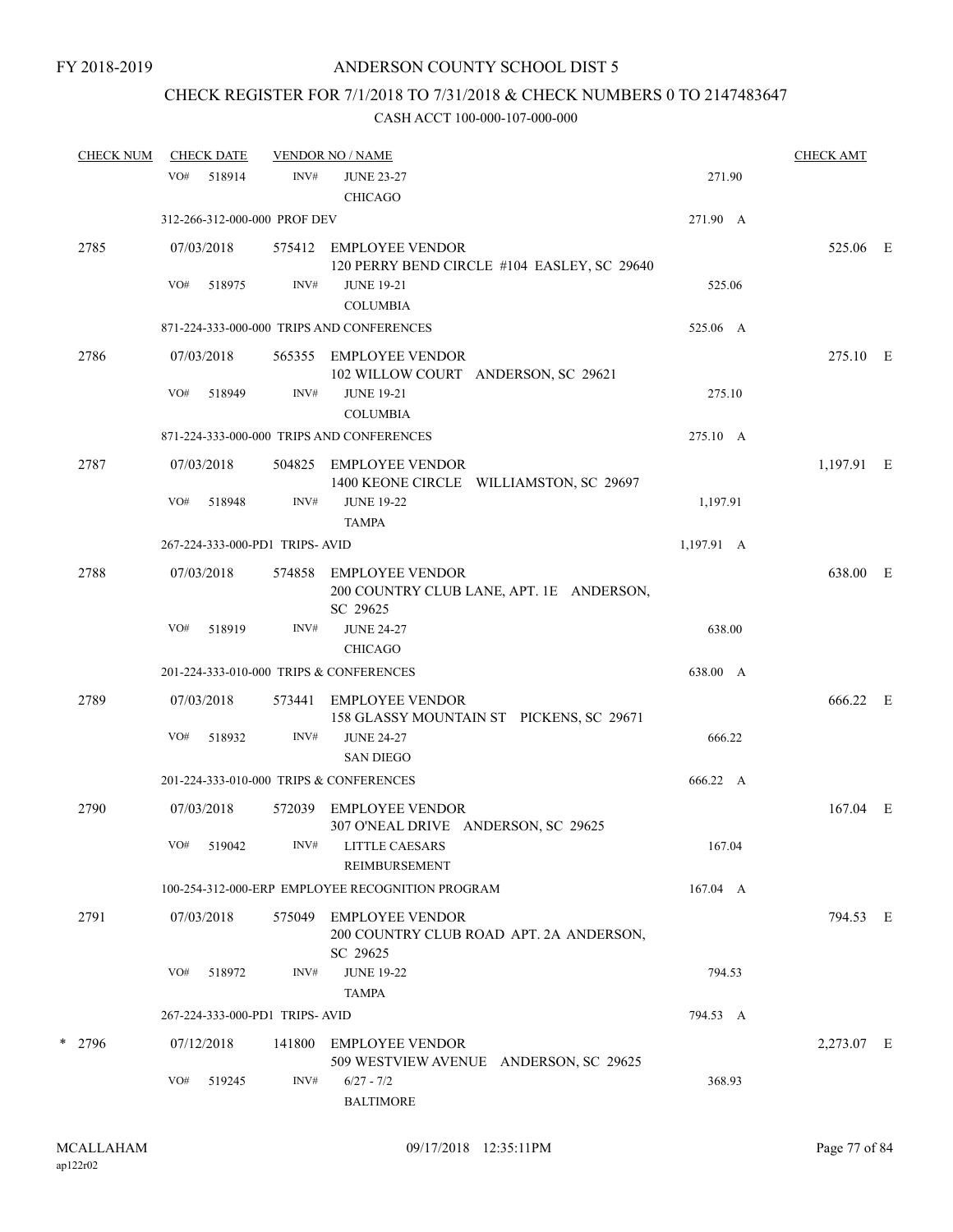## CHECK REGISTER FOR 7/1/2018 TO 7/31/2018 & CHECK NUMBERS 0 TO 2147483647

| <b>CHECK NUM</b> |     | <b>CHECK DATE</b> |        | <b>VENDOR NO / NAME</b>                                           |              | <b>CHECK AMT</b> |  |
|------------------|-----|-------------------|--------|-------------------------------------------------------------------|--------------|------------------|--|
|                  |     |                   |        | 207-115-312-000-010 STUDENT ORGANIZATIONS                         | 368.93 A     |                  |  |
|                  |     | VO# 519246        | INV#   | <b>JUNE 25-26</b><br><b>GREENVILLE</b>                            | 72.34        |                  |  |
|                  |     |                   |        | 207-224-333-000-004 TRIPS & CONFERENCES                           | 72.34 A      |                  |  |
|                  | VO# | 519274            | INV#   | REIMBURSEMENT<br><b>BALTIMORE FBLA</b>                            | 1,831.80     |                  |  |
|                  |     |                   |        | 701-271-660-001-838 FBLA-AOF-TRIPS EXPENSE                        | 1,831.80     |                  |  |
| * 2798           |     | 07/12/2018        |        | 574857 EMPLOYEE VENDOR<br>720 BLUME ROAD ANDERSON, SC 29625       |              | 160.00 E         |  |
|                  | VO# | 519177            | INV#   | <b>JUNE 23-27</b><br><b>CHICAGO</b>                               | 160.00       |                  |  |
|                  |     |                   |        | 311-224-333-000-TEC TRIPS AND CONFERENCES                         | 160.00 A     |                  |  |
| 2799             |     | 07/12/2018        | 572665 | EMPLOYEE VENDOR<br>201 RIDGE BAY CT GREENVILLE, SC 29611          |              | 1,865.99 E       |  |
|                  | VO# | 519178            | INV#   | <b>JUNE 23-27</b><br><b>ORLANDO</b>                               | 1,805.83     |                  |  |
|                  |     |                   |        | 201-224-333-019-000 TRIPS AND CONFERENCES                         | 1,805.83 A   |                  |  |
|                  | VO# | 519192            | INV#   | <b>BOOKS</b><br>REIMBURSEMENT                                     | 60.16        |                  |  |
|                  |     |                   |        | 719-271-660-019-201 MISCELLANEOUS EXPENSE                         | 60.16        |                  |  |
| 2800             |     | 07/12/2018        | 574575 | EMPLOYEE VENDOR<br>22 FAWN HILL DRIVE ANDERSON, SC 29621          |              | 125.40 E         |  |
|                  | VO# | 519179            | INV#   | <b>JUNE 25-28</b><br><b>GREENVILLE</b>                            | 125.40       |                  |  |
|                  |     |                   |        | 100-115-333-001-CAR TRIPS AND CONFERENCES                         | 125.40 A     |                  |  |
| $*$ 2803         |     | 07/12/2018        | 572518 | <b>EMPLOYEE VENDOR</b><br>12 ELMWOOD DRIVE TAYLORS, SC 29687      |              | $1,179.30$ E     |  |
|                  | VO# | 519240            | INV#   | <b>JUNE 26-30</b><br><b>JEKYLL ISLAND</b>                         | 1,179.30     |                  |  |
|                  |     |                   |        | 387-224-333-000-SUS TRIPS AND CONFERENCES                         | $1,179.30$ A |                  |  |
| 2804             |     | 07/12/2018        |        | 211400 EMPLOYEE VENDOR<br>204 ARDEN CHASE ANDERSON, SC 29621      |              | 123.73 E         |  |
|                  | VO# | 519243            | INV#   | <b>SUPPLIES</b><br>REIMBURSEMENT                                  | 123.73       |                  |  |
|                  |     |                   |        | 100-221-410-000-000 SUPPLIES AND MATERIALS                        | 123.73       |                  |  |
| 2805             |     | 07/12/2018        | 573954 | <b>EMPLOYEE VENDOR</b><br>1045 BLYTHWOOD DRIVE PIEDMONT, SC 29673 |              | 109.51 E         |  |
|                  | VO# | 519248            | INV#   | <b>JUNE 25-26</b><br><b>COLUMBIA</b>                              | 109.51       |                  |  |
|                  |     |                   |        | 267-224-333-000-PD5 TRIPS- SC STANDARDS                           | 109.51 A     |                  |  |
| $*$ 2807         |     | 07/12/2018        | 274062 | <b>EMPLOYEE VENDOR</b><br>328 KNOLLWOOD DR ANDERSON, SC 29625     |              | 1,882.56 E       |  |
|                  | VO# | 519173            | INV#   | <b>JUNE 23-27</b>                                                 | 1,882.56     |                  |  |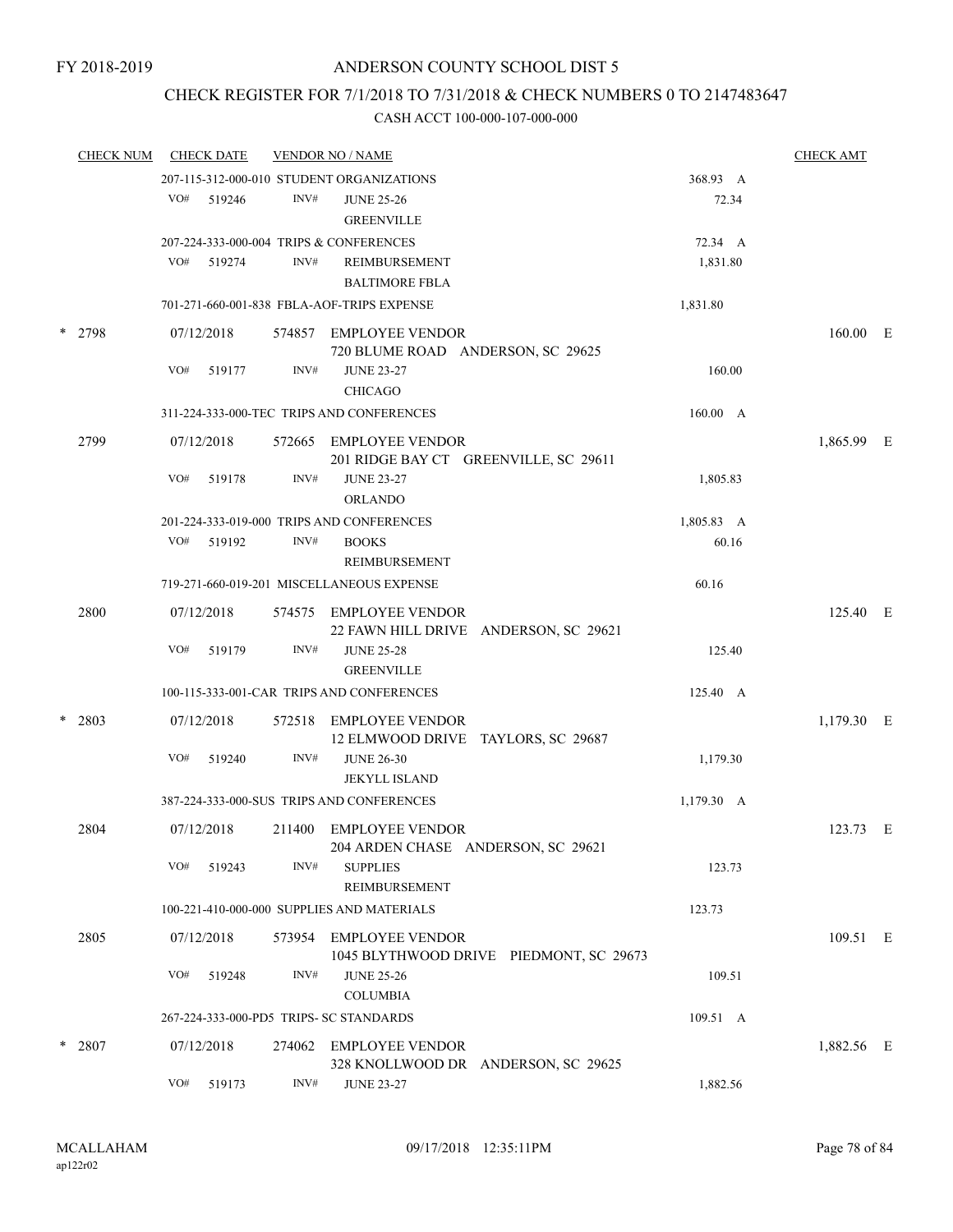## CHECK REGISTER FOR 7/1/2018 TO 7/31/2018 & CHECK NUMBERS 0 TO 2147483647

| <b>CHECK NUM</b> |      | <b>CHECK DATE</b> |                                                                                                              | <b>VENDOR NO / NAME</b>                          |                                                                                                                                                                                                                                                                                                                                                                                                                                                                                                                                                                                                                                                                                    | <b>CHECK AMT</b> |            |
|------------------|------|-------------------|--------------------------------------------------------------------------------------------------------------|--------------------------------------------------|------------------------------------------------------------------------------------------------------------------------------------------------------------------------------------------------------------------------------------------------------------------------------------------------------------------------------------------------------------------------------------------------------------------------------------------------------------------------------------------------------------------------------------------------------------------------------------------------------------------------------------------------------------------------------------|------------------|------------|
|                  |      |                   |                                                                                                              |                                                  | 1,882.56 A                                                                                                                                                                                                                                                                                                                                                                                                                                                                                                                                                                                                                                                                         |                  |            |
| 2808             |      |                   |                                                                                                              | 227 LAUREL TRACE CIRCLE PIEDMONT, SC             |                                                                                                                                                                                                                                                                                                                                                                                                                                                                                                                                                                                                                                                                                    | 439.16 E         |            |
|                  | VO#  | 519275            | INV#                                                                                                         | 06/25-06/28/18<br><b>ASHEVILLE</b>               | 439.16                                                                                                                                                                                                                                                                                                                                                                                                                                                                                                                                                                                                                                                                             |                  |            |
|                  |      |                   |                                                                                                              |                                                  | 439.16 A                                                                                                                                                                                                                                                                                                                                                                                                                                                                                                                                                                                                                                                                           |                  |            |
| 2809             |      |                   |                                                                                                              | 11 MATTESON BROOK LANE SIMPSONVILLE, SC<br>29681 |                                                                                                                                                                                                                                                                                                                                                                                                                                                                                                                                                                                                                                                                                    | $116.47 \t E$    |            |
|                  | VO#  | 519186            | INV#                                                                                                         | <b>JUNE 2018</b>                                 | 116.47                                                                                                                                                                                                                                                                                                                                                                                                                                                                                                                                                                                                                                                                             |                  |            |
|                  |      |                   |                                                                                                              | <b>MILEAGE</b>                                   |                                                                                                                                                                                                                                                                                                                                                                                                                                                                                                                                                                                                                                                                                    |                  |            |
|                  |      |                   |                                                                                                              |                                                  |                                                                                                                                                                                                                                                                                                                                                                                                                                                                                                                                                                                                                                                                                    |                  |            |
|                  |      |                   |                                                                                                              |                                                  |                                                                                                                                                                                                                                                                                                                                                                                                                                                                                                                                                                                                                                                                                    |                  |            |
|                  | VO#  | 519174            | INV#                                                                                                         | <b>JUNE 22-27</b><br><b>CHICAGO</b>              | 2,152.44                                                                                                                                                                                                                                                                                                                                                                                                                                                                                                                                                                                                                                                                           |                  |            |
|                  |      |                   |                                                                                                              |                                                  | 333.20 A                                                                                                                                                                                                                                                                                                                                                                                                                                                                                                                                                                                                                                                                           |                  |            |
|                  |      |                   |                                                                                                              |                                                  | 1,819.24 A                                                                                                                                                                                                                                                                                                                                                                                                                                                                                                                                                                                                                                                                         |                  |            |
| $* 2813$         |      |                   | 573948                                                                                                       | 110 BLAIR ROAD BELTON, SC 29627                  |                                                                                                                                                                                                                                                                                                                                                                                                                                                                                                                                                                                                                                                                                    | 237.06 E         |            |
|                  | VO#  | 519190            | INV#                                                                                                         | <b>MAY-JUNE</b><br><b>MILEAGE</b>                | 237.06                                                                                                                                                                                                                                                                                                                                                                                                                                                                                                                                                                                                                                                                             |                  |            |
|                  |      |                   |                                                                                                              |                                                  | 237.06 A                                                                                                                                                                                                                                                                                                                                                                                                                                                                                                                                                                                                                                                                           |                  |            |
| 2814             |      |                   |                                                                                                              | 202 FOX CREEK ROAD ANDERSON, SC 29621            |                                                                                                                                                                                                                                                                                                                                                                                                                                                                                                                                                                                                                                                                                    | 371.91 E         |            |
|                  | VO#  | 519241            | INV#                                                                                                         | <b>JUNE 23-27</b><br><b>CHICAGO</b>              | 371.91                                                                                                                                                                                                                                                                                                                                                                                                                                                                                                                                                                                                                                                                             |                  |            |
|                  |      |                   |                                                                                                              |                                                  | 371.91 A                                                                                                                                                                                                                                                                                                                                                                                                                                                                                                                                                                                                                                                                           |                  |            |
| 2815             |      |                   |                                                                                                              | 202 FOX CREEK RD ANDERSON, SC 29621              |                                                                                                                                                                                                                                                                                                                                                                                                                                                                                                                                                                                                                                                                                    | 646.44 E         |            |
|                  | VO#  | 519180            | INV#                                                                                                         | <b>JUNE 24-27</b><br><b>CHICAGO</b>              | 371.91                                                                                                                                                                                                                                                                                                                                                                                                                                                                                                                                                                                                                                                                             |                  |            |
|                  |      |                   |                                                                                                              |                                                  | 371.91 A                                                                                                                                                                                                                                                                                                                                                                                                                                                                                                                                                                                                                                                                           |                  |            |
|                  |      |                   | INV#                                                                                                         | <b>AMAZON</b><br>REIMBURSEMENT                   | 274.53                                                                                                                                                                                                                                                                                                                                                                                                                                                                                                                                                                                                                                                                             |                  |            |
|                  |      |                   |                                                                                                              |                                                  | 274.53 A                                                                                                                                                                                                                                                                                                                                                                                                                                                                                                                                                                                                                                                                           |                  |            |
| 2816             |      |                   | 572183                                                                                                       | 4003 BRACKENBERRY DRIVE ANDERSON, SC             |                                                                                                                                                                                                                                                                                                                                                                                                                                                                                                                                                                                                                                                                                    | 246.42 E         |            |
|                  | VO#  | 519181            | INV#                                                                                                         | <b>JUNE 26-27</b><br><b>GREENVILLE</b>           | 246.42                                                                                                                                                                                                                                                                                                                                                                                                                                                                                                                                                                                                                                                                             |                  |            |
|                  |      |                   |                                                                                                              |                                                  | 185.00 A                                                                                                                                                                                                                                                                                                                                                                                                                                                                                                                                                                                                                                                                           |                  |            |
|                  | 2810 |                   | 07/12/2018<br>07/12/2018<br>07/12/2018<br>07/12/2018<br>07/12/2018<br>07/12/2018<br>VO# 519194<br>07/12/2018 | 574761                                           | <b>CHICAGO</b><br>311-224-333-000-TEC TRIPS AND CONFERENCES<br>572054 EMPLOYEE VENDOR<br>29673<br>100-224-333-000-000 TRIPS/CONFERENCES<br>563964 EMPLOYEE VENDOR<br>100-266-332-000-000 IN-DISTRICT TRAVEL<br>EMPLOYEE VENDOR<br>106 HARLOND DRIVE ANDERSON, SC 29621<br>311-224-333-000-TEC TRIPS AND CONFERENCES<br>312-266-312-000-000 PROF DEV<br>EMPLOYEE VENDOR<br>100-223-333-000-JAG TRIPS AND CONFERENCES-JAG<br>574452 EMPLOYEE VENDOR<br>311-224-312-000-TEC PURCHASED SERVICES<br>571837 EMPLOYEE VENDOR<br>311-224-312-000-TEC PURCHASED SERVICES<br>100-233-410-017-000 SUPPLIES<br>EMPLOYEE VENDOR<br>29621<br>311-224-312-000-SEC PURCHASED SERVICES-SECONDARY ED | $116.47 \, A$    | 2,152.44 E |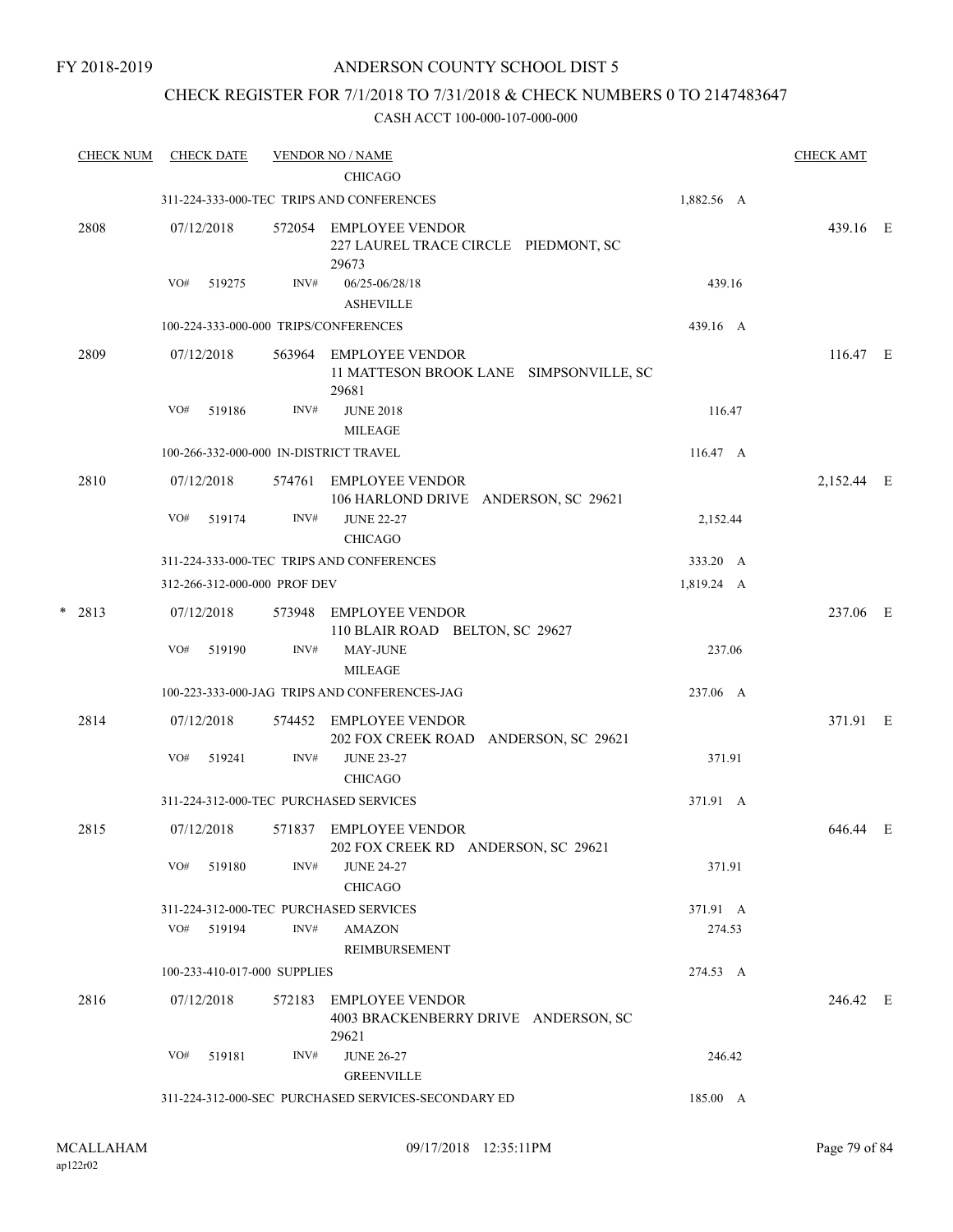## CHECK REGISTER FOR 7/1/2018 TO 7/31/2018 & CHECK NUMBERS 0 TO 2147483647

| <b>CHECK NUM</b> |     | <b>CHECK DATE</b> |        | <b>VENDOR NO / NAME</b>                                           |            | <b>CHECK AMT</b> |  |
|------------------|-----|-------------------|--------|-------------------------------------------------------------------|------------|------------------|--|
|                  |     |                   |        | 311-224-333-000-SEC TRIPS AND CONFERENCES-SECOND ED               | 61.42 A    |                  |  |
| 2817             |     | 07/12/2018        |        | 387100 EMPLOYEE VENDOR<br>1216 OAK HILL DRIVE ANDERSON, SC 29621  |            | 190.90 E         |  |
|                  | VO# | 519183            | INV#   | <b>JUNE 25-28</b><br><b>ASHEVILLE</b>                             | 190.90     |                  |  |
|                  |     |                   |        | 100-224-333-000-000 TRIPS/CONFERENCES                             | 190.90 A   |                  |  |
| 2818             |     | 07/12/2018        |        | 565357 EMPLOYEE VENDOR<br>103 LINKSIDE DRIVE ANDERSON, SC 29621   |            | 293.76 E         |  |
|                  | VO# | 519277            | INV#   | 06/23-06/28/18<br><b>ORLANDO</b>                                  | 293.76     |                  |  |
|                  |     |                   |        | 201-224-333-006-000 TRIPS AND CONFERENCES                         | 293.76 A   |                  |  |
| 2819             |     | 07/12/2018        |        | 574180 EMPLOYEE VENDOR<br>713 MARSHALL AVENUE ANDERSON, SC 29621  |            | 810.22 E         |  |
|                  | VO# | 519276            | INV#   | 06/17-06/20/18<br><b>SAN ANTONIO</b>                              | 810.22     |                  |  |
|                  |     |                   |        | 201-224-333-012-000 TRIPS AND CONFERENCES                         | 810.22 A   |                  |  |
| 2820             |     | 07/12/2018        |        | 571658 EMPLOYEE VENDOR<br>102 RHODEHAVEN DRIVE ANDERSON, SC 29625 |            | 2,991.65 E       |  |
|                  | VO# | 519242            | INV#   | <b>JUNE 22-27</b><br><b>CHICAGO</b>                               | 2,991.65   |                  |  |
|                  |     |                   |        | 201-224-333-006-000 TRIPS AND CONFERENCES                         | 2,991.65 A |                  |  |
| 2821             |     | 07/12/2018        |        | 565412 EMPLOYEE VENDOR<br>1100 WHITE OAK DR ANDERSON, SC 29621    |            | 723.38 E         |  |
|                  | VO# | 519247            | INV#   | <b>JUNE 25-28</b><br><b>ASHEVILLE</b>                             | 723.38     |                  |  |
|                  |     |                   |        | 100-224-333-000-000 TRIPS/CONFERENCES                             | 723.38 A   |                  |  |
| 2822             |     | 07/12/2018        | 564581 | <b>EMPLOYEE VENDOR</b>                                            |            | 682.97 E         |  |
|                  |     |                   |        | 1217 NORTHAMPTON ROAD ANDERSON, SC<br>29621                       |            |                  |  |
|                  | VO# | 519175            | INV#   | <b>JUNE 23-27</b><br><b>CHICAGO</b>                               | 682.97     |                  |  |
|                  |     |                   |        | 311-224-312-000-TEC PURCHASED SERVICES                            | 682.97 A   |                  |  |
| $*$ 2825         |     | 07/19/2018        |        | 574515 EMPLOYEE VENDOR<br>3 CATALINA DRIVE GREENVILLE, SC 29609   |            | 896.19 E         |  |
|                  | VO# | 519435            | INV#   | <b>JUNE 2018</b><br><b>MILEAGE</b>                                | 42.37      |                  |  |
|                  |     |                   |        | 600-256-332-000-000 IN DISTRICT TRAVEL                            | 42.37 A    |                  |  |
|                  | VO# | 519439            | INV#   | <b>JULY 8-13</b>                                                  | 853.82     |                  |  |
|                  |     |                   |        | <b>LAS VEGAS</b>                                                  |            |                  |  |
|                  |     |                   |        | 600-256-333-000-000 TRIPS AND CONFERENCES                         | 853.82     |                  |  |
| 2826             |     | 07/19/2018        | 573233 | <b>EMPLOYEE VENDOR</b><br>2400 LANE AVENUE ANDERSON, SC 29621     |            | 249.00 E         |  |
|                  | VO# | 519428            | INV#   | <b>SSCP TRAINING</b>                                              | 249.00     |                  |  |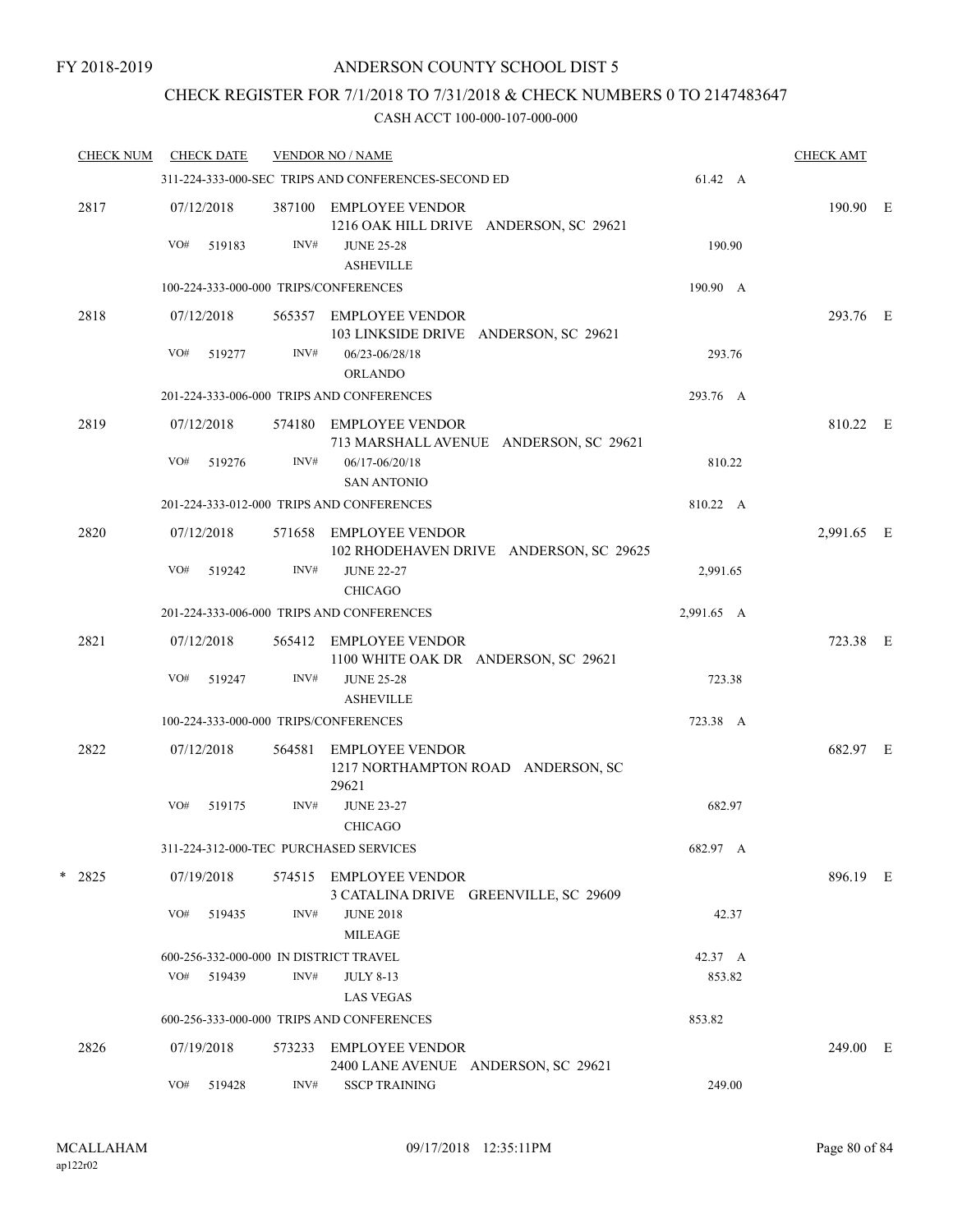## CHECK REGISTER FOR 7/1/2018 TO 7/31/2018 & CHECK NUMBERS 0 TO 2147483647

| <b>CHECK NUM</b> |     | <b>CHECK DATE</b> |                                    | <b>VENDOR NO / NAME</b>                                           |                 | <b>CHECK AMT</b> |  |
|------------------|-----|-------------------|------------------------------------|-------------------------------------------------------------------|-----------------|------------------|--|
|                  |     |                   |                                    | REIMBURSEMENT                                                     |                 |                  |  |
|                  |     |                   |                                    | 100-266-312-000-000 PURCHASED SERVICES                            | 249.00 A        |                  |  |
| 2827             |     | 07/19/2018        |                                    | 234055 EMPLOYEE VENDOR<br>114 WOODSIDE DRIVE HONEA PATH, SC 29654 |                 | 290.51 E         |  |
|                  | VO# | 519443            | INV#                               | <b>JUNE 19-21</b><br><b>COLUMBIA</b>                              | 290.51          |                  |  |
|                  |     |                   |                                    | 311-224-312-006-000 PURCHASED SERVICES                            | 290.51 A        |                  |  |
| * 2829           |     | 07/19/2018        |                                    | 565398 EMPLOYEE VENDOR<br>104 BAYBROOKE LANE ANDERSON, SC 29621   |                 | 1,147.40 E       |  |
|                  | VO# | 519445            | INV#                               | <b>JUNE 19-22</b><br><b>TAMPA</b>                                 | 1,147.40        |                  |  |
|                  |     |                   |                                    | 201-224-333-006-000 TRIPS AND CONFERENCES                         | $1,147.40 \, A$ |                  |  |
| $* 2833$         |     | 07/19/2018        |                                    | 340065 EMPLOYEE VENDOR<br>166 AMBERWOOD DRIVE ANDERSON, SC 29621  |                 | $1,001.63$ E     |  |
|                  | VO# | 519442            | INV#                               | <b>JULY 8-14</b><br><b>ORLANDO</b>                                | 1,001.63        |                  |  |
|                  |     |                   | 100-221-333-000-TST TESTING TRAVEL |                                                                   | 1,001.63        |                  |  |
| 2834             |     | 07/19/2018        |                                    | 574591 EMPLOYEE VENDOR<br>642 JOE BLACK RD PELZER, SC 29669       |                 | 354.86 E         |  |
|                  | VO# | 519444            | INV#                               | <b>JUNE 17-20</b><br><b>MYRTLE BEACH</b>                          | 354.86          |                  |  |
|                  |     |                   |                                    | 201-224-333-016-000 TRIPS AND CONFERENCES                         | 354.86 A        |                  |  |
| 2835             |     | 07/19/2018        |                                    | 572025 EMPLOYEE VENDOR<br>105 HANOVER CIRCLE ANDERSON, SC 29621   |                 | 1,616.31 E       |  |
|                  | VO# | 519437            | INV#                               | <b>JUNE 27-28</b><br><b>GEORGIA</b>                               | 373.27          |                  |  |
|                  |     |                   |                                    | 100-263-333-000-000 TRIPS AND CONFERENCES                         | 373.27 A        |                  |  |
|                  | VO# | 519438            | INV#                               | <b>JULY 9-12</b><br><b>WASHINGTON DC</b>                          | 1,243.04        |                  |  |
|                  |     |                   |                                    | 100-263-333-000-000 TRIPS AND CONFERENCES                         | 1,243.04        |                  |  |
| $*$ 2837         |     | 07/19/2018        |                                    | 575438 EMPLOYEE VENDOR<br>319 VENTURE DRIVE WEST UNION, SC 29696  |                 | 325.24 E         |  |
|                  | VO# | 519441            | INV#                               | FEB 22-24<br><b>SCIRA CONFERENCE</b>                              | 325.24          |                  |  |
|                  |     |                   |                                    | 201-224-333-016-000 TRIPS AND CONFERENCES                         | 325.24 A        |                  |  |
| 2838             |     | 07/19/2018        | 563805                             | <b>EMPLOYEE VENDOR</b><br>102 ISSAC COURT ANDERSON, SC 29625      |                 | 156.12 E         |  |
|                  | VO# | 519427            | INV#                               | <b>BOOKS</b><br>REIMBURSEMENT                                     | 156.12          |                  |  |
|                  |     |                   |                                    | 871-113-410-000-000 SUPPLIES AND MATERIALS                        | 156.12          |                  |  |
| $* 2841$         |     | 07/19/2018        | 573442                             | <b>EMPLOYEE VENDOR</b><br>140 CRAFT ROAD BELTON, SC 29627         |                 | 352.72 E         |  |
|                  | VO# | 519473            | INV#                               | <b>JUNE 17-20</b>                                                 | 352.72          |                  |  |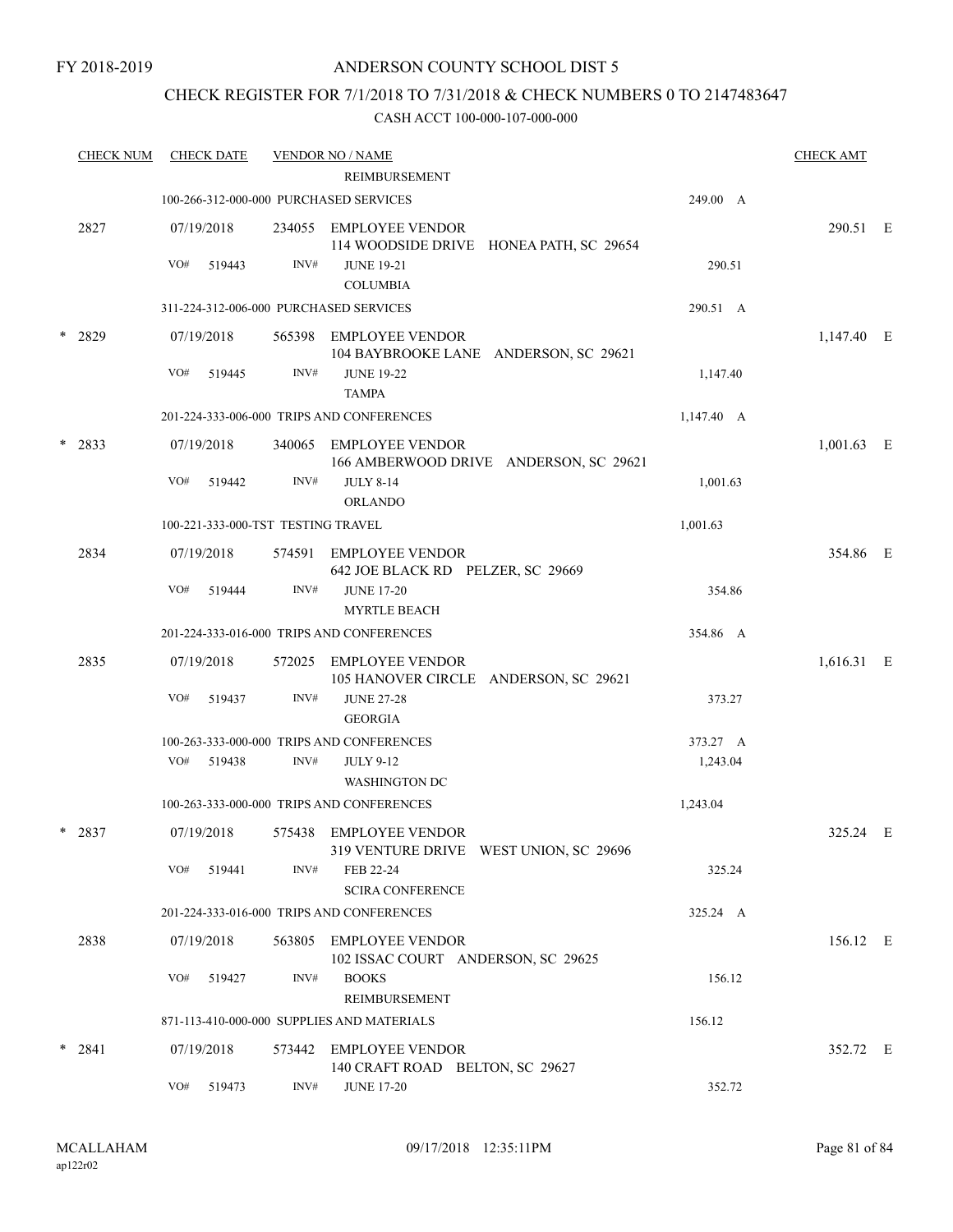## CHECK REGISTER FOR 7/1/2018 TO 7/31/2018 & CHECK NUMBERS 0 TO 2147483647

| <b>CHECK NUM</b> |     | <b>CHECK DATE</b> |                                           | <b>VENDOR NO / NAME</b><br><b>MYRTLE BEACH</b>                          |          | <b>CHECK AMT</b> |  |
|------------------|-----|-------------------|-------------------------------------------|-------------------------------------------------------------------------|----------|------------------|--|
|                  |     |                   |                                           | 201-224-333-016-000 TRIPS AND CONFERENCES                               | 352.72 A |                  |  |
| 2842             |     | 07/26/2018        |                                           | 575425 EMPLOYEE VENDOR<br>134 CAYMEN WAY ANDERSON, SC 29621             |          | 827.18 E         |  |
|                  | VO# | 519652            | INV#                                      | 07/08-07/11/18<br><b>WASHINGTON</b>                                     | 827.18   |                  |  |
|                  |     |                   |                                           | 207-224-333-000-004 TRIPS & CONFERENCES                                 | 827.18   |                  |  |
| 2843             |     | 07/26/2018        | 141800                                    | EMPLOYEE VENDOR<br>509 WESTVIEW AVENUE ANDERSON, SC 29625               |          | 939.84 E         |  |
|                  | VO# | 519650            | INV#                                      | 07/08-07/14/18<br><b>ORLANDO</b>                                        | 939.84   |                  |  |
|                  |     |                   |                                           | 207-224-333-000-004 TRIPS & CONFERENCES                                 | 939.84   |                  |  |
| 2844             |     | 07/26/2018        | 574575                                    | EMPLOYEE VENDOR<br>22 FAWN HILL DRIVE ANDERSON, SC 29621                |          | 1,558.35 E       |  |
|                  | VO# | 519641            | INV#                                      | 07/9-07/11/18<br>ORLANDO                                                | 788.95   |                  |  |
|                  |     |                   |                                           | 100-115-333-001-CAR TRIPS AND CONFERENCES                               | 788.95   |                  |  |
|                  | VO# | 519658            | INV#                                      | 06/16-06/20/18<br><b>MYRTLE BEACH</b>                                   | 769.40   |                  |  |
|                  |     |                   |                                           | 100-115-333-001-CAR TRIPS AND CONFERENCES                               | 769.40 A |                  |  |
| 2845             |     | 07/26/2018        | 575444                                    | <b>EMPLOYEE VENDOR</b><br>4008 BRACKENBERRY DRIVE ANDERSON, SC<br>29621 |          | 251.76 E         |  |
|                  | VO# | 519660            | INV#                                      | 06/18-06/21/18<br><b>COLUMBIA</b>                                       | 251.76   |                  |  |
|                  |     |                   |                                           | 871-224-333-000-000 TRIPS AND CONFERENCES                               | 251.76 A |                  |  |
| $* 2847$         |     | 07/26/2018        | 565738                                    | <b>EMPLOYEE VENDOR</b><br>100 LIMELIGHT DRIVE ANDERSON, SC 29621        |          | 185.35 E         |  |
|                  | VO# | 519643            | INV#                                      | 06/27-06/28/18<br><b>CARROLLTON</b>                                     | 185.35   |                  |  |
|                  |     |                   | 850-266-333-000-000 Trips and Conferences |                                                                         | 185.35 A |                  |  |
| $*$ 2849         |     | 07/26/2018        | 262110                                    | EMPLOYEE VENDOR<br>207 MAGNOLIA TERRACE PENDLETON, SC 29670             |          | 114.39 E         |  |
|                  | VO# | 519648            | INV#                                      | <b>REIMBURSEMENT</b><br>OFFICE SUPPLIES                                 | 114.39   |                  |  |
|                  |     |                   | 100-257-410-000-000 SUPPLIES              |                                                                         | 114.39   |                  |  |
| $*$ 2851         |     | 07/26/2018        | 298825                                    | EMPLOYEE VENDOR<br>325 HOBSON ROAD ANDERSON, SC 29621                   |          | 133.75 E         |  |
|                  | VO# | 519653            | INV#                                      | 06/25-06/28/18<br><b>GREENVILLE</b>                                     | 133.75   |                  |  |
|                  |     |                   |                                           | 328-115-312-000-000 PURCHASED SERVICES                                  | 133.75 A |                  |  |
| $*$ 2854         |     | 07/26/2018        | 344100                                    | EMPLOYEE VENDOR<br>119 ALISHA DRIVE ANDERSON, SC 29621                  |          | 158.92 E         |  |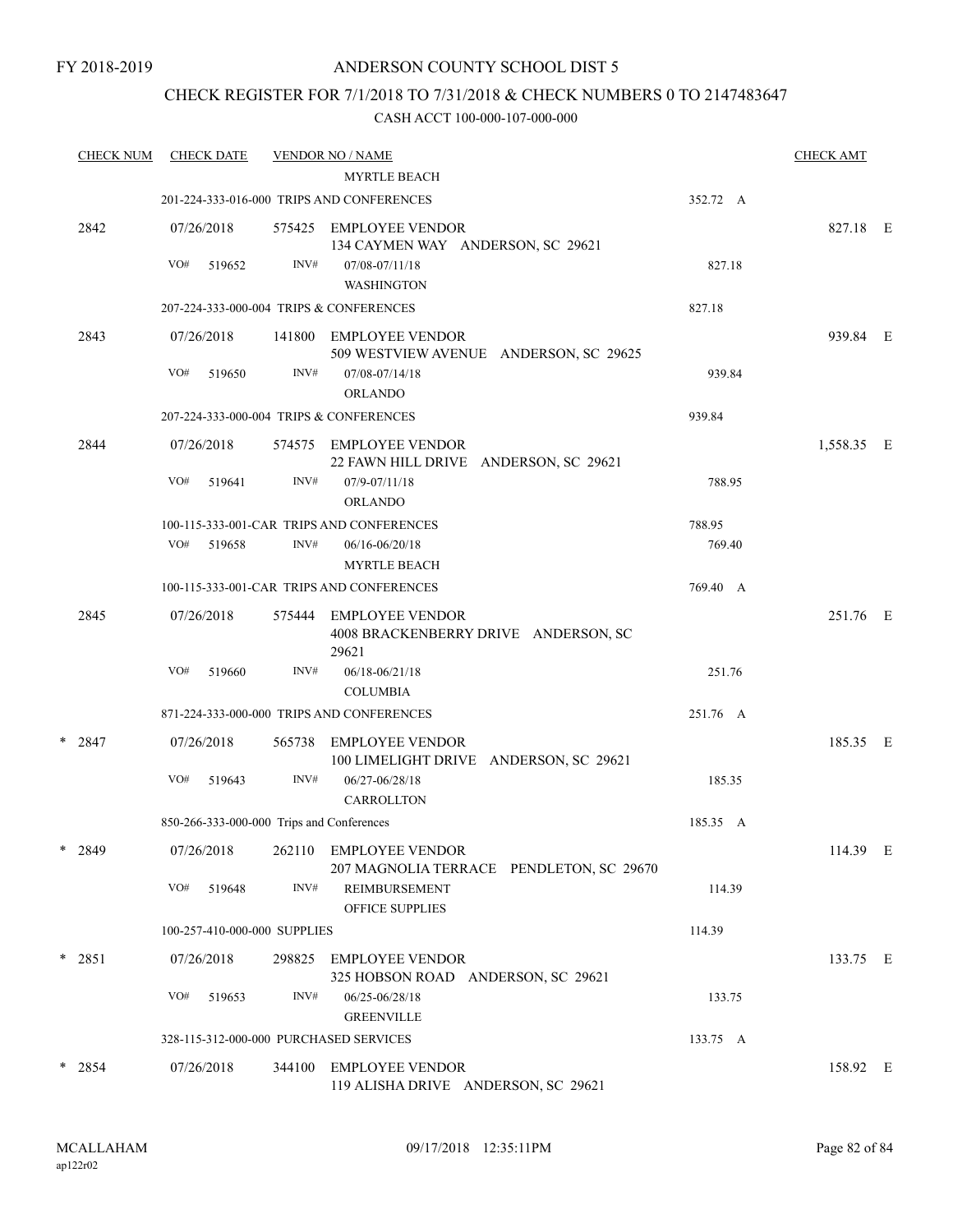## CHECK REGISTER FOR 7/1/2018 TO 7/31/2018 & CHECK NUMBERS 0 TO 2147483647

| <b>CHECK NUM</b> |     | <b>CHECK DATE</b>            |        | <b>VENDOR NO / NAME</b>                    |          | <b>CHECK AMT</b> |  |
|------------------|-----|------------------------------|--------|--------------------------------------------|----------|------------------|--|
|                  | VO# | 519639                       | INV#   | $04/18 - 04/22/18$                         | 158.92   |                  |  |
|                  |     |                              |        | <b>ORLANDO</b>                             |          |                  |  |
|                  |     |                              |        | 701-271-660-001-838 FBLA-AOF-TRIPS EXPENSE | 158.92   |                  |  |
| 2855             |     | 07/26/2018                   |        | 574915 EMPLOYEE VENDOR                     |          | 261.96 E         |  |
|                  |     |                              |        | 73 HILLSBOROUGH DRIVE ANDERSON, SC 29621   |          |                  |  |
|                  | VO# | 519654                       | INV#   | 06/26-06/28/18<br><b>GREENVILLE</b>        | 108.50   |                  |  |
|                  |     |                              |        | 207-224-333-000-004 TRIPS & CONFERENCES    | 108.50 A |                  |  |
|                  | VO# | 519655                       | INV#   | 06/25/18                                   | 153.46   |                  |  |
|                  |     |                              |        | <b>COLUMBIA</b>                            |          |                  |  |
|                  |     |                              |        |                                            |          |                  |  |
|                  |     |                              |        | 207-224-333-000-004 TRIPS & CONFERENCES    | 153.46 A |                  |  |
| $*$ 2857         |     | 07/26/2018                   |        | 563687 EMPLOYEE VENDOR                     |          | 952.23 E         |  |
|                  |     |                              |        | 211 GRACEVIEW W ANDERSON, SC 29625         |          |                  |  |
|                  | VO# | 519576                       | INV#   | <b>FOOD</b>                                | 80.01    |                  |  |
|                  |     |                              |        | REIMBURSEMENT                              |          |                  |  |
|                  |     | 100-115-410-001-000 SUPPLIES |        |                                            | 80.01    |                  |  |
|                  | VO# | 519649                       | INV#   | 07/08-07/13/18                             | 872.22   |                  |  |
|                  |     |                              |        | <b>SREB</b>                                |          |                  |  |
|                  |     |                              |        | 207-224-333-000-004 TRIPS & CONFERENCES    | 872.22   |                  |  |
| 2858             |     | 07/26/2018                   |        | 575327 EMPLOYEE VENDOR                     |          | 297.51 E         |  |
|                  |     |                              |        | 1108 TIGER BLVD APT 156 CLEMSON, SC 29631  |          |                  |  |
|                  | VO# | 519642                       | INV#   | 07/9-07/13/18                              | 297.51   |                  |  |
|                  |     |                              |        | <b>CHARLOTTE</b>                           |          |                  |  |
|                  |     |                              |        | 100-224-333-000-000 TRIPS/CONFERENCES      | 297.51   |                  |  |
| 2859             |     | 07/26/2018                   | 527775 | EMPLOYEE VENDOR                            |          | 173.91 E         |  |
|                  |     |                              |        | 154 LANDAU LANE ANDERSON, SC 29625         |          |                  |  |
|                  | VO# | 519646                       | INV#   | 07/18-07/19/18                             | 173.91   |                  |  |
|                  |     |                              |        | <b>MYRTLE BEACH</b>                        |          |                  |  |
|                  |     |                              |        | 100-255-333-000-000 TRIPS AND CONFERENCES  | 173.91   |                  |  |
| 2860             |     | 07/26/2018                   |        | 575112 EMPLOYEE VENDOR                     |          | 808.14 E         |  |
|                  |     |                              |        | 200 COUNTRY CLUB LANE APT D13 ANDERSON,    |          |                  |  |
|                  |     |                              |        | SC 29625                                   |          |                  |  |
|                  | VO# | 519573                       | INV#   | <b>JULY 10-14</b>                          | 808.14   |                  |  |
|                  |     |                              |        | <b>ORLANDO</b>                             |          |                  |  |
|                  |     |                              |        | 207-224-333-000-004 TRIPS & CONFERENCES    | 808.14   |                  |  |
| 2861             |     | 07/26/2018                   | 574654 | <b>EMPLOYEE VENDOR</b>                     |          | 1,161.57 E       |  |
|                  |     |                              |        | 234 GREENLAND ROAD ANDERSON, SC 29626      |          |                  |  |
|                  | VO# | 519640                       | INV#   | 07/15-07/17/18                             | 1,161.57 |                  |  |
|                  |     |                              |        | HAMPTON, VA                                |          |                  |  |
|                  |     |                              |        | 201-224-333-010-000 TRIPS & CONFERENCES    | 1,161.57 |                  |  |
|                  |     |                              |        |                                            |          |                  |  |